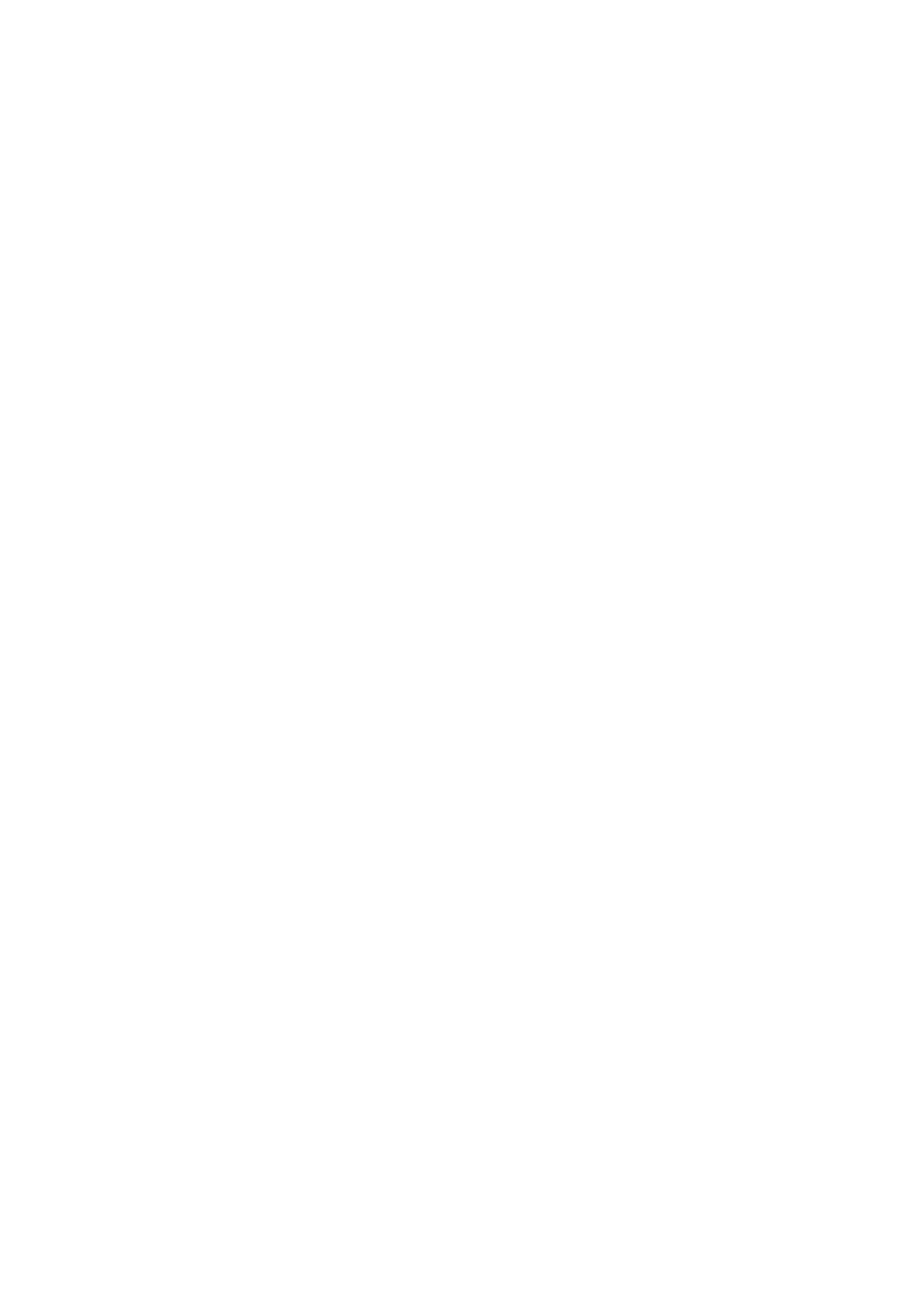(Reprint No. 8)

# SOUTH AUSTRALIA

# **WORKERS REHABILITATION AND COMPENSATION ACT 1986**

*This Act is reprinted pursuant to the Acts Republication Act 1967 and incorporates all amendments in force as at 1 July 1994.*

*It should be noted that the Act was not revised (for obsolete references, etc.) by the Commissioner of Statute Revision prior to the publication of this reprint.*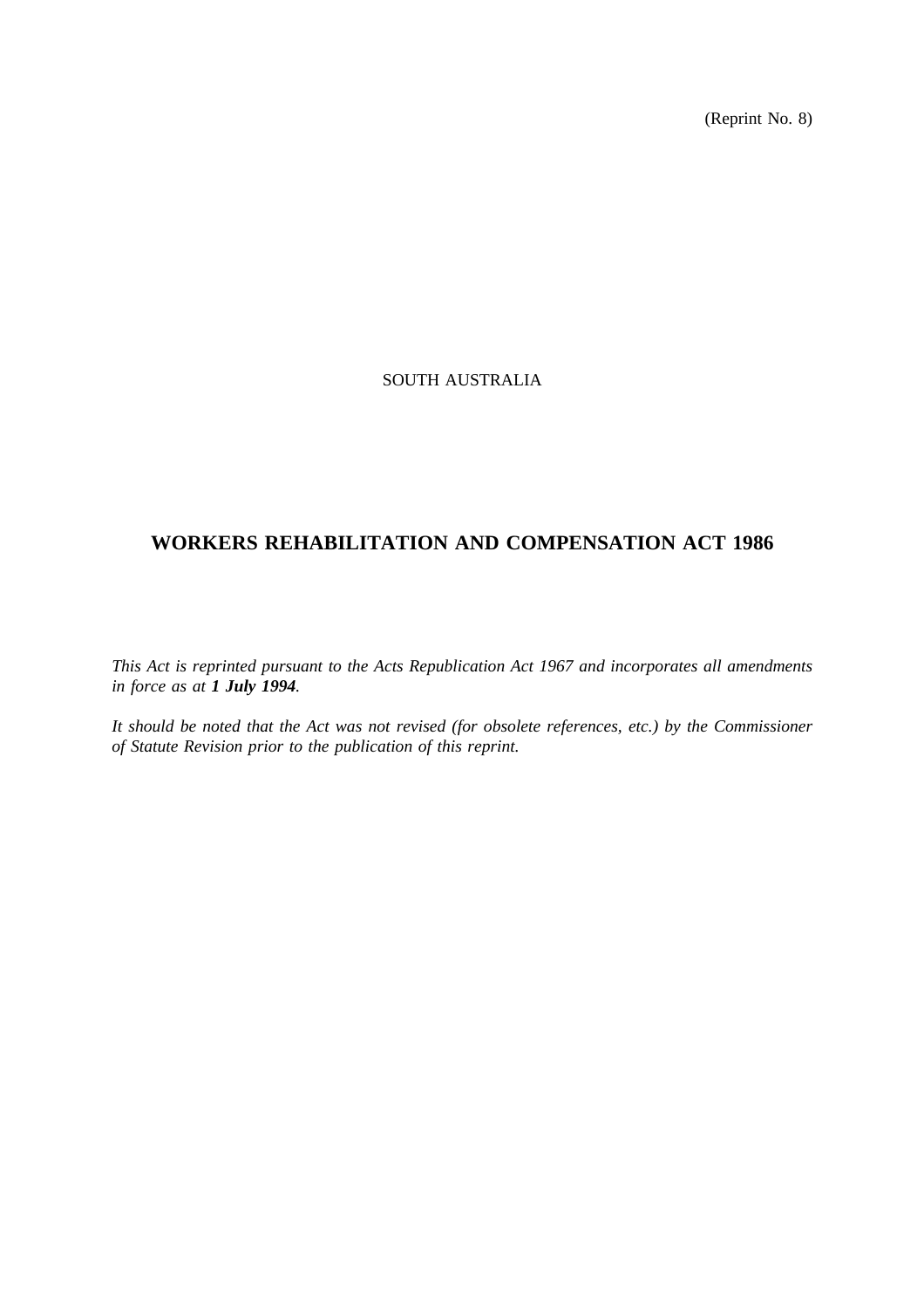# **SUMMARY OF PROVISIONS**

# **PART 1 PRELIMINARY**

- 1. Short title
- 2. Objects of Act
- 3. Interpretation
- 4. Average weekly earnings
- 5. Act to bind Crown
- 6. Territorial application of this Act

#### **PART 2**

# **THE WORKERS REHABILITATION AND COMPENSATION ADVISORY COMMITTEE**

- 7. The Advisory Committee
- 8. Functions of the Advisory Committee
- 9. Terms and conditions of office<br>10. Allowances and expenses
- 10. Allowances and expenses
- 11. Proceedings, etc., of the Advisory Committee
- 12. Confidentiality
- 13. Immunity of members of Advisory Committee

## **PART 3**

# **REHABILITATION AND ACCIDENT PREVENTION PROGRAMMES**

### **DIVISION 1—REHABILITATION**

- 26. Rehabilitation programmes<br>27 Clinics and other facilities
- 27. Clinics and other facilities<br>28. Rehabilitation advisers
- Rehabilitation advisers

# **DIVISION 2—DISABILITY PREVENTION PROGRAMMES**

29. Prevention programmes

### **PART 4 COMPENSATION**

#### **DIVISION 1—CONDITIONS UNDER WHICH DISABILITY IS COMPENSABLE**

- 30. Compensability of disabilities
- 30A. Stress-related disabilities
- 30B. Effect of misconduct, etc.<br>31. Evidentiary provision
- Evidentiary provision

#### **DIVISION 2—COMPENSATION FOR MEDICAL EXPENSES, ETC.**

- 32. Compensation for medical expenses, etc.
- 33. Transportation for initial treatment

## **DIVISION 3—COMPENSATION FOR PROPERTY DAMAGE**

34. Compensation for property damage

### **DIVISION 4—COMPENSATION BY WAY OF INCOME MAINTENANCE**

- 35. Weekly payments
- 36. Discontinuance of weekly payments
- 37. Suspension of weekly payments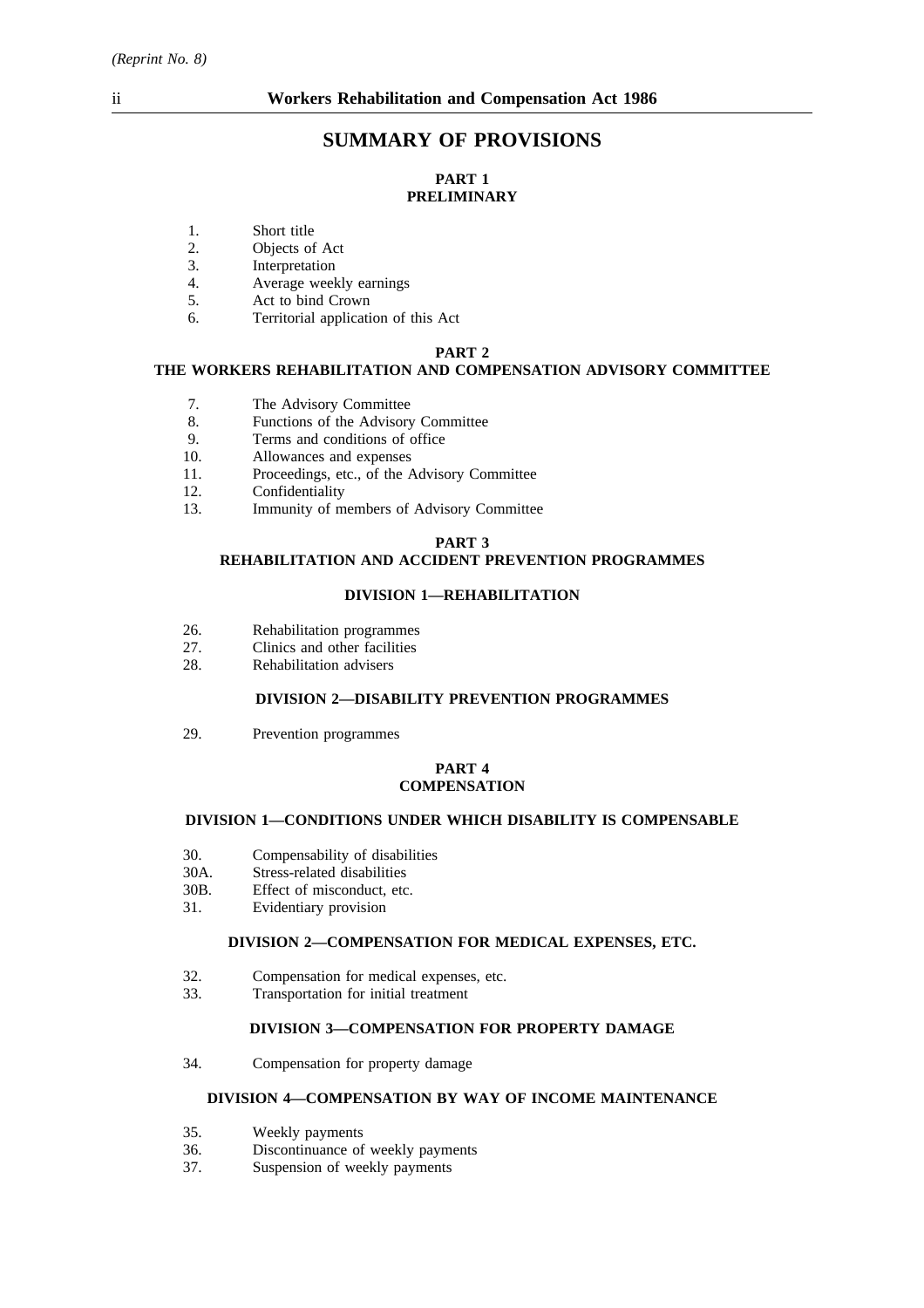- 38. Review of weekly payments
- 39. Economic adjustments to weekly payments
- 40. Weekly payments and leave entitlements
- 41. Absence of worker from Australia
- 42. Commutation of liability to make weekly payments

### **DIVISION 4A—COMPENSATION FOR LOSS OF EARNING CAPACITY**

- 42A. Loss of earning capacity
- 42B. Power to require medical examination, etc.

#### **DIVISION 5—COMPENSATION FOR NON-ECONOMIC LOSS**

43. Lump sum compensation

### **DIVISION 6—COMPENSATION PAYABLE ON DEATH**

- 44. Compensation payable on death<br>45. Review of weekly payments
- Review of weekly payments

# **DIVISION 7—LIABILITY TO PAY COMPENSATION**

- 46. Incidence of liability<br>47. Augmentation of wee
- 47. Augmentation of weekly payment in consequence of delay<br>48. Payments by Corporation on behalf of defaulting employer
- 48. Payments by Corporation on behalf of defaulting employer<br>49 Corporation may undertake employer's liability to make we
- 49. Corporation may undertake employer's liability to make weekly payments<br>50 Corporation as insurer of last resort
- 50. Corporation as insurer of last resort

### **DIVISION 8—NOTICES OF DISABILITIES AND CLAIMS FOR COMPENSATION**

- 51. Duty to give notice of disability
- 52. Claim for compensation<br>53. Determination of claim
- Determination of claim

### **DIVISION 9—MISCELLANEOUS**

- 54. Limitation of employer's liability
- 55. Prohibition of double recovery of compensation
- 57. Compensation payable in respect of disabilities arising from employment on ships
- 58. Certain sporting injuries not to be compensable
- 58A. Reports of return to work, etc.
- 58B. Continuation of employment

#### **PART 5 REGISTRATION AND FUNDING**

#### **DIVISION 1—REGISTRATION OF EMPLOYERS**

- 59. Registration of employers
- 60. Exempt employers
- 61. The Crown and certain agencies to be exempt employers
- 62. Applications

#### **DIVISION 2—DELEGATION TO EXEMPT EMPLOYERS**

63. Delegation to exempt employer

#### **DIVISION 3—THE COMPENSATION FUND**

64. The Compensation Fund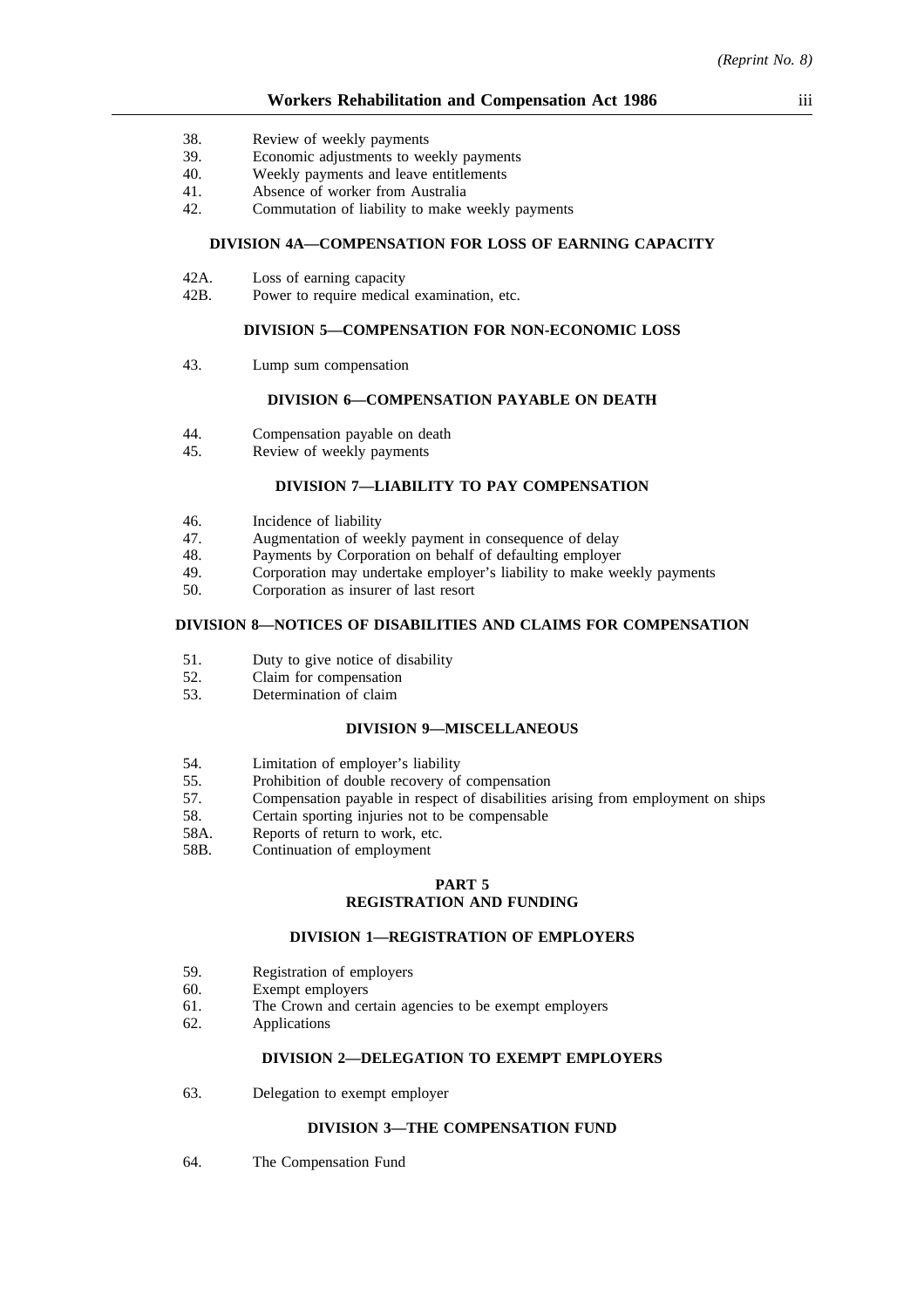# iv **Workers Rehabilitation and Compensation Act 1986**

### **DIVISION 4—IMPOSITION OF LEVIES**

| 65. | Preliminary |
|-----|-------------|
|     |             |

- 66. Imposition of levies
- 67. Adjustment of levy in relation to individual employers

### **DIVISION 5—SPECIAL LEVY FOR EXEMPT EMPLOYERS**

68. Special levy for exempt employers

### **DIVISION 6—PAYMENT OF LEVIES**

69. Returns by employers

### **DIVISION 7—RECOVERY OF LEVIES AND FINES**

- 70. Recovery on default
- 71. Penalty for late payment<br>72. Review of levy, penalty
- Review of levy, penalty interest or fine

### **DIVISION 8—MISCELLANEOUS**

- 73. Separate accounts
- 74. Liability to keep accounts
- 75. Person ceasing to be an employer
- 76. Proof of registration
- 76A. Recovery of levy

# **PART 6**

# **REVIEWS AND APPEALS**

### **DIVISION 1—REVIEW OFFICERS**

- 77. Establishment of the Review Panel
- 77A. Composition of the Panel
- 77B. Appointment of Review Officers
- 77C. Conditions of appointment
- 77D. Responsibilities of the Chief Review Officer
- **Rules**

# **DIVISION 2—THE WORKERS COMPENSATION APPEAL TRIBUNAL**

- 78. The Tribunal
- 79. Membership of the Tribunal<br>80. Constitution of Tribunal
- 80. Constitution of Tribunal<br>81. Immunity
- **Immunity**
- 82. Rules of the Tribunal
- 82A. The Registrar

### **DIVISION 3—MEDICAL ADVISORY PANELS**

- 83. Medical Advisory Panels
- 84. Constitution of Medical Advisory Panels
- 85. Procedure of Medical Advisory Panels
- 85A. Confidentiality
- 86. Immunity

### **DIVISION 5—PROCEEDINGS BEFORE REVIEW AUTHORITIES**

- 88. Principles relating to reviews
- 89. Notice of proceedings, etc.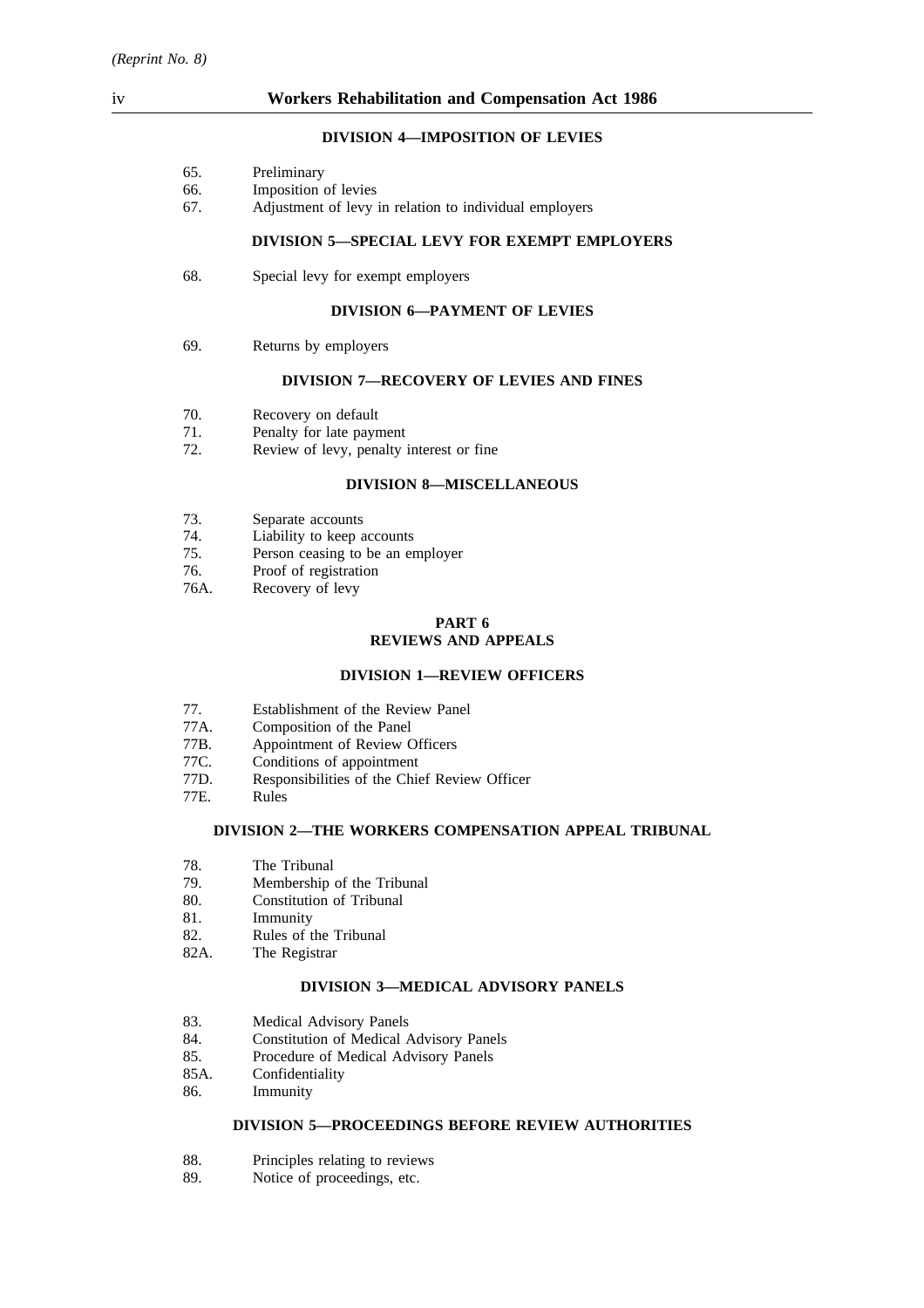- 90. Powers of Review Authority
- 91. Witness fees
- 92. Representation
- 92A. Costs
- 93. Statement of appeal rights, etc.
- 94. Reference of matters to Medical Advisory Panels

#### **DIVISION 6—REVIEWS AND APPEALS**

- 95. Application for review
- 96. Review by Review Officer
- 97. Appeals to Tribunal
- 98A. Decisions relating to exempt employers

### **DIVISION 7—CASES STATED AND APPEALS**

- 99. Cases stated<br>100. Appeals to S
- Appeals to Supreme Court

# **DIVISION 8—MINISTERIAL INTERVENTION**

101. Ministerial intervention

### **DIVISION 9—MISCELLANEOUS**

102. Special jurisdiction of Review Officer

#### **PART 7 MISCELLANEOUS**

- 103. Extension of the application of this Act to self-employed persons
- 103A. Special provision for prescribed classes of volunteers<br>105. Insurance of registered employers against other liabili
- 105. Insurance of registered employers against other liabilities<br>106. Payment of interim benefits
- Payment of interim benefits
- 106A. Payment not to constitute an admission of liability
- 107. Employer may request progress report
- 108. Medical examination at request of employer
- 109. Worker to be supplied with copy of medical report
- 110. Powers of entry and inspection
- 111. Inspection of place of employment by rehabilitation adviser
- 112. Confidentiality to be maintained
- 112A. Employer information
- 113. Disabilities that develop gradually
- 114. Certain payments not to affect benefits under this Act
- 115. No contribution from workers
- 116. Payment of compensation where worker in prison
- 117. Service of documents
- 118. Service of documents on the Corporation
- 119. Contract to avoid Act
- 120. Dishonesty
- 120A. Evidence
- 122. Offences
- 122A. Expiation of offences
- 123A. Right of intervention
- 124. Regulations
- 125. Repeal of Workers Compensation Act 1971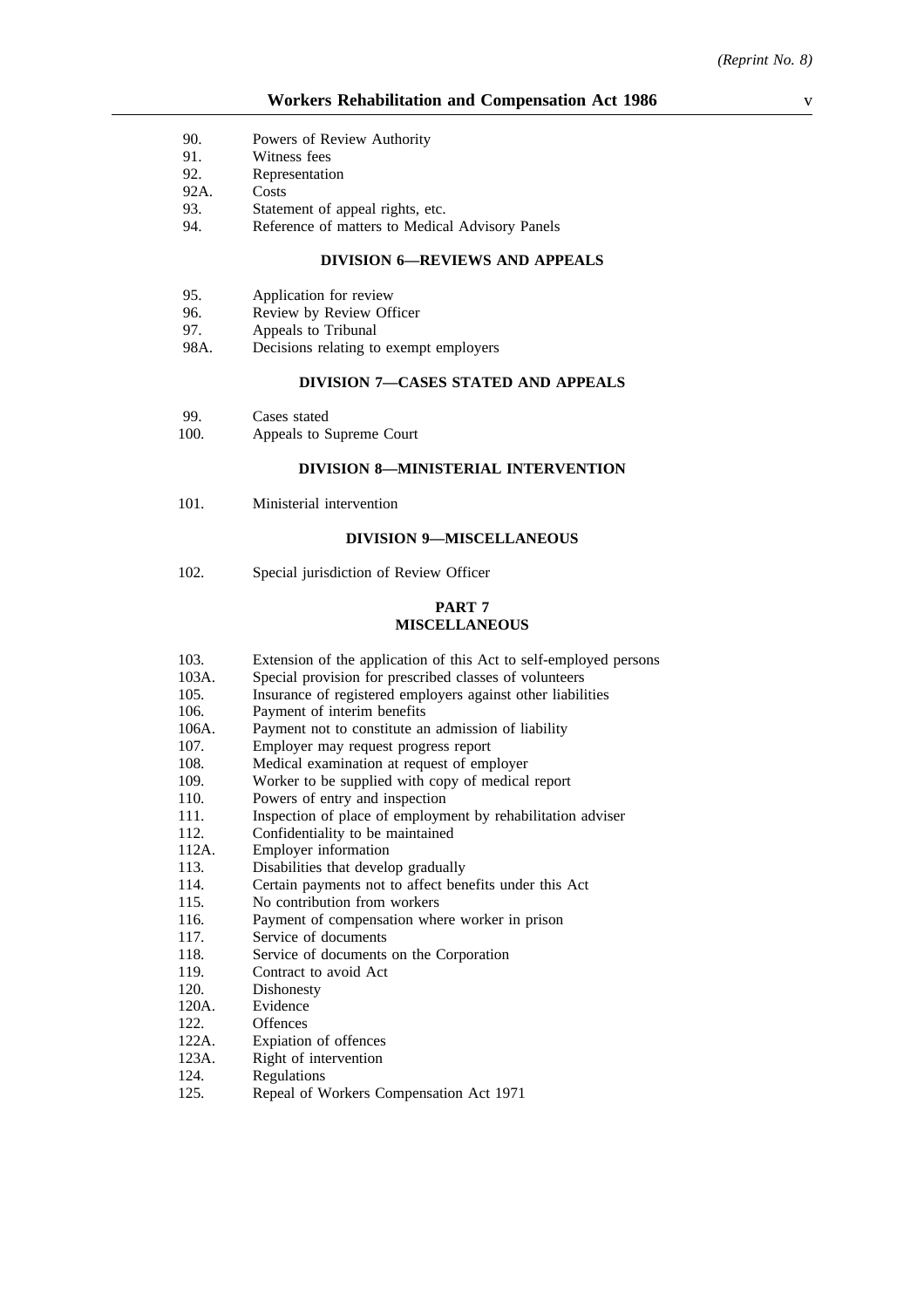# vi **Workers Rehabilitation and Compensation Act 1986**

# **SCHEDULE 1**

*Transitional Provisions*

# **SCHEDULE 2**

# **SCHEDULE 3**

*Lump Sum Compensation*

# **SCHEDULE 4**

*The Mining and Quarrying Occupational Health and Safety Committee*

#### **APPENDIX LEGISLATIVE HISTORY**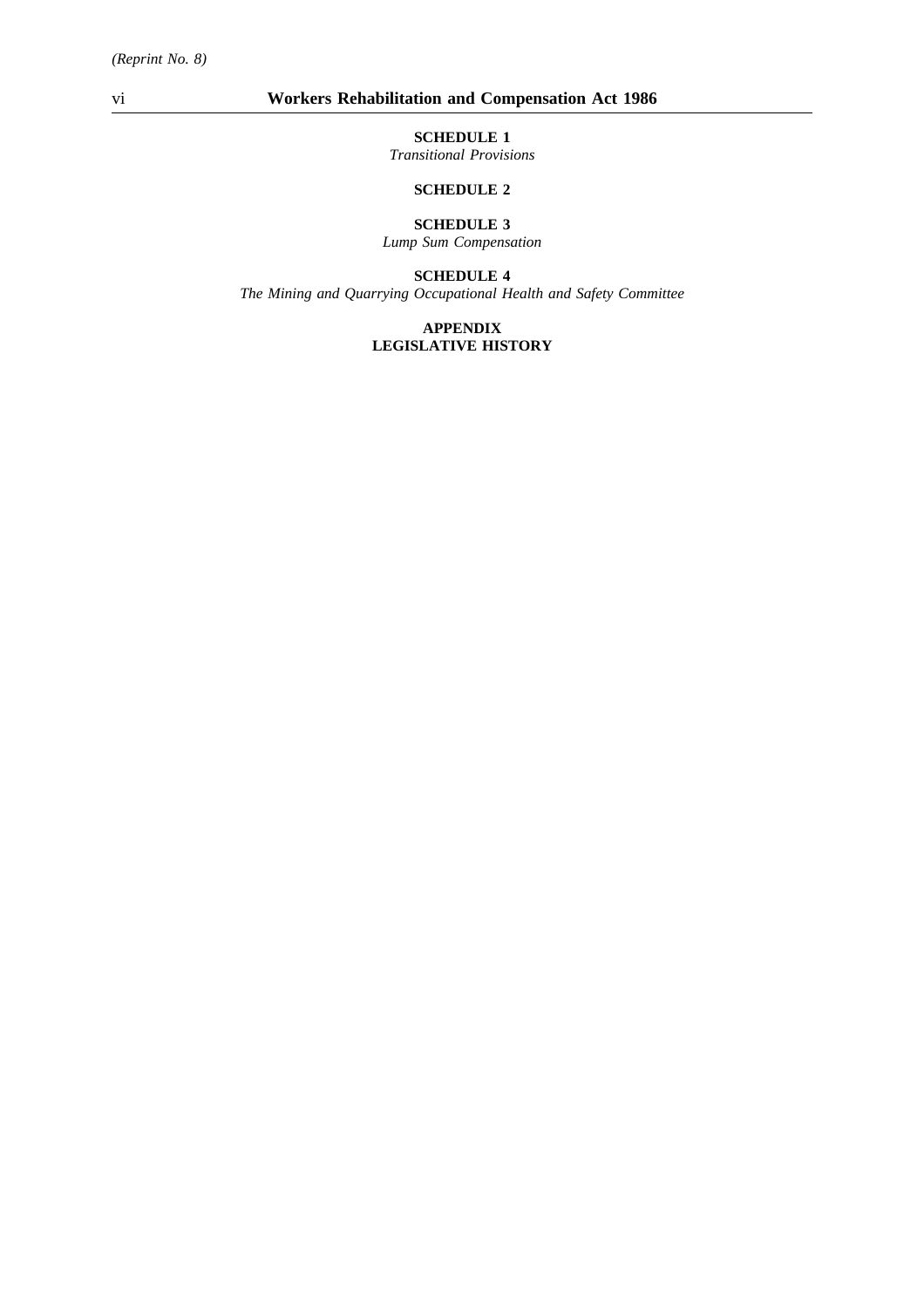# **WORKERS REHABILITATION AND COMPENSATION ACT 1986**

being

Workers Rehabilitation and Compensation Act 1986 No. 124 of 1986 [Assented to  $24$  December 1986]<sup>1</sup>

#### as amended by

Workers Rehabilitation and Compensation Act Amendment Act 1987 No. 106 of 1987 [Assented to 17 December 1987]<sup>2</sup>

Workers Rehabilitation and Compensation Act Amendment Act 1988 No. 39 of 1988 [Assented to 28 April 1988]<sup>3</sup> (as amended by Statutes Amendment (Workers Rehabilitation and Compensation) Act 1988<sup>4</sup>)

Statutes Amendment (Workers Rehabilitation and Compensation) Act 1988 No. 97 of 1988 [Assented to 15 December 1988]<sup>4</sup>

Workers Rehabilitation and Compensation Act Amendment Act 1990 No. 34 of 1990 [Assented to 26 April 1990]5

Workers Rehabilitation and Compensation (Miscellaneous Provisions) Amendment Act 1991 No. 4 of 1991 [Assented to 21 March 1991]<sup>6</sup>

Workers Rehabilitation and Compensation (General) Regulations 1987 No. 232 of 1987 [*Gaz*. 24 September 1987, p. 1002] (as varied by Regulation No. 97 of 1992 [*Gaz*. 18 June 1992, p. 1810])

Statutes Amendment (Public Actuary) Act 1992 No. 69 of 1992 [Assented to 19 November 1992]7

Workers Rehabilitation and Compensation (Miscellaneous) Amendment Act 1992 No. 84 of 1992 [Assented to 3 December 1992]<sup>8</sup>

Workers Rehabilitation and Compensation (General) Regulations 1987 No. 232 of 1987 [*Gaz*. 24 September 1987, p. 1002] (as varied by Regulation No. 212 of 1992 [Gaz. 10 December 1992, p. 1761]<sup>9</sup>)

Statutes Amendment (Chief Inspector) Act 1993 No. 1 of 1993 [Assented to 25 February 1993]<sup>10</sup>

Workers Rehabilitation and Compensation (Review Authorities) Amendment Act 1993 No. 52 of 1993 [Assented to 20 May 1993]<sup>11</sup>

Workers Rehabilitation and Compensation (Administration) Amendment Act 1994 No. 49 of 1994 [Assented to 16 June  $1994$ <sup>12</sup>

*NOTE:*

*Asterisks indicate repeal or deletion of text.*

*For the legislative history of the Act see Appendix. Entries appearing in the Appendix in bold type indicate the amendments incorporated since the last reprint.*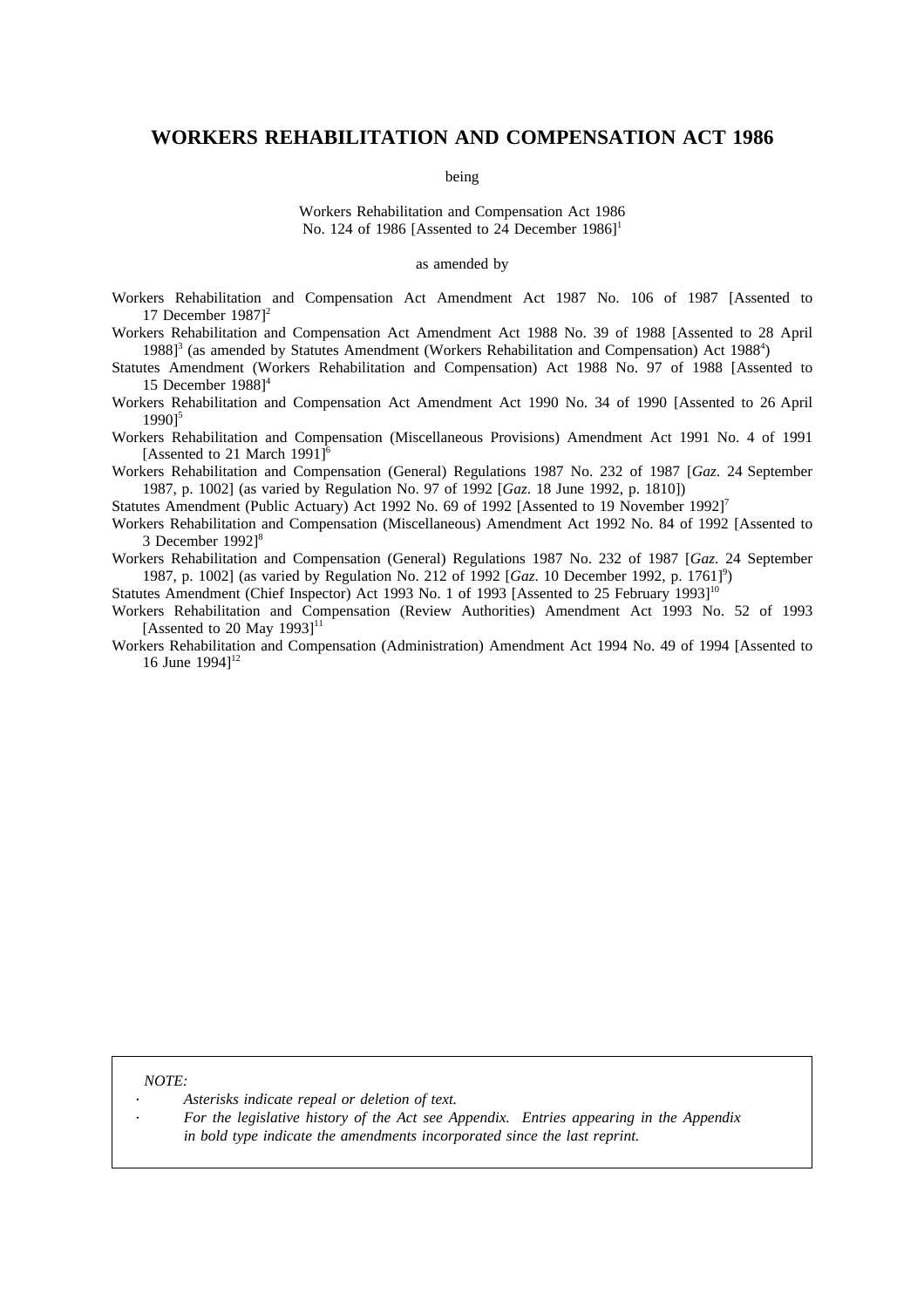### 2 **Workers Rehabilitation and Compensation Act 1986**

- <sup>1</sup> Came into operation (except ss. 3-6, 26, 29-63, 65-76, 80, 81, 85, 86, 88-120, 122-125, Scheds. 1, 2 and 3) 16 April 1987: *Gaz*. 16 April 1987, p. 1008; remainder of Act came into operation at 4 p.m. on 30 September 1987: *Gaz*. 17 September 1987, p. 886.
- <sup>2</sup> Came into operation at 4 p.m. on 30 September 1987: s. 2.<br>Come into operation (mappi to  $19(10\%)$  22(a) and name
- Came into operation (except ss. 18, 19 $(a)$ , 22 $(a)$  and new s. 58B (as inserted by s. 15)) 17 October 1988: *Gaz.* 6 October 1988, p. 1236; new s. 58B came into operation 1 January 1989: *Gaz.* 15 December 1988, p. 2010; ss. 18, 19(a) and 22(a) had not been brought into operation at the date of, and the amendments effected to this Act by those provisions have not been included in, this reprint.
- <sup>4</sup> Came into operation (except ss. 9-11) 15 December 1988; ss. 9 and 10 came into operation 1 January 1989: *Gaz.* 15 December 1988, p. 2009; s. 11 had not been brought into operation at the date of, and the amendment effected to this Act by that provision has not been included in, this reprint.
- <sup>5</sup> Came into operation (except ss.  $\overline{3}$  and  $\overline{5}$ ) on assent; s.  $\overline{3}$  came into operation 16 April 1987: s. 2(2); s.  $\overline{5}$ came into operation 1 July 1990: s. 2(3).
- <sup>6</sup> Came into operation 8 April 1991: *Gaz*. 4 April 1991, p. 1148.
- <sup>7</sup> Came into operation 10 December 1992: *Gaz*. 10 December 1992, p. 1752.
- <sup>8</sup> S. 3 came into operation at 4.00 p.m. on 30 September 1987: s. 2(2); s. 18(a) came into operation 8 April 1991: s. 2(3); ss. 1, 2, 4, 5, 16, 18(b), (c), 19, 21 and 22 came into operation 3 December 1992: *Gaz*. 3 December 1992, p. 1688; ss. 11, 12(a), (b) and (c) and 20 came into operation 10 December 1992: *Gaz*. 10 December 1992, p. 1754; ss. 7(a), (b), 8, 9, 13 and 15 came into operation 3 May 1993: *Gaz*. 22 April 1993, p. 1400; ss. 6, 7(c), 10, 12(d) and 17 came into operation 1 July 1993: *Gaz*. 24 June 1993, p. 2045; s. 14 had not been brought into operation at the date of, and the amendment effected by that provision has not been included in, this reprint.
- $\frac{9}{2}$  Came into operation 10 December 1992: reg. 2.
- <sup>10</sup> Came into operation 1 July 1993: *Gaz*. 17 June 1993, p. 1974.
- Ss. 3 and  $14(c)$  came into operation on assent: s. 2(2); ss. 5, 6, 15, 16(1) and (7) came into operation 20 May 1993: *Gaz*. 20 May 1993, p. 1694; ss. 7-12, 14(a), (d)-(g) and 16(2)-(6) came into operation 1 July 1993: *Gaz*. 24 June 1993, p. 2045; ss. 4, and 14(b) came into operation 24 February 1994: *Gaz*. 24 February 1994, p. 524; s. 13 had not been brought into operation at the date of, and the amendment effected by that provision has not been included in, this reprint.
- <sup>12</sup> Came into operation 1 July 1994: *Gaz*. 30 June 1994, p. 1842.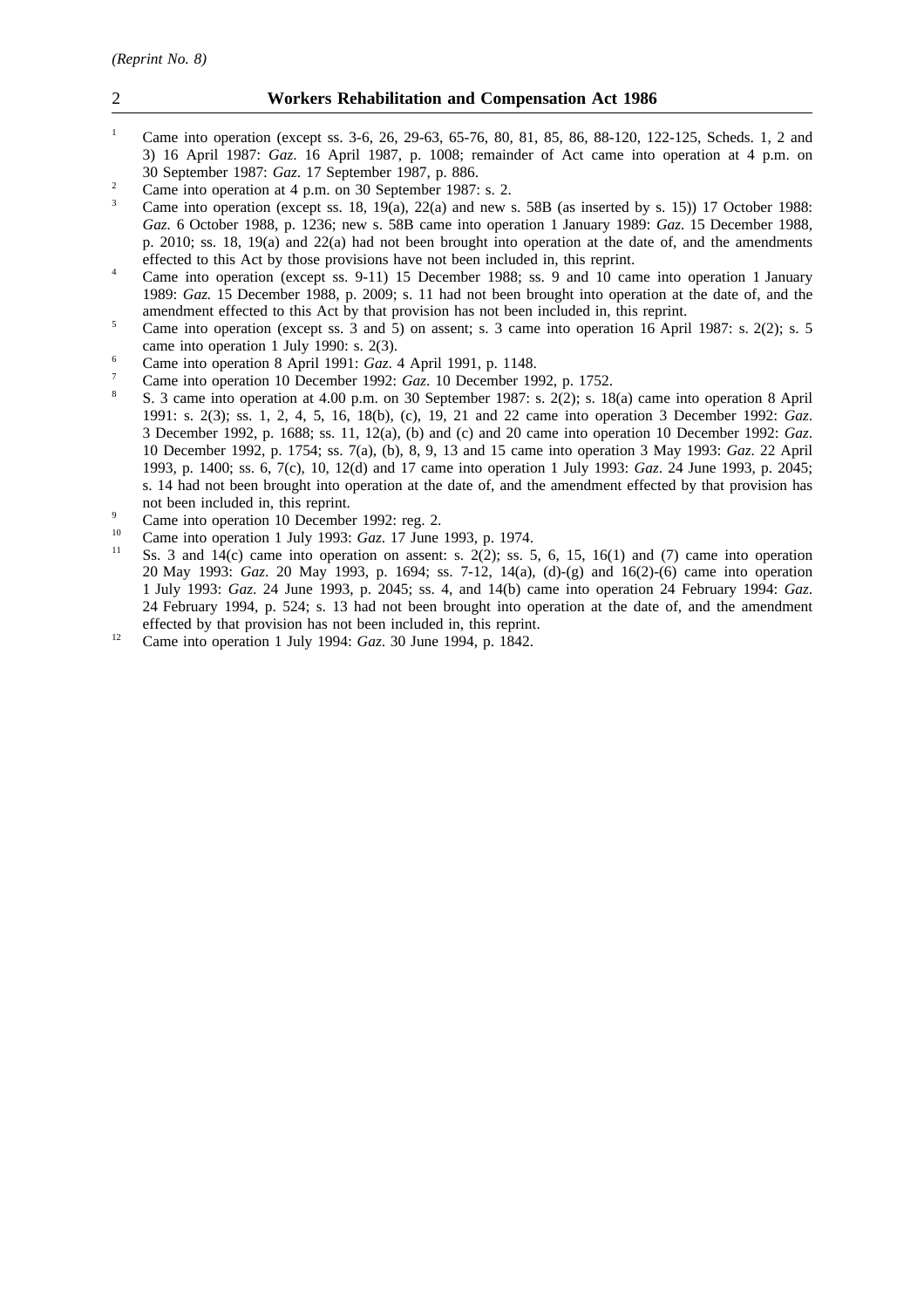**An Act to provide for the rehabilitation and compensation of workers in respect of disabilities arising from their employment; to repeal the Workers Compensation Act 1971; and for other purposes.**

The Parliament of South Australia enacts as follows:

# **PART 1 PRELIMINARY**

# **Short title**

**1.** This Act may be cited as the *Workers Rehabilitation and Compensation Act 1986*.

# **Objects of Act**

**2.** (1) The objects of this Act are—

- *(a)* to establish a workers rehabilitation and compensation scheme—
	- (i) that achieves a reasonable balance between the interests of employers and the interests of workers; and
	- (ii) that provides for the effective rehabilitation of disabled workers and their early return to work; and
	- (iii) that provides fair compensation for employment-related disabilities; and
	- (iv) that reduces the overall social and economic cost to the community of employment-related disabilities; and
	- (v) that ensures that employers' costs are contained within reasonable limits so that the impact of employment-related disabilities on South Australian businesses is minimised; and
- *(b)* to provide for the efficient and effective administration of the scheme; and
- *(c)* to establish incentives to encourage efficiency and discourage abuses; and
- *(d)* to ensure that the scheme is fully funded on a fair basis; and
- *(e)* to reduce the incidence of employment-related accidents and disabilities; and
- *(f)* to reduce litigation and adversarial contests to the greatest possible extent.

(2) A person exercising judicial or quasi-judicial powers must interpret this Act in the light of its objects without bias towards the interests of employers on the one hand, or workers on the other.

### **Interpretation**

**3.** (1) In this Act, unless the contrary intention appears—

"**actuary**" means a Fellow or Accredited Member of the Institute of Actuaries of Australia;

"**Advisory Committee**" means the Workers Rehabilitation and Compensation Advisory Committee established under Part 2;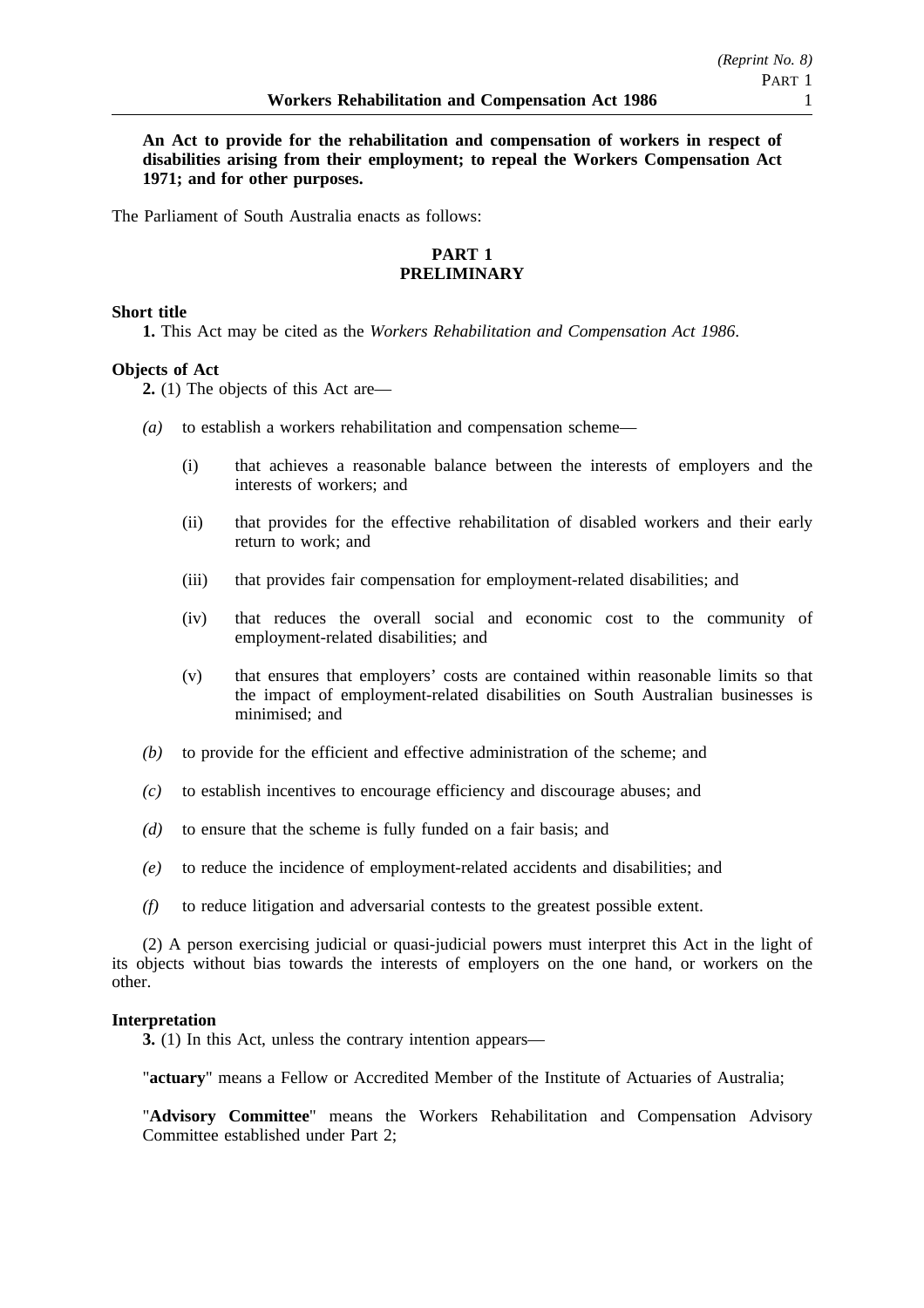"**apprentice**" includes—

- *(a)* a person undertaking training in a declared vocation under the *Industrial and Commercial Training Act 1981*;
- *(b)* a person undertaking training in a scheme approved by the Corporation for the purposes of this definition,

and "**apprenticeship**" has a corresponding meaning;

"**authorised officer**" means a person who is authorised by the Corporation to exercise the powers of an authorised officer under this Act;

"**average minimum award rate**" means the amount published by the Commonwealth Statistician as the weighted average minimum weekly award rate for adult persons (wage and salary earners) in South Australia;

"**average weekly earnings**", in relation to a worker, means the worker's average weekly earnings determined in accordance with section 4;

"**the board**" means the board of management of the Corporation;

"**business day**" means any day except Saturday, Sunday or a public holiday;

"**child**", in relation to a deceased worker, includes a person in relation to whom the worker stood, at the date of death, *in loco parentis*;

"**compensation**" includes any monetary benefit payable under this Act;

"**compensable disability**" means a disability that is compensable by virtue of section 30;

"**the Consumer Price Index**" means the Consumer Price Index (all groups index for Adelaide) published by the Commonwealth Statistician under the *Census and Statistics Act 1905* of the Commonwealth;

"**contract of service**" means—

- *(a)* a contract under which one person (the worker) is employed by another (the employer);
- *(b)* a contract, arrangement or understanding under which one person (the worker) works for another (the employer) in prescribed work or work of a prescribed class;
- *(c)* a contract of apprenticeship;
- *(d)* a contract, arrangement or understanding under which a person (the worker)—
	- (i) receives on-the-job training in a trade or vocation from another (the employer); and
	- (ii) is during the period of that training remunerated by the employer;

"**Corporation**" means the *WorkCover Corporation of South Australia*;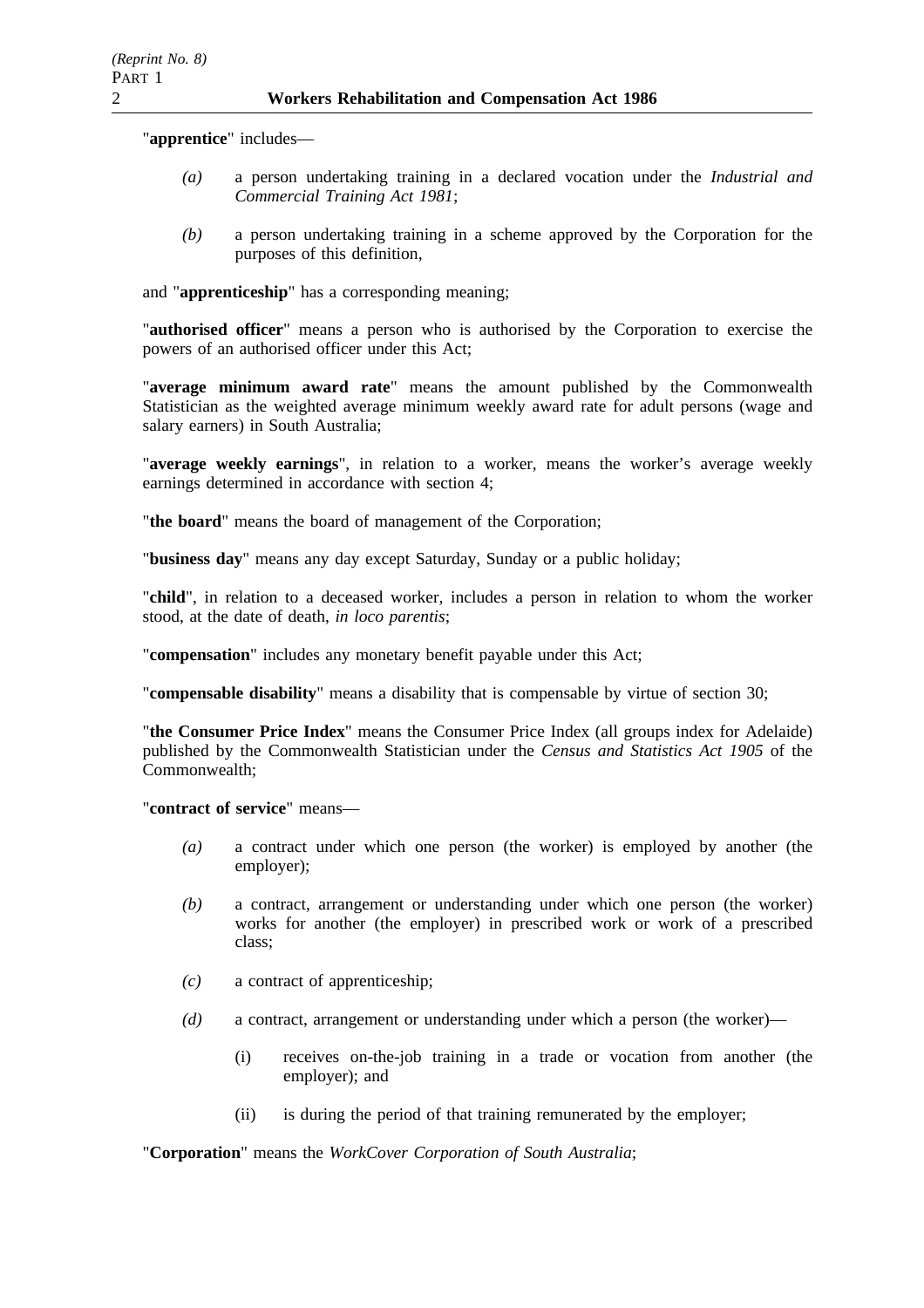"**corresponding law**" means a law—

- *(a)* of the Commonwealth; or
- *(b)* of a State (other than this State) or a Territory of the Commonwealth; or
- *(c)* of another country,

that provides for compensation for disabilities arising from employment;

"**dependant**", in relation to a deceased worker, means a relative of the worker who, at the time of the worker's death—

- *(a)* was wholly or partially dependent for the ordinary necessities of life on earnings of the worker; or
- *(b)* would, but for the worker's disability, have been so dependent,

and includes a posthumous child of the worker; and "**dependent**" has a corresponding meaning;

"**disability**" of a worker means—

- *(a)* any physical or mental injury including—
	- (i) loss, deterioration or impairment of a limb, organ or part of the body, or of a physical, mental or sensory faculty; or
	- (ii) a disease; or
	- (iii) disfigurement; or
- *(b)* where the context admits—the death of the worker,

and includes a secondary disability;

"**disease**" includes—

- *(a)* any physical or mental ailment, disorder, defect or morbid condition, whether of sudden or gradual development; and
- *(b)* any disability to which section 31 applies;

"**educational institution**" means—

- *(a)* a secondary school; or
- *(b)* a trade or technical school; or
- *(c)* a college of advanced education, university or other institution at which tertiary education is provided; or
- *(d)* any other educational or training institution approved by the Corporation for the purposes of this definition;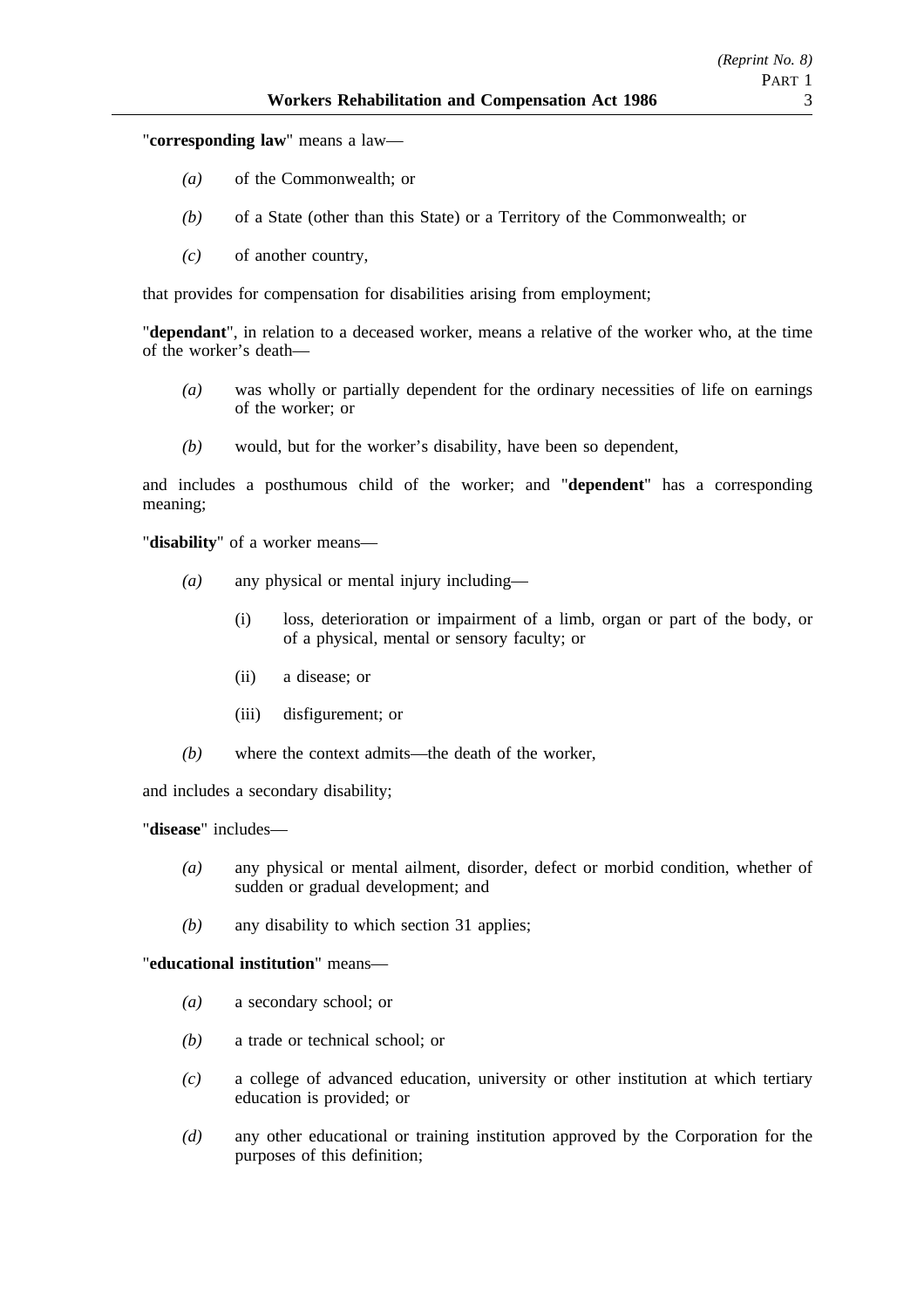"**employer**" means—

- *(a)* a person by whom a worker is employed under a contract of service, or for whom work is done by a worker under a contract of service;
- *(b)* in relation to persons of whom the Crown is, under section 103A, the presumptive employer—the Crown;
- *(c)* in relation to persons of whom any other person is, by virtue of a provision of this Act, the presumptive employer—that other person,

and includes a former employer and the legal personal representative of a deceased employer;

"**employment**" includes—

- *(a)* work done under a contract of service;
- *(b)* the work of a self-employed person to whom the Corporation has extended the protection of this Act;
- *(c)* the work of persons of whom the Crown is, under section 103A, the presumptive employer;
- *(d)* attendance by a worker at a place of pick-up;

"**exempt employer**" means an employer who is registered by the Corporation as an exempt employer in pursuance of Division 1 of Part 5:

"**foreign law**" means any law except a law of this State;

"**the Industrial Court**" means the Industrial Court of South Australia;

"**industry**" includes any business or activity in which workers are employed;

\*\*\*\*\*\*\*\*\*\*

"**local government corporation**" means—

- *(a)* a council as defined in the *Local Government Act 1934*; or
- *(b)* the Local Government Association of South Australia; or
- *(c)* any other body—
	- (i) established for local government purposes; and
	- (ii) prescribed for the purposes of this definition;

"**medical expert**" means—

- *(a)* a legally qualified medical practitioner;
- *(b)* a registered dentist;
- *(c)* a registered psychologist;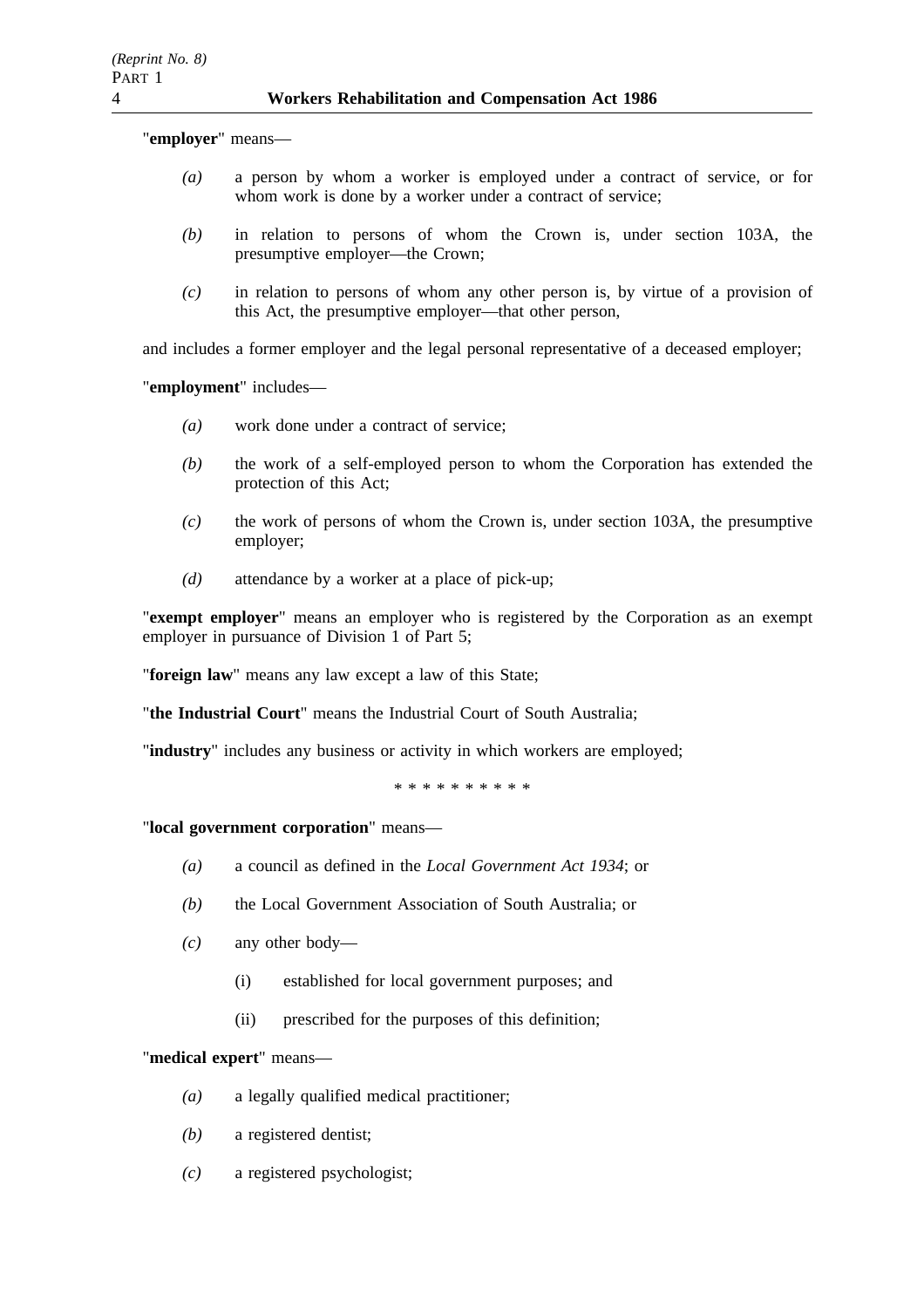- *(d)* a registered optician;
- *(e)* a registered physiotherapist;
- *(f)* a registered chiropractor;
- *(g)* a registered podiatrist;
- *(h)* a registered occupational therapist;
- *(i)* a registered speech pathologist;

"**medical question**" means any question of the nature, extent or probable duration of a disability, but does not include any question of a worker's incapacity for work or of the extent of an incapacity for work;

"**medical services**" means—

- *(a)* attendance, examination or treatment by a medical expert (including the obtaining from a medical expert of a certificate or report); or
- *(b)* any diagnostic examination or test required for the purposes of treatment by a medical expert;

"**non-economic loss**" means—

- *(a)* pain and suffering;
- *(b)* loss of amenities of life;
- *(c)* loss of expectation of life;
- *(d)* any other loss or detriment of a non-economic nature;

"**notional weekly earnings**" in relation to a worker means—

- *(a)* the worker's average weekly earnings; or
- *(b)* where an adjustment has been made under this Act to take account of changes in levels of earnings or in the value of money (or both)—the worker's average weekly earnings as so adjusted;

"**officer**" of the Corporation includes an employee of the Corporation;

"**orphan child**" means a child whose natural or a adoptive parents are dead and includes a child, one of whose natural or adoptive parents is dead and who has no reasonable prospect of being supported by the surviving natural or adoptive parent;

"**parent**", in relation to a deceased worker, includes a person who stood *in loco parentis* to the worker at the time of the worker's death;

"**place of employment**" means a place where a worker is required to carry out duties of employment and, if the place is a building, includes land within the external boundaries of the land on which the building is situated;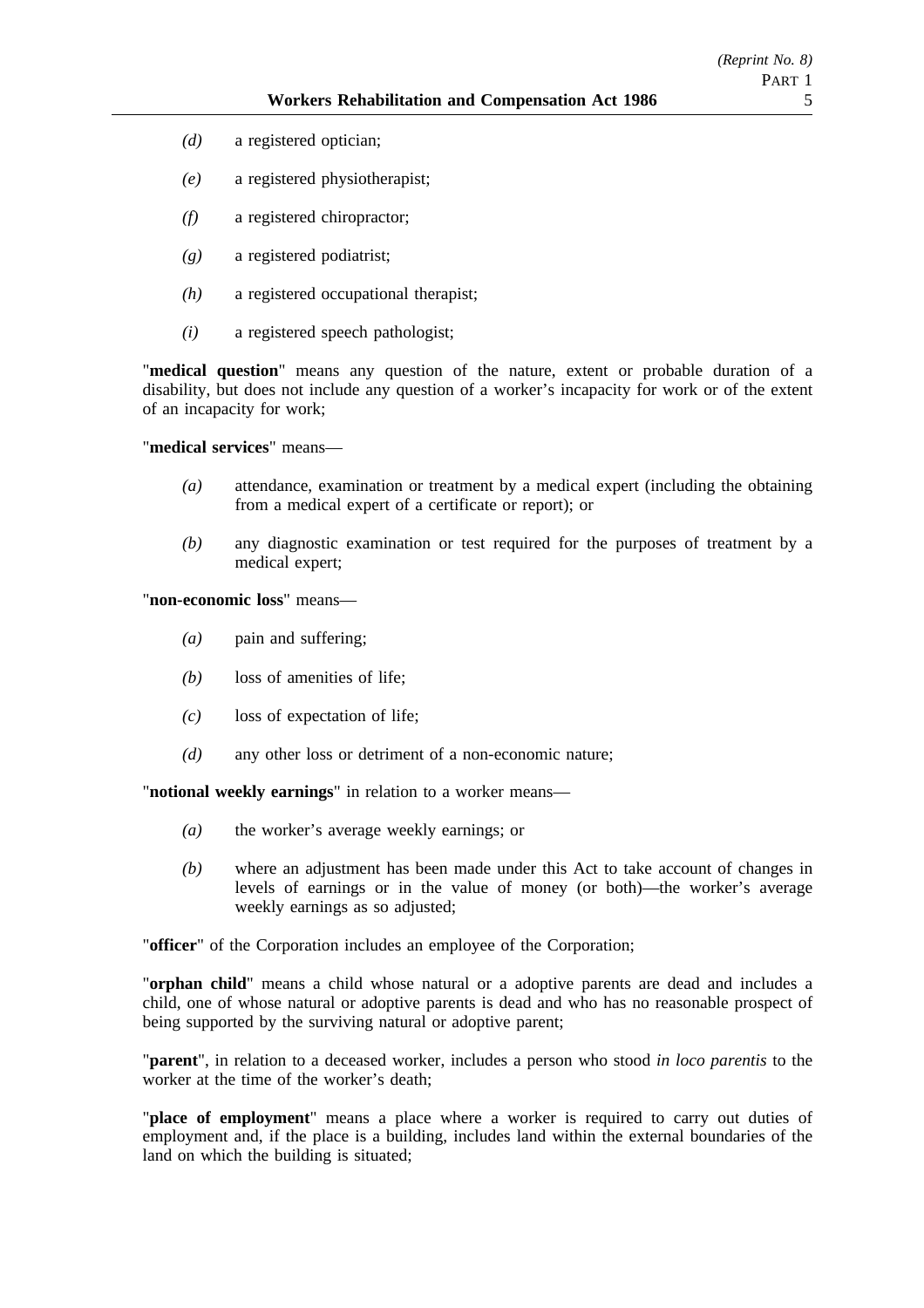\*\*\*\*\*\*\*\*\*\*

"**premises**" means—

- *(a)* a building, structure or place (including an aircraft, ship or vehicle); or
- *(b)* a part of premises;

"**prescribed allowance**", in relation to the earnings of a worker, means any amount received by the worker from an employer—

- *(a)* by way of an allowance to cover special expenses incurred by the worker in the course of employment;
- *(b)* by way of special rates paid to the worker on an irregular basis to compensate for occasional disabilities under which work is performed (not being rates that are paid during a period of leave with pay);

\*\*\*\*\*\*\*\*\*\*

- *(d)* by way of site allowance;
- *(e)* by way of any other allowance or benefit prescribed for the purposes of this definition;

"**recognised medical expert**" means—

- *(a)* a legally qualified medical practitioner; or
- *(b)* in relation to disabilities of a particular kind—a medical expert who is recognised by the Corporation as having specialised knowledge of, and experience in the treatment of, disabilities of that kind;

"**registered association**" means—

- *(a)* an association registered under the *Industrial Relations Act (S.A.) 1972*;
- *(b)* an association registered under the *Industrial Relations Act 1988* of the Commonwealth;
- *(c)* the United Trades and Labor Council;
- *(d)* the Australian Mines and Metals Association;
- *(e)* the Employer-Managed Workers Compensation Association Incorporated;

"**relative**", in relation to a deceased worker, means a spouse, parent, grandparent, step-parent, child, grandchild, stepchild, brother, sister, stepbrother, stepsister, half-brother or half-sister of the worker;

"**the repealed Act**" means the *Workers Compensation Act 1971* repealed by this Act;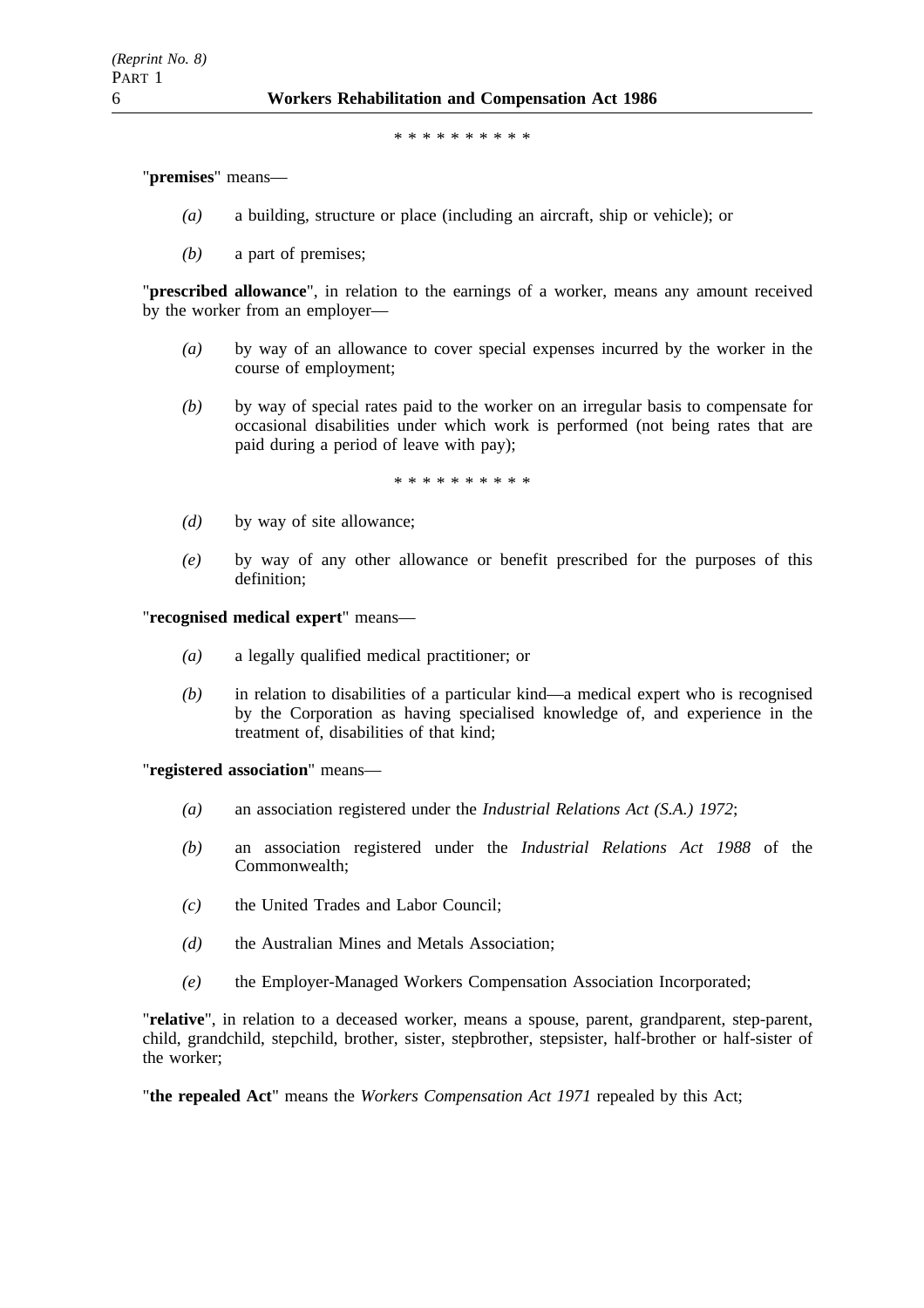"**residence**" in relation to a worker includes a place—

- *(a)* at which the worker resides in pursuance of the terms of the worker's employment or at the request of the employer; or
- *(b)* at which it is necessary or convenient for the worker to reside temporarily for the purposes of employment;

"**review authority**" means—

- *(a)* a Review Officer appointed for the purposes of this Act; or
- *(b)* the Tribunal;

\*\*\*\*\*\*\*\*\*\*

"**secondary disability**" means a disability that is, or results from, the aggravation, acceleration, exacerbation, deterioration or recurrence of a prior disability;

"**self-employed worker**" means a person to whom the Corporation has extended the protection of this Act pursuant to section 103;

"**ship**" includes a boat, vessel or craft;

"**South Australian ship**" means a ship—

- *(a)* that is registered in the State; or
- *(b)* that is owned or under charter by the Crown; or
- *(c)* that is owned or under charter by a body corporate or other person—
	- (i) whose principal office or place of business is in the State; or
	- (ii) whose principal office or place of business with respect to the control or management of the ship is in the State;

"**spouse**", in relation to a worker, includes a person who is cohabiting with the worker as the *de facto* husband or wife of the worker if—

- *(a)* (i) the person has been so cohabiting with the worker continuously for the preceding period of 5 years; or
	- (ii) the person has during the preceding period of 6 years cohabitated with the worker for periods aggregating not less than 5 years; or
	- (iii) although neither subparagraph (i) nor (ii) applies, the person has been cohabiting with the worker for a substantial part of a period referred to in either of those subparagraphs and the Corporation considers that it is fair and reasonable that the person be regarded as the spouse of the worker for the purposes of this Act; or
- *(b)* a child, of whom the worker and the person are the parents, has been born (whether or not the child is still living);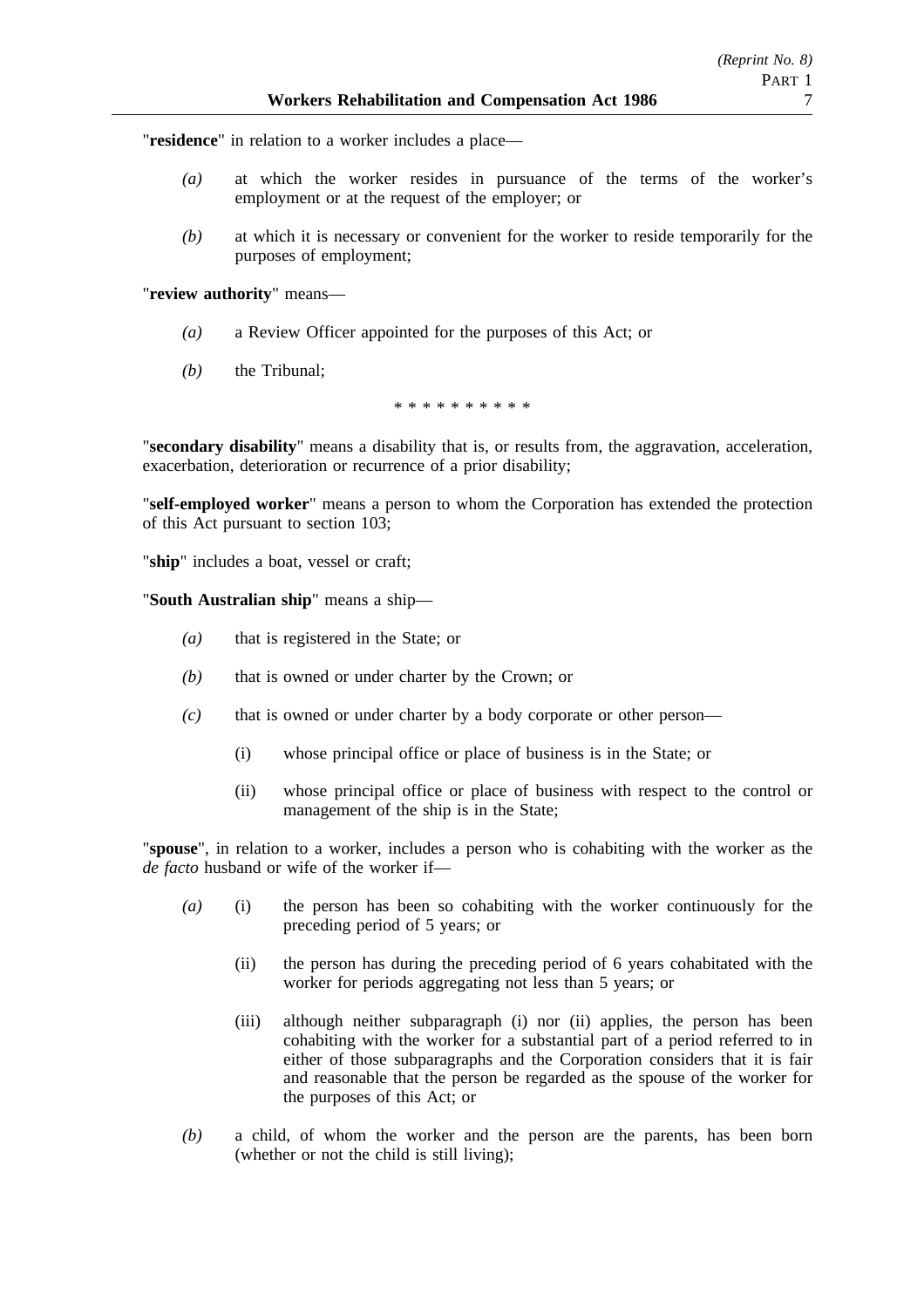"**the State**" includes the territorial waters of the State;

# "**therapeutic appliance**" means—

- *(a)* spectacles or contact lenses; or
- *(b)* a hearing aid; or
- *(c)* false teeth; or
- *(d)* a prosthesis; or
- *(e)* a crutch or wheelchair; or
- *(f)* any other appliance or aid for reducing the extent of a disability or enabling a person to overcome in whole or part the effects of a disability;

"**trauma**" means an event, or series of events, out of which a compensable disability arises;

"**the Tribunal**" means the Workers Compensation Appeal Tribunal constituted under this Act;

"**unrepresentative disability**" means a disability arising from an attendance or journey mentioned in section 30(3) or (5);

"**worker**" means—

- *(a)* a person by whom work is done under a contract of service (whether or not as an employee);
- *(b)* a person who is a worker by virtue of section 103A;
- *(c)* a self-employed worker,

and includes a former worker and the legal personal representative of a deceased worker;

"**working day**" in relation to a worker means a day on which the worker works or would, if not incapacitated for work, be normally required to work in the course of employment.

\*\*\*\*\*\*\*\*\*\*

(3) A member of the crew of a fishing boat who is remunerated by a share in profits or gross receipts obtained by working the boat is not a worker for the purposes of this Act.

\*\*\*\*\*\*\*\*\*\*

(5) Where a worker has no fixed place of employment, the worker's place of employment on a particular working day is the place at which, or the area in which, the worker works or is required to work on that working day.

(6) Where in a prescribed industry or in prescribed circumstances a person ("the principal") contracts with another person ("the contractor") for the performance by the contractor of work undertaken by the principal, the principal shall, for the purposes of this Act, be deemed to be the employer of workers employed by the contractor.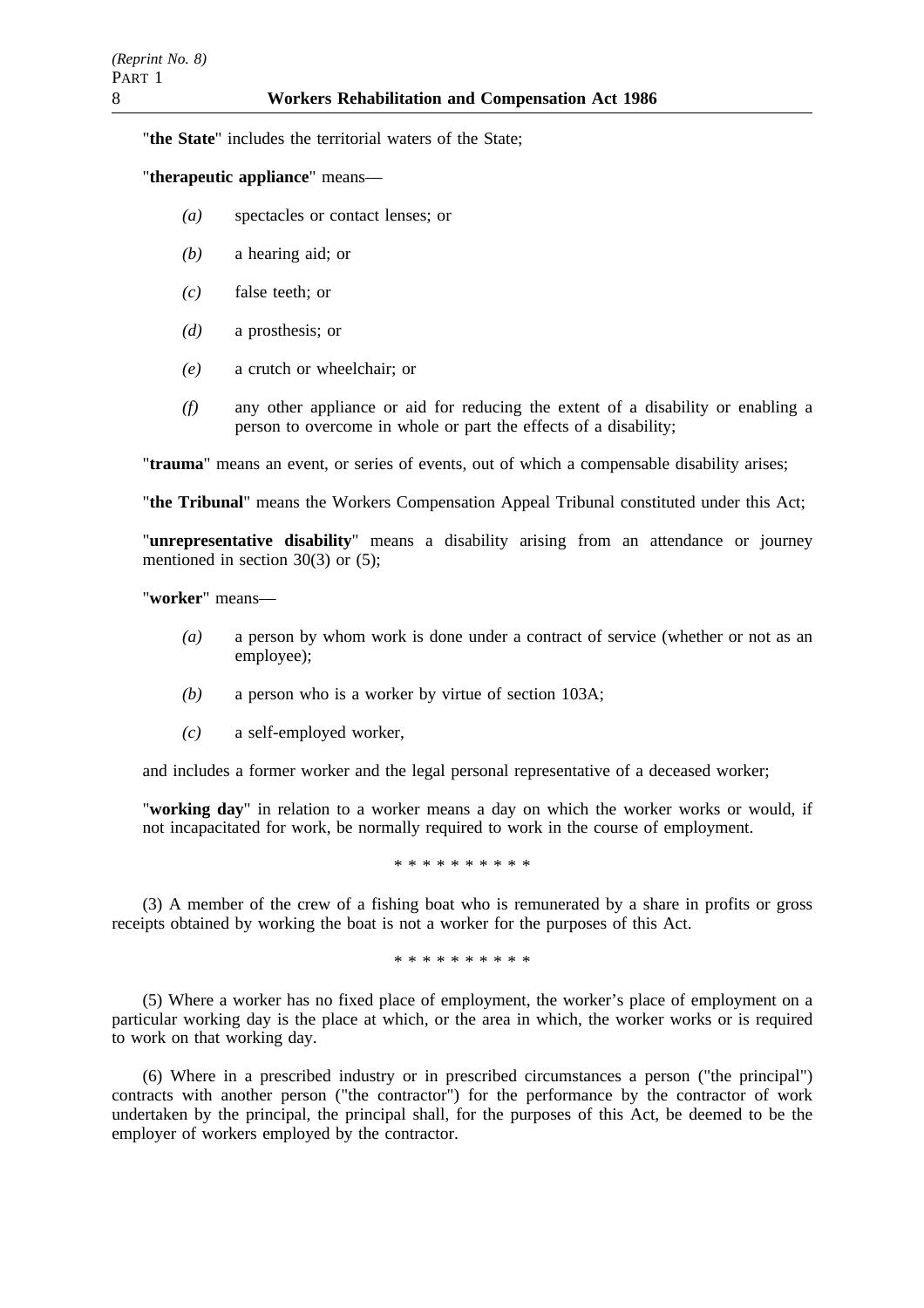(7) The regulations may exclude (either absolutely or subject to limitations or conditions stated in the regulations) specified classes of workers wholly or partially from the application of this Act.

(8) A regulation under subsection (7) may only be made after consultation with the Advisory Committee.

# **Average weekly earnings**

**4.** (1) Subject to this section, the average weekly earnings of a disabled worker are the average amount that the worker could reasonably be expected to have earned for a week's work if the worker had not been disabled.

- (2) For the purpose of determining the average weekly earnings of a worker—
- *(a)* where the worker was, immediately before the relevant date, employed by more than one employer—aggregate earnings from all employment shall be taken into account; and
- *(b)* subject to subsection (3)—
	- (i) the actual weekly earnings of the worker over a period of up to 12 months before the relevant date may be taken into account; and
	- (ii) if by reason of the shortness of time during which the worker has been in employment, the terms of the worker's employment or for any other reason, it is not possible to arrive at a fair average, the worker's average weekly earnings may be determined by reference to the average weekly amount being earned by other persons in the same employment who perform similar work at the same grade as the worker or, if there is no person so employed, by other persons in the same class of employment who perform similar work at the same grade as the worker.

(3) Where a worker is a contractor rather than an employee, the worker's average weekly earnings shall be determined by reference to the rate of pay that the worker would have received if the worker had been working as an employee and, if there is an award or industrial agreement applicable to the class and grade of work in which the worker was engaged, the worker's average weekly earnings shall be determined by reference to that award or industrial agreement.

(4) Where because of the gradual onset of a compensable disability it appears that the level of earnings of a disabled worker prior to the relevant date were affected by the disability, the average weekly earnings of the worker shall be set at an amount that fairly represents the weekly amount that the worker would have been earning if the level of earnings had not been so affected.

- (5) The average weekly earnings of a disabled worker who—
- *(a)* was not a full-time worker immediately prior to the relevant date; and
- *(b)* immediately prior to the relevant date had been seeking full-time employment; and
- *(c)* had been predominantly during the preceding 18 months a full-time worker,

shall be determined as if the worker had been a full-time worker.

(6) Where a permanently incapacitated worker is under the age of 21 years, the average weekly earnings of the worker shall be determined as if the worker had attained the age of 21 years and where a permanently incapacitated worker is an apprentice, the average weekly earnings of the worker shall be determined as if the worker had completed the apprenticeship.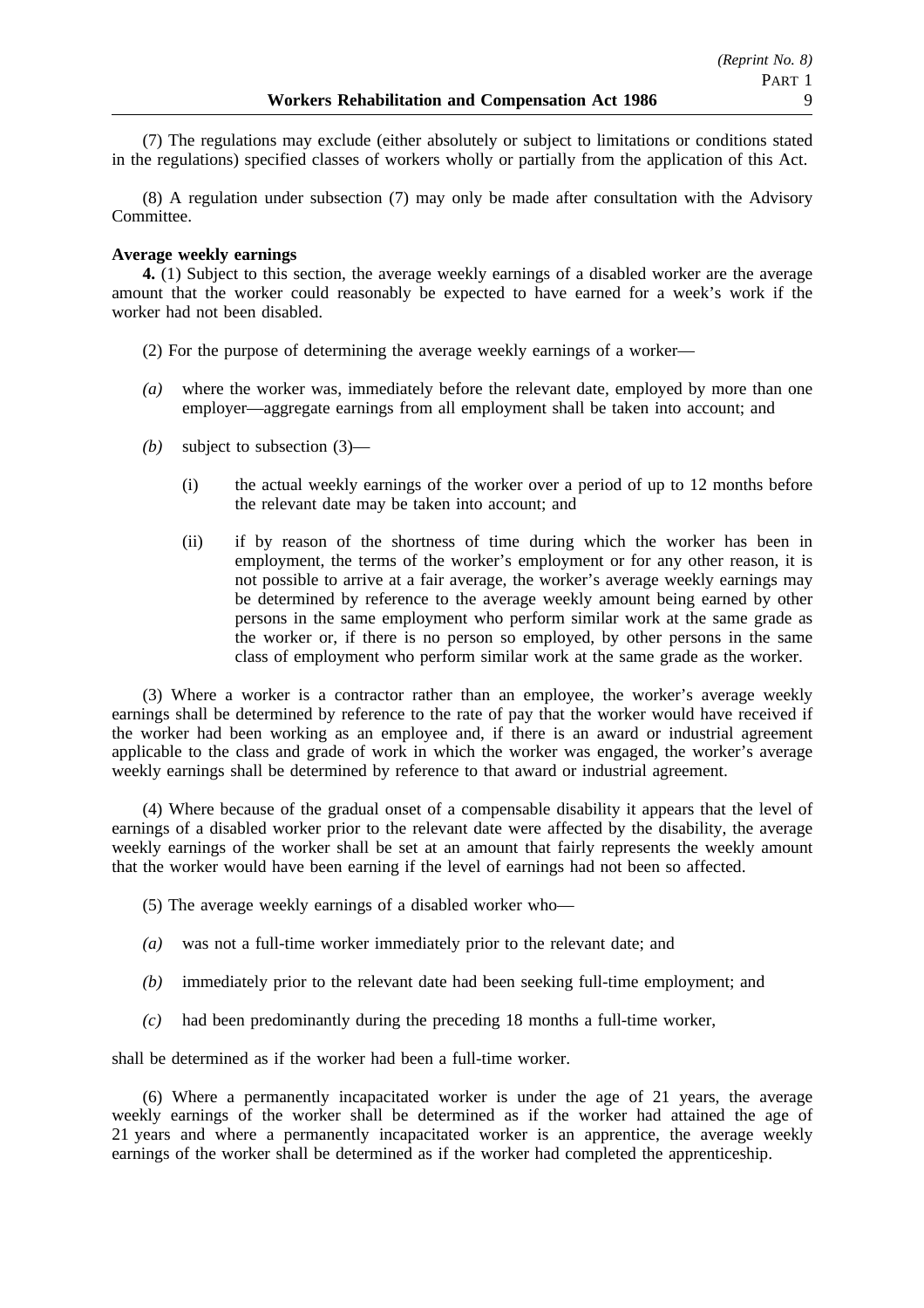- (7) Notwithstanding the foregoing provisions of this section—
- *(a)* where a disabled worker's remuneration was, at the relevant date, covered by an award or industrial agreement, the worker's average weekly earnings shall not be less than the weekly wage to which the worker was then entitled under the award or industrial agreement;
- *(b)* if, but for this paragraph, the average weekly earnings of a worker (not being a self-employed worker) would be less than the prescribed amount, the average weekly earnings shall be fixed at the prescribed amount;
- *(c)* the average weekly earnings of a worker shall in no case be fixed at more than twice State average weekly earnings.
- (8) For the purposes of determining the average weekly earnings of a worker—
- *(a)* any component of the worker's earnings attributable to overtime will be disregarded unless—
	- (i) the worker worked overtime in accordance with a regular and established pattern; and
	- (ii) the pattern was substantially uniform as to the number of hours of overtime worked; and
	- (iii) the worker would have continued to work overtime in accordance with the established pattern if he or she had not been disabled; and
- *(ab)* any contribution paid or payable by an employer to a superannuation scheme for the benefit of the worker will be disregarded; and
- *(b)* any prescribed allowances will be disregarded.
- (9) In this section—
- *(a)* a reference to the relevant date is—
	- (i) a reference to the date of the commencement of the period of the worker's incapacity for work or, where the worker has been incapacitated for work as a result of the same disability for a number of separate periods, a reference to the date of the commencement of the last such period of incapacity; or
	- (ii) where the worker is dead and the death was not immediately preceded by a period of incapacity for work in respect of which the worker received compensation under this Act—a reference to the date of the worker's death; and
- *(b)* a reference to State average weekly earnings is a reference to the amount last published before the relevant date by the Commonwealth Statistician as an estimate of Average Weekly Earnings for Ordinary Hours of Work for each Full-time Employed Male Unit in this State.

### **Act to bind Crown**

**5.** This Act binds the Crown in right of the State and also, so far as the legislative power of the State extends, in all its other capacities.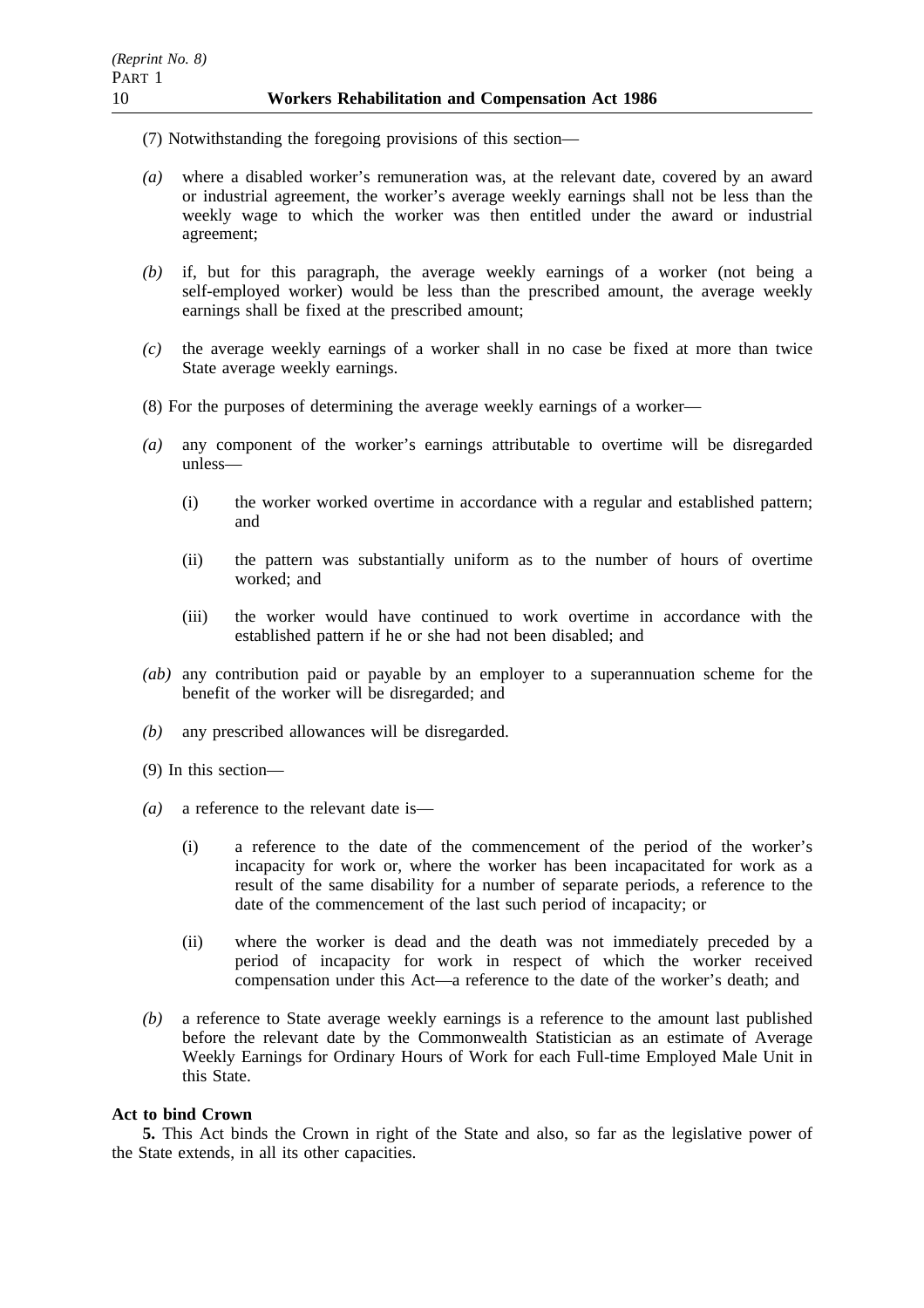### **Territorial application of this Act**

**6.** (1) Subject to this section, this Act applies in relation to—

- *(a)* employment in the State; or
- *(b)* employment outside the State of a worker who is predominantly employed in the State; or
- *(c)* employment outside the State by the Crown in right of the State; or
- *(d)* employment on a South Australian ship; or
- *(e)* employment outside the State (not being employment in respect of which the worker is protected by a corresponding law)—
	- (i) to which a worker regularly travels from a port or place in the State; or
	- (ii) which forms part of the employment of a worker who is employed both in and outside the State.
- (2) Where—
- *(a)* a worker (not being an officer or employee of the Crown in right of the State) is employed both in and outside the State, but predominantly outside the State; and
- *(b)* the worker is, in respect of employment in the State, protected by a corresponding law,

this Act does not apply in respect of the employment in the State.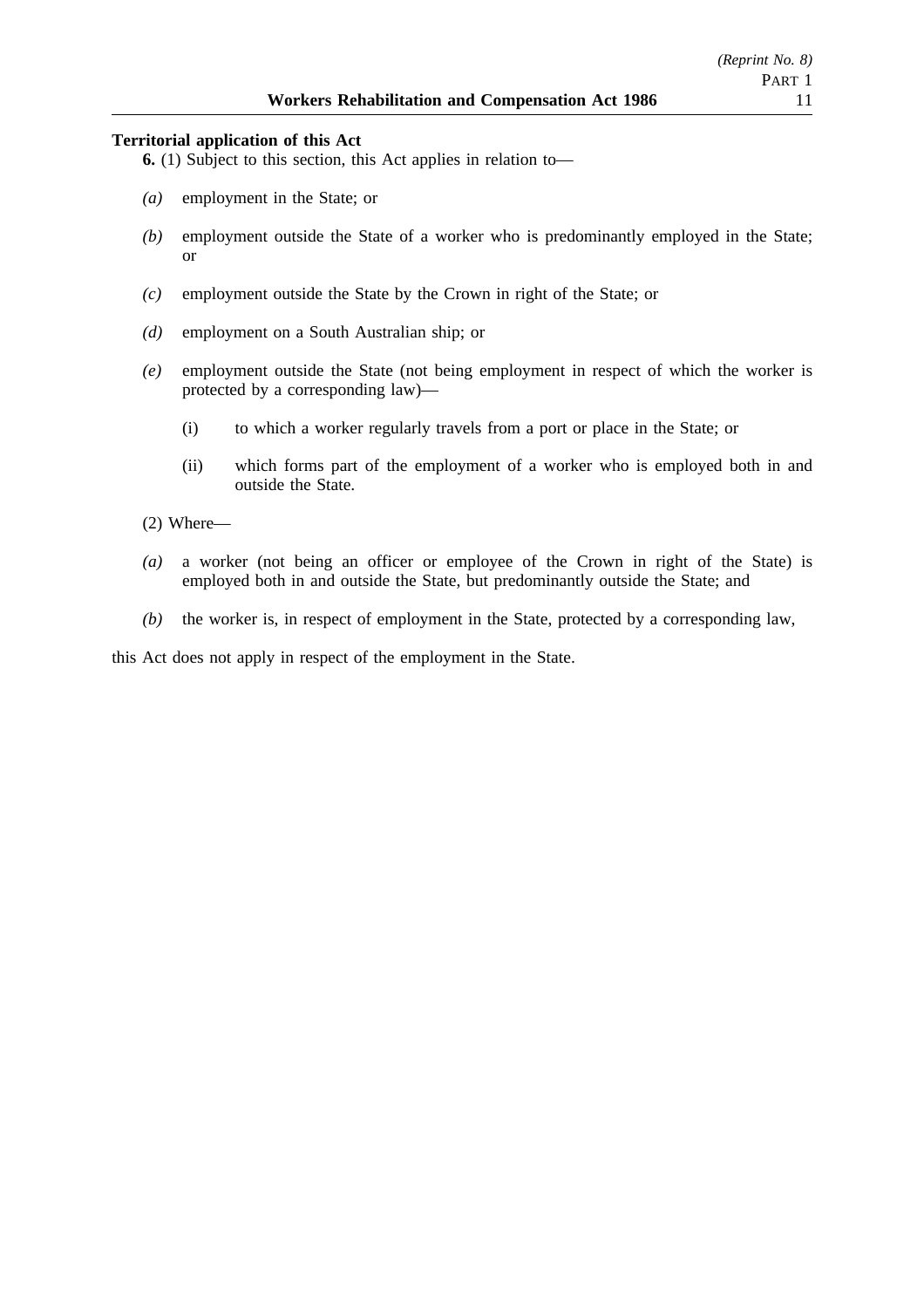## **PART 2 THE WORKERS REHABILITATION AND COMPENSATION ADVISORY COMMITTEE**

## **The Advisory Committee**

**7.** (1) The *Workers Rehabilitation and Compensation Advisory Committee* is established.

- (2) The Advisory Committee consists of nine members appointed by the Governor of whom—
- *(a)* three (who must include an expert in rehabilitation) will be appointed on the Minister's nomination made after consulting with associations representing employers and with associations representing employees (including the UTLC); and
- *(b)* three (who must include at least one suitable representative of registered employers and at least one suitable representative of exempt employers) will be appointed on the Minister's nomination made after consulting with associations representing employers; and
- *(c)* three will be appointed on the Minister's nomination made after consultation with associations representing employees, including the UTLC.

(3) One member<sup>1</sup> of the Committee must be appointed<sup>2</sup> by the Governor to preside at meetings of the Committee.

- <sup>1</sup> *The member is referred to in this Act as the "presiding member" of the Committee.*
- <sup>2</sup> *The appointment must be made from among the members appointed under subsection (2)(a).*

### **Functions of the Advisory Committee**

**8.** (1) The functions of the Advisory Committee are—

- *(a)* to advise the Minister on the formulation and implementation of policies relating to workers rehabilitation and compensation; and
- *(b)* to advise the Minister (on its own initiative or at the request of the Minister) on—
	- (i) proposals to make amendments to this Act, or to make regulations under this Act; and
	- (ii) other legislative proposals that may affect the operation of this Act; and
- *(c)* to investigate work-related injury and disease; and
- *(d)* to report to the Minister (on its own initiative or at the request of the Minister) on any other matter relating to workers rehabilitation or compensation; and
- *(e)* to carry out other functions assigned to the Advisory Committee by the Minister.

(2) The Advisory Committee may conduct public meetings and discussions and may, with the approval of the Minister, conduct inquiries, on questions arising before the Advisory Committee.

(3) The Advisory Committee may on its own initiative, and must at the direction of the Minister, consult and co-operate with the Corporation, other government authorities at a State or national level, representatives of registered associations and other persons or bodies.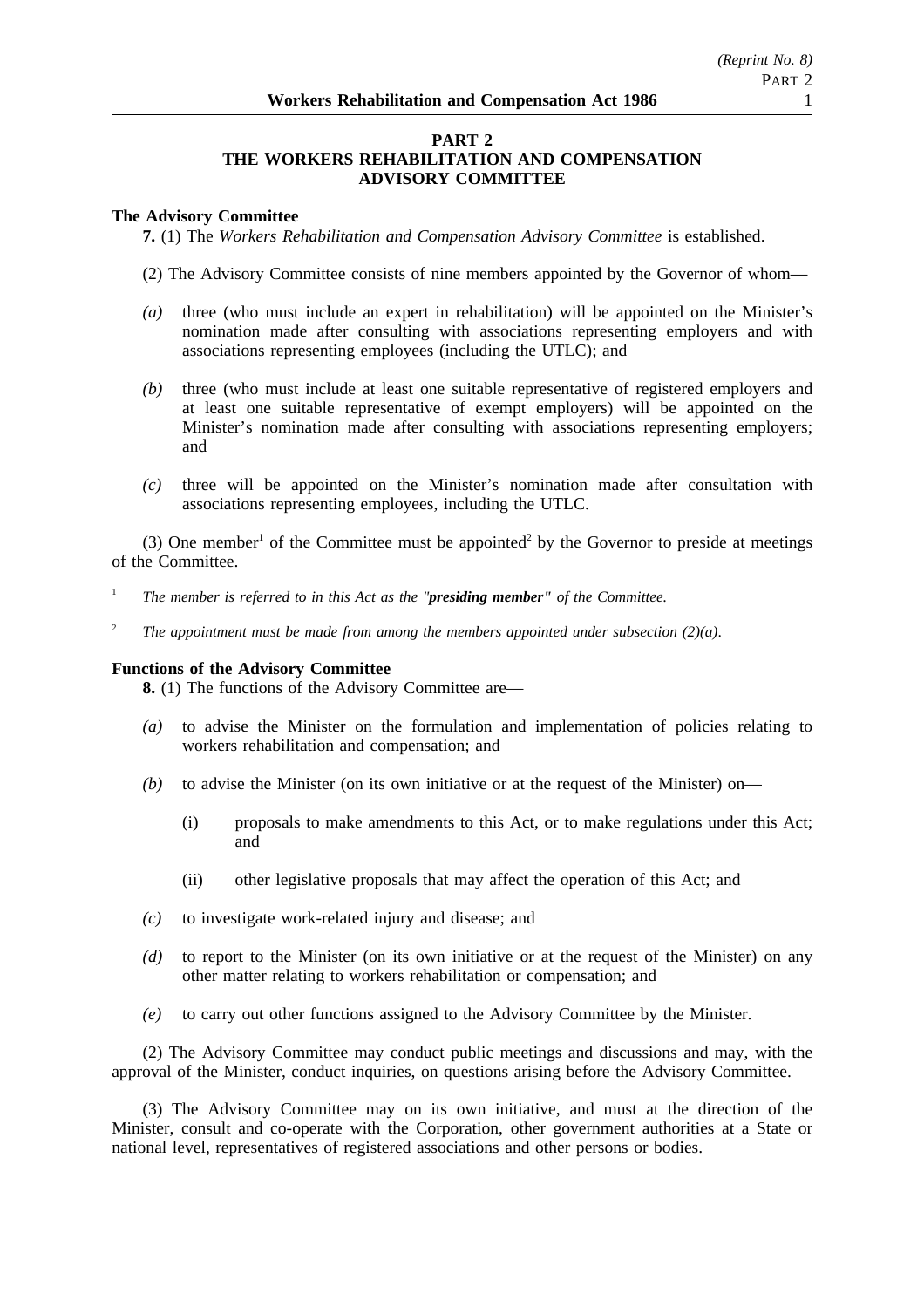(4) The Advisory Committee may, with the approval of the Minister, establish subcommittees to assist the Committee.

(5) A subcommittee may, but need not, consist of, or include, members of the Advisory Committee.

### **Terms and conditions of office**

**9.** (1) A member of the Advisory Committee will be appointed on conditions, and for a term (not exceeding three years), determined by the Governor and, on the expiration of a term of appointment, is eligible for re-appointment.

- (2) The Governor may remove a member from office for—
- *(a)* breach of, or non-compliance with, a condition of appointment; or
- *(b)* mental or physical incapacity to carry out duties of office satisfactorily; or
- *(c)* neglect of duty; or
- *(d)* dishonourable conduct.
- (3) The office of a member becomes vacant if the member—
- *(a)* dies; or
- *(b)* completes a term of office and is not re-appointed; or
- *(c)* resigns by written notice addressed to the Minister; or
- *(d)* is found guilty of an offence against subsection (5) (Disclosure of interest); or
- *(e)* is removed from office by the Governor under subsection (2).

(4) On the office of a member of the Advisory Committee becoming vacant, a person must be appointed, in accordance with this Act, to the vacant office.

(5) A member who has a direct or indirect personal or pecuniary interest in a matter under consideration by the Advisory Committee—

- *(a)* must, as soon as practicable after becoming aware of the interest, disclose the nature and extent of the interest to the Committee; and
- *(b)* must not take part in a deliberation or decision of the Committee on the matter and must not be present at a meeting of the Committee when the matter is under consideration.

Penalty: \$8 000 or imprisonment for two years.

### **Allowances and expenses**

**10.** (1) A member of the Advisory Committee is entitled to fees, allowances and expenses approved by the Governor.

(2) The fees, allowances and expenses are payable out of the Compensation Fund.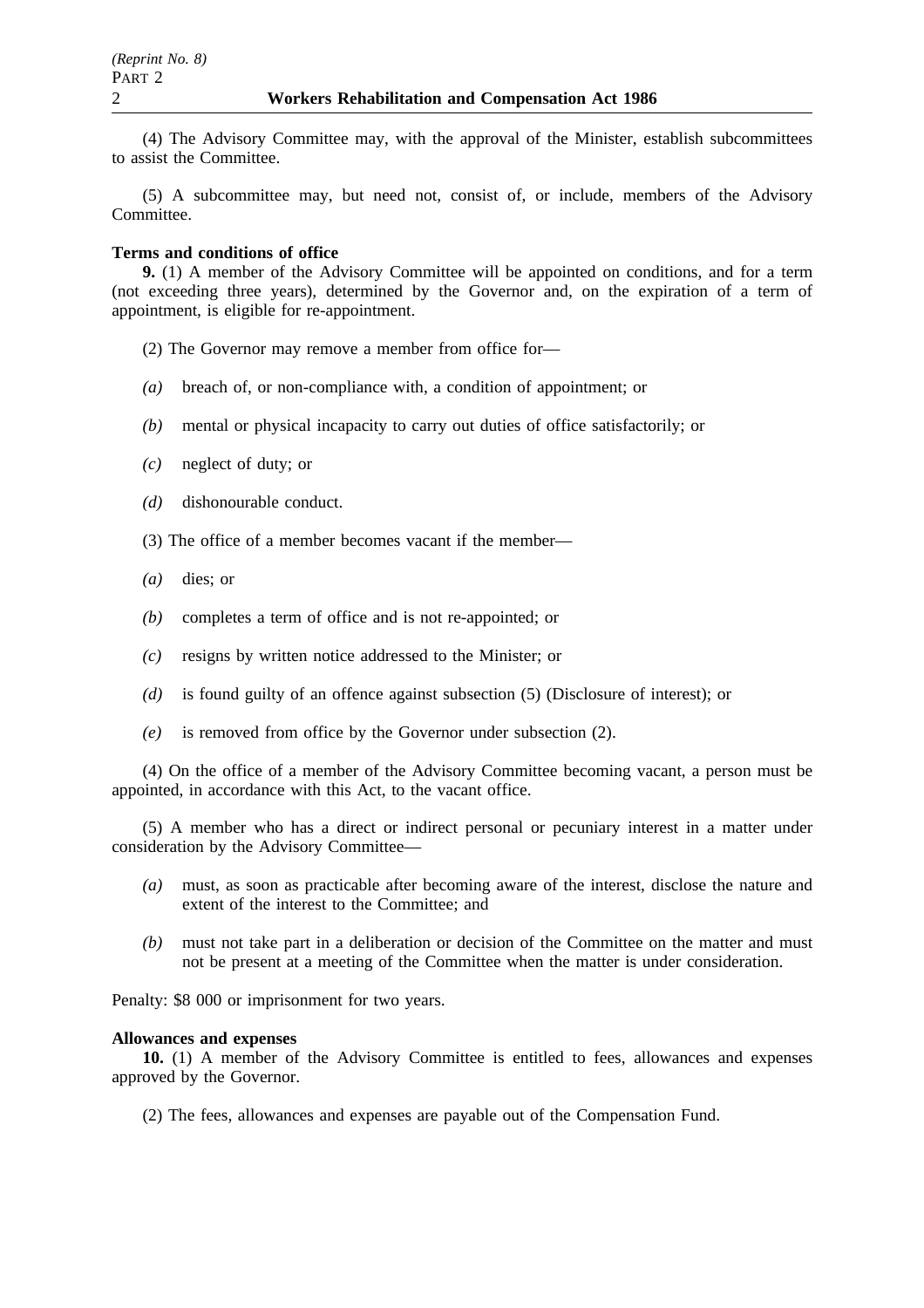### **Proceedings, etc., of the Advisory Committee**

**11.** (1) Meetings of the Advisory Committee must be held at times and places appointed by the Committee, but there must be at least six meetings per year.

(2) Six members of the Advisory Committee constitute a quorum of the Committee.

(3) The presiding member of the Advisory Committee will, if present at a meeting of the Committee, preside at the meeting and, in the absence of the presiding member, a member chosen by the members present will preside.

(4) A decision carried by a majority of the votes of the members present at a meeting of the Advisory Committee is a decision of the Committee.

(5) Each member present at a meeting of the Advisory Committee is entitled to one vote on a matter arising for decision by the Committee, and, if the votes are equal, the person presiding at the meeting has a second or casting vote.

(6) The Advisory Committee must ensure that accurate minutes are kept of its proceedings.

(7) The Advisory Committee may open its proceedings to the public unless the proceedings relate to commercially sensitive matters or to matters of a private confidential nature.

(8) Subject to this Act, the proceedings of the Advisory Committee will be conducted as the Committee determines.

### **Confidentiality**

**12.** A member of the Advisory Committee who, as a member of the Committee, acquires information that—

- *(a)* the member knows to be of a commercially sensitive nature, or of a private confidential nature; or
- *(b)* the Committee classifies as confidential information,

must not divulge the information without the approval of the Committee.

Penalty: \$1 000.

#### **Immunity of members of Advisory Committee**

**13.** (1) No personal liability attaches to a member of the Advisory Committee for an act or omission by the member or the Committee in good faith and in the exercise or purported exercise of powers or functions under this Act.

(2) A liability that would, but for subsection (1), lie against a member lies instead against the Crown.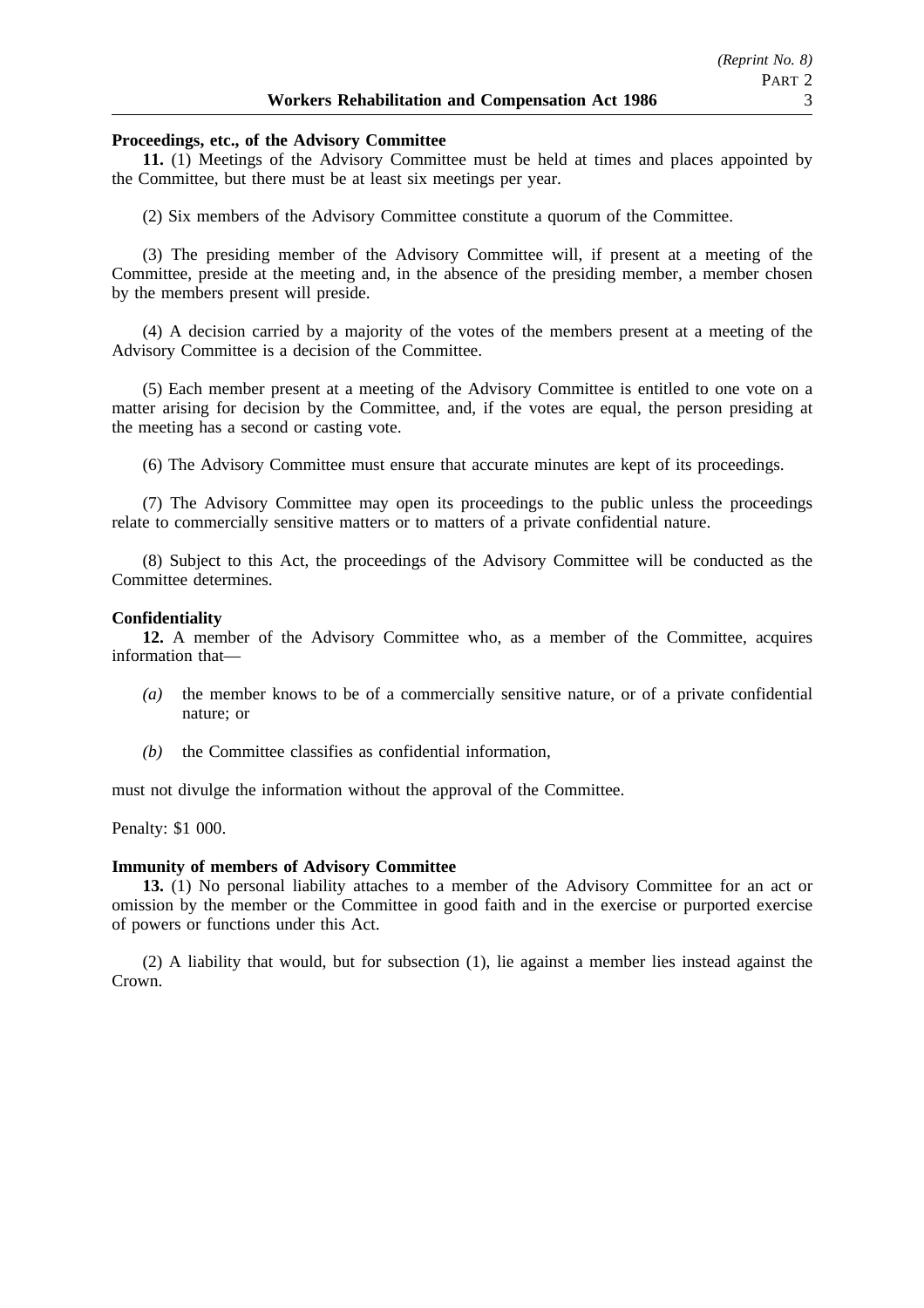# **PART 3**

# **REHABILITATION AND ACCIDENT PREVENTION PROGRAMMES**

# **DIVISION 1—REHABILITATION**

#### **Rehabilitation programmes**

**26.** (1) The Corporation shall establish or approve rehabilitation programmes with the object of ensuring that workers suffering from compensable disabilities—

- *(a)* achieve the best practicable levels of physical and mental recovery; and
- *(b)* are, where possible, restored to the workforce and the community.
- (2) A rehabilitation programme may be established by the Corporation in relation to—
- *(a)* a particular worker;
- *(b)* workers of a particular class;
- *(c)* workers suffering from disabilities of a particular class.
- (3) For the purposes, or in the course, of a rehabilitation programme the Corporation may—
- *(a)* provide for the physical, mental or vocational assessment of workers;
- *(b)* provide advisory services to workers, members of the families of workers, employers and others;
- *(c)* assist workers in seeking, obtaining or retaining employment;
- *(d)* assist in the training or retraining of workers;
- *(e)* assist workers to find appropriate accommodation;
- *(f)* provide for the necessary and reasonable costs (including costs of travel, accommodation and child care) incurred by workers in order to participate in rehabilitation programmes;
- *(g)* provide equipment, facilities and services to assist workers to cope with their disabilities at home or in the workplace;
- *(h)* provide assistance to persons who may be in a position to help workers to overcome or cope with their disabilities;
- *(i)* disseminate information that relates to work related disabilities;
- *(j)* conduct, participate in or subsidise research into any aspect of rehabilitation;
- *(k)* encourage and support the work of organisations that provide assistance to workers suffering from compensable disabilities;
- *(l)* do anything else that may assist in the rehabilitation of workers.

(4) The Corporation may admit a disabled worker to a rehabilitation programme notwithstanding that it has not been finally established that the worker's disability is compensable.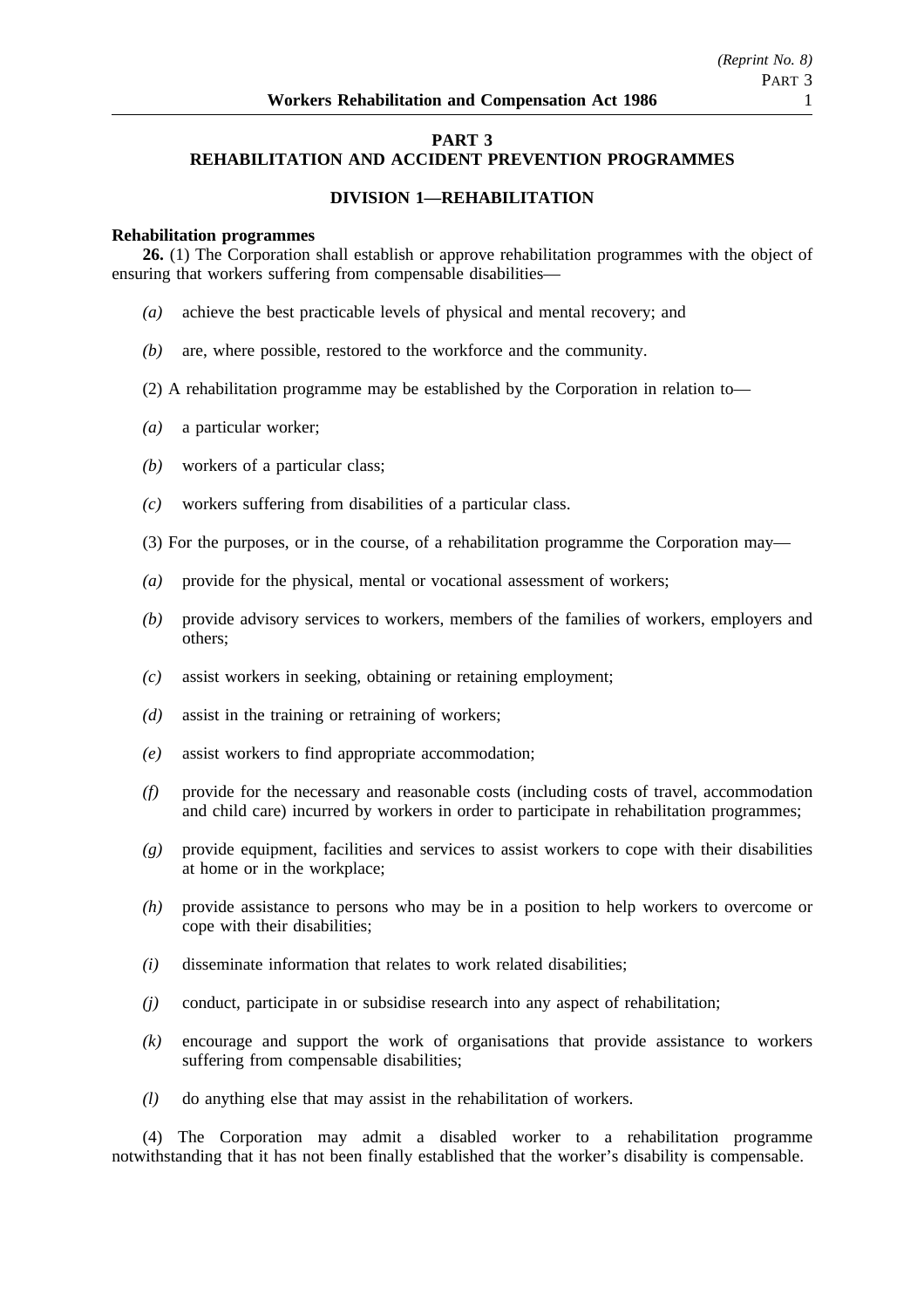### **Clinics and other facilities**

**27.** (1) In the exercise of its powers under this Division, the Corporation should seek to utilise rehabilitation facilities and services provided by the employer of a disabled worker.

(2) In the exercise of its powers under this Division, the Corporation should give encouragement and assistance to the establishment and provision of rehabilitation facilities and services in the private sector.

- (3) The Corporation may—
- *(a)* enter into arrangements with any government agency or other body under which medical services or rehabilitation facilities and services will be provided for disabled workers; and
- *(b)* with the approval of the Minister, establish clinics and other facilities for the assessment, treatment or rehabilitation of disabled workers; and
- *(c)* establish and maintain a register of persons and organisations that are, in the opinion of the Corporation, properly qualified and equipped to provide rehabilitation services.

### **Rehabilitation advisers**

**28.** (1) The Corporation shall appoint such rehabilitation advisers as are necessary for the purposes of this Act.

(2) A rehabilitation adviser—

- *(a)* shall assist in devising and co-ordinating rehabilitation programmes for disabled workers; and
- *(b)* shall be responsible to the Corporation for monitoring the progress of disabled workers who are involved in rehabilitation programmes; and
- *(c)* may, subject to monetary limitations set by the Corporation, expend money of the Corporation in obtaining for a disabled worker services and equipment that may assist towards rehabilitation; and
- *(d)* shall consult with employers with a view to expediting the return to work of disabled workers.

(3) No statement made by or to a rehabilitation adviser in respect of a worker who is participating in a rehabilitation programme shall be subsequently disclosed in any proceedings under this Act unless the rehabilitation adviser and the worker consent to the disclosure.

# **DIVISION 2—DISABILITY PREVENTION PROGRAMMES**

### **Prevention programmes**

**29.** The Corporation may assist employers to establish or maintain programmes that are designed to prevent or reduce the incidence of compensable disabilities.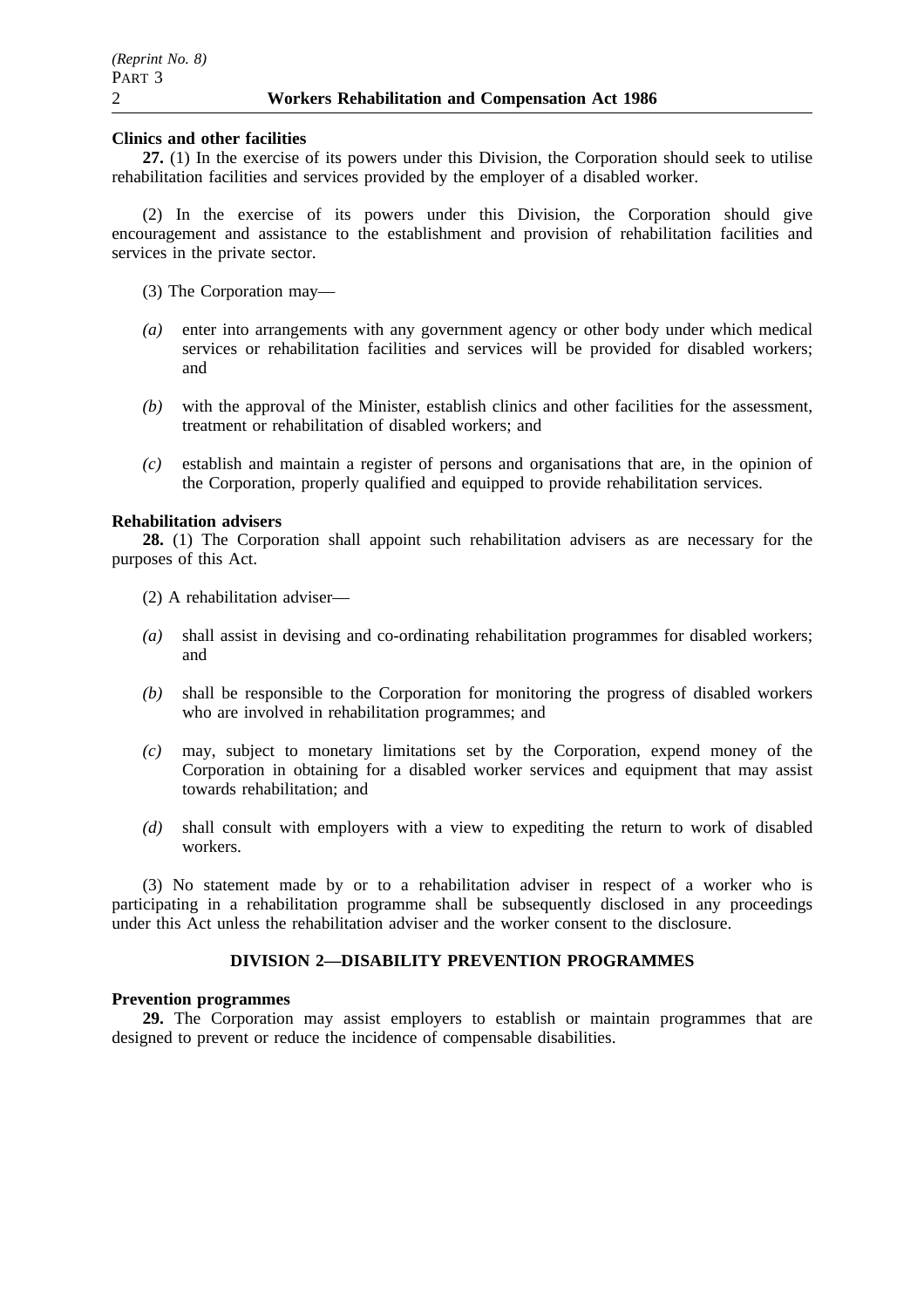# **PART 4 COMPENSATION**

# **DIVISION 1—CONDITIONS UNDER WHICH DISABILITY IS COMPENSABLE**

## **Compensability of disabilities**

**30.** (1) Subject to this Act, a disability is compensable if it arises from employment.

- (2) Subject to this section, a disability arises from employment if—
- *(a)* in the case of a disability that is not a secondary disability or a disease—it arises out of or in the course of employment; or
- *(b)* in the case of a disability that is a secondary disability or a disease—
	- (i) the disability arises out of employment; or
	- (ii) the disability arises in the course of employment and the employment contributed to the disability.
- (3) A worker's employment includes—
- *(a)* attendance at the worker's place of employment on a working day but before the day's work begins in order to prepare, or be ready, for work; and
- *(b)* attendance at the worker's place of employment during an authorised break from work; and
- *(c)* attendance at the worker's place of employment but after work ends for the day while the worker is preparing to leave, or in the process of leaving, the place; and
- *(d)* attendance at an educational institution under the terms of an apprenticeship or other legal obligation, or at the employer's request or with the employer's approval; and
- *(e)* attendance at a place to receive a medical service, to obtain a medical report or certificate (or to be examined for the purpose), to participate in a rehabilitation program, or to apply for, or receive, compensation for a compensable disability.

(4) However, a disability does not arise from employment if it arises out of, or in the course of, the worker's involvement in a social or sporting activity, except where the activity forms part of the worker's employment or is undertaken at the direction or request of the employer.

(5) A disability that arises out of, or in the course of, a journey arises from employment only if—

- *(a)* the journey is undertaken in the course of carrying out duties of employment; or
- *(b)* the journey is between—
	- (i) the worker's place of residence and place of employment; or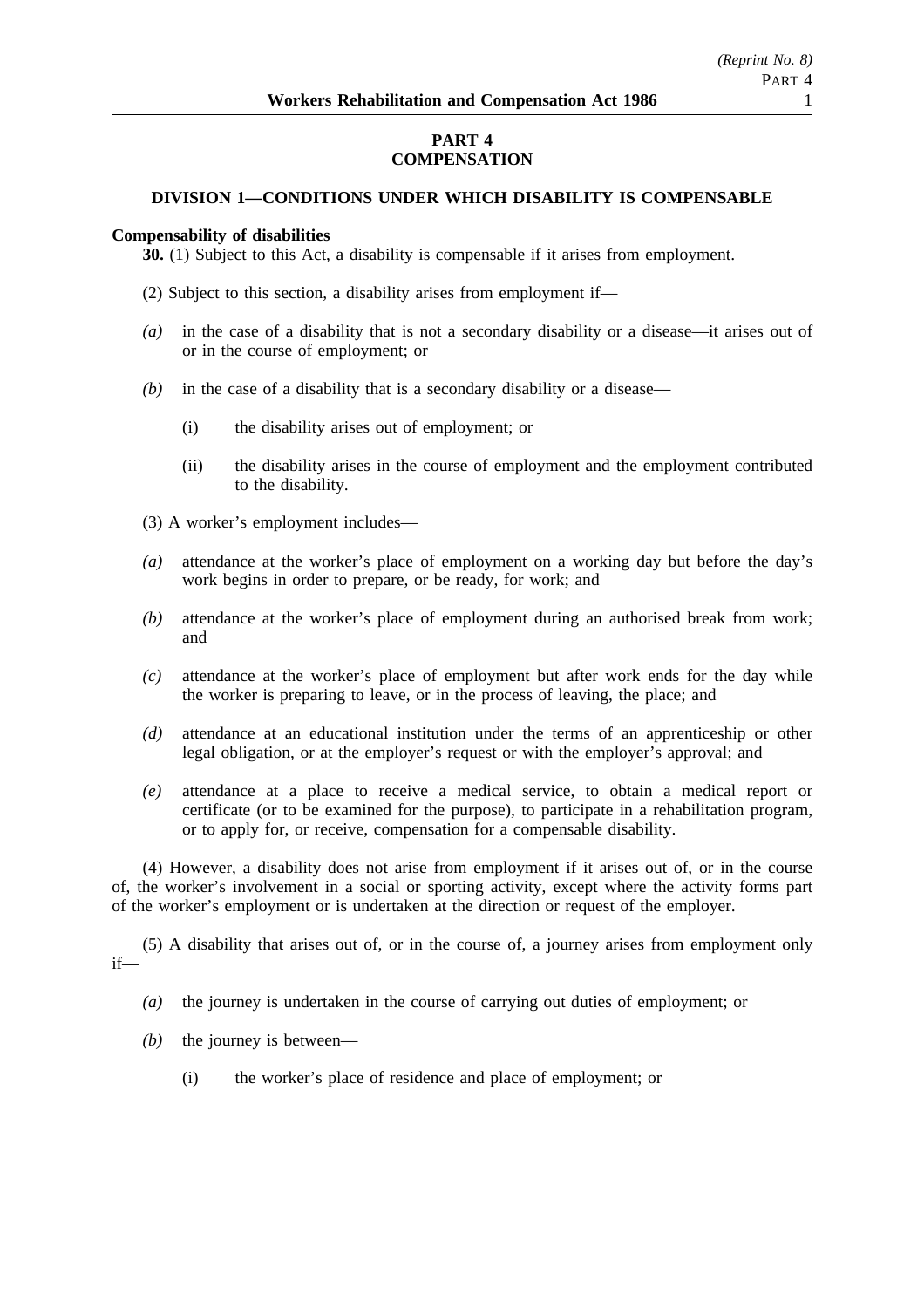- (ii) the worker's place of residence or place of employment and
	- an educational institution the worker attends under the terms of an apprenticeship or other legal obligation, or at the employer's request or with the employer's approval; or
		- a place the worker attends to receive a medical service, to obtain a medical report or certificate (or to be examined for that purpose), to participate in a rehabilitation program, or to apply for, or receive, compensation for a compensable disability,

and there is a real and substantial connection between the employment and the accident out of which the disability arises.

(6) However, the fact that a worker has an accident in the course of a journey to or from work does not in itself establish a sufficient connection between the accident and the employment for the purposes of subsection (5)*(b)*.

(7) The journey between places mentioned in subsection (5)*(b)* must be a journey by a reasonably direct route but may include an interruption or deviation if it is not, in the circumstances of the case, substantial, and does not materially increase the risk of injury to the worker.

# **Stress-related disabilities**

 $\ddot{\phantom{a}}$ 

**30A.** A disability consisting of an illness or disorder of the mind caused by stress is compensable if and only if—

- *(a)* stress arising out of employment was a substantial cause of the disability; and
- *(b)* the stress did not arise wholly or predominantly from—
	- (i) reasonable action taken in a reasonable manner by the employer to transfer, demote, discipline, counsel, retrench or dismiss the worker; or
	- (ii) a decision of the employer, based on reasonable grounds, not to award or provide a promotion, transfer, or benefit in connection with the worker's employment; or
	- (iii) reasonable administrative action taken in a reasonable manner by the employer in connection with the worker's employment; or
	- (iv) reasonable action taken in a reasonable manner under this Act affecting the worker.

# **Effect of misconduct, etc.**

**30B.** (1) A worker who is acting in connection with, and for the purposes of, the employer's trade or business is presumed to be acting in the course of employment despite the fact that—

- *(a)* the worker is acting in contravention of a statutory or other regulation applicable to the employment; or
- *(b)* the worker is acting without, or in contravention of, instructions from the employer.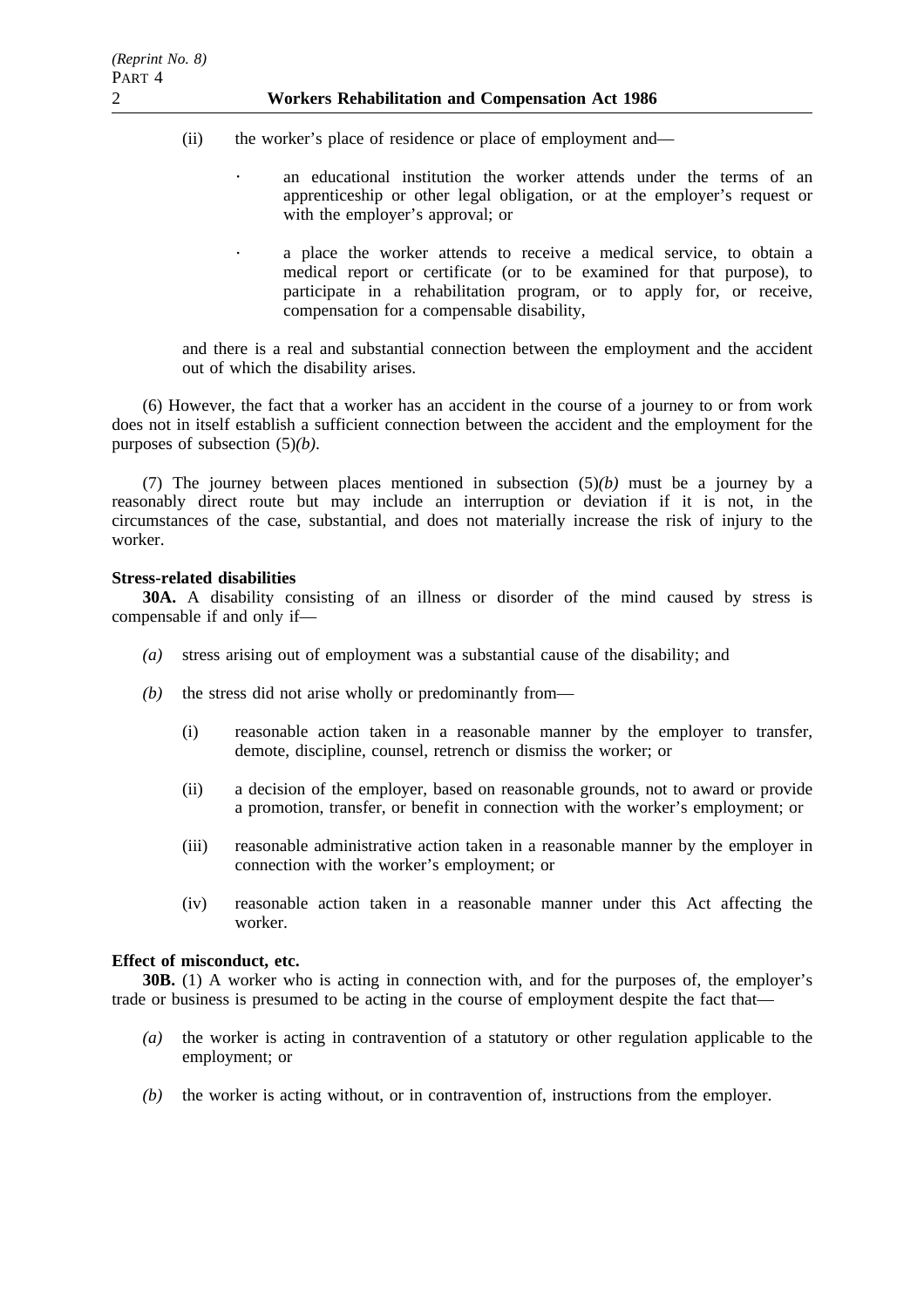(2) However—

- *(a)* a worker will not be presumed to be acting in the course of employment if the worker is guilty of misconduct or acts in contravention of instructions from the employer during the course of an attendance under section 30(3); and
- *(b)* a disability is not compensable if it is established on the balance of probabilities that the disability is wholly or predominantly attributable to—
	- (i) serious and wilful misconduct on the part of the worker; or
	- (ii) the influence of alcohol or a drug voluntarily consumed by the worker (other than a drug lawfully obtained and consumed in a reasonable quantity by the worker).

(3) Subsection  $(2)(a)$  does not apply in a case of death or permanent total incapacity for work and subsection  $(2)(b)$  does not apply in a case of death or serious and permanent disability.

# **Evidentiary provision**

**31.** (1) A disability is not compensable unless it is established on the balance of probabilities that it arises from employment.

(2) However, if a worker suffers a disability of a kind referred to in the first column of schedule 2 and has been employed in work of a type referred to in the second column of schedule 2 opposite the disability, the worker's disability is presumed, in the absence of proof to the contrary, to have arisen from that employment.

(3) A regulation made on the recommendation, or with the approval, of the Corporation or the Advisory Committee may extend the operation of subsection (2) to disabilities and types of work prescribed in the regulation.

(4) Where a worker retires or is retired from employment on account of age or ill-health and the worker makes a claim for noise induced hearing loss after the expiration of two years from the date of the retirement, subsection (2) does not apply in relation to that claim.

- (5) Where—
- *(a)* a worker's disability consists of the aggravation, acceleration, exacerbation, deterioration or recurrence of a pre-existing coronary heart disease; and
- *(b)* the disability arises in the course of employment,

it will be presumed, in the absence of proof to the contrary, that the employment contributed to the disability.

# **DIVISION 2—COMPENSATION FOR MEDICAL EXPENSES, ETC.**

### **Compensation for medical expenses, etc.**

**32.** (1) Subject to this section, a worker is entitled to be compensated for costs of a kind described in subsection (2) reasonably incurred by the worker in consequence of having suffered a compensable disability.

- (1a) For the purposes of subsection (1), the amount of compensation will be determined—
- *(a)* according to scales published by the Corporation in the *Gazette* under subsection (9); or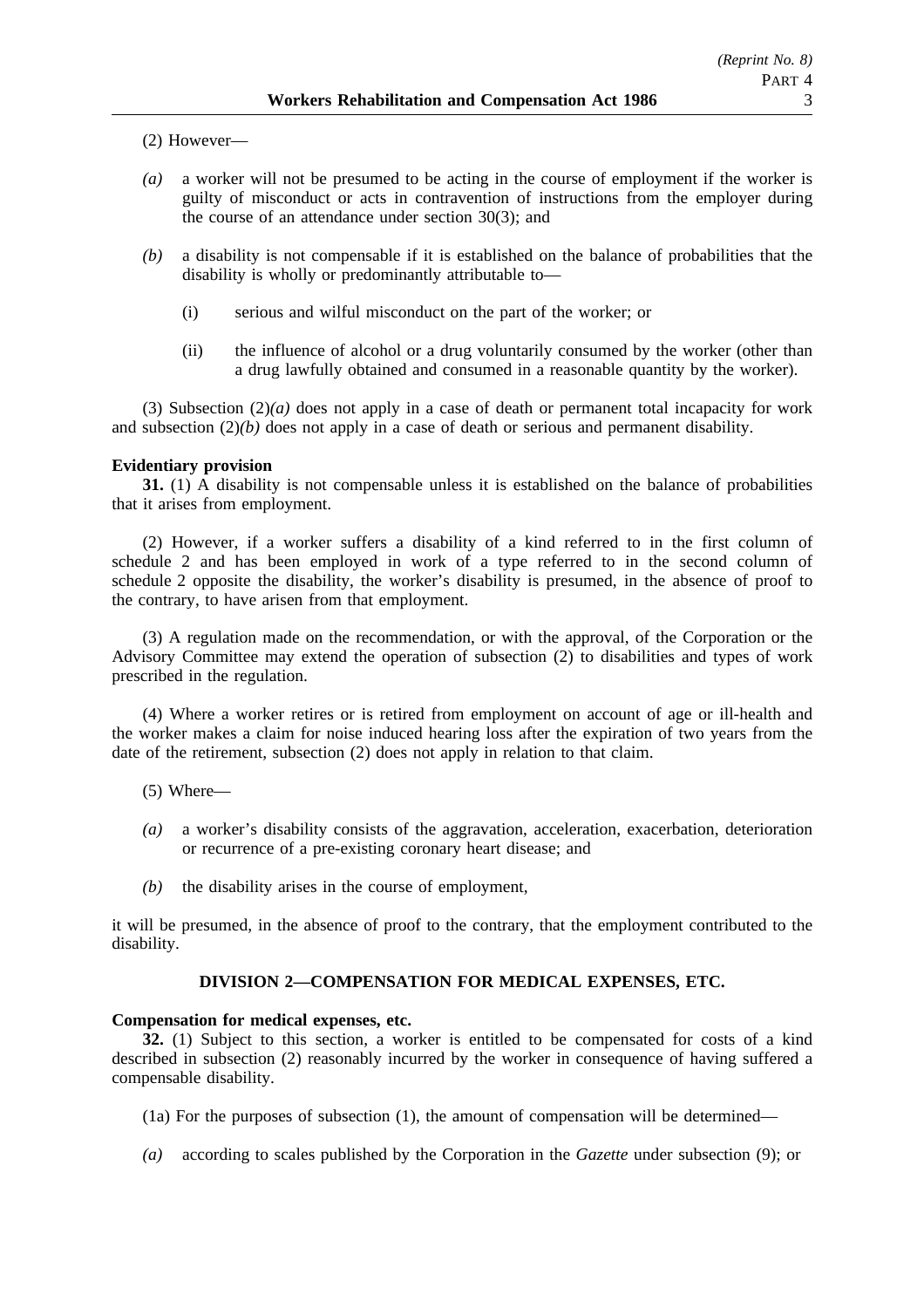- *(b)* if a particular cost is not fixed by such a scale—according to what is a reasonable amount for the provision of the service in respect of which compensation is payable.
- (2) The costs referred to in subsection (1) are as follows:
- *(a)* the cost of medical services;
- *(b)* the cost of hospitalisation and all associated medical, surgical and nursing services;
- *(c)* the cost of approved rehabilitation;
- *(d)* the cost of travelling, or being transported, to and from any place for the purpose of receiving medical services, hospitalisation or approved rehabilitation (but not where the worker travels in a private vehicle);
- *(e)* where it is necessary for the worker to be accommodated away from home for the purpose of receiving medical services or approved rehabilitation—the cost of such accommodation (but not exceeding limits prescribed by regulation);
- *(f)* the cost of attendance by a registered or enrolled nurse, or by some other person approved by the Corporation or of a class approved by the Corporation, where the disability is such that the worker must have nursing or personal attendance;
- *(g)* the cost of the provision, maintenance, replacement or repair of therapeutic appliances;
- *(h)* the cost of medicines and other material purchased on the prescription or recommendation of a medical expert;
- *(i)* any other costs (or classes of costs) authorised by the Corporation.
- (3) Compensation in respect of costs to which this section applies may be paid—
- *(a)* to the worker; or
- *(b)* directly to the person to whom the worker is liable for those costs.

(4) Where a worker has been charged more than the amount that the worker is entitled to claim for the provision of a service in respect of which compensation is payable under this section, the Corporation may reduce the charge by the amount of the excess.

(4a) A decision of the Corporation under subsection (4) is not reviewable.

(5) Where—

- *(a)* services of a kind to which this section applies were provided to a worker in relation to a compensable disability; and
- *(b)* the Corporation considers that the services were, in the circumstances of the case, inappropriate or unnecessary,

the Corporation may disallow charges for the services.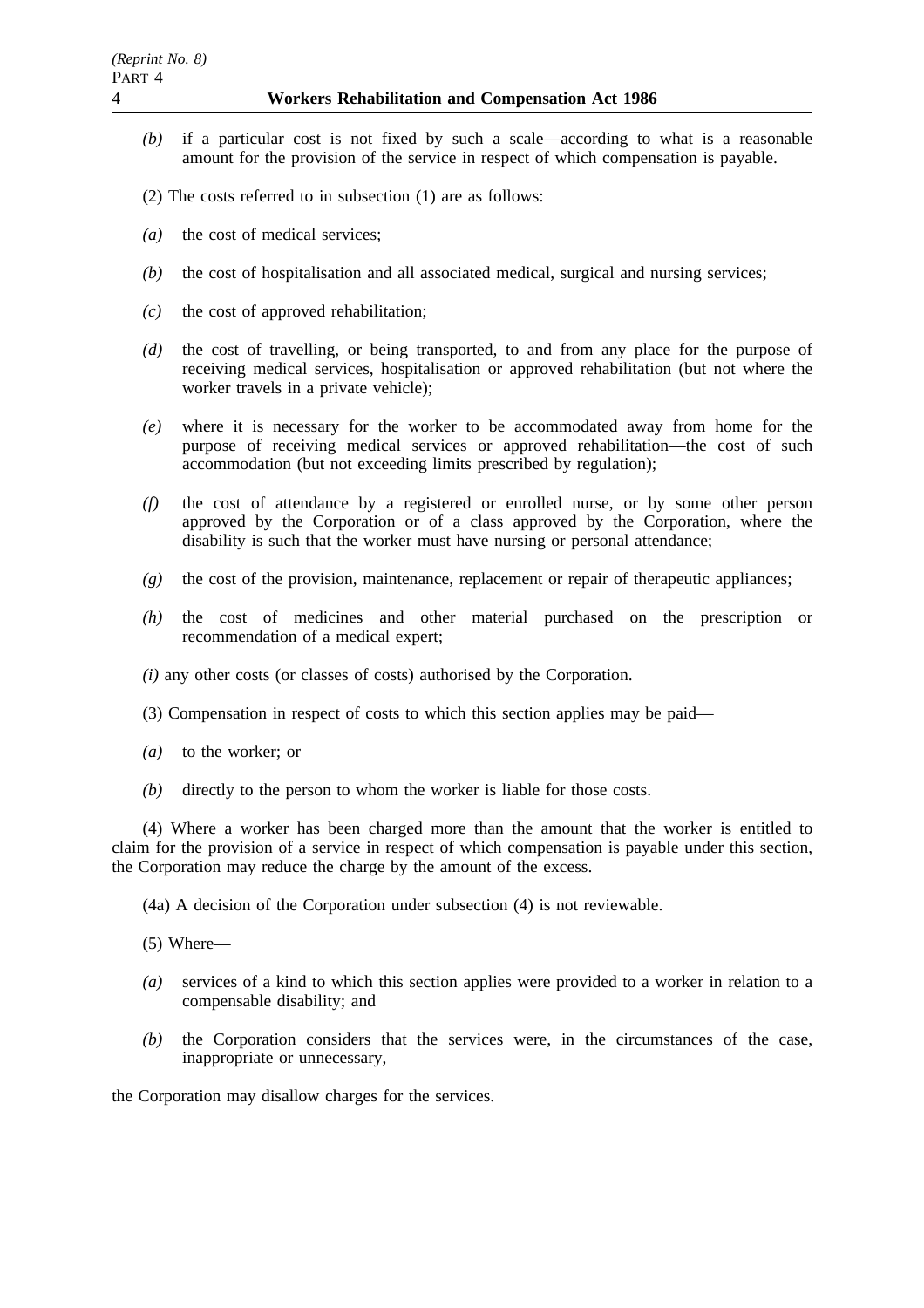(6) Where the Corporation disallows or reduces a charge under this section—

- *(a)* it must give to the provider of the service a notice setting out—
	- (i) the basis of the Corporation's decision to disallow or reduce the charge; and
	- (ii) where the charge has been disallowed under subsection (5) the provider's right to have the decision reviewed under this Act; and
- *(b)* the worker is not liable to the provider for the disallowed charge, or for more than the reduced charge, (as the case requires) and, if the worker has in fact paid an amount for which he or she is not liable, the Corporation will reimburse the worker for that amount and may recover it from the provider as a debt.

(7) Where a worker travels in a private vehicle to or from any place for the purpose of receiving medical services, hospitalisation or approved rehabilitation, and the travel is reasonably necessary in the circumstances of the case, the worker is entitled to a travel allowance at rates fixed by a scale published under this section.

(8) A reference in this section to approved rehabilitation is a reference to rehabilitation programmes or services provided by a person who has an agreement with the Corporation for the provision of those programmes or services.

- (9) Subject to subsection (10), the Corporation—
- *(a)* will, by notice published in the *Gazette* fix scales of charges for the purposes of this section (ensuring so far as practicable that the scales comprehensively cover the various kinds of services to which this section applies); and
- *(b)* may, by subsequent notice in the *Gazette*, vary the scales so published.
- (10) The Corporation must, before fixing or varying a scale under this section, consult with—
- *(a)* the Self-Insurers Association of South Australia Incorporated; and
- *(b)* associations or persons who, in the opinion of the Corporation, represent persons who provide the kinds of services to which this section applies.

### **Transportation for initial treatment**

**33.** (1) Where—

- *(a)* a worker is injured at the worker's place of employment during the course of employment; and
- *(b)* the injury is such as to require immediate medical treatment,

the employer shall, at the employer's own expense, provide the worker with immediate transportation to a hospital or medical expert for initial treatment.

(2) If an employer fails to provide transportation in accordance with subsection (1), the cost may be recovered by the Corporation from the employer as a debt due to the Corporation.

(3) An amount recovered by the Corporation under subsection (2) shall, if the worker incurred costs in consequence of the employer's failure to provide transportation, be paid to the worker.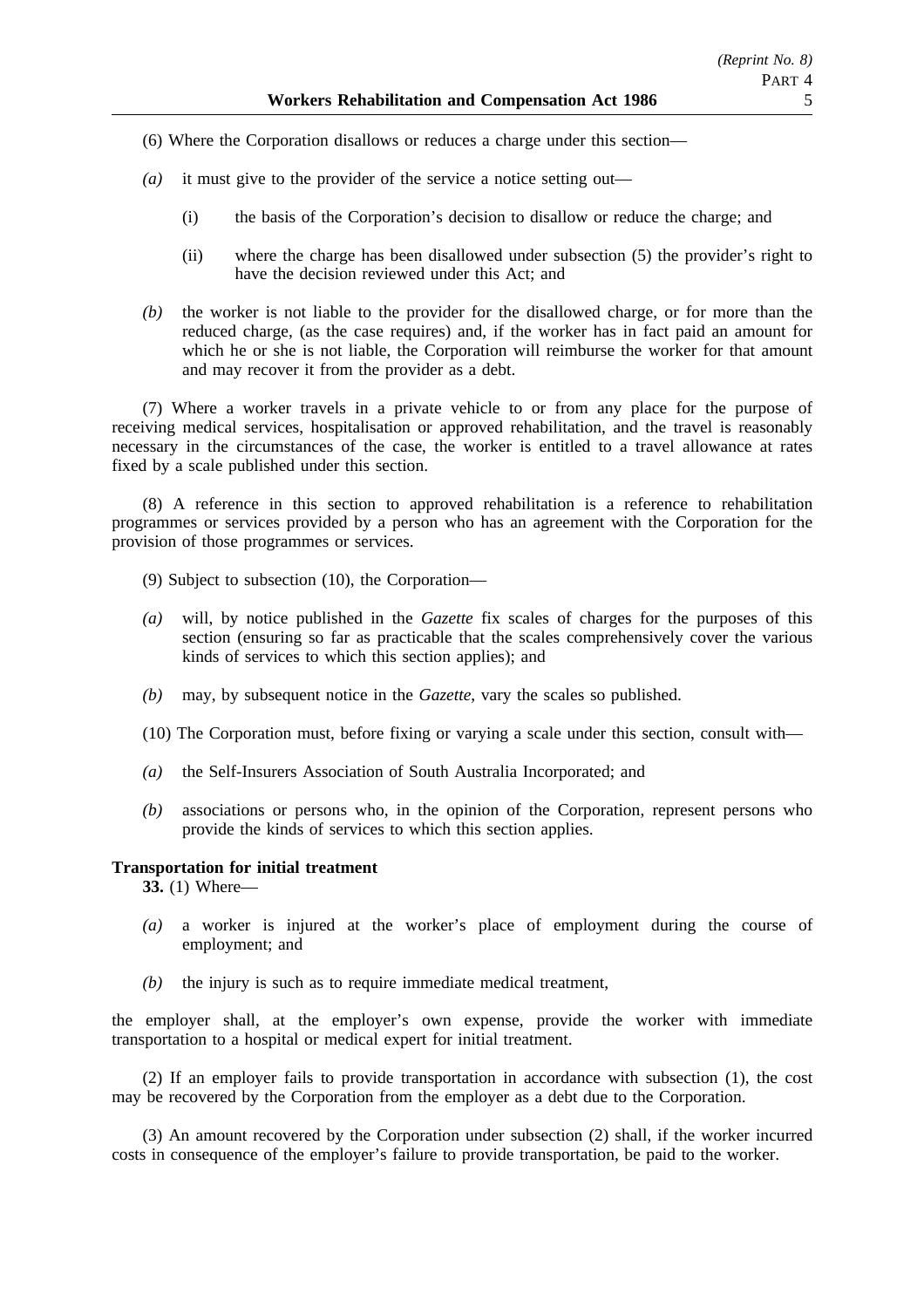(4) If the cost of transportation provided by an employer (other than an exempt employer) to a worker in accordance with subsection (1) exceeds an amount prescribed by the regulations, the employer is, on application to the Corporation in a manner and form approved by the Corporation, entitled to recover the excess from the Corporation.

# **DIVISION 3—COMPENSATION FOR PROPERTY DAMAGE**

### **Compensation for property damage**

**34.** (1) Where a worker suffers a compensable disability and, in consequence of the trauma out of which the disability arose, damage occurs to any therapeutic appliances, clothes, personal effects or tools of trade of the worker, the worker is, subject to limitations prescribed by regulation, entitled to be compensated for the full amount of the damage.

(2) An entitlement under subsection (1) does not extend to compensation for damage to a motor vehicle.

# **DIVISION 4—COMPENSATION BY WAY OF INCOME MAINTENANCE**

### **Weekly payments**

**35.** (1) Subject to this Act, where a worker suffers a compensable disability that results in incapacity for work, the worker is entitled to weekly payments in respect of that disability in accordance with the following principles:

- *(a)* if the period of incapacity for work does not exceed one year—
	- (i) the worker is, if totally incapacitated for work, entitled for the period of incapacity to weekly payments equal to the worker's notional weekly earnings;
	- (ii) the worker is, if partially incapacitated for work, entitled for the period of incapacity to weekly payments equal to the difference between the worker's notional weekly earnings and the weekly earnings that the worker is earning or could earn in suitable employment;
- *(b)* if the period of incapacity for work exceeds one year, the worker is entitled to weekly payments determined in accordance with paragraph *(a)* for the first year of the period of incapacity and thereafter—
	- (i) the worker is, if totally incapacitated for work, entitled for the period of incapacity to weekly payments equal to 80 per cent of the worker's notional weekly earnings;
	- (ii) the worker is, if partially incapacitated for work, entitled for the period of incapacity to weekly payments equal to 80 per cent of the difference between the worker's notional weekly earnings and the weekly earnings that the worker is earning or could earn in suitable employment that the worker has a reasonable prospect of obtaining.
- (2) For the purposes of subsection  $(1)$ —
- *(a)* a partial incapacity for work over a particular period shall be treated as a total incapacity for work over that period unless the Corporation establishes that suitable employment for which the worker is fit is reasonably available to the worker in respect of that period (but where the period of incapacity extends beyond a period of two years, this paragraph does not apply to a period commencing after, or extending beyond, the end of the second year of incapacity); and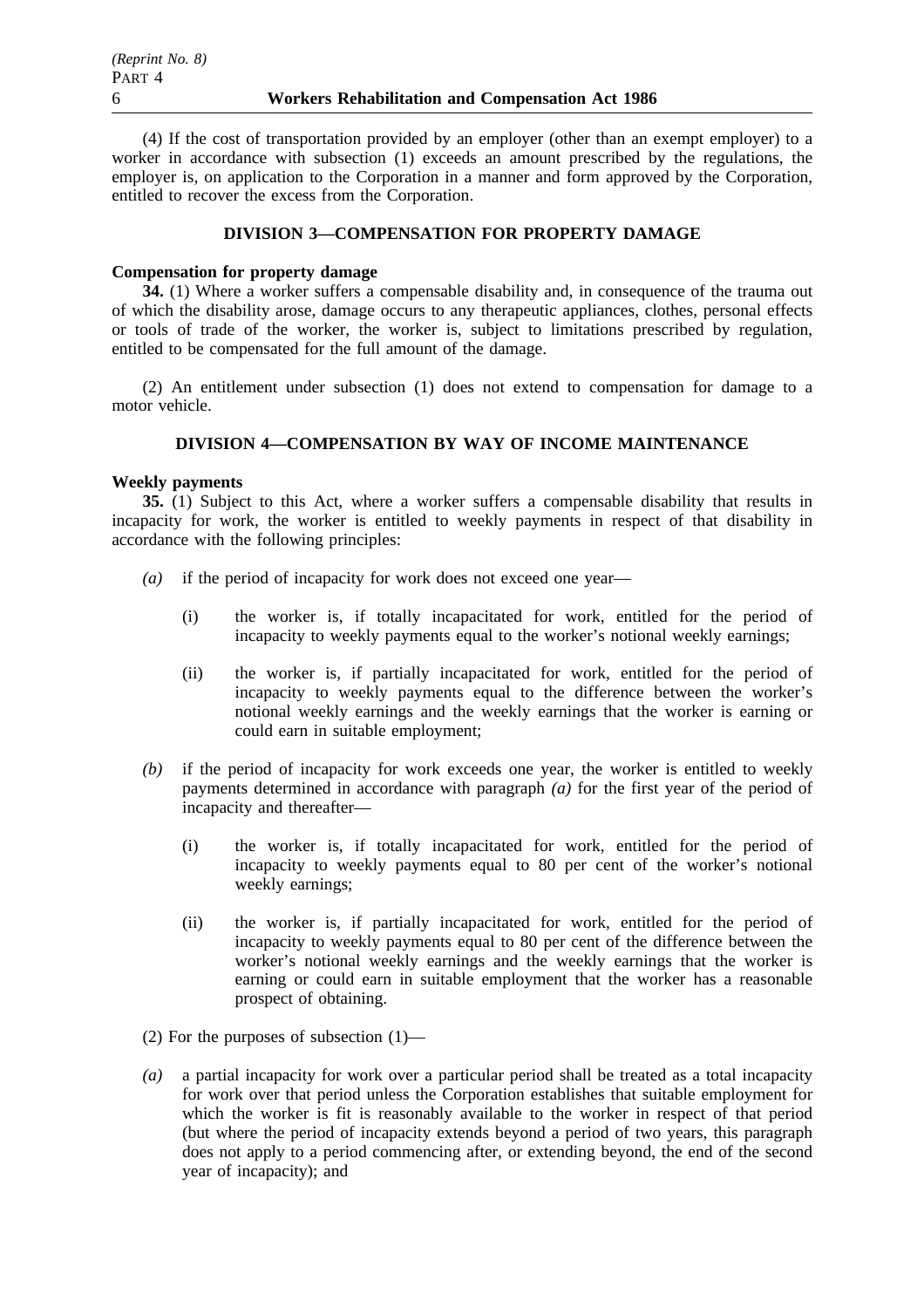- *(b)* the following factors shall be considered, and given such weight as may be fair and reasonable, in making an assessment of the prospects of a worker to obtain employment—
	- (i) the nature and extent of the worker's disability; and
	- (ii) the worker's age, level of education and skills; and
	- (iii) the worker's experience in employment; and
	- (iv) the worker's ability to adapt to employment other than the employment in which he or she was engaged at the time of the occurrence of the disability.
- (2a) Where—
- *(a)* a period of incapacity for work exceeds two years; and
- *(b)* an assessment of the weekly earnings that the worker is earning or could earn in suitable employment is made under subsection  $(1)(b)(ii)$ ; and
- *(c)* the worker's actual weekly earnings subsequently exceed the amount so assessed,

the Corporation cannot reduce the weekly payments to reflect the worker's actual weekly earnings except to the extent that the aggregate of the weekly payment plus the actual weekly earnings (excluding prescribed allowances) exceeds the notional weekly earnings of the worker.

(3) Subject to subsection (4), where a disabled worker receives from an employer a payment, allowance or benefit in respect of a period of incapacity for work, the weekly payments payable to the worker under this section in respect of that period shall not, unless the Corporation determines otherwise, be reduced to take account of the value of that payment, allowance or benefit.

- (4) No reduction shall be made under subsection (3) on account of—
- *(a)* any payment, allowance or benefit related to annual or other leave;
- *(b)* any payment, allowance or benefit paid or conferred by the employer on the worker's retirement;
- *(c)* any payment, allowance or benefit paid or conferred under a superannuation or pension scheme;
- *(d)* any payment, allowance or benefit paid or conferred on the retrenchment, or in relation to the redundancy, of the worker.

(5) Weekly payments are not payable in respect of a period of incapacity for work falling after the later of the following dates—

- *(a)* the date on which the worker attains the age at which the worker would, subject to satisfying any other qualifying requirements, be eligible to receive an age pension under the *Social Security Act 1947* of the Commonwealth; or
- *(b)* the date on which the worker attains the normal retiring age for workers engaged in the kind of employment from which the worker's disability arose or 70 years of age (whichever is the lesser).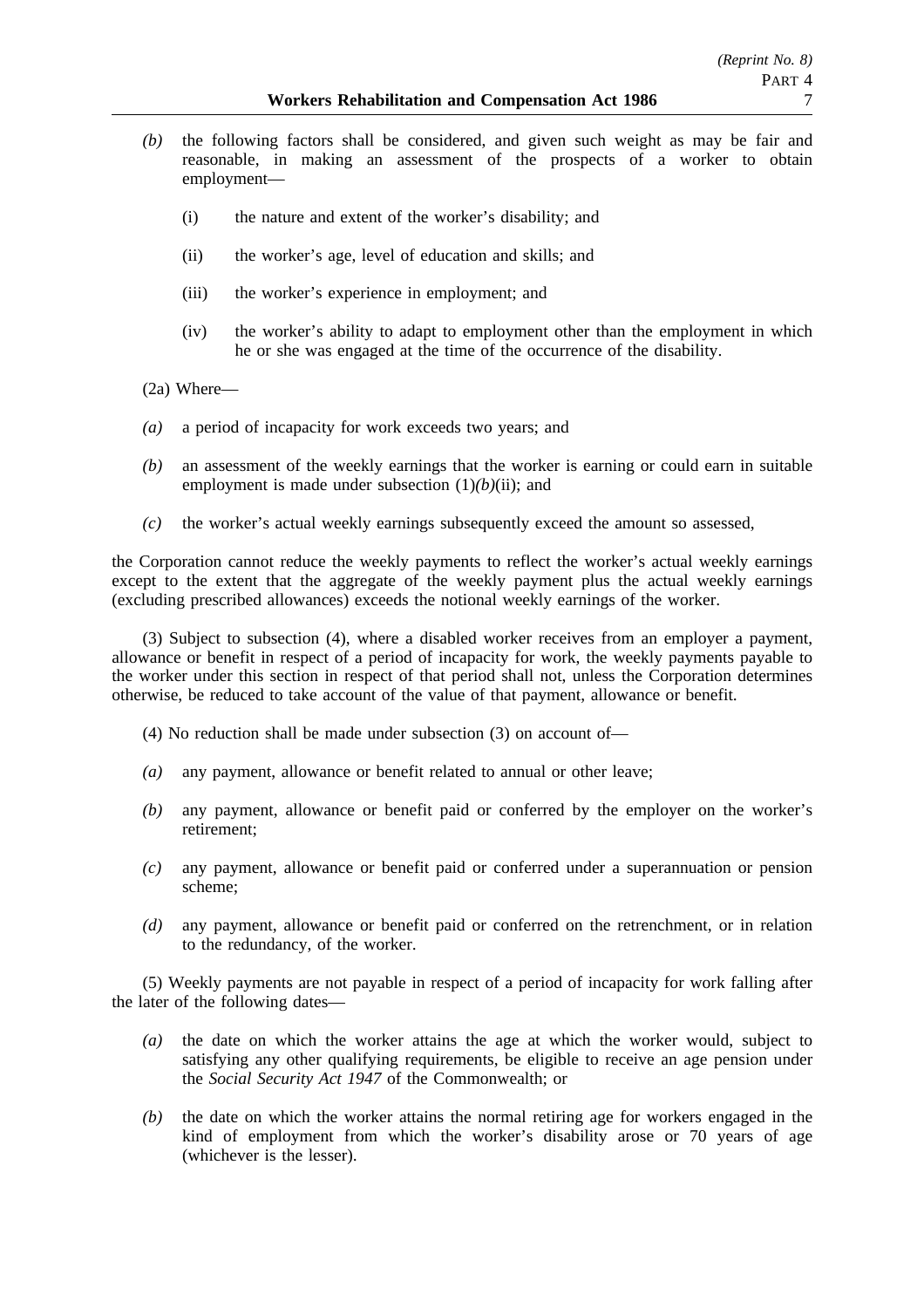(6) A worker is not entitled to receive for two or more disabilities weekly payments in excess of the worker's notional weekly earnings.

(6a) If a liability to make weekly payments is commuted into a liability to make a capital payment, the worker is presumed, for the purposes of this section, to be receiving the weekly payments the worker would have been receiving if there had been no commutation.

(6b) If a worker ceases to be entitled to weekly payments because the Corporation makes a capital payment for loss of earning capacity under Division 4A, the worker is presumed, for the purposes of this section, to be receiving the weekly payments the worker would have been receiving if there had been no such capital payment.

- (7) In this section—
- *(a)* a reference to a period of incapacity for work is, where the disability results in separate periods of incapacity for work, a reference to the aggregate period of incapacity;
- *(b)* a reference to weekly earnings is a reference to weekly earnings exclusive of prescribed allowances.

### **Discontinuance of weekly payments**

**36.** (1) Subject to this Act, weekly payments to a worker who has suffered a compensable disability shall not be discontinued unless—

- *(a)* the worker consents to the discontinuance of weekly payments; or
- *(b)* the Corporation is satisfied, on the basis of a certificate of a recognised medical expert, that the worker has ceased to be incapacitated for work by the compensable disability; or
- *(c)* the Corporation has, by notice in writing to a worker, required the worker to—
	- (i) submit to an examination by a recognised medical expert nominated by the Corporation; or
	- (ii) submit to the Corporation a certificate from a recognised medical expert certifying that the compensable disability continues,

and the worker has failed to comply with the requirement within the time allowed in the notice; or

- *(d)* the worker has returned to work; or
- *(e)* the discontinuance of weekly payments is authorised or required by some other provision of this Act.

(2) Subject to this Act, weekly payments to a worker who has suffered a compensable disability shall not be reduced unless—

- *(a)* the worker consents to the reduction of weekly payments; or
- *(b)* the Corporation is satisfied, on the basis of a certificate of a recognised medical expert, that there has been a reduction in the extent the worker is incapacitated for work by the compensable disability; or
- *(ba)* the reduction is necessary to correct an arithmetical or clerical error; or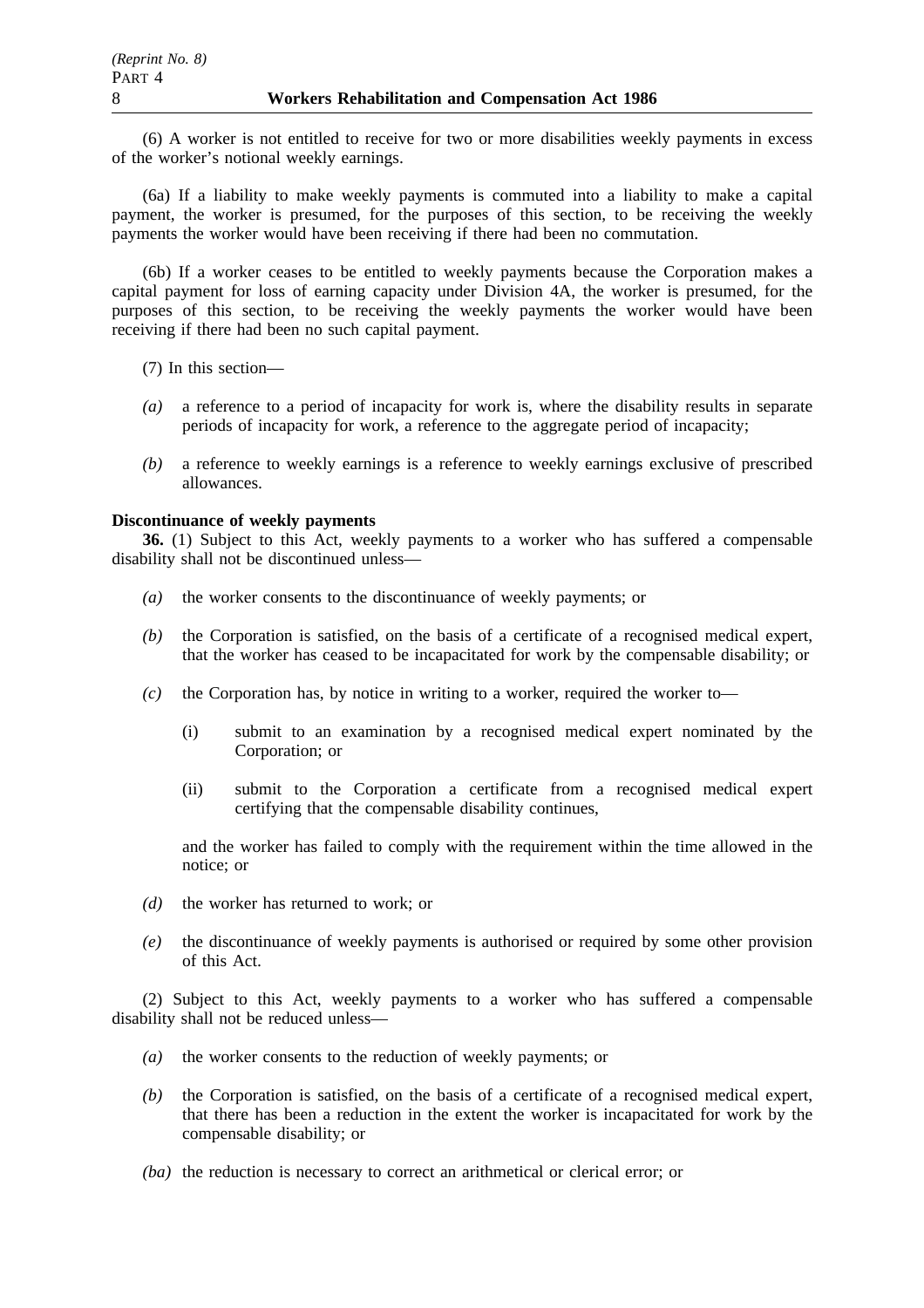- *(bb)* where the weekly payments include a component for overtime—the Corporation is satisfied that if the worker had continued in the work in which he or she was last employed before becoming incapacitated, he or she would not have continued to work overtime or the pattern of overtime would have changed so that the amount of overtime would have diminished; or
- *(c)* the reduction of weekly payments is authorised or required by some other provision of this Act,

(and any reduction made on the basis of this subsection must be consistent with section 35).

(3) Where the Corporation decides to discontinue or reduce weekly payments in pursuance of this section, the Corporation must give notice in writing to the worker containing such information as the regulations may require as to the reasons for the Corporation's decision and informing the worker of the worker's right to have the decision reviewed.

(3a) The notice must be given at least 21 days before the decision is to take effect in any of the following cases:

- *(a)* where a decision to discontinue weekly payments is made, without the consent of the worker, on the ground that—
	- (i) the Corporation is satisfied that the worker has ceased to be incapacitated for work by the compensable disability (although the worker has not returned to work); or
	- (ii) the worker has failed to submit to an examination by a recognised medical expert or to provide a medical certificate as required by the Corporation; or
- *(b)* where a decision to reduce weekly payments is made, without the consent of the worker, on the ground that—
	- (i) the Corporation is satisfied that there has been a reduction in the extent the worker is incapacitated for work by the compensable disability; or
	- (ii) the Corporation is satisfied, in the case of a worker whose weekly payments include a component for overtime, that the worker would not have continued to work overtime or the pattern of overtime would have changed so that the amount of overtime would have diminished; or
- *(c)* where a decision to discontinue or reduce weekly payments is made under section 37 or 38,

and in any other case the notice must be given as soon as practicable after the decision is made (but not necessarily before it takes effect).

(4) Where a worker applies for the review of a decision by the Corporation to discontinue or reduce weekly payments under this section within one month after the worker receives notice of the decision, the operation of the decision is suspended, and the weekly payments must continue or, if the decision has already taken effect, be reinstated (to their previous level), until the matter is first brought before a Review Officer.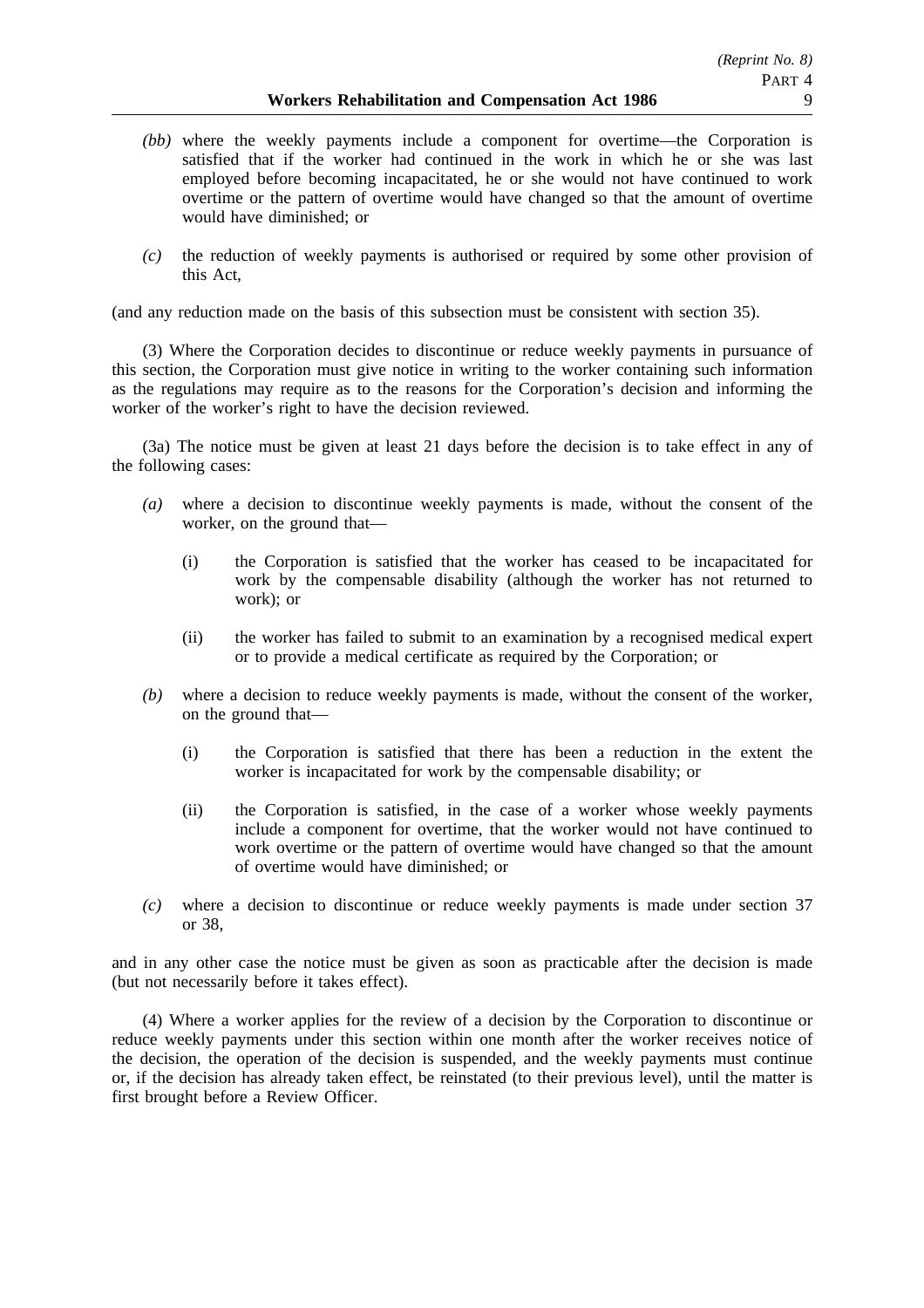(4a) If any proceedings before a Review Officer that relate to a decision of the Corporation under this section are adjourned, the Review Officer may, subject to subsection (4b), on such terms and conditions as the regulations may prescribe, order that weekly payments be made to the worker for the duration of the adjournment.

(4b) A Review Officer should, in considering whether or not to make an order under subsection (4a), take into account—

- *(a)* the reason or reasons for the adjournment; and
- *(b)* the conduct of the parties to the proceedings,

and may take into account such other matters as the Review Officer thinks fit.

(4c) Any period between the conclusion of a hearing before a Review Officer and the handing-down of the Review Officer's decision is to be regarded as an adjournment for the purposes of subsections (4a) and (4b).

(5) Where, on a review, the Corporation's decision under this section is confirmed, any amounts to which the worker would not have been entitled but for the operation of subsection (4) or (4a) may, at the Corporation's discretion (but subject to the regulations)—

- *(a)* be recovered by the Corporation from the worker as a debt; or
- *(b)* be set off by the Corporation against liabilities of the Corporation to make payments to the worker under this Act.

(6) If the Corporation makes a weekly payment to a worker on the assumption that the worker is incapacitated for work but the worker has in fact returned to work, the Corporation may, subject to the regulations, recover the amount of the payment as a debt.

(7) If the Corporation overpays a worker by way of weekly payments in consequence of—

- *(a)* an arithmetical or clerical error; or
- *(b)* an assumption, subsequently found to be incorrect, that a particular pattern of overtime would have continued if the worker had continued in the work in which he or she was last employed before becoming incapacitated,

the Corporation may, subject to and in accordance with the regulations, recover the amount overpaid as a debt.

(8) An employer who believes that reasonable grounds exist for the discontinuance or reduction of weekly payments under this section to a worker employed by, or formerly employed by, the employer may, in a manner determined by the Corporation, request the Corporation to review the circumstances of the case and to discontinue or reduce the weekly payments.

(9) The Corporation must carry out the review as soon as practicable after receipt of the request unless the request is, in the Corporation's opinion, unreasonable.

(10) If the Corporation declines to carry out a review in pursuance of a request under subsection (8), or it appears that there has been undue delay in carrying out the review, a Review Officer may, on application by the employer, direct the Corporation to carry out the review, or give such directions as appear reasonable in the circumstances to expedite the review (as the case may require).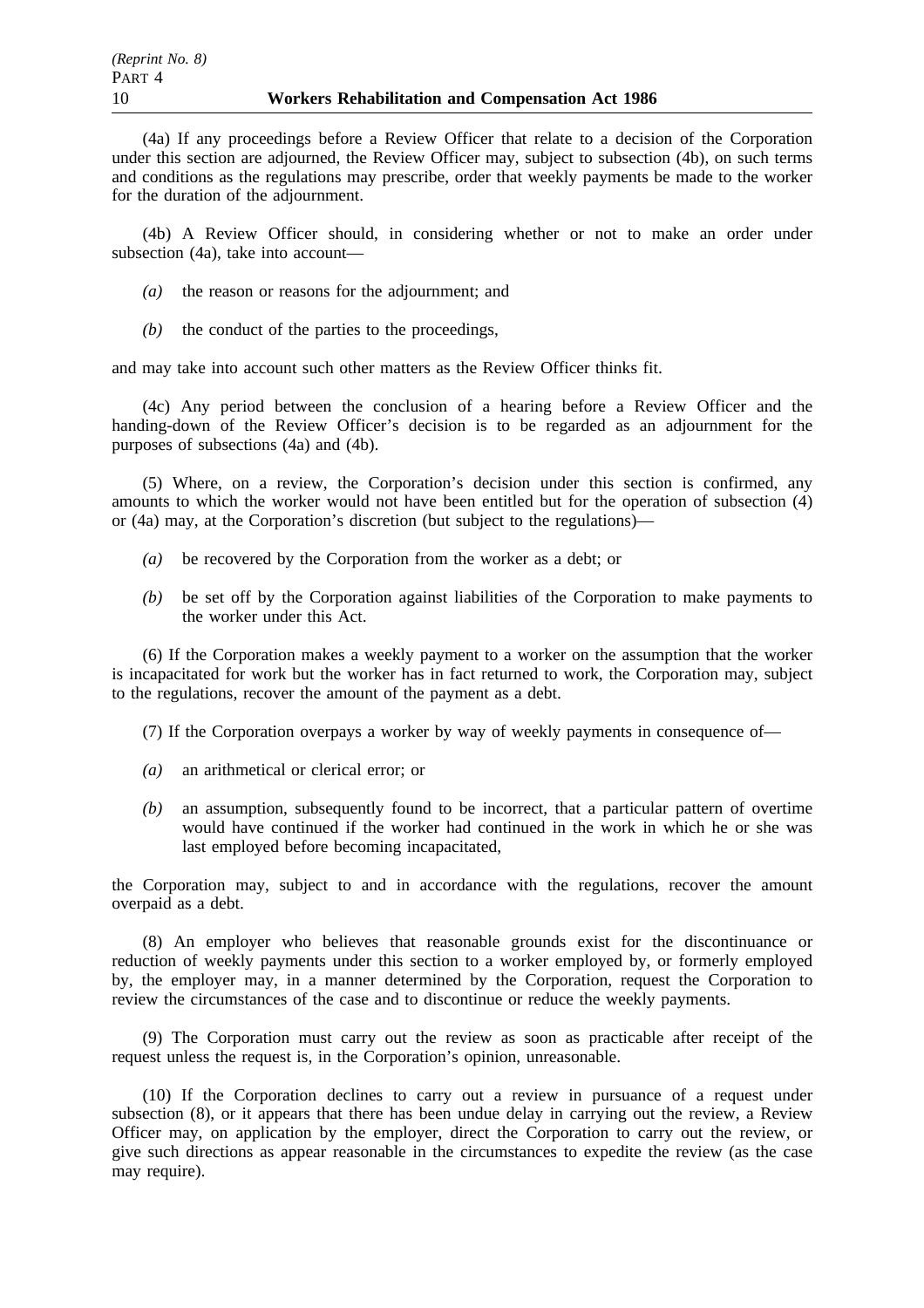- (11) The Corporation must comply, or take steps to ensure compliance, with such a direction.
- (12) On completing the review, the Corporation must give the employer notice in writing—
- *(a)* of the Corporation's decision on the review, and the reasons for its decision; and
- *(b)* of the employer's right to have the Corporation's decision reviewed.

(13) This section does not apply in relation to the discontinuance of payments pursuant to Division 4A.

#### **Suspension of weekly payments**

**37.** (1) Where the Corporation is satisfied that a worker who is receiving weekly payments has failed or refused to submit to proper treatment for the worker's condition or to undertake an appropriate rehabilitation programme, the Corporation may suspend or reduce those payments.

(2) The Corporation shall not suspend or reduce weekly payments to a worker on the ground—

- *(a)* that the worker has reasonably refused surgery or the administration of a drug; or
- *(b)* where there is a difference of medical opinion as to the appropriate treatment for the worker, or there is the possibility of a choice between a number of reasonable forms of treatment—that the worker has chosen one form of treatment in preference to another.

(3) Where the Corporation proposes the suspension or reduction of weekly payments to a worker in pursuance of subsection (1), the Corporation shall, at least 21 days before the proposal is to take effect, give notice in writing to the worker—

- *(a)* containing such information as the regulations may require as to the grounds on which weekly payments are to be suspended or reduced; and
- *(b)* informing the worker of the worker's rights to have the Corporation's decision reviewed.

(4) Where a worker applies for the review of a decision by the Corporation to suspend or reduce weekly payments under this section, the weekly payments shall not be suspended or reduced unless and until a Review Officer confirms the Corporation's decision or makes an independent decision on the review that weekly payments should be discontinued or reduced.

(5) Where on a review referred to in subsection (4) weekly payments are suspended or reduced, any amounts to which the worker would not have been entitled but for the operation of that subsection may, subject to the regulations, be recovered as a debt.

### **Review of weekly payments**

**38.** (1) Subject to subsection (2), the Corporation may on its own initiative and shall if requested by a worker or an employer review the amount of the weekly payments made to a worker who has suffered a compensable disability.

(2) The Corporation is not required to comply with a request for a review under subsection (1) if the request is made within three months from the completion of an earlier review.

(3) On a review under this section the Corporation may adjust the amount of the weekly payments to take account of any change in the extent of the worker's incapacity for work (insofar as the incapacity is attributable to a compensable disability).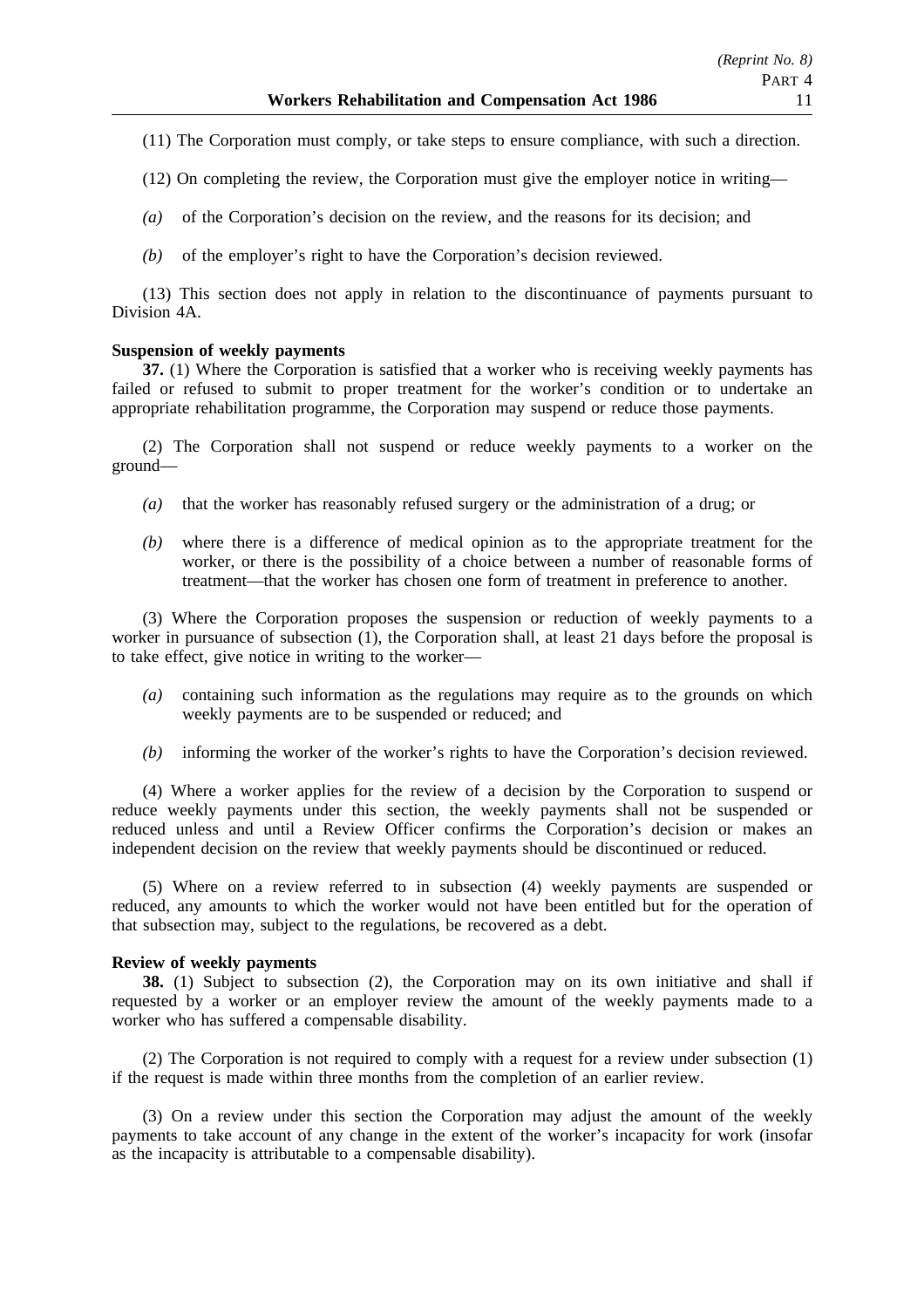\*\*\*\*\*\*\*\*\*\*

(5) For the purposes of a review under this section, the Corporation may, by notice in writing to a worker, who is receiving weekly payments—

- *(a)* require the worker to submit to an examination by a recognised medical expert nominated by the Corporation; or
- *(b)* require the worker to furnish evidence of the worker's earnings.

(6) If a worker fails to comply with a requirement under subsection (5) within the time allowed in the notice, the Corporation may suspend weekly payments to the worker.

\*\*\*\*\*\*\*\*\*\*

### **Economic adjustments to weekly payments**

**39.** (1) Where a worker to whom weekly payments are payable is incapacitated for work or appears likely to be incapacitated for work for more than one year, the Corporation shall, during the course of each year of incapacity, review the weekly payments for the purpose of making an adjustment to the amount of those payments under this section.

(2) An adjustment under this section—

- *(a)* for the first and second years of incapacity—shall operate from the expiration of those years and shall be based on changes—
	- (i) in the rates of remuneration payable to workers generally or to workers engaged in the kind of employment from which the worker's disability arose; or
	- (ii) if the worker applies, according to the regulations, for the adjustments to be made on the basis of changes in rates of remuneration payable to workers engaged in the kind of employment from which the worker's disability arose and furnishes satisfactory evidence of such changes—in those rates of remuneration; and
- *(b)* for a subsequent year of incapacity—shall operate from a date fixed by the Corporation and shall be based on changes in the average minimum award rate since an adjustment was last made under this section.

(3) Where the Corporation makes an adjustment to weekly payments in pursuance of this section, the Corporation shall give notice in writing to the worker—

- *(a)* containing such information as the regulations may require as to the grounds on which the adjustment is being made; and
- *(b)* informing the worker of the worker's rights to have the Corporation's decision reviewed.

## **Weekly payments and leave entitlements**

**40.** (1) Subject to subsection (3), neither the liability to make weekly payments to a worker in respect of a period of incapacity nor the amount of such weekly payments is affected by a payment, allowance or benefit for annual leave or long service leave to which the worker is entitled in respect of that period.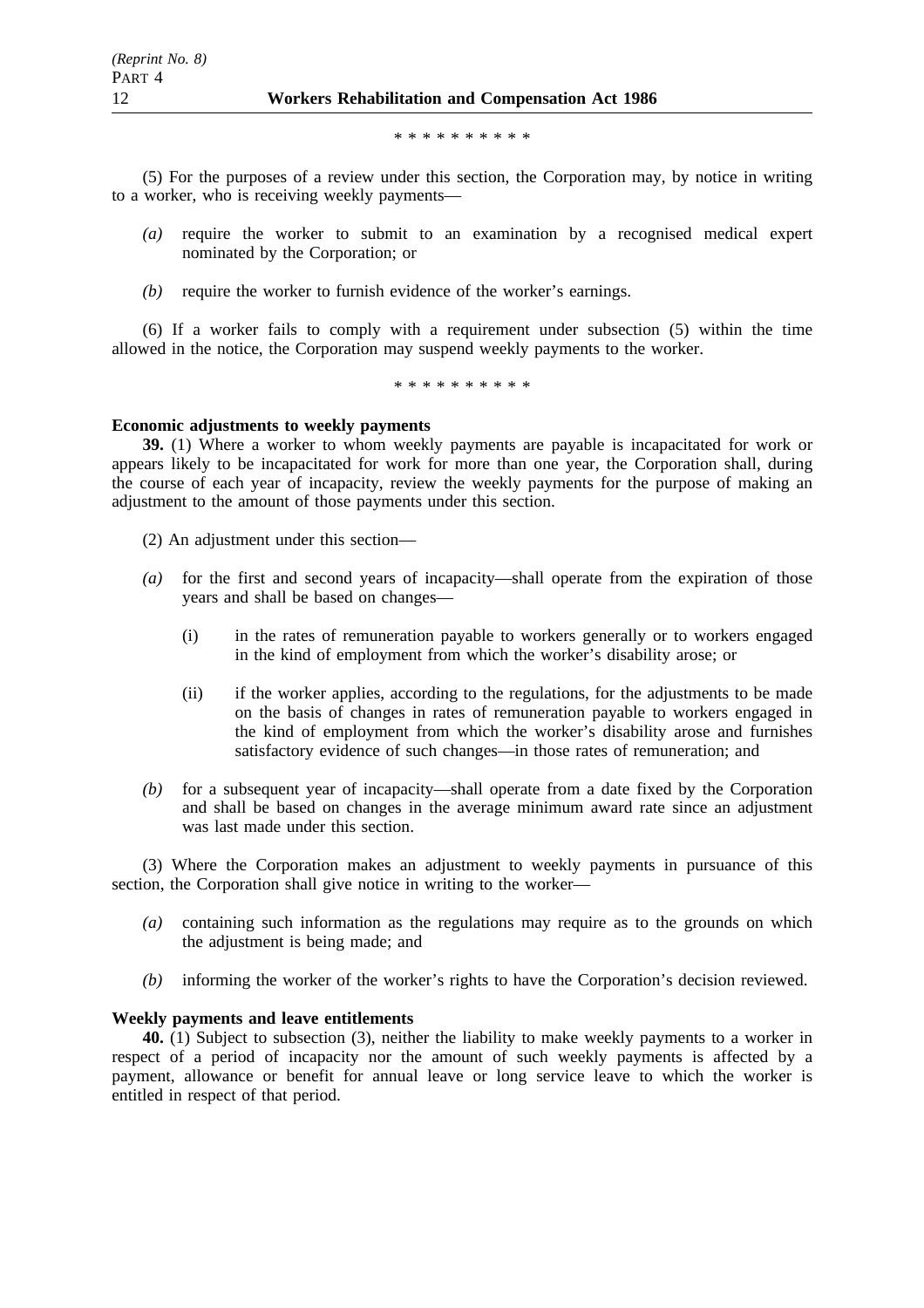(2) Where a worker is absent from employment in consequence of a compensable disability, the period of absence shall for the purposes of computing the worker's entitlement to annual leave or sick leave under any Act, award or industrial agreement, be counted as a period of service in the worker's employment.

(3) Where a worker has received weekly payments in respect of total incapacity for work over a continuous period of 52 weeks or more, the liability of the employer to grant annual leave to the worker in respect of a year of employment that coincides with, or ends during the course of, that period shall be deemed to have been satisfied.

(4) Subsection (3) does not affect the obligation of an employer to make a payment in the nature of an annual leave loading.

(5) Where—

- *(a)* the entitlement of a worker to annual leave, or payment in lieu of annual leave, is governed by a law of the Commonwealth or a State or Territory of the Commonwealth (not being this State); and
- *(b)* the worker is absent from employment in consequence of a compensable disability; and
- *(c)* the period of absence is not taken into account as service for the purpose of calculating the worker's entitlement to annual leave or payment in lieu of annual leave,

the worker is entitled by way of compensation to the monetary value of the annual leave that would have accrued if the worker had not been absent from employment.

(6) Any compensation payable under subsection (5) shall be paid when the annual leave, or the payment in lieu of annual leave, would (assuming that the worker had not been absent from employment) have been granted or made.

### **Absence of worker from Australia**

**41.** (1) Where a worker who has suffered a compensable disability and who is receiving weekly payments is to be absent from Australia for a period in excess of 28 days, the worker shall, at least 28 days before leaving Australia, give the Corporation prescribed details of the proposed absence.

(2) Where the Corporation is of the opinion that the absence may impair the prospects of the worker's rehabilitation, it may, after giving the worker at least 14 days notice of its intention to do so, suspend or reduce the weekly payments to the worker.

(3) The Corporation may suspend weekly payments that are being made to a worker who is absent from Australia—

- *(a)* if the Corporation cannot obtain, to its satisfaction, information relating to—
	- (i) the whereabouts of the worker;
	- (ii) the continuance of the worker's disability or incapacity for work;
	- (iii) the earning capacity of the worker; or
- *(b)* if there is, in the opinion of the Corporation, some other proper reason justifying suspension of the weekly payments.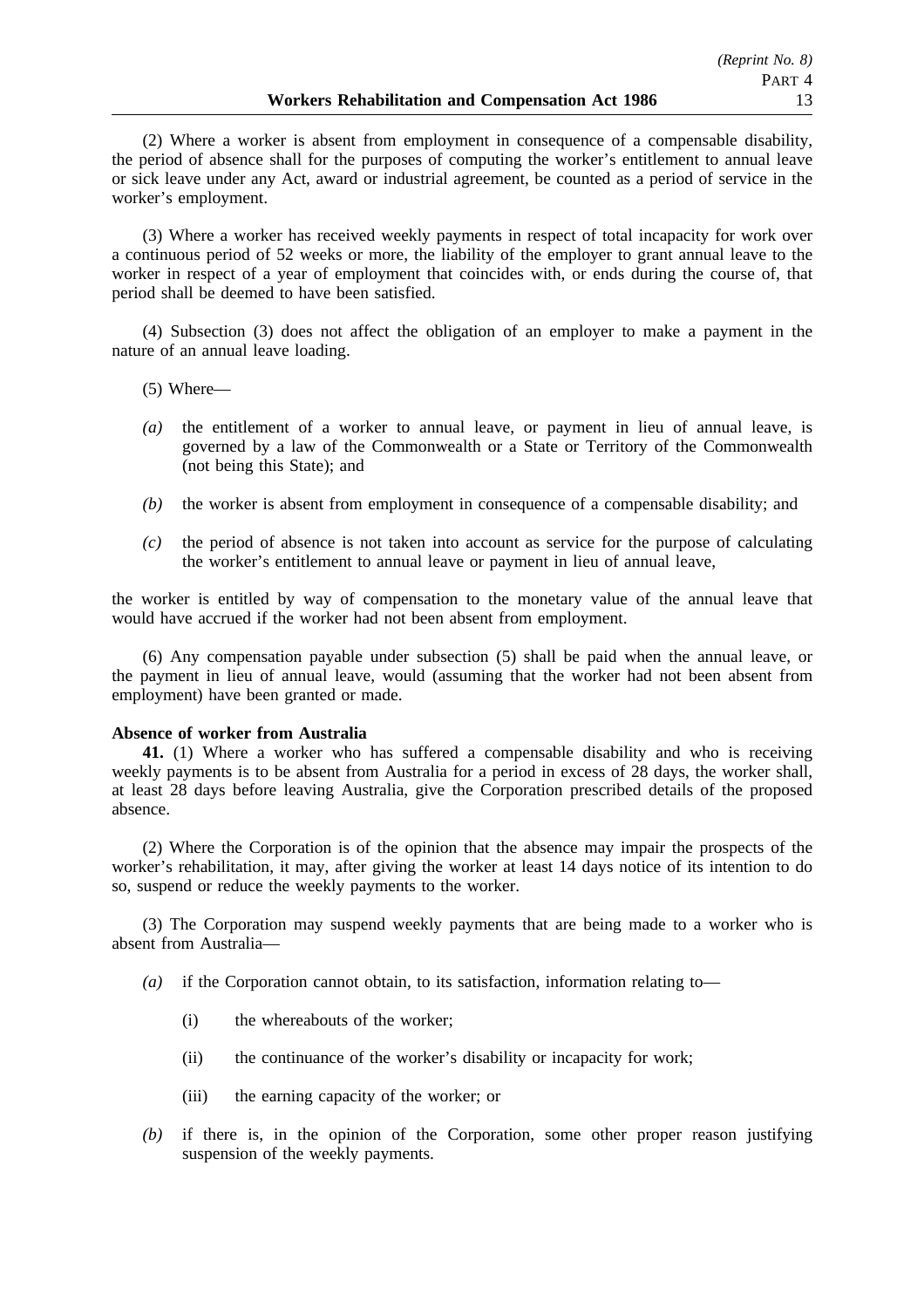(4) If a disabled worker leaves Australia without giving the notice required under subsection (1), the Corporation may suspend weekly payments to the worker.

### **Commutation of liability to make weekly payments**

**42.** (1) A liability to make weekly payments under this Division may, on application by the worker, be commuted to a liability to make a capital payment that is actuarially equivalent to the weekly payments.

- (2) However, the liability may only be commuted if—
- *(a)* the incapacity is permanent; and
- $(b)$  the actuarial equivalent of the weekly payments does not exceed the prescribed sum<sup>3</sup>.

(3) The Corporation has (subject to this section) an absolute discretion to commute or not to commute a liability under this section, and the Corporation's decision to make or not to make the commutation is not reviewable (but a decision on the amount of a commutation is reviewable).

(4) If the Corporation decides to make a commutation and makes an offer to the worker, the Corporation cannot, without the agreement of the worker, subsequently revoke its decision to make the commutation.

(5) In calculating the actuarial equivalent of weekly payments, the principles (and any discount, decrement or inflation rate) prescribed by regulation must be applied.

(6) A commutation discharges the Corporation's liability to make weekly payments to which the commutation relates.

<sup>3</sup> *The reference to the prescribed sum is a reference to the prescribed sum for the purposes of Division 5—See s. 43(11).*

## **DIVISION 4A—COMPENSATION FOR LOSS OF EARNING CAPACITY**

### **Loss of earning capacity**

**42A.** (1) Where a worker suffers a compensable disability that results in incapacity for work for a period exceeding two years, the Corporation may assess the worker's loss of future earning capacity as a capital loss.

(2) In making the assessment, the following principles will be applied:

- *(a)* the worker's notional weekly earnings (less an estimation of income tax) will be projected forward over the remainder of the worker's notional working life;
- *(b)* in the case of partial incapacity, the amount the worker could earn in suitable employment that the worker has a reasonable prospect of obtaining by way of average weekly earnings (less an estimation of income tax) will be projected forward over the remainder of the worker's notional working life and subtracted from the amount projected under paragraph *(a)*;
- *(c)* the worker's capital loss will be taken to be 80 per cent of the present value of the loss indicated by the above projections (and in determining the present value of that loss a prescribed discount rate must be applied).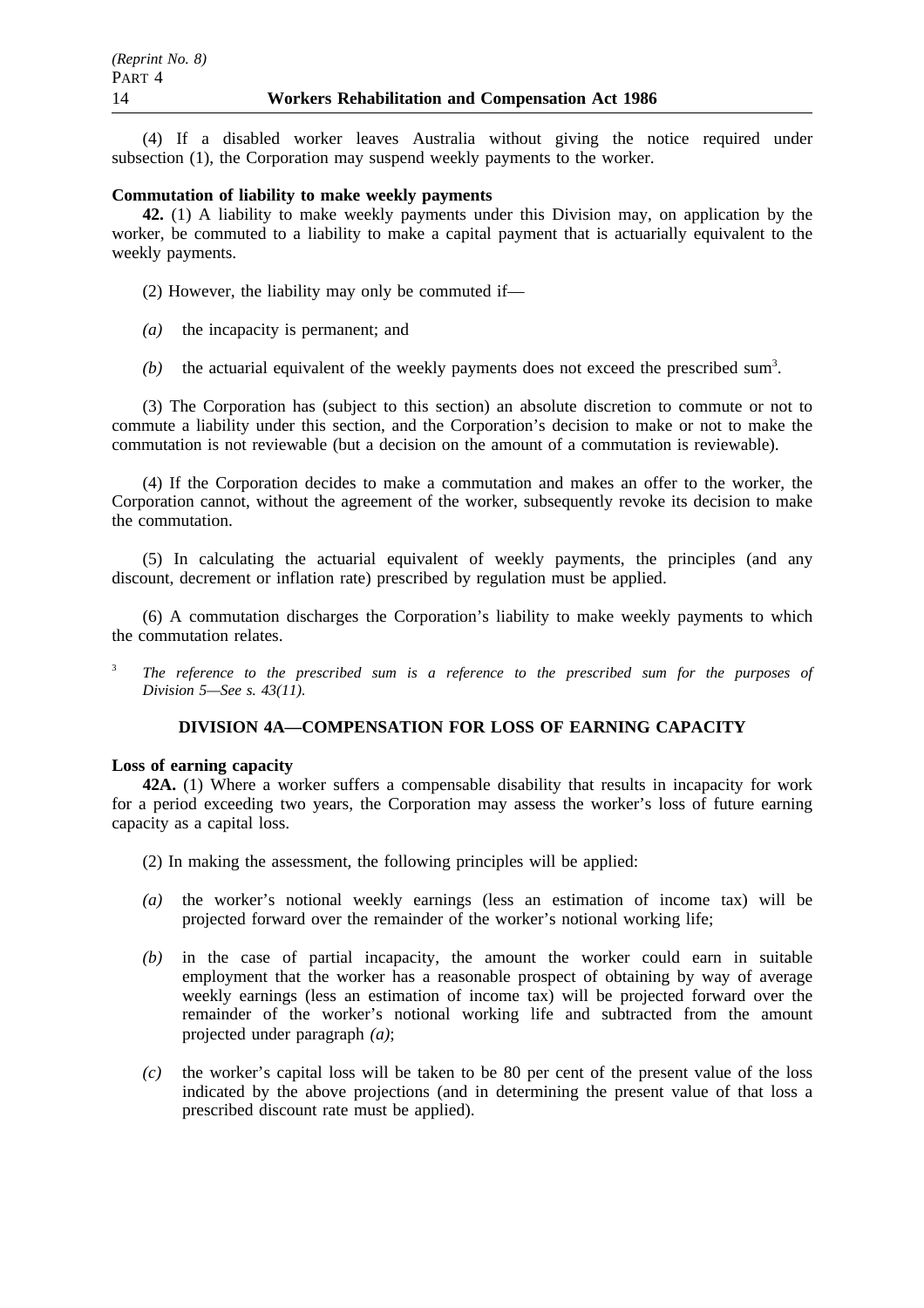- (3) For the purposes of subsection (2)—
- *(a)* the projections referred to in that subsection will be made on the basis of rates of earnings current at the date of the assessment and without regard to possible future changes in those rates; and
- *(b)* the worker's notional working life is the period over which the worker would have worked assuming that he or she had not been incapacitated and that period will be assessed having regard to the contingencies and vicissitudes of life that might in any event have prevented the worker from continuing in employment but the period will not, in any event, be taken to extend beyond the date on which weekly payments would (assuming no assessment of capital loss were made under this section) cease to be payable (see section 35(5)); and
- *(c)* in assessing what a partially incapacitated worker could earn in suitable employment, the following factors must be considered, and given such weight as may be fair and reasonable:
	- (i) the nature and extent of the worker's disability;
	- (ii) the worker's age, level of education and skills;
	- (iii) the worker's experience in employment;
	- (iv) the worker's ability to adapt to new employment.

(4) The Corporation may make one or more interim assessments of loss as to nominated portions of the worker's notional working life before making a final assessment of loss under this section.

(5) An amount assessed under this section becomes due and payable from the date of the assessment but may be paid, at the discretion of the Corporation, in a single lump sum or in instalments that are actuarially equivalent to the lump sum (and in determining actuarial equivalence any principles, and any discount, decrement or inflation rates, prescribed by the regulations must be applied).

(6) Subject to subsection (7), where the Corporation pays or commences to pay compensation under this section, the worker ceases to be entitled to weekly payments under Division 4.

(7) The Corporation must give the worker at least 21 days notice of the cessation of payments under Division 4.

(8) The Corporation may establish principles to be applied in relation to—

- *(a)* the making of interim assessments under this section;
- *(b)* the payment of amounts assessed under this section in instalments (including the amounts and frequency of any such instalments);
- *(c)* any other matter relevant to the operation of this section.
- (9) The following decisions of the Corporation are not reviewable—
- *(a)* a decision of the Corporation to make or not to make an assessment under this section (but an assessment is reviewable);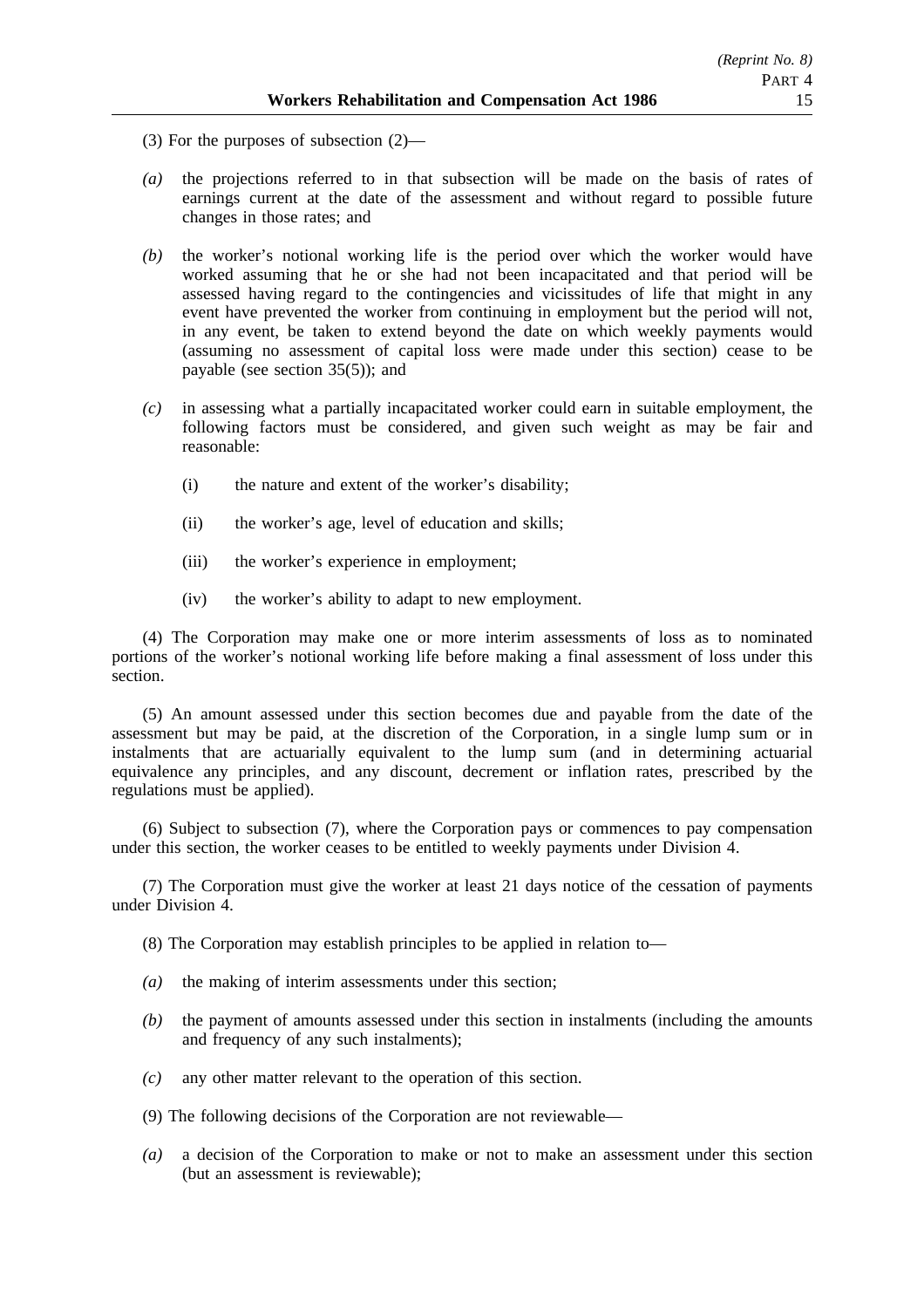- *(b)* a decision of the Corporation as to whether to make a final assessment or one or more interim assessments;
- *(c)* a decision of the Corporation as to whether to pay an amount assessed under this section in a single lump sum or in instalments and, if the Corporation decides to pay in instalments, the Corporation's decision as to the frequency of those instalments.

### **Power to require medical examination, etc.**

**42B.** (1) For the purposes of this Division, the Corporation may, by notice in writing to the worker—

- *(a)* require the worker to submit to an examination by a medical expert nominated by the Corporation; or
- *(b)* require the worker to furnish such information, relevant to the operation of this Division, as the Corporation thinks fit.

(2) If a worker fails to comply with a requirement under subsection (1) within the time allowed in the notice, the Corporation may—

- *(a)* if no compensation has been paid under this Division—suspend any weekly payments being made to the worker;
- *(b)* if compensation has been paid under this Division—determine not to pay compensation in respect of the period of default.

(3) A requirement imposed by the Corporation under subsection (1) is, on the application of the worker made within the prescribed period in accordance with the regulations, subject to review by a Review Officer.

(4) Where a worker applies for a review under subsection (3), any weekly payments suspended under subsection (2) must be reinstated (to their previous level) until the matter is first brought before a Review Officer.

(5) If any proceedings before a Review Officer under this section are adjourned, the Review Officer may, on such terms and conditions as the regulations may prescribe, order that one or more payments be made to the worker during the adjournment.

(6) A Review Officer should, in considering whether or not to make an order under subsection (5), take into account—

- *(a)* the reason or reasons for the adjournment; and
- *(b)* the conduct of the parties to the proceedings,

and may take into account such other matters as the Review Officer thinks fit.

(7) Any period between the conclusion of a hearing before a Review Officer and the handing-down of the Review Officer's decision is to be regarded as an adjournment for the purposes of subsections (5) and (6).

(8) A Review Officer must, in hearing and determining any proceedings under this section, act with as much expedition as is reasonably practicable in the circumstances.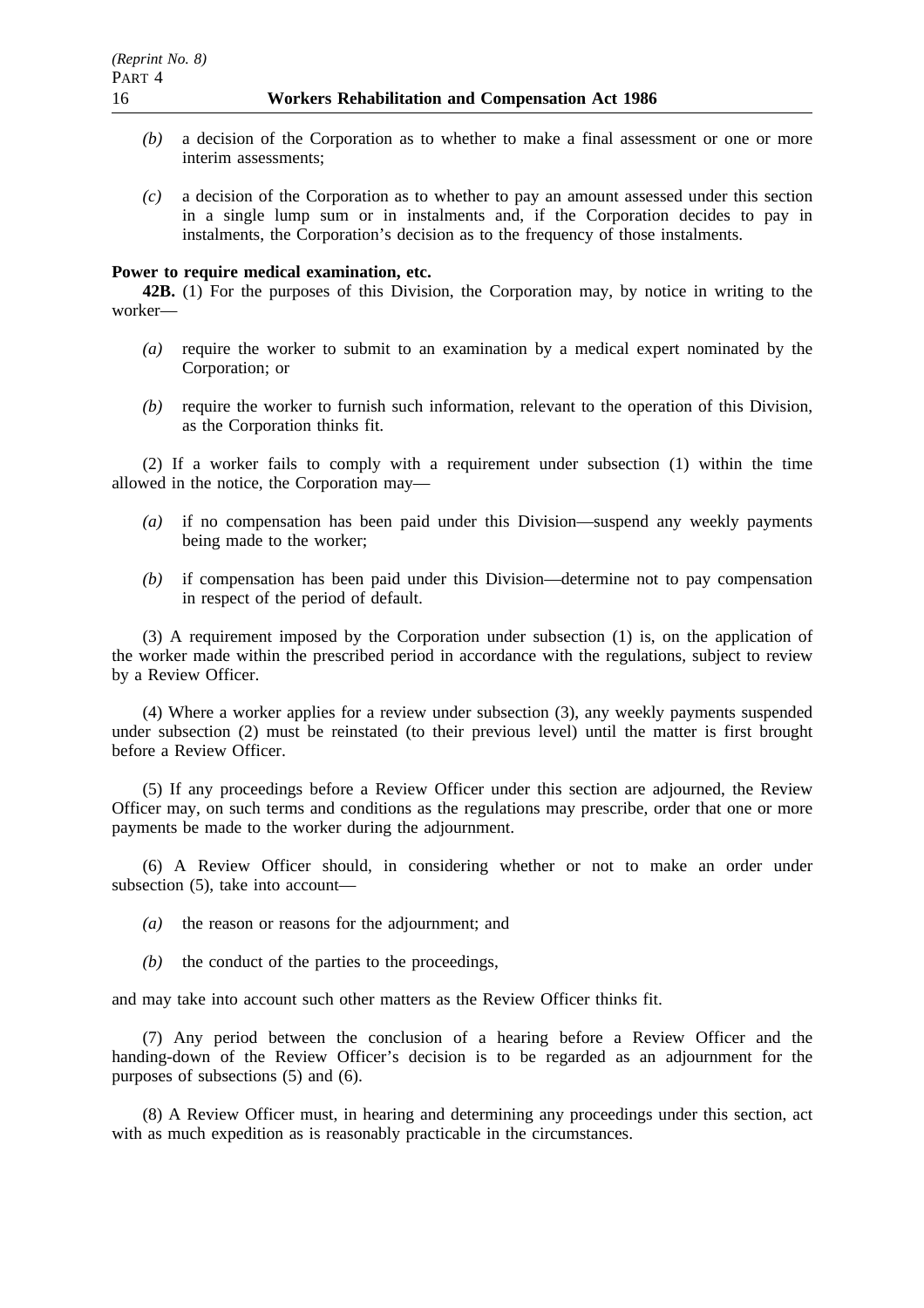- (9) On an application under this section, a Review Officer may—
- *(a)* confirm, vary or quash the requirement imposed by the Corporation;
- *(b)* give such directions as the Review Officer thinks necessary to expedite any assessment under this Division.

(10) If a Review Officer decides in favour of the Corporation, the Corporation may, at the Corporation's discretion (but subject to the regulations)—

- *(a)* recover any amounts paid under subsections (4) or (5) from the worker as a debt; or
- *(b)* set off any amounts paid under subsections (4) or (5) against liabilities of the Corporation to make payments to the worker under this Act.

## **DIVISION 5—COMPENSATION FOR NON-ECONOMIC LOSS**

### **Lump sum compensation**

**43.** (1) Subject to this Act, where a worker suffers a permanent disability and the disability is compensable under this Act, the worker is entitled (in addition to any entitlement apart from this section) to compensation for non-economic loss by way of a lump sum.

(2) Subject to this section, the lump sum shall be a percentage of the prescribed sum determined by reference to schedule 3.

\*\*\*\*\*\*\*\*\*\*

(6) Where—

- *(a)* a compensable disability consists of the aggravation, acceleration, exacerbation, deterioration or recurrence of a prior compensable disability; and
- *(b)* compensation by way of lump sum has been previously paid under this section, or a corresponding previous enactment,

there shall be a proportionate reduction in the amount of the lump sum payable under subsection (2) in respect of the disability.

(7) Where a worker suffers two or more compensable disabilities arising from the same trauma, the worker shall not be entitled to receive compensation by way of lump sum under subsection (2) in respect of those disabilities in excess of the prescribed sum.

(7a) If the amount of compensation to which a worker is entitled under subsection (2) is greater than 55 per cent of the prescribed sum, the worker is entitled to a supplementary benefit equivalent to 1.5 times the amount by which that amount exceeds 55 per cent of the prescribed sum.

(8) No payment shall be made under this section unless the worker is living at the expiration of 28 days from the date of the occurrence of the disability and payment shall not be made under this section after the death of the worker.

(9) The Governor may, by regulation, amend schedule 3 by adding specified disabilities and fixing in relation to each such additional disability a percentage of the prescribed sum that is to be payable in respect of that disability.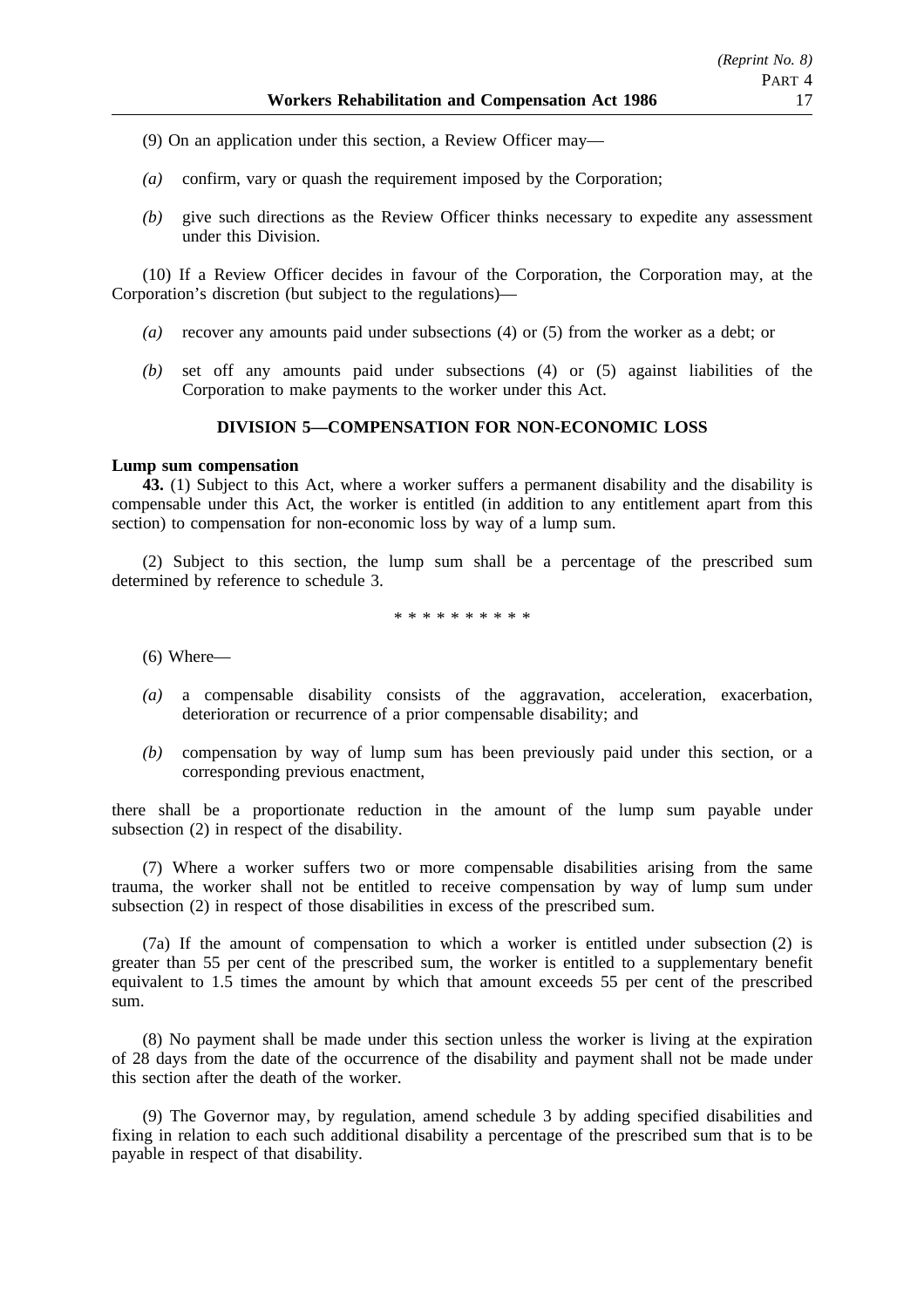(10) A regulation under subsection (9) must not be made except—

- *(a)* on the recommendation of the Corporation; or
- *(b)* with the approval of the Corporation.
- (11) In this section—

## "**the prescribed sum**" means—

- *(a)* in relation to a disability occurring in 1987—\$65 300;
- *(b)* in relation to a disability occurring in a subsequent year—a sum (calculated to the nearest multiple of \$100) that bears to \$62 000 the same proportion as the Consumer Price Index for the September quarter of the immediately preceding year bears to the Consumer Price Index for the September quarter, 1985.

## **DIVISION 6—COMPENSATION PAYABLE ON DEATH**

### **Compensation payable on death**

**44.** (1) Subject to this Act, where a worker dies as a result of a compensable disability, compensation is payable as follows:

- *(a)* a funeral benefit is payable equal to—
	- (i) the actual cost of the worker's funeral; or
	- (ii) the prescribed amount,

whichever is the lesser;

- *(b)* a spouse is entitled to—
	- (i) a lump sum equal to 1.675 times the prescribed sum less any amount that the worker received as compensation for non-economic loss under Division 5; and
	- (ii) in the case of a dependent spouse—weekly payments equal to—
		- (A) in the case of total dependency—50 per cent;
		- (B) in the case of partial dependency—such lesser percentage as may be fixed by the Corporation having regard to the extent of the dependency,

of the amount of the notional weekly earnings of the deceased worker;

- *(c)* a dependent child (being an orphan child) is entitled to—
	- (i) a lump sum equal to—
		- (A) where the child is the only orphan child—50 per cent of an amount arrived at by subtracting from an amount equal to 1.675 times the prescribed sum the amount (if any) that the worker received as compensation for non-economic loss under Division 5;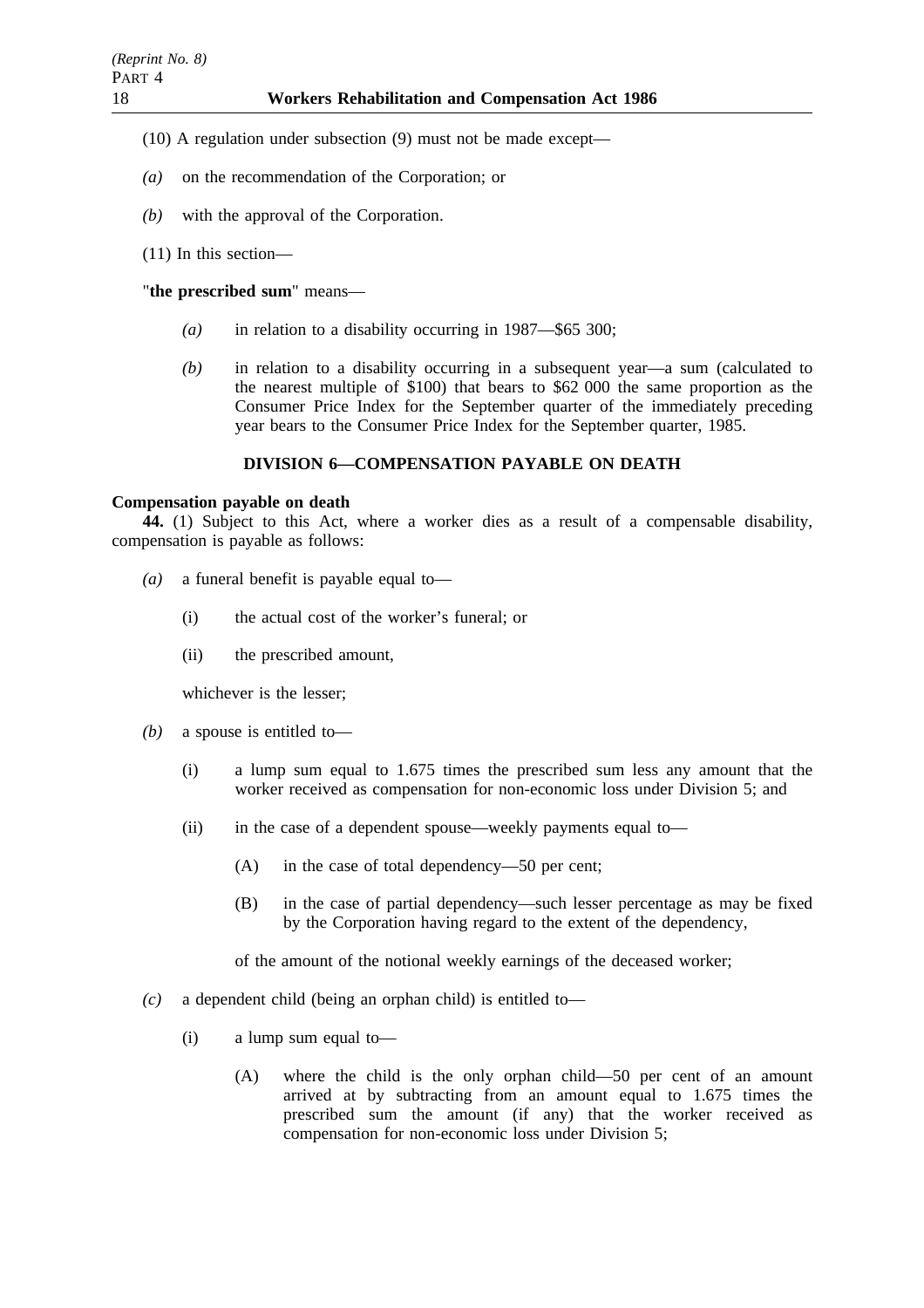- (B) where the child is one of two or more orphan children—an amount determined by dividing 50 per cent of the amount referred to above equally between the orphan children; and
- (ii) weekly payments equal to—
	- (A) in the case of total dependency—25 per cent;
	- (B) in the case of partial dependency—such lesser percentage as may be fixed by the Corporation having regard to the extent of the dependency,

of the amount of the notional weekly earnings of the deceased worker;

- *(d)* a dependent child (not being an orphaned child) is entitled to weekly payments equal to—
	- (i) in the case of total dependency— $12\frac{1}{2}$  per cent;
	- (ii) in the case of partial dependency—such lesser percentage as may be fixed by the Corporation having regard to the extent of the dependency,

of the amount of the notional weekly earnings of the deceased worker;

- *(e)* a dependent relative (not being a spouse or child) is entitled to such compensation by way of lump sum or weekly payments as may be determined by the Corporation having regard to—
	- (i) the extent of the relative's dependency on the deceased worker;
	- (ii) the earning capacity of the relative;
	- (iii) the relative's means;
	- (iv) the extent of any other benefits provided under this Act in respect of the worker's death.
- (2) A funeral benefit payable under subsection  $(1)(a)$  shall be paid—
- *(a)* to the person who conducted the funeral; or
- *(b)* a person who has paid, or is liable to pay, the funeral expenses of the deceased worker.
- (3) A spouse is not entitled to a lump sum under subsection  $(1)(b)(i)$  unless—
- *(a)* the spouse was cohabiting with the worker on the date of the worker's death; or
- *(b)* although the spouse was not cohabiting with the worker on the date of the worker's death it is, in the opinion of the Corporation, fair that the spouse should receive a lump sum under that provision.

(4) For the purposes of subsection (1), where a worker and the worker's spouse jointly contributed to the support of a dependent child immediately before the occurrence of the compensable disability that resulted in the worker's death, any contribution to the support of the child from the worker's spouse shall be disregarded in determining whether the child is a dependant and, if so, the extent of the child's dependency.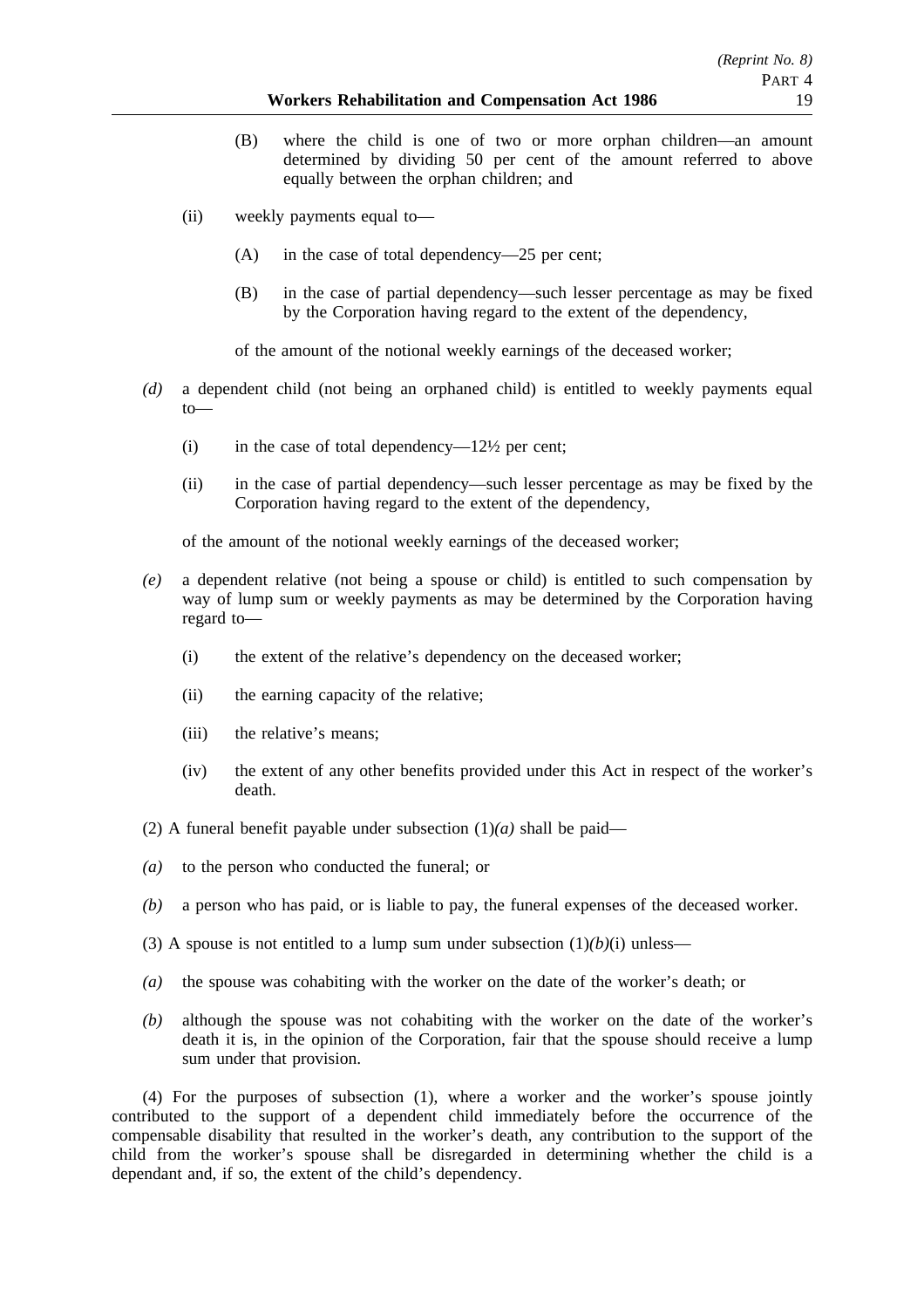(4a) The Corporation may, in its discretion, in a case of extraordinary hardship, increase the lump sum paid to an orphan child of a deceased worker under this section (but the total amount paid by way of lump sum to the deceased worker's orphan child or children under this section cannot exceed an amount arrived at by subtracting from an amount equal to 1.675 times the prescribed sum the amount (if any) that the worker received as compensation for non-economic loss under Division 5).

(5) Where—

- *(a)* a worker dies leaving a spouse and a dependent child; and
- *(b)* the spouse subsequently dies,

the child (if still eligible to receive weekly payments under this section) shall then be entitled to receive weekly payments under subsection (1)*(c)* as an orphaned child.

(6) Compensation is payable, if the Corporation so decides, to a spouse or child of a deceased worker who, although not dependent on the worker at the time of the worker's death, suffers a change of circumstances that may, if the worker had survived, have resulted in the spouse or child becoming dependent on the worker.

(7) Weekly payments shall not be made to a dependent child under this section unless—

- *(a)* the child is under the age of 18 years; or
- *(b)* the child is a full-time student at an educational institution approved by the Corporation for the purposes of this paragraph and is under the age of 26 years; or
- *(c)* the child is, by reason of physical or mental disability, incapable of earning a living.

(8) Weekly payments shall not be paid under this section beyond the date at which such payments would, assuming that the worker had survived but had been permanently incapacitated for work, have ceased to be payable to the worker.

(9) Where weekly payments payable under this section would but for this subsection exceed in aggregate the amount of the weekly payments to which the worker would have been entitled in the event of total and permanent incapacity, the weekly payments shall be proportionately reduced so as not to exceed that amount.

(10) Where a person who is entitled to a payment (either by way of lump sum or weekly payment) under this section is under the age of 18 years, the payment may, if the Corporation so determines, be made wholly or in part to a guardian or trustee for the benefit of that person.

(11) Subject to subsection (12), where the child of a deceased worker who is entitled to weekly payments under this section is under the age of 18 years and is in the care of a person other than a dependent spouse of the worker, that person shall, if the Corporation so determines, be entitled to a supplementary allowance to assist in the care of the child until—

- *(a)* the child attains the age of 18 years; or
- *(b)* the person ceases to have the care of the child,

whichever first occurs.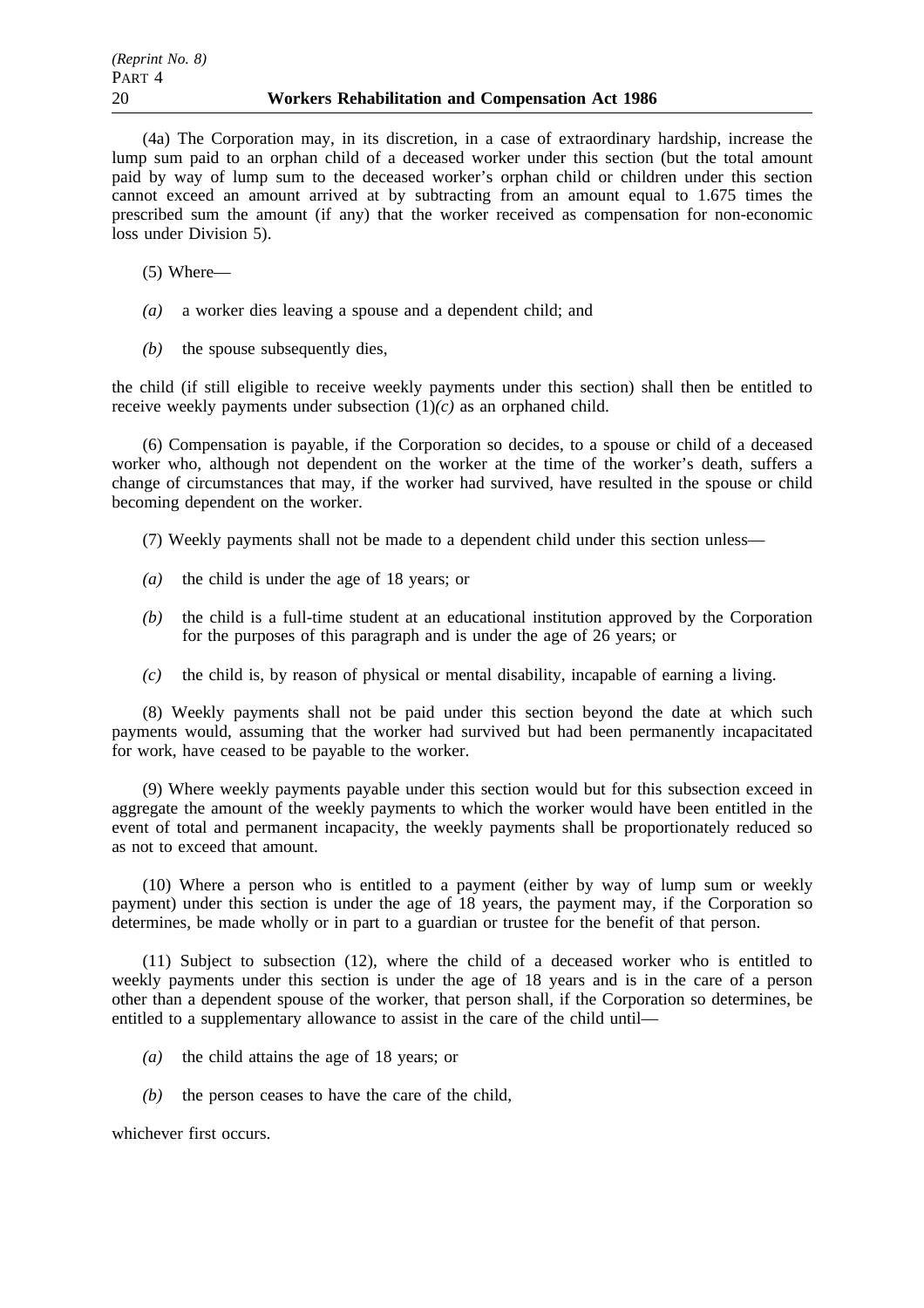(12) Where a child is by reason of a physical or mental disability, incapable of earning a living, the Corporation may pay a supplementary allowance under subsection (11) during the period of incapacity even though the child has attained the age of 18 years.

(13) Where the worker had received compensation under Division 4A, a person is not eligible for weekly payments under this section to the extent (if any) that those payments would coincide with a period in respect of which the compensation under Division 4A was paid but otherwise weekly payments are payable under this section as if compensation had not been paid under that Division.

(14) A liability to make weekly payments under this section may, on application by the person entitled to the weekly payments, be commuted to a liability to make a capital payment that is actuarially equivalent to the weekly payments.

(15) However, the liability may only be commuted if the actuarial equivalent of the weekly payments does not exceed the prescribed sum<sup>4</sup>.

(16) The Corporation has (subject to this section) an absolute discretion to commute or not to commute a liability under this section, and the Corporation's decision to make or not to make commutation is not reviewable (but a decision on the amount of a commutation is reviewable).

(17) If the Corporation decides to make a commutation and makes an offer under this section, the Corporation cannot, without the agreement of the applicant, subsequently revoke its decision to make the commutation.

(18) In calculating the actuarial equivalent of weekly payments, the principles (and any discount, decrement or inflation rate) prescribed by regulation must be applied.

(19) A commutation discharges the Corporation's liability to make weekly payments to which the commutation relates.

<sup>4</sup> *The reference to the prescribed sum is a reference to the prescribed sum for the purposes of Division 5—See s. 43(11).*

### **Review of weekly payments**

**45.** (1) The Corporation may on its own initiative and shall if requested by an employer or the person to whom weekly payments are payable, review the amount of weekly payments payable to any person under this Division.

(2) A request for a review of the amount of weekly payments payable under this Division may not be made within 6 months from the completion of an earlier review.

(3) The amount of the weekly payments payable under this Division shall be reviewed at least once in each year.

(4) On a review under this section the Corporation shall make any necessary adjustments to the amount of weekly payments—

*(a)* to reflect changes in the income or earning capacity of the person to whom the weekly payments are payable and any other relevant changes in the circumstances of that person; and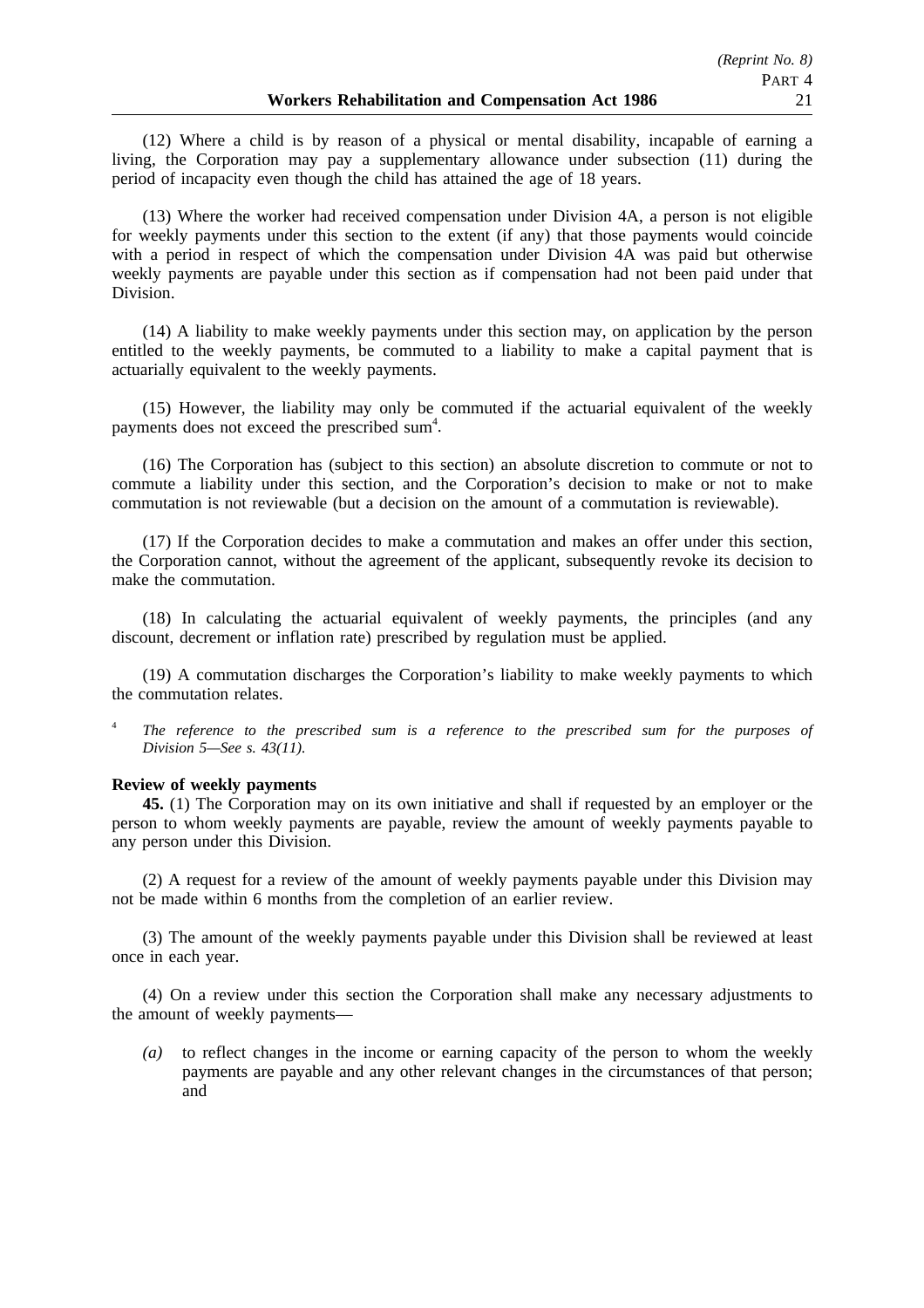*(b)* where the review is an annual review conducted in pursuance of subsection (3)—to reflect changes in the average minimum award rates since payments were commenced under this Division or an adjustment was last made under this section (as may be appropriate).

(5) For the purposes of a review under this section, the Corporation may, by notice in writing to a person who is receiving weekly payments under this Division, require that person to produce evidence to the satisfaction of the Corporation of—

- *(a)* income;
- *(b)* earning capacity;
- *(c)* any other circumstances that are relevant to the payment, or the amount, of weekly benefits.

(6) If a person fails to comply with a requirement under subsection (5) within the time allowed in the notice, the Corporation may suspend weekly payments to that person.

(7) Where the Corporation proposes the reduction of weekly payments to a person on a review under this section the Corporation shall, at least 21 days before the proposal is to take effect, give notice in writing to the person—

- *(a)* containing such information as the regulations may require as to the grounds on which weekly payments are to be reduced; and
- *(b)* informing the person of the person's rights to have the Corporation's decision reviewed.

## **DIVISION 7—LIABILITY TO PAY COMPENSATION**

### **Incidence of liability**

**46.** (1) Subject to this section, the Corporation is liable to make all payments of compensation to which any person becomes entitled under this Act.

(2) Where a compensable disability arises from employment by an exempt employer, the exempt employer is liable to make all payments of compensation to which any person becomes entitled in consequence of the occurrence of that compensable disability.

(3) Subject to this section, where a worker is, as a result of a compensable disability, wholly or partially incapacitated for work and is in employment when the incapacity arises, the worker's employer is liable to pay compensation by way of income maintenance—

- *(a)* if the period of the incapacity is one week or less—for the whole of the period of the incapacity;
- *(b)* if the period of the incapacity is more than one week—for the first week of the period of the incapacity.

(4) Where separate periods of incapacity commence during the course of the same calendar year (whether attributable to the same disability or not) an employer is not liable to pay compensation under subsection (3) in respect of those periods of incapacity in excess of an amount equal to the worker's average weekly earnings.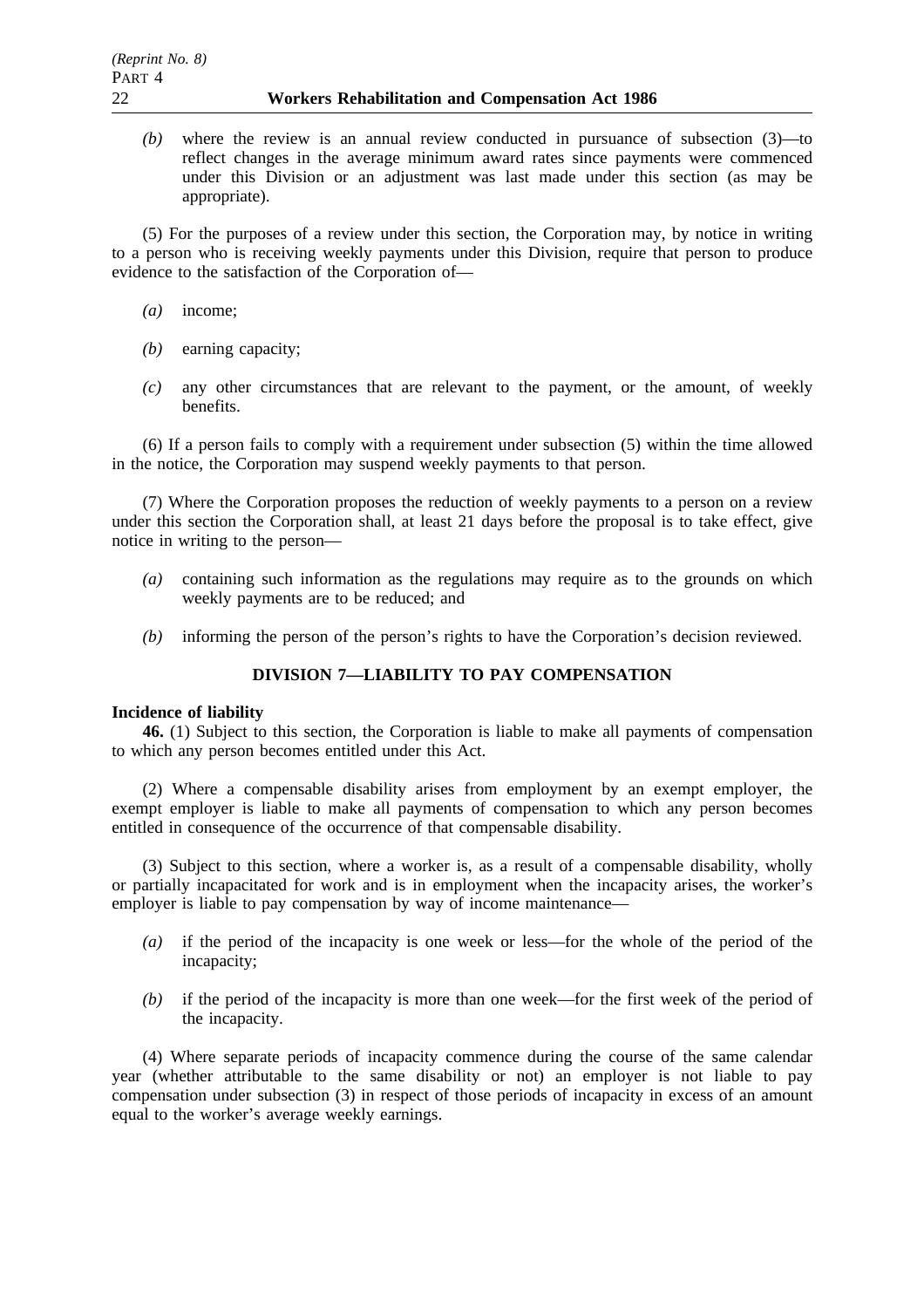(5) Where a worker is, at the commencement of a period of incapacity, in the employment of two or more employers, they are liable to pay the compensation referred to in subsection (3) in proportions determined by agreement between them or, in default of agreement, by the Corporation.

(6) An employer who is liable to pay compensation to a worker under subsection (3) shall make the payment—

- *(a)* if the claim for compensation is not disputed—within 14 days after the date of the claim; or
- *(b)* if the claim for compensation is disputed—forthwith after the dispute is determined.

(6a) Where an employer (not being an exempt employer) pays compensation under subsection (3) in respect of an unrepresentative disability, the employer may recover the amount of the payment from the Corporation.

(7) Where an employer pays compensation under subsection (3) in respect of a disability that did not arise from employment by that employer, that employer may recover the amount of the payment from the Corporation, and the Corporation may, in turn, recover that amount—

- *(a)* from the employer from whose employment the disability arose; or
- *(b)* if it appears that the worker was not entitled to that compensation—from the worker.

(8) Where the Corporation pays compensation by way of income maintenance to a worker who was not in employment when the incapacity for work arose, the Corporation may recover any amount that would, if the worker had been in employment, have been payable under subsection (3) by the employer from whose employment the worker's disability arose.

(8a) The regulations may exempt prescribed classes of employers from the operation of subsection (3) (and in that case the Corporation will undertake any liability of those employers that would otherwise have arisen under that subsection).

(9) No compensation by way of income maintenance is payable to a disabled self-employed worker whose disability arises from self-employment in respect of the first week of incapacity for work.

### **Augmentation of weekly payment in consequence of delay**

**47.** (1) Subject to subsection (2), where—

- *(a)* a weekly payment, or part of a weekly payment, is not paid as and when required to be paid under this Act; or
- *(b)* the making of a weekly payment is delayed pending resolution of a dispute under this Act,

any amount in arrears shall be increased by interest at the prescribed rate.

(2) No interest is payable under this section if the delay is attributable to some fault on the part of the worker.

## **Payments by Corporation on behalf of defaulting employer**

**48.** (1) Where an employer fails to make a payment of compensation that the employer is liable to make under this Act, the Corporation shall make that payment on behalf of the employer.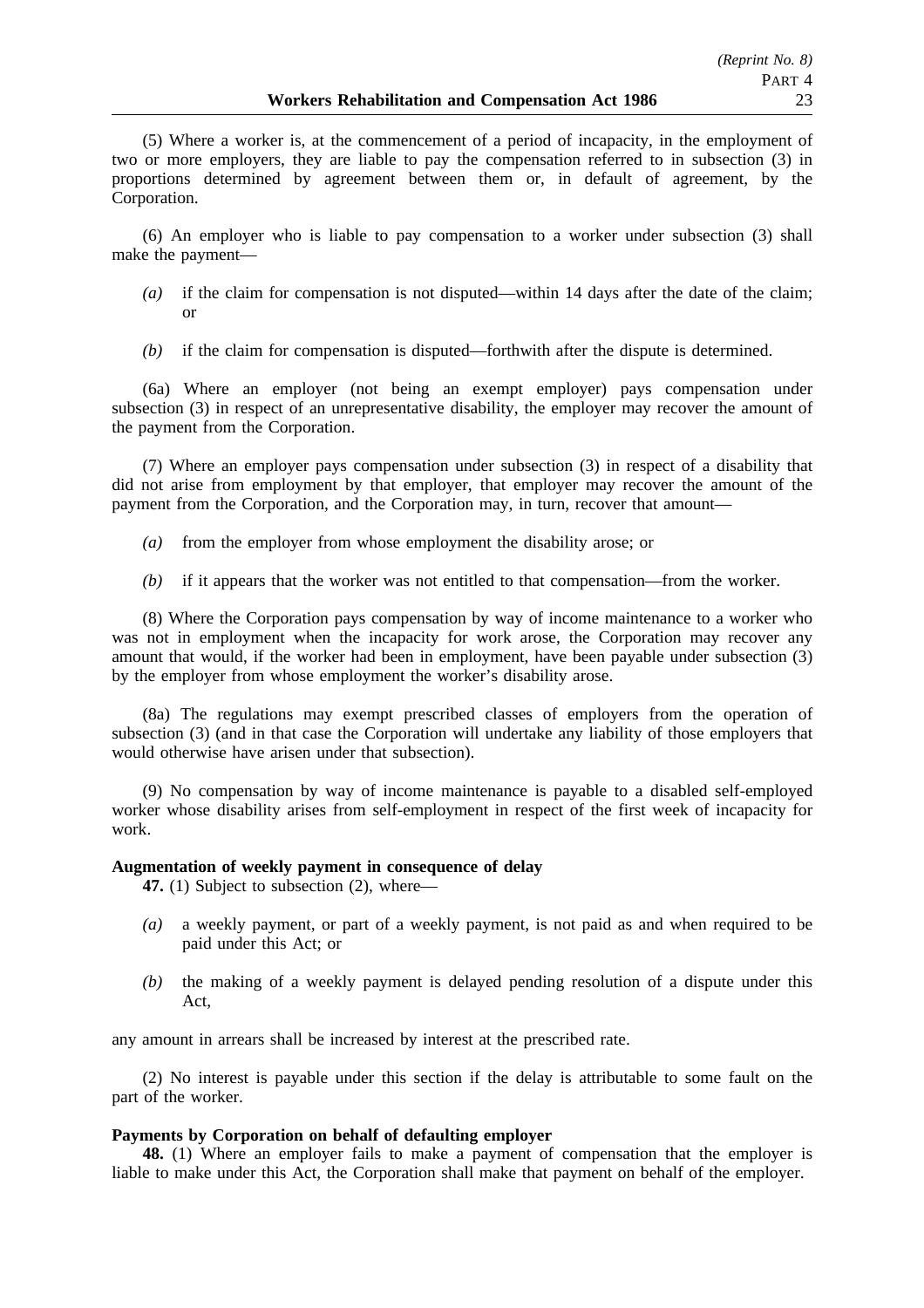(2) Where the Corporation makes a payment of compensation under this section, the Corporation is entitled to recover from the employer as a debt—

- *(a)* the amount of the payment; and
- *(b)* an administration fee fixed in accordance with the regulations,

(and the Corporation shall take all reasonable steps to recover that debt).

## **Corporation may undertake employer's liability to make weekly payments**

**49.** Where an employer is liable to make weekly payments of compensation, the Corporation may, at the request of the employer, undertake that liability on the employer's behalf in consideration of the payment by the employer to the Corporation of an amount fixed by the Corporation.

#### **Corporation as insurer of last resort**

**50.** (1) Where an exempt employer has ceased to be exempt, the Corporation may, in its discretion, undertake, in whole or part, liabilities related to compensable disabilities arising from employment during the period of the exemption.

(2) The Corporation must undertake the liabilities of a formerly exempt employer under subsection (1) if—

- *(a)* the employer becomes insolvent; or
- *(b)* ceases to carry on business in the State and fails to make provision that the Corporation considers adequate for dealing with claims, and meeting liabilities and responsibilities related to compensable disabilities arising from employment during the period of exemption.

(3) An amount representing the capitalised value of liabilities undertaken by the Corporation under this section may be recovered from the employer as a debt or claimed in the winding up of the employer.

### **DIVISION 8—NOTICES OF DISABILITIES AND CLAIMS FOR COMPENSATION**

#### **Duty to give notice of disability**

**51.** (1) Where a worker suffers a compensable disability, notice of that disability must be given—

- *(a)* to the employer by whom the worker is employed at the time of the occurrence of the disability; or
- *(b)* if the worker is not then in employment or is self-employed—to the Corporation.

(2) Notice of a disability should be given—

- *(a)* if practicable within 24 hours after the occurrence of the disability but, if that is not practicable, as soon as practicable after the occurrence of the disability;
- *(b)* if the worker is not, immediately after the occurrence of the disability, aware of the disability—as soon as practicable after the worker becomes so aware;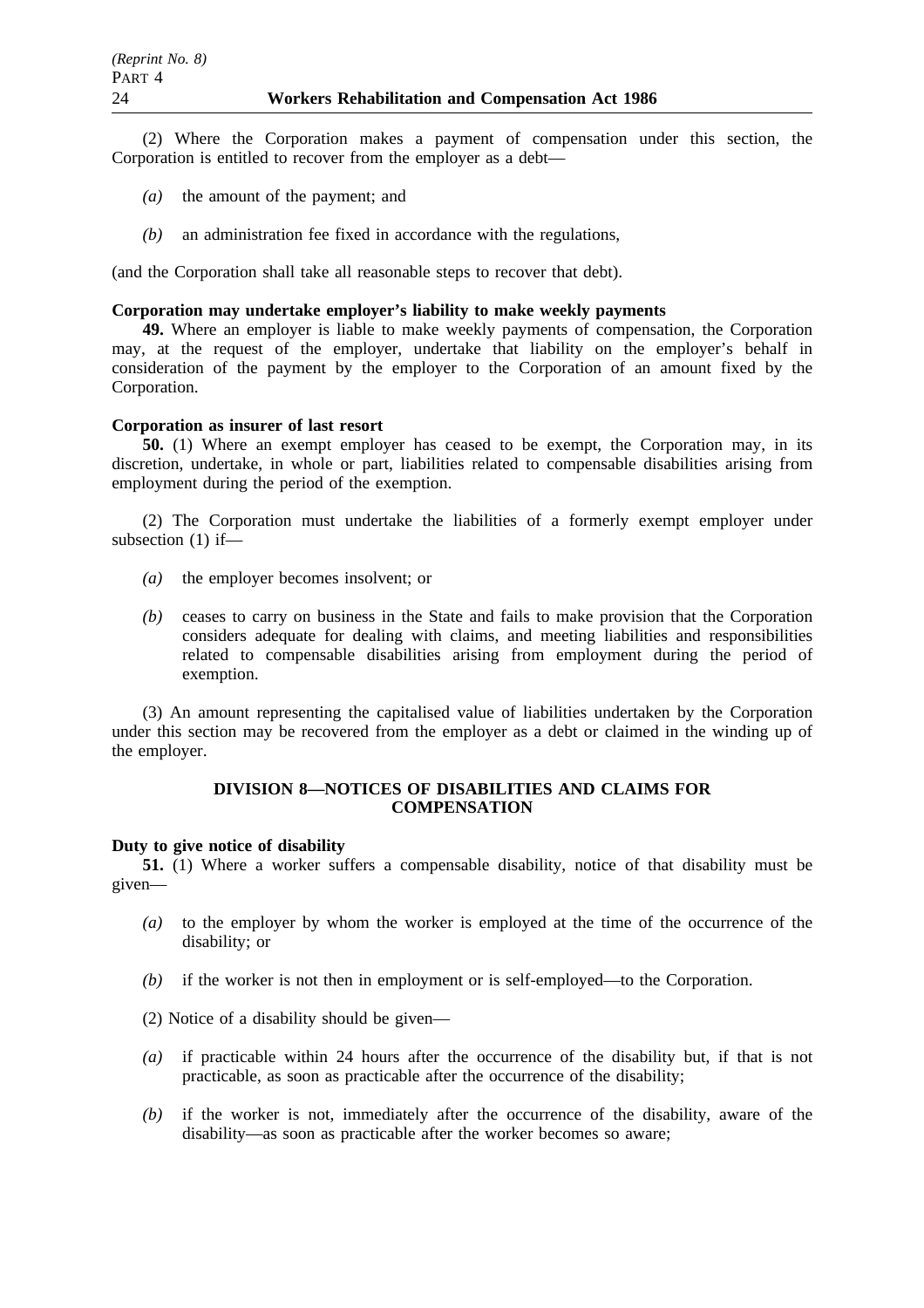- *(c)* if the worker dies without having become so aware or before it is practicable to give such a notice—as soon as practicable after the worker's death.
- (3) Notice of a disability—
- *(a)* may be given orally or in writing; and
- *(b)* should specify to the best of the knowledge, information and belief of the person giving the notice—
	- (i) the day on which the disability occurred; and
	- (ii) the place at which the disability occurred; and
	- (iii) the nature of the disability; and
	- (iv) the cause of the disability.

(4) For the purposes of this section, notice of a disability shall be deemed to have been given to an employer if—

- *(a)* it is given to—
	- (i) the employer at any place of business of the employer; or
	- (ii) any person under whose supervision the worker was employed at the time of the disability; or
	- (iii) any person designated for the purpose by the worker's employer; or
- *(b)* it is served by post on the employer.

(5) A person by whom a notice under this section is given orally shall, at the request of the person to whom the notice is given, complete a written statement in a form determined by the Corporation.

(6) Subject to subsection (8), where an employer (not being an exempt employer) receives notice of a disability given or purportedly given under this section the employer shall, within 5 business days after the receipt of the notice, send a copy of the notice to the Corporation together with the prescribed information.

Penalty: \$1 000.

(7) Where it appears from a notice under this section that the worker was not, at the date of the notice, in the employment of the employer from whose employment the disability arose, the Corporation shall (where it is practicable to do so) send a copy of the notice to that employer.

- (8) The Corporation may, by notice published in the *Gazette*—
- *(a)* exclude from the application of this section minor disabilities of a class specified in the notice;
- *(b)* vary, in relation to cases of a specified class, the time at which an employer is required to report to it under this section.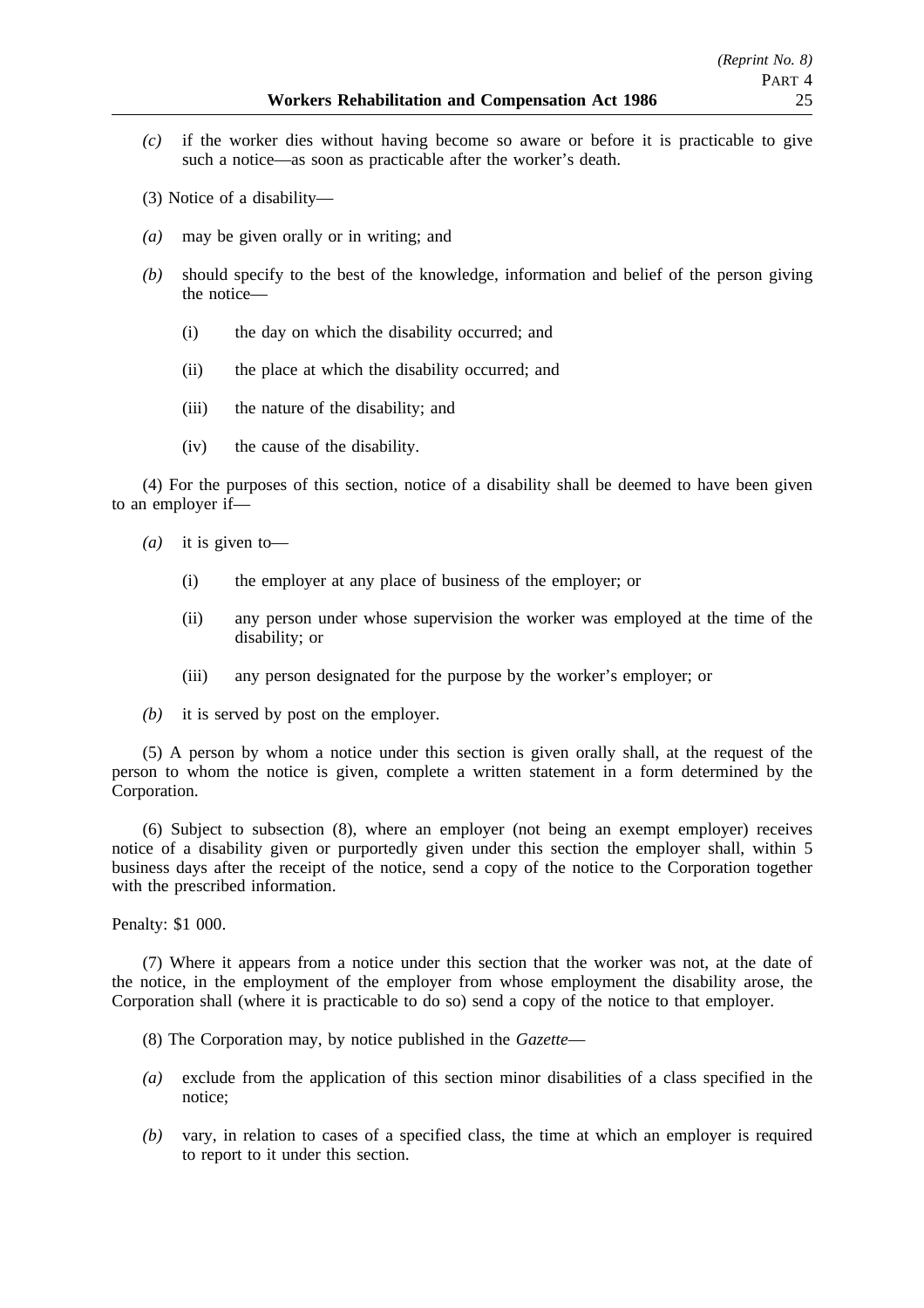#### **Claim for compensation**

- **52.** (1) Subject to this section, a claim for compensation—
- *(a)* must be made in a manner and form approved by the Corporation; and
- *(b)* must be made within the prescribed period; and
- *(c)* must be supported by a certificate in the prescribed form by a recognised medical expert certifying—
	- (i) the nature of the disability;
	- (ii) the probable cause of the disability so far as that is ascertainable by the medical expert;
	- (iii) where the claimant claims to be incapacitated for work—the extent and probable duration of the incapacity.

(2) Where notice of a disability is required under this Division, a claim for compensation may not be made in respect of that disability unless notice of the disability has been given in accordance with this Division.

(3) Notwithstanding subsections (1) and (2)—

- *(a)* the absence of, or a defect in, a notice of disability is not a bar to the making of a claim if—
	- (i) the proper determination of the claim has not been substantially prejudiced; or
	- (ii) the failure to give the notice, or the defect in the notice, was occasioned by ignorance of the claimant, mistake or absence from the State, or other reasonable cause; and
- *(b)* a failure to make a claim within the prescribed period is not a bar to the making of a claim if—
	- (i) the proper determination of the claim has not been substantially prejudiced; or
	- (ii) the failure to make the claim within the prescribed period was occasioned by ignorance of the claimant, mistake or absence from the State, or other reasonable cause.
- (4) A claim for compensation must be given as follows:
- *(a)* where the worker is at the commencement of the incapacity in employment—the claim must be given to the employer;
- *(b)* in any other case—the claim must be given to the Corporation.

(5) Within 5 business days after receipt of a claim under this section, an employer (not being an exempt employer) shall forward to the Corporation—

*(a)* a copy of the claim;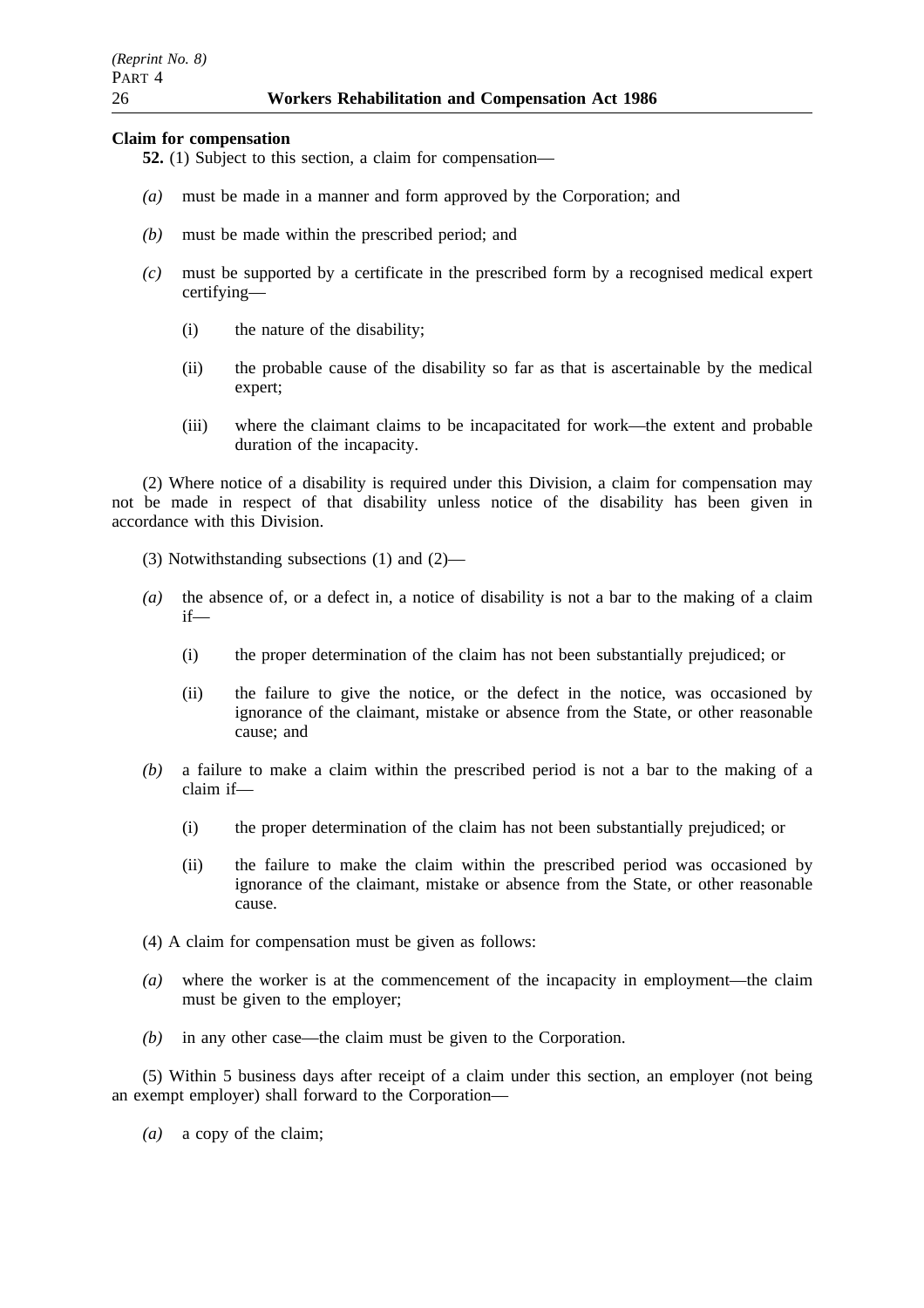*(b)* a statement in the prescribed form containing such information as may be prescribed.

Penalty: \$1 000.

(6) Where it appears from a claim that the worker was not, at the time of making the claim, in the employment of the employer from whose employment the disability arose, the Corporation shall (where it is practicable to do so) notify that employer of the claim.

(6a) Where a claim is only for compensation under section 32, the Corporation (or an exempt employer) may dispense with the requirement of a certificate under subsection (1)*(c)*.

(7) In this section—

"**prescribed period**", in relation to the making of a claim in pursuance of this section, means the period of 6 months commencing on the day on which the entitlement to make the claim arises.

### **Determination of claim**

**53.** (1) On receipt of a claim for compensation the Corporation shall make such investigations and inquiries as it thinks necessary to determine the claim.

(2) For the purpose of satisfying itself of the nature, extent or probable duration of a disability, the Corporation may require a worker to submit to an examination by a recognised medical expert nominated by the Corporation from a list of approved experts.

- (3) If a claimant for compensation—
- *(a)* fails or refuses to furnish information reasonably required by the Corporation to determine the claim; or
- *(b)* fails or refuses to submit to an examination as required under subsection (2),

the claim may be rejected.

(4) The Corporation shall determine claims for compensation as expeditiously as reasonably practicable and where the claim is for compensation by way of income maintenance shall, wherever practicable, endeavour to determine the claim within 10 business days after the date of receipt of the claim.

(4a) Where—

- *(a)* the disability results from a road accident; and
- *(b)* no member of the police force attends at the scene of the accident; and
- *(c)* the claimant is required to report the accident to a member of the police force or at a police station under the *Road Traffic Act 1961*,

the Corporation may refrain from determining the claim until the accident is so reported.

(5) As soon as practicable after determining a claim for compensation the Corporation shall give notice in writing of the determination—

*(a)* to the claimant; and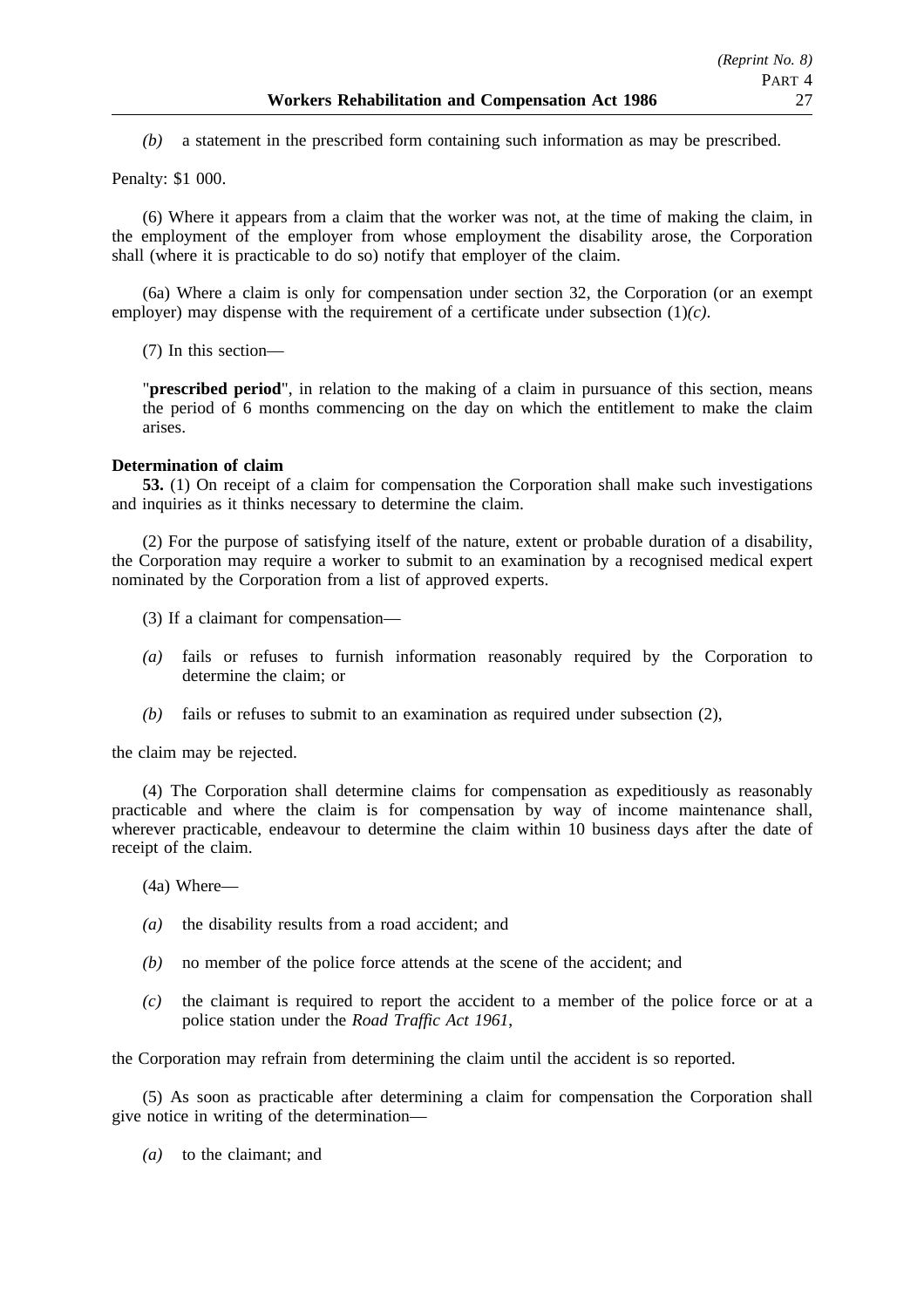*(b)* to any employer who may be directly affected.

(6) Where any part of a claim is rejected, the notice referred to in subsection (5) must include—

- *(a)* such information as the regulations may require as to the grounds on which the claim is rejected; and
- *(b)* a statement of the claimant's rights to have the determination reviewed.

(7) The Corporation may, in an appropriate case, by notice in writing to the worker, redetermine a claim.

(7a) For the purposes of subsection (7), an appropriate case is one where—

- *(a)* the redetermination is necessary to give effect to an agreement reached between the parties to an application for review or to reflect progress (short of an agreement) made by the parties to such an application in an attempt to resolve questions by agreement; or
- *(b)* the claimant deliberately withheld information that should have been supplied to the Corporation and the original determination was, in consequence, based on inadequate information; or
- *(c)* the redetermination is appropriate by reason of new information that was not available and could not reasonably have been discovered by due enquiry at the time that the original determination was made; or
- *(d)* the original determination was made as the result of an administrative error and the redetermination is made within two weeks of the making of the original determination; or
- *(e)* the redetermination is made in prescribed circumstances.

(7b) A regulation made for the purposes of subsection (7a)*(e)* cannot come into operation until the time for disallowance has passed.

(8) The redetermination of a claim does not give rise to any right on the part of the Corporation to recover from the worker money paid under a previous determination unless the previous determination was made in consequence of the worker's fraud.

#### **DIVISION 9—MISCELLANEOUS**

#### **Limitation of employer's liability**

**54.** (1) Subject to subsection (2), no liability attaches to an employer in respect of a compensable disability arising from employment by that employer except—

*(a)* a liability under this Act; or

\*\*\*\*\*\*\*\*\*\*

(2) Subsection (1) does not affect a liability arising out of the use of a motor vehicle, being a liability against which the employer was or ought to have been insured under the law of compulsory third-party motor vehicle insurance.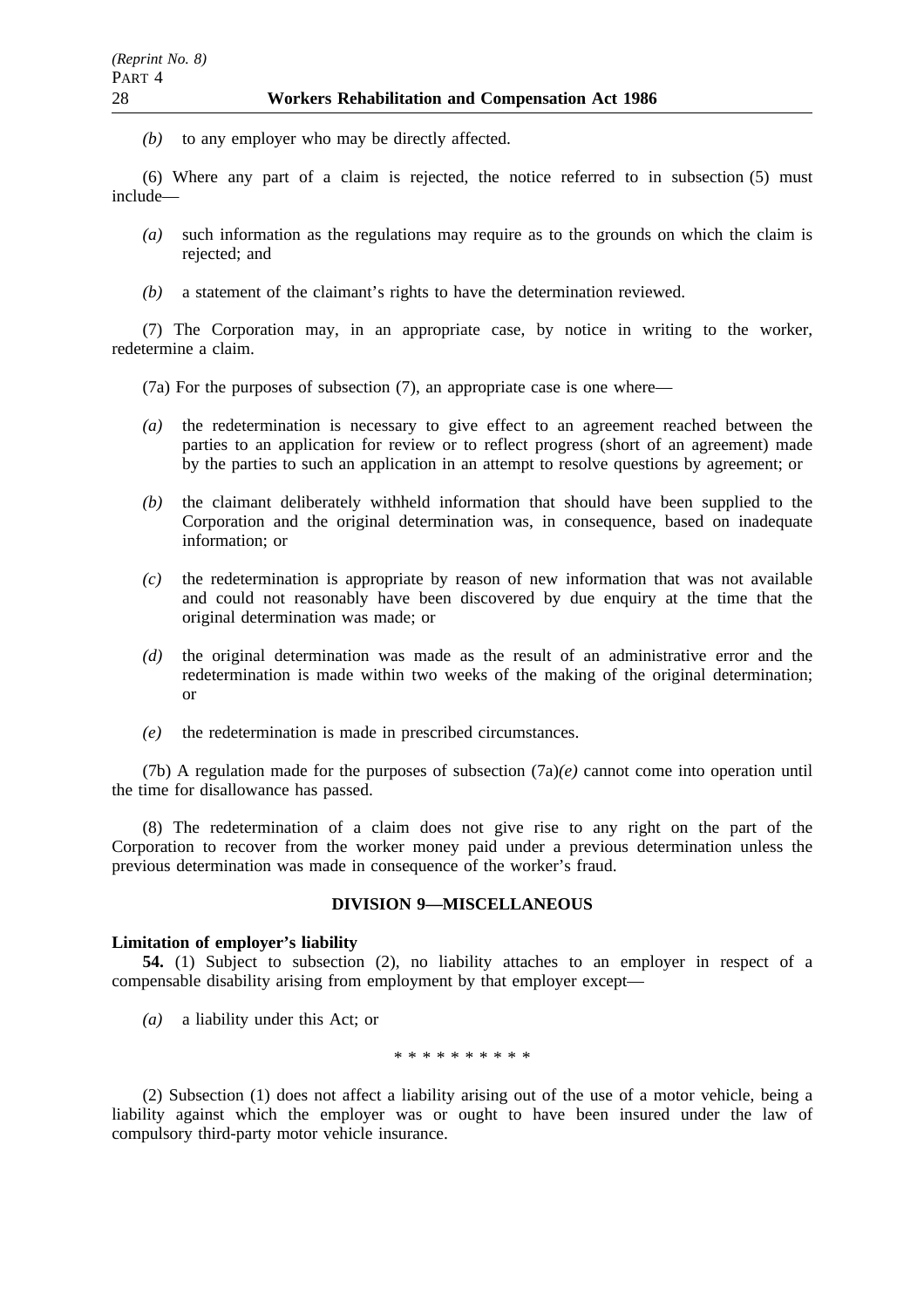(3) A court before which an action is brought against an employer for non-economic loss arising from a compensable disability (being a disability that arises out of the use of a motor vehicle and gives rise to a liability of a kind referred to in subsection (2)) shall make due allowance for any lump sum paid or payable under Division 5 or 6 to the person by or on whose behalf the action is brought.

\*\*\*\*\*\*\*\*\*\*

(4a) Where—

- *(a)* a worker suffers a compensable disability (not being a disability that arises out of the use of a motor vehicle and gives rise to a liability of a kind referred to in subsection (2)); and
- *(b)* the disability is attributable to the negligence of another worker—
	- (i) who was acting in the course of employment with the same employer; and
	- (ii) whose negligence did not arise from, or in the course of, serious and wilful misconduct,

the worker has no right of action against the other worker.

- (4b) Where—
- *(a)* a worker suffers a compensable disability (not being a disability that arises out of the use of a motor vehicle and gives rise to a liability of a kind referred to in subsection (2)); and
- *(b)* action is taken against a person other than the employer for damages in respect of the disability,

the other person has no right to recover contribution from the employer.

- (5) Where—
- *(a)* compensation is paid or payable under this Act in respect of a compensable disability;
- *(b)* a right of action exists against a person other than the employer for damages in respect of the disability,

the person by whom the compensation is paid or payable is entitled to recover from that other person the amount of the compensation in accordance with subsection (7).

- (6) Where—
- *(a)* a compensable disability arises out of the use of a motor vehicle;
- *(b)* the employer was or ought to have been insured against liability for the disability under the law of compulsory third-party motor vehicle insurance;
- *(c)* compensation is paid or payable by the Corporation under this Act in respect of the disability,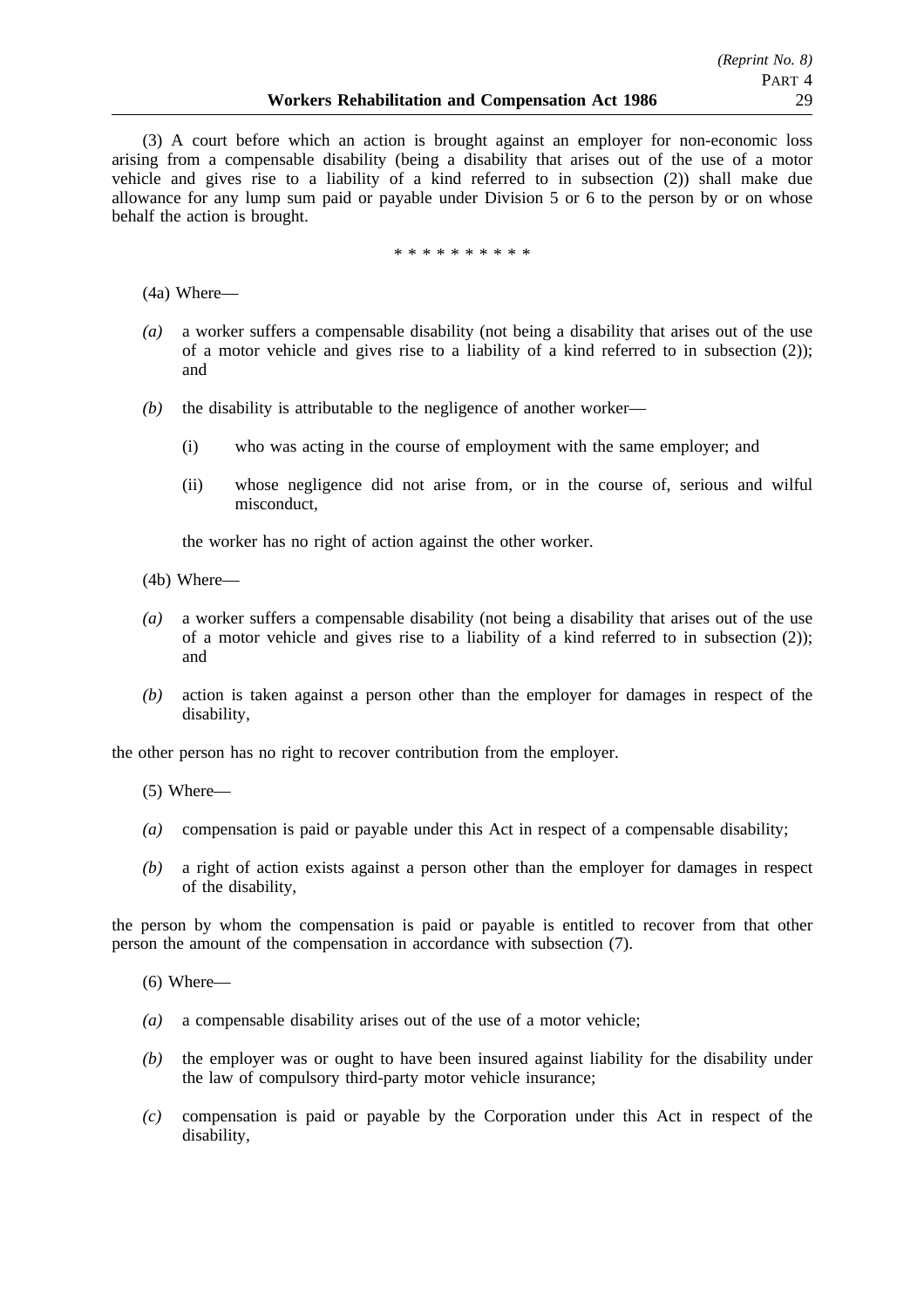the Corporation is entitled to recover the amount of the compensation in accordance with subsection (7).

- (7) Where—
- *(a)* compensation is paid or payable to a person ("the injured party") under this Act;
- *(b)* the injured party has received, or is entitled to, damages from another person ("the wrongdoer") in pursuance of rights arising from the same trauma as gave rise to the rights to compensation under this Act;
- *(c)* the person by whom the compensation is paid or payable under this Act ("the claimant") is entitled to recover the amount of the compensation by virtue of subsection (5) or (6),

then the following provisions apply:

- *(d)* the claimant is entitled to recover the amount of compensation paid or payable under this Act from the wrongdoer or the injured party but subject to the following qualifications:
	- (i) no amount may be recovered from the wrongdoer in excess of the wrongdoer's unsatisfied liability to the injured party; and
	- (ii) the claimant must exhaust its rights against the wrongdoer before recovering against the injured party; and
	- (iii) no amount may be recovered from the injured party in excess of the amount of the damages received by the injured party;
- *(e)* the claimant shall, on giving notice to a wrongdoer of an entitlement to recover compensation under this section, have a first charge, to the extent of the entitlement, on damages payable by the wrongdoer to the injured party;
- *(f)* any amount recovered by the claimant against a wrongdoer under this subsection shall be deemed to be an amount paid in or towards satisfaction of the wrongdoer's liability to the injured party;
- *(g)* an action for the recovery of compensation under this subsection—
	- (i) may be heard and determined by the Industrial Court; and
	- (ii) must be commenced within 3 years after the date of the trauma referred to in paragraph *(b)*.

(7a) This section is intended to apply in relation to any action that arises out of the occurrence of a compensable disability—

- *(a)* irrespective of where the disability occurred; and
- *(b)* (i) irrespective of whether the action is brought before a court of this State or before a court of some other state, territory or country; and
	- (ii) notwithstanding that the court before which the action is brought would not (but for this subsection) apply, or take into account, South Australian law.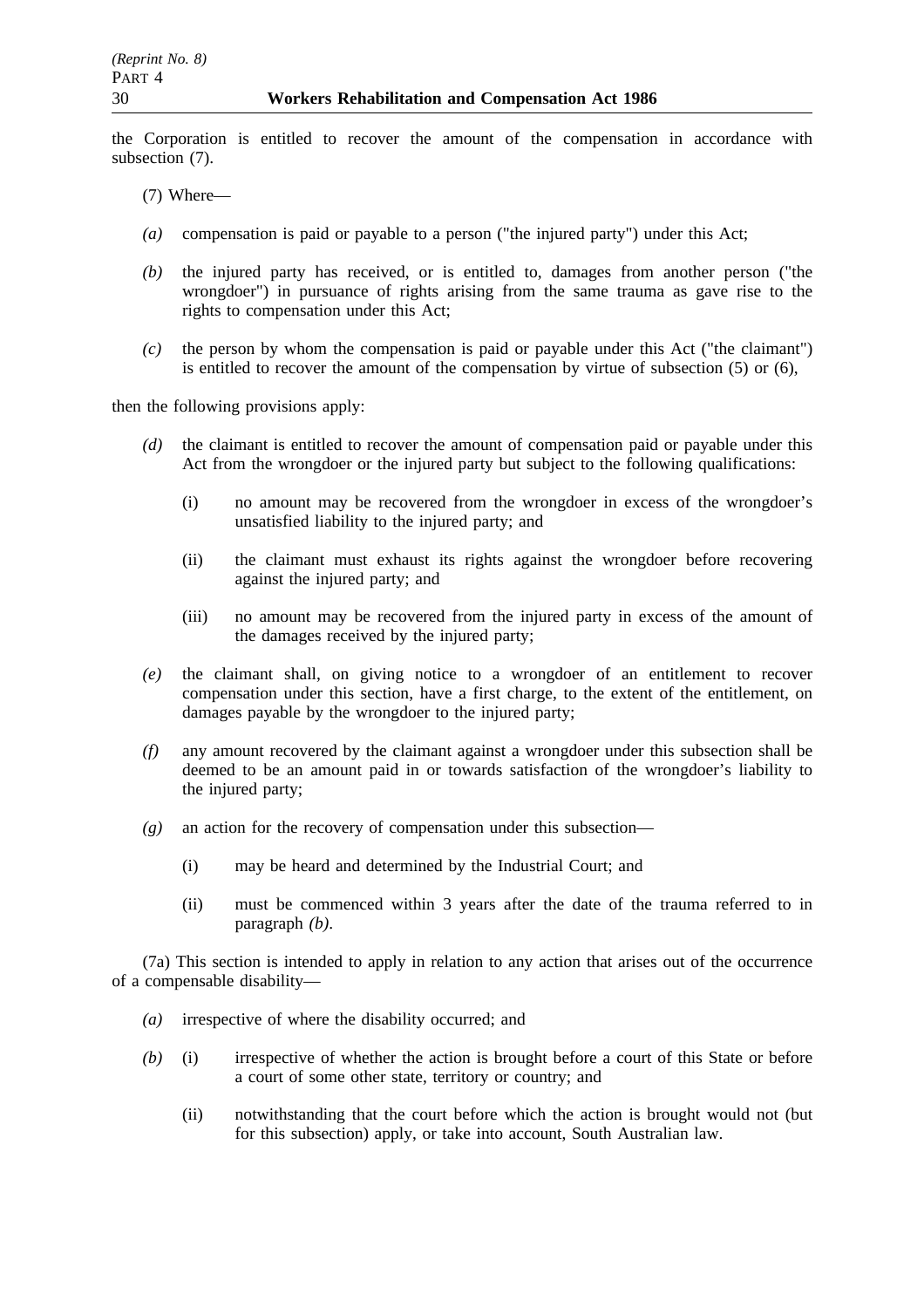(7b) If—

- *(a)* an action is brought in respect of a compensable disability in a court that is not a court of the State; and
- *(b)* notwithstanding subsection (7a), the court awards an amount against an employer that is in excess of the amount (if any) that would have been awarded in a similar action before a court of the State; and
- *(c)* the Corporation is liable to pay the amount awarded by virtue of insurance provided under this Act,

the Corporation is entitled to recover the excess from the person to whom the amount is awarded.

- (7c) In the course of proceedings under subsection (7b) a court may—
- *(a)* receive in evidence any transcript of evidence in proceedings before the court by which the amount was awarded and draw any conclusions of fact from the evidence that it considers proper; or
- *(b)* adopt any of the court's findings of fact.
- (8) In this section—

"**damages**" includes any form of compensation payable apart from this Act in respect of a compensable disability;

"**employer**" includes—

- *(a)* any person for whose torts an employer is vicariously liable;
- *(b)* any person who is vicariously liable for the torts of an employer;

"**the law of compulsory third-party motor vehicle insurance**" means—

- *(a)* Part 4 of the *Motor Vehicles Act 1959* (including a policy of insurance under that Part); or
- *(b)* the law of another State or a Territory of the Commonwealth that corresponds to Part 4 of the *Motor Vehicles Act 1959* (including a policy of insurance under such a law).

\*\*\*\*\*\*\*\*\*\*

### **Prohibition of double recovery of compensation**

**55.** (1) Where a disability is compensable under this Act and under a corresponding law, compensation shall not be paid both under this Act and under the corresponding law.

(2) Where compensation is in fact paid both under this Act and under a corresponding law, the compensation paid under this Act may be recovered as a debt due to the person by whom it was paid from the person to whom it was paid.

(3) The fact that compensation or damages in respect of a disability have been recovered under a foreign law is a bar to the recovery of compensation in respect of the same disability under this Act.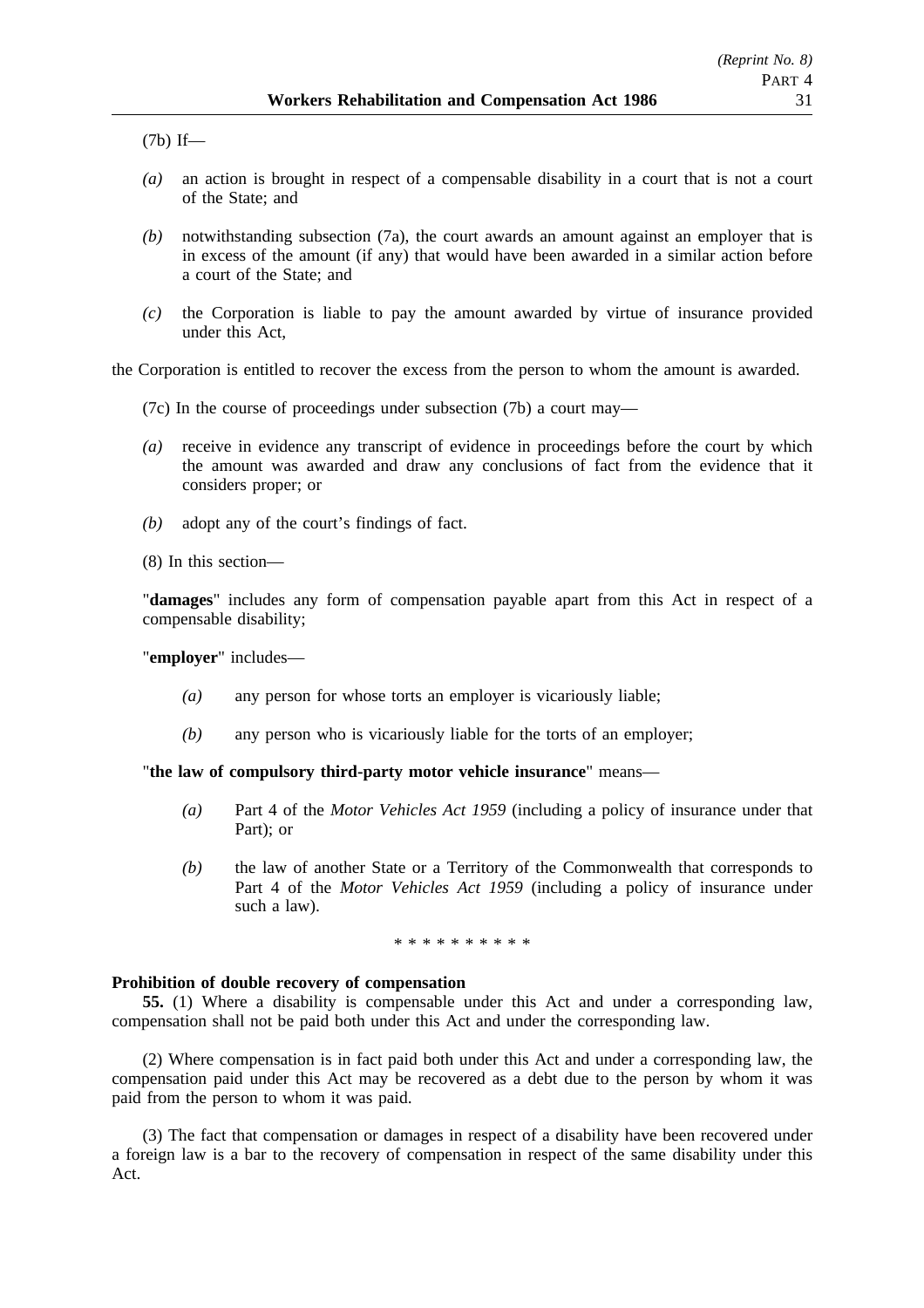#### \*\*\*\*\*\*\*\*\*\*

#### **Compensation payable in respect of disabilities arising from employment on ships**

**57.** Where a compensable disability arises from employment on a ship the amount of the compensation is not subject to any limitation imposed by the *Merchant Shipping Act 1894* of the United Kingdom.

### **Certain sporting injuries not to be compensable**

- **58.** (1) Notwithstanding any other provision of this Act, but subject to subsection (2), where—
- *(a)* a worker is employed by an employer solely—
	- (i) to participate as a contestant in a sporting or athletic activity (and to engage in training or preparation with a view to such participation); or
	- (ii) to act as a referee or umpire in relation to a sporting or athletic contest (and to engage in training or preparation with a view to so acting); and
- *(b)* remuneration is not payable under the contract of employment except in respect of such employment,

a disability arising out of or in the course of that employment is not compensable.

- (2) This section does not apply to—
- *(a)* a person authorised or permitted under the *Racing Act 1976* to ride or drive in a race as defined in that Act; or
- *(b)* a boxer, wrestler or referee employed or engaged for a fee to take part in a boxing or wrestling match; or
- *(c)* a person who derives an entire livelihood, or an annual income in excess of the prescribed amount, from employment of a kind referred to in subsection (1)*(a)*.
- (3) In this section—

"**the prescribed amount**" means—

- *(a)* in relation to 1987—\$27 200;
- *(b)* in relation to a subsequent year—a sum (calculated to the nearest multiple of \$100) that bears to \$25 000 the same proportion as the Consumer Price Index for the September quarter of the immediately preceding year bears to the Consumer Price Index for the September quarter, 1985.

### **Reports of return to work, etc.**

**58A.** (1) An employer (other than an exempt employer) must notify the Corporation whenever—

- *(a)* a worker who has been receiving weekly payments for total incapacity returns to work; or
- *(b)* there is a change in the weekly earnings of a worker who is receiving weekly payments for partial incapacity; or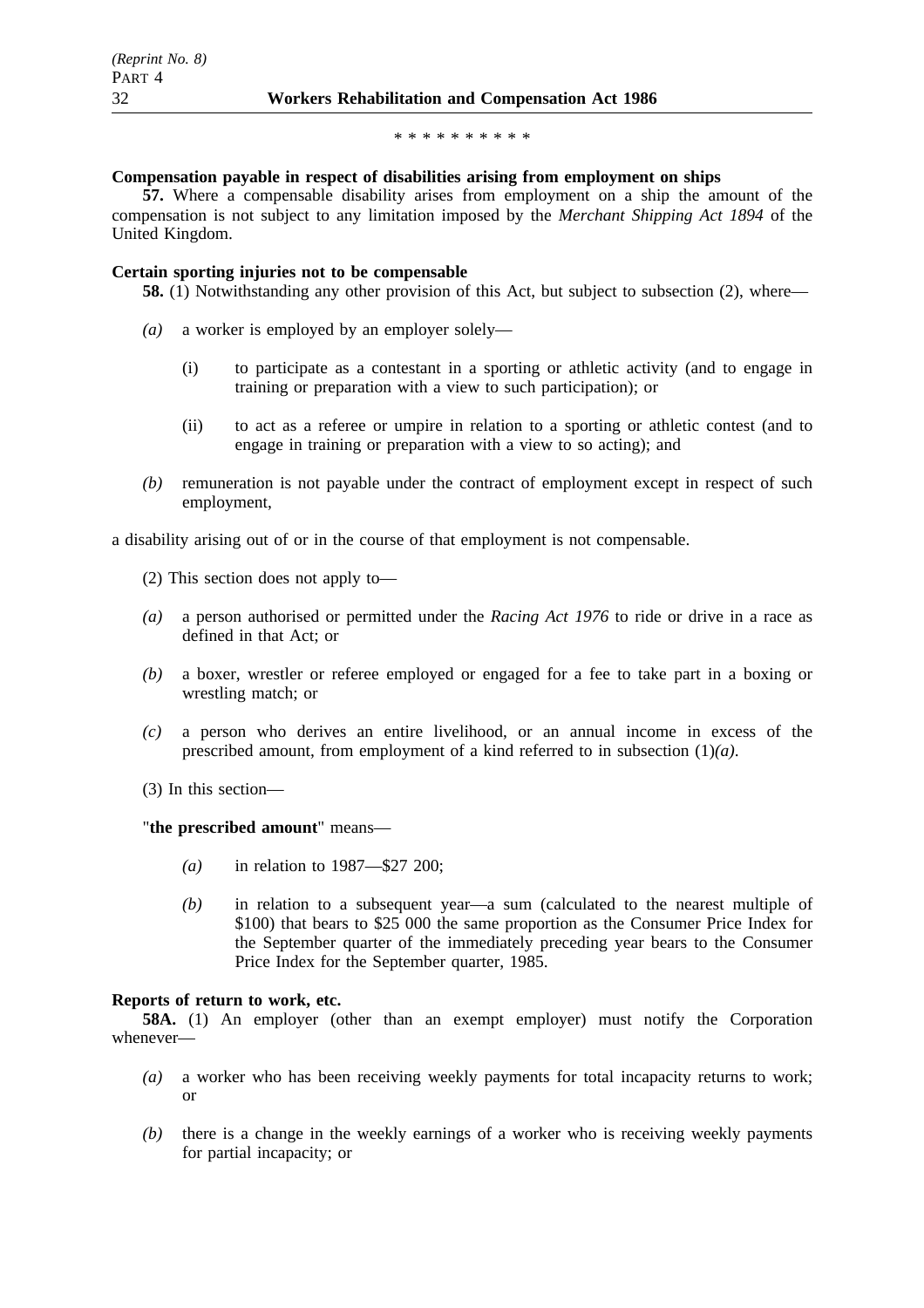*(c)* there is a change in the type of work performed by a worker who is receiving weekly payments for partial incapacity,

(but notification is not required in a case or class of cases excepted by the Corporation from the operation of this subsection).

(2) Where a worker who has been receiving weekly payments for total incapacity returns to work with an employer other than the employer from whose employment the disability arose, the worker must notify that previous employer of the return to work.

(3) A notification under subsection (1) or (2)—

- *(a)* must be given within 14 days of the occurrence of the notifiable event or such longer period as the regulations may allow; and
- *(b)* must include full particulars of the notifiable event.

(4) A person who without reasonable excuse fails to comply with this section is guilty of an offence.

Penalty: \$1 000.

## **Continuation of employment**

**58B.** (1) If a worker who has been incapacitated for work in consequence of a compensable disability is able to return to work (whether on a full-time or part-time basis and whether or not to his or her previous employment), the employer from whose employment the disability arose must provide suitable employment for the worker (the employment being employment for which the worker is fit and, subject to that qualification, so far as reasonably practicable the same as, or equivalent to, the employment in which the worker was employed immediately before the incapacity).

(2) Subsection (1) does not apply if—

- *(a)* it is not reasonably practicable to provide employment in accordance with that subsection (and the onus of establishing that lies in any legal proceedings on the employer); or
- *(b)* the worker left the employment of that employer before the commencement of the incapacity for work.

(3) If a worker has suffered a compensable disability, the employer from whose employment the disability arose must not terminate the worker's employment (except on the ground of serious and wilful misconduct) without first giving both the Corporation and the worker at least 28 days notice of the proposed termination of employment.

Penalty: \$5 000.

- (3a) Subsection (3) does not apply where—
- *(a)* the worker is neither receiving compensation nor participating in a rehabilitation programme in respect of the disability; and
- *(b)* the worker has exhausted his or her rights to claim compensation under this Act in respect of the disability, or the time for making such a claim has expired.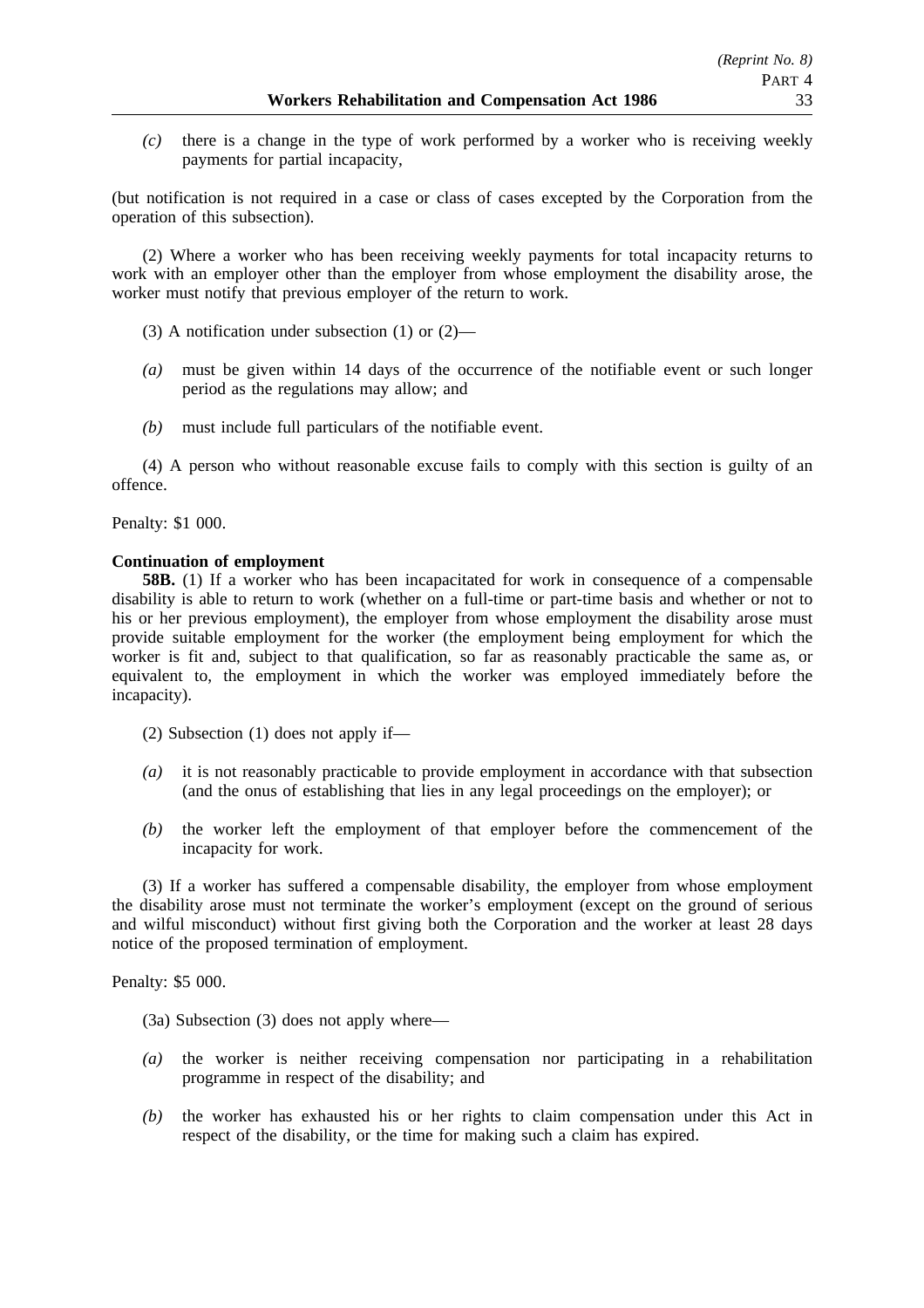(4) In any legal proceedings in which an employer is alleged to have terminated a worker's employment contrary to subsection (3), the onus of proving that the employment was terminated on the ground of serious and wilful misconduct lies on the employer.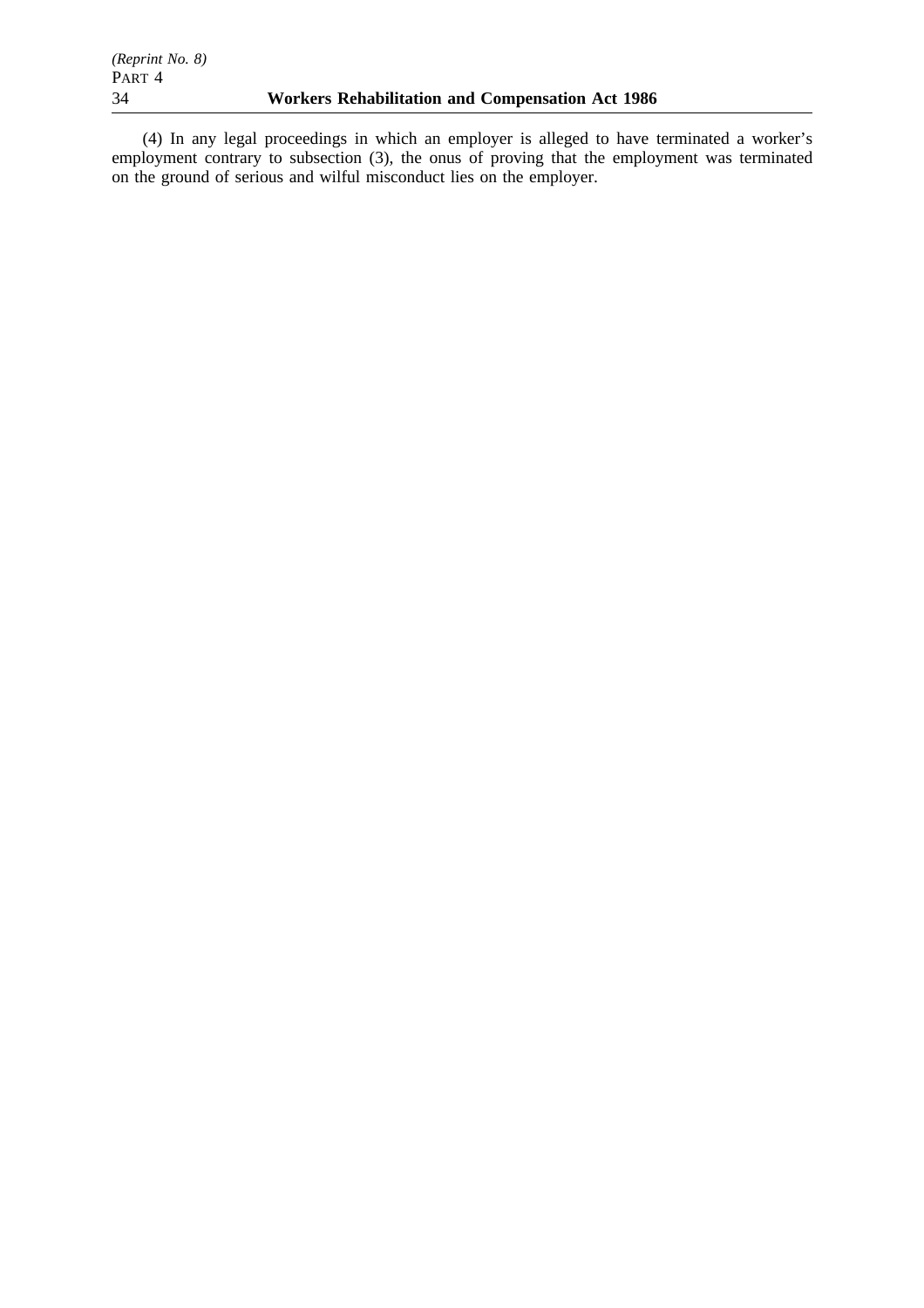# **PART 5 REGISTRATION AND FUNDING**

## **DIVISION 1—REGISTRATION OF EMPLOYERS**

### **Registration of employers**

**59.** (1) Subject to subsection (2), an employer shall not employ a worker in employment to which this Act applies unless the employer is registered by the Corporation.

Penalty: \$10 000 for each worker so employed.

(2) An employer is not required to be registered if the employer is exempted by the regulations from the obligation to be registered.

(3) No offence is committed by an employer against this section if the employer applies for registration within 14 days after the obligation to be registered arises.

## **Exempt employers**

**60.** (1) Subject to this section, an employer or a group of employers may apply to the Corporation for registration as an exempt employer or as a group of exempt employers.

- (2) An application shall not be made under subsection (1) unless—
- *(a)* in the case of an application by an individual employer—
	- (i) the employer is a body corporate employing more than the prescribed number of workers; or
	- (ii) the employer is an indemnified maritime employer;
- *(b)* in the case of an application by a group—
	- (i) the members of the group are related corporations or local government corporations; and
	- (ii) the members of the group employ in aggregate more than the prescribed number of workers.
- (3) Where—
- *(a)* an application is made under subsection (1); and
- *(b)* the Corporation is satisfied—
	- (i) that the employer or the employers constituting the group have reached a standard that, in the opinion of the Corporation, must be achieved before conferral of exempt status can be considered; and
	- (ii) that in all the circumstances it is appropriate to do so,

the Corporation may register the employer or the group as an exempt employer or a group of exempt employers.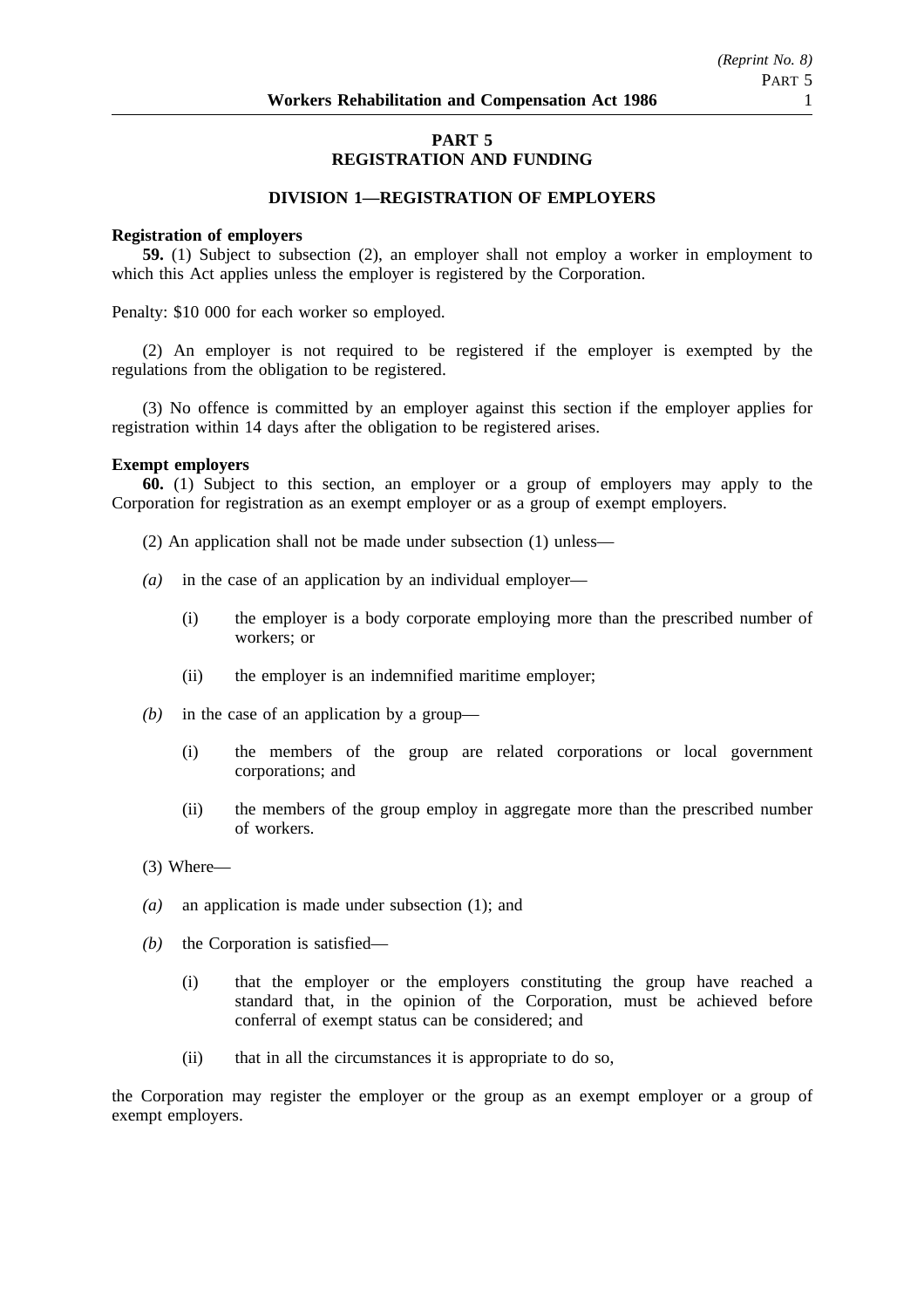- (4) A registration under this section—
- *(a)* is subject to—
	- (i) a condition that the exempt employer must not exercise any power or discretion delegated to the exempt employer under this Act unreasonably; and
	- (ii) such other terms and conditions as the Corporation determines from time to time or as are prescribed by the regulations; and
- *(b)* where the exemption was granted on the ground that the employer is an indemnified maritime employer—is subject to a condition limiting the effect of the exemption to the workers, or a specified class of the workers, to whom the relevant indemnity relates; and
- *(c)* takes effect on a date fixed by the Corporation; and
- *(d)* subject to this section—
	- (i) has effect for an initial period (not exceeding three years) determined by the Corporation; and
	- (ii) may, on further application to the Corporation, be renewed from time to time for a further period (not exceeding three years) determined by the Corporation at the time of the renewal.

(5) The Corporation may revoke the registration of an exempt employer, or reduce the period of registration if the employer breaches or fails to comply with this Act or a term or condition of registration.

(6) In deciding whether to grant, renew, revoke, or reduce the period of registration as an exempt employer or group of employers under this section the Corporation may have regard to such matters as it considers relevant and will have regard to the following:

- *(a)* whether the employer or group is, and is likely to continue to be, able to meet its liabilities;
- *(b)* the resources that the employer or group has for the purpose of administering claims for compensation;
- *(c)* the incidence and severity of compensable disabilities arising from employment by the employer or employers;
- *(d)* the effect, or likely effect, of the working conditions under which workers are employed by the employer, or any of the employers, on the health and safety of those workers;
- *(e)* the record of the employer or employers in relation to the rehabilitation of disabled workers;
- *(f)* the record of the employer or employers in providing suitable employment to workers who suffer compensable disabilities;
- *(g)* the views of any registered association that has, in the opinion of the Corporation, a proper interest in the matter,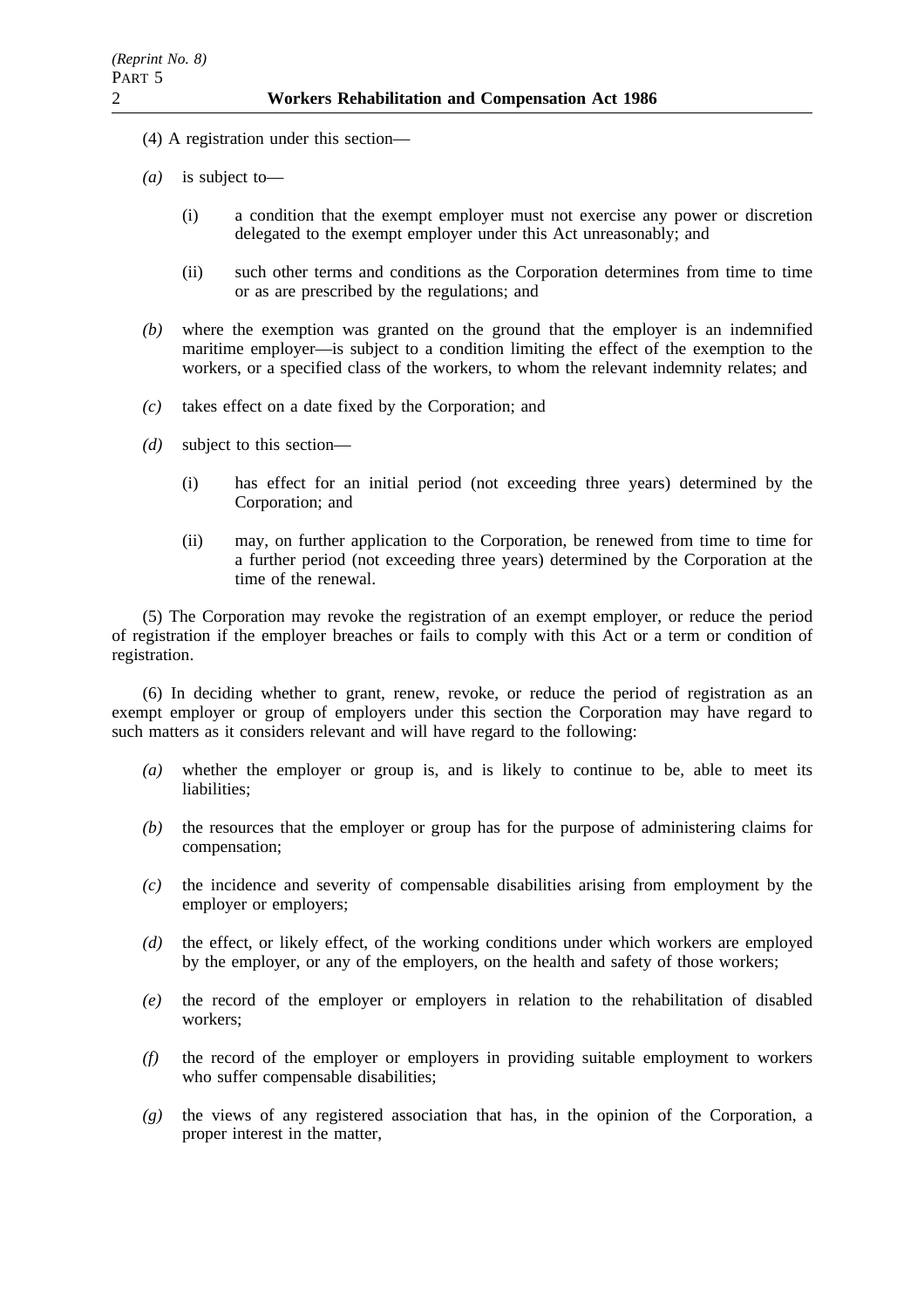but once an employer or group has been registered as exempt, the Corporation must not, in deciding whether to renew the registration, consider the effect of the registration on the Compensation Fund.

(7) Where employers are registered as a group of exempt employers, one of those employers nominated in the application for registration shall, for the purposes of this Act, be treated as the employer of all workers employed by the various members of the group.

(8) Notwithstanding subsection (7), the members of the group are jointly and severally liable to satisfy the liabilities under this Act of the member referred to in subsection (7).

(9) In this section—

"**indemnified maritime employer**" means an employer that has the benefit of an indemnity granted by a member of the International Group of Protection and Indemnity Associations;

"**related corporations**" means corporations that are related corporations for the purposes of the *Companies (South Australia) Code*.

## **The Crown and certain agencies to be exempt employers**

**61.** (1) Subject to subsection (2), the Crown and any agency or instrumentality of the Crown shall be deemed to be registered as exempt employers.

(2) The Governor may, by proclamation, declare that an agency or instrumentality of the Crown is not to be regarded as an exempt employer, and in that event the agency or instrumentality shall not be regarded as an exempt employer.

(3) The Governor may, by further proclamation, vary or revoke a proclamation under subsection (2).

(4) In this section—

"**agency or instrumentality of the Crown**" includes any body, or body of a specified class, prescribed by regulation for the purposes of this definition.

(5) A regulation for the purposes of subsection (4) may, if the regulation so provides, take effect from a day antecedent to the day on which it is made.

### **Applications**

**62.** (1) An application for registration as an employer, an exempt employer or a group of exempt employers—

- *(a)* must be made in the prescribed manner and form; and
- *(b)* must be accompanied by the prescribed information; and
- *(c)* in the case of an application for registration of a group of exempt employers—must nominate a member of the group as the employer who is, for the purposes of this Act, to be treated as the employer of all workers employed by the various members of the group.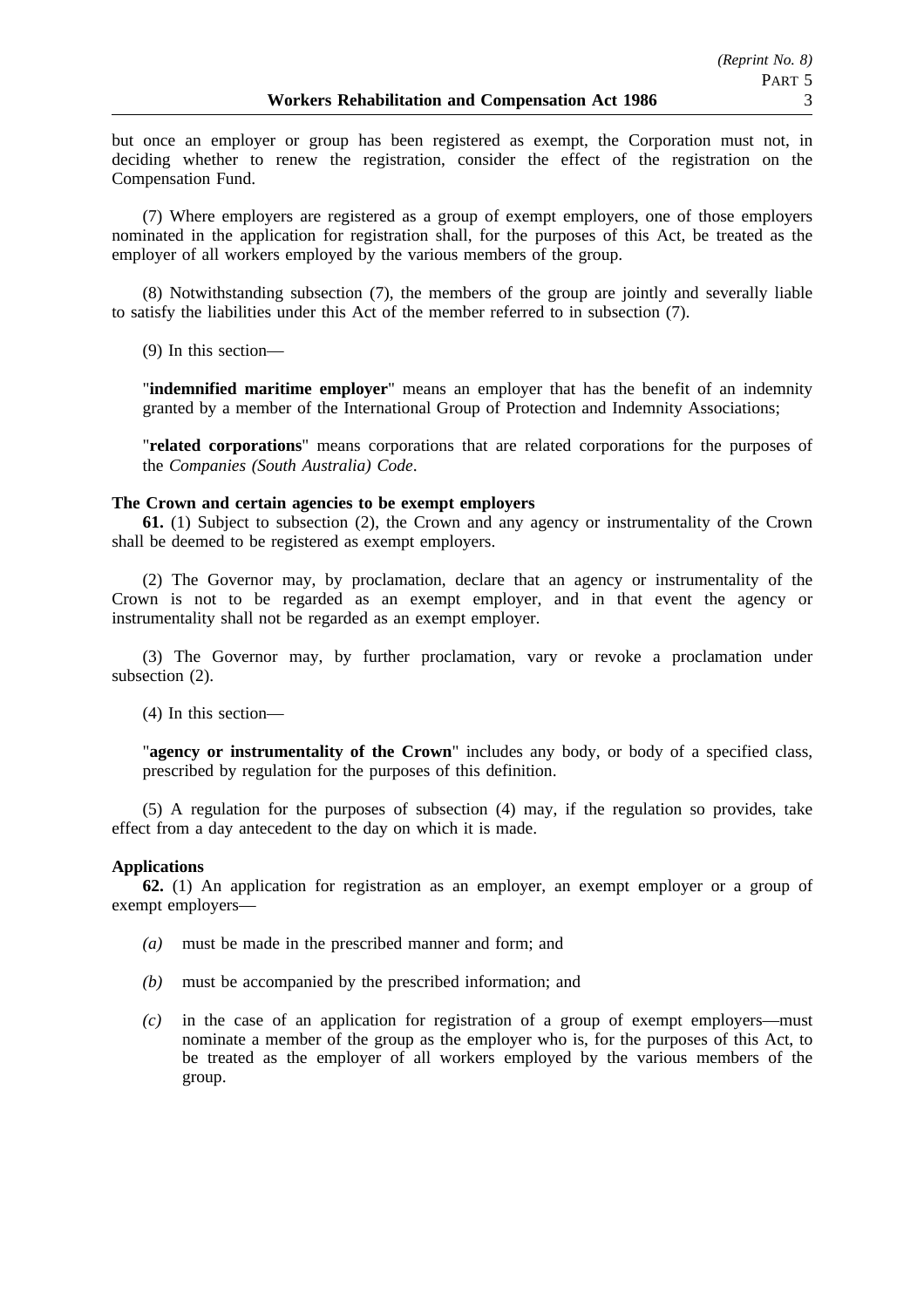## **DIVISION 2—DELEGATION TO EXEMPT EMPLOYERS**

### **Delegation to exempt employer**

**63.** (1) Subject to this Act, the following powers and discretions of the Corporation, insofar as they are exercisable in relation to workers of an exempt employer, are delegated to the exempt employer—

*(a)* the powers and discretions under the following sections:

Section 26 Section 32, other than the powers conferred under section 32(9) and (10) Section 35 Section 36 Section 37 Section 38 Section 39 Section 41 Section 42 Section 42A Section 42B Section 43 Section 44 Section 45 Section 53, other than the power to approve recognised medical experts for the purposes of section 53(2) Section 106 Section 106A;

*(b)* any other prescribed powers and discretions.

(2) Delegated powers and discretions referred to in subsection (1) shall not be exercised by the Corporation in relation to the workers of the exempt employer.

(3) Subject to this section, the Corporation shall not overrule or interfere with a decision of an exempt employer made in the exercise of delegated powers or discretions.

(3aa) An exempt employer—

- *(a)* must notify the Corporation, in accordance with the regulations, of its intention to make an assessment under Division 4A of Part 4 and must not proceed to make the assessment except with the Corporation's consent; and
- *(b)* is subject to direction by the Corporation as to how it is to exercise its powers and discretions under that Division in relation to the workers, or a particular worker, of the employer.

(3a) The Corporation may direct an exempt employer how the employer is to exercise its discretion regarding the maximum lump sum to be paid to an orphan child, or to orphan children.

(4) A decision of an exempt employer made in pursuance of a power or discretion delegated under subsection (1) shall have the same force and effect as a decision of the Corporation and shall be subject to review and appeal in the same way as a decision of the Corporation.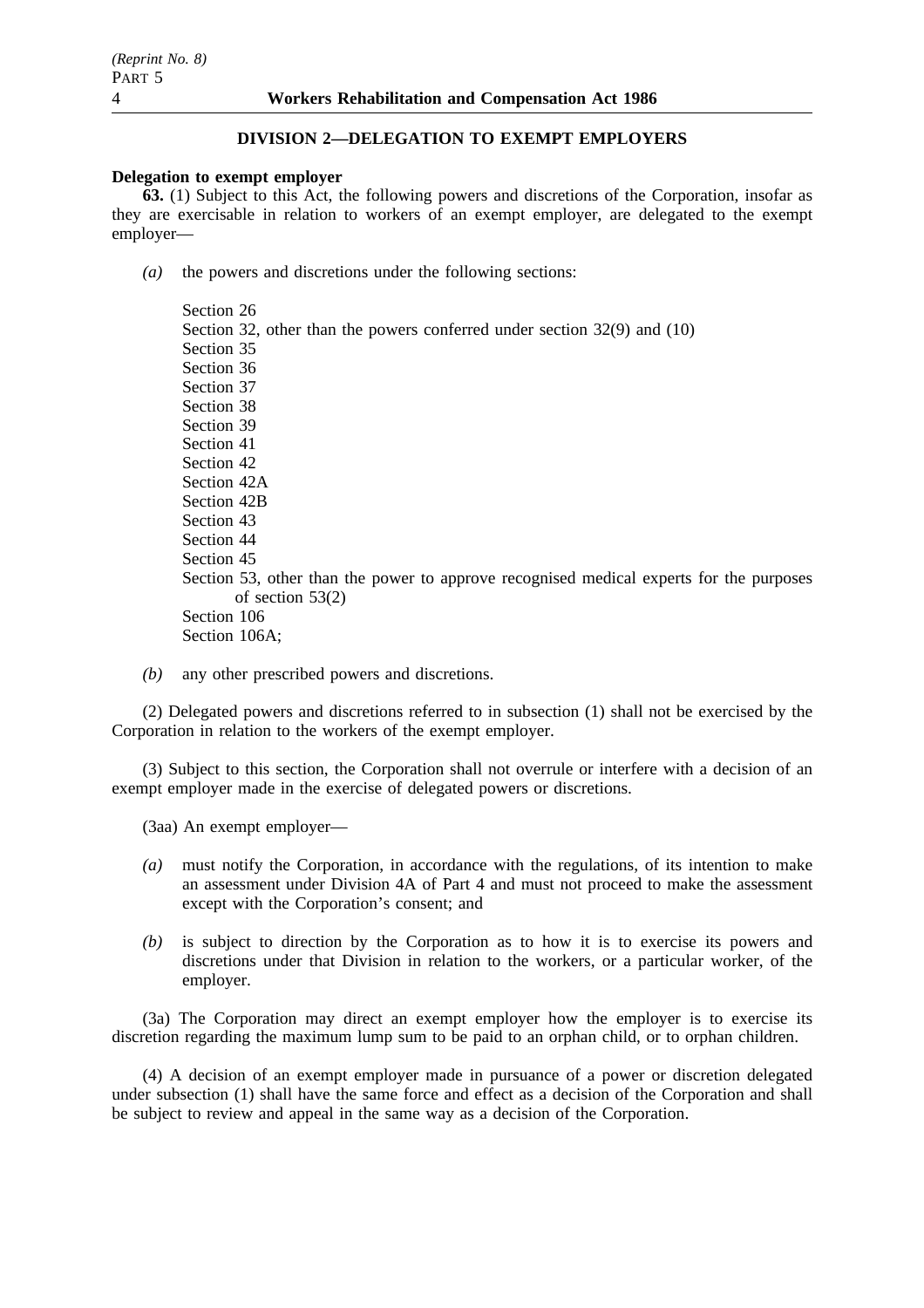(5) A reference to the Corporation in the provisions of this Act referred to in subsection (1) shall, in relation to any matter over which an exempt employer has delegated powers or discretions, be construed as a reference to that exempt employer.

(6) If an exempt employer exercises a power or discretion delegated under subsection (1) unreasonably, the Corporation may withdraw (in whole or in part) the delegation effected by subsection  $(1)$ .

(7) Where an employer ceases to be an exempt employer, the delegation to the employer under this section will, if the Corporation so determines, continue to such extent as the Corporation thinks fit in relation to disabilities that occurred before cessation of the exemption (and any act or omission of the employer within the scope of the delegation will be taken for the purposes of this Act, to be the Act or omissions of an exempt employer).

## **DIVISION 3—THE COMPENSATION FUND**

## **The Compensation Fund**

**64.** (1) The Corporation shall establish and maintain a fund entitled the "Compensation Fund".

- (2) The Compensation Fund shall consist of—
- *(a)* amounts received from the imposition of levies under this Part;
- *(b)* any income and accretions produced by the investment of money from the Fund;
- *(c)* any money advanced to the Corporation for the purposes of the Fund;
- *(d)* other money received by the Corporation under this Act or in the administration of this Act;
- *(e)* to the extent provided by regulation—money received by the Corporation under, or in the administration of, another Act.
- (3) The Compensation Fund shall be applied towards—
- *(a)* the payments of compensation that the Corporation is liable to make under this Act;
- *(b)* the costs incurred by the Corporation in performing its functions under this Act;
- *(c)* the costs of maintaining the Review Panel and the Medical Advisory Panels, and other costs of a prescribed kind relating to the review system under this Act;
- *(d)* to the extent provided by regulation—the costs incurred by the Corporation in carrying out its functions under another Act.

(3a) The amount to be paid from the Compensation Fund under subsection 3*(c)* will be determined by agreement between the Chief Executive Officer of the department of the Minister to whom the administration of this Act is committed and the Corporation or, in default of agreement, by the Minister.

(4) The Corporation may invest money that is not immediately required for the purposes of the Compensation Fund as the Corporation thinks fit.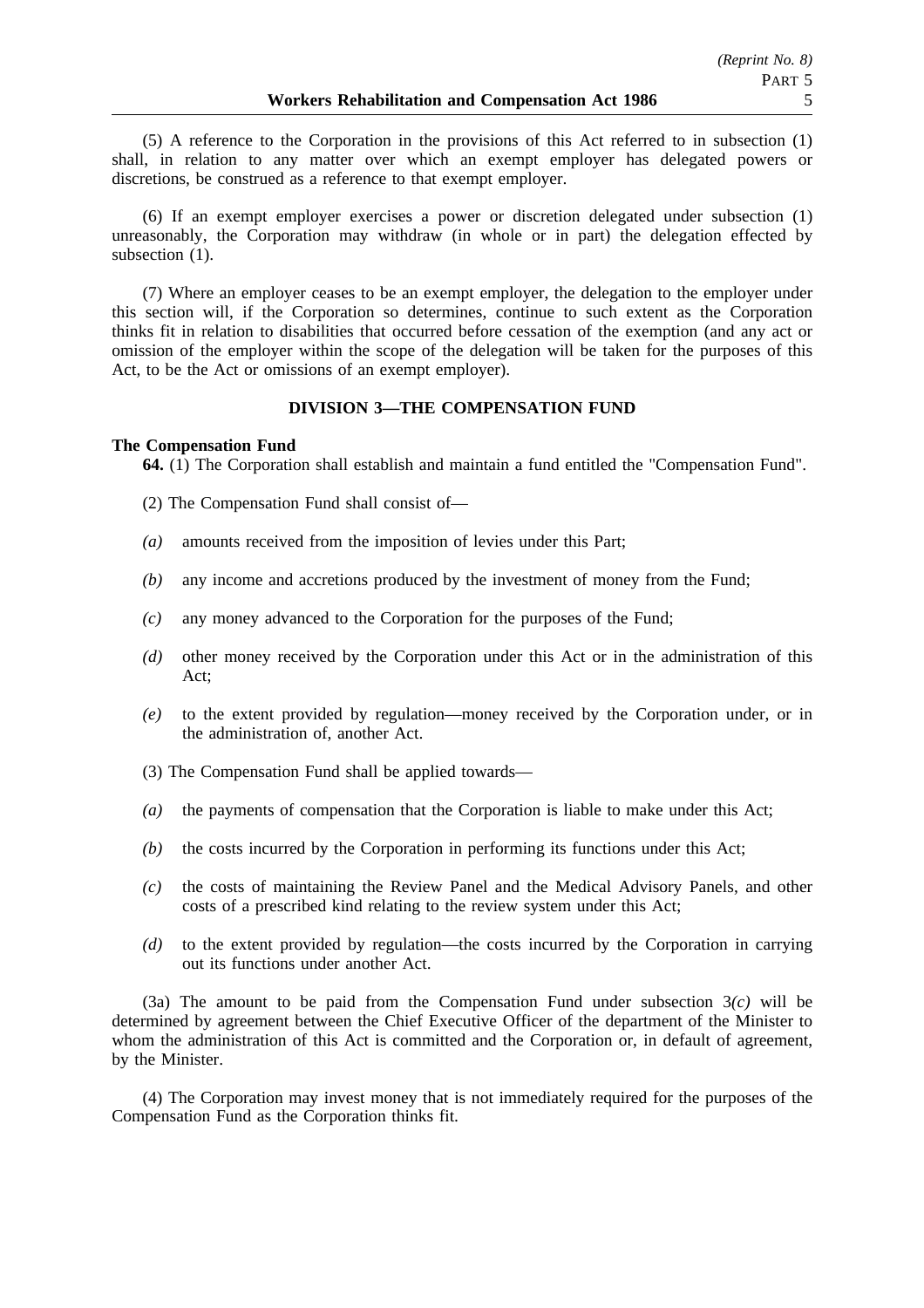(5) Subject to subsection (6), in deciding how to invest funds that are available for investment, the Corporation shall endeavour to achieve the highest possible rates of return.

(6) The Corporation is not required to comply with subsection (5) if the board unanimously decides, in relation to certain funds, to invest those funds at a lesser rate of return but so as to promote the economy of the State.

(7) Until there are sufficient funds in the Compensation Fund to meet the liabilities of the Fund, the Treasurer may, as may be required from time to time, lend money to the Corporation on such terms and conditions as the Treasurer may determine.

(8) The Treasurer may charge a fee of such amount as the Treasurer thinks fit in respect of any loan made to the Corporation under subsection (7).

## **DIVISION 4—IMPOSITION OF LEVIES**

#### **Preliminary**

**65.** (1) In this Division—

"**class**" of industry includes a subclass;

"**remuneration**" includes payments made to or for the benefit of a worker which by the determination of the Corporation constitute remuneration but does not include payments determined by the Corporation not to constitute remuneration.

(2) For the purposes of this division, two or more workplaces in close proximity may, if the Corporation so determines, be regarded as a single workplace.

(3) For the purposes of this Division, two or more employers will, if the Corporation so determines, constitute a group if—

- *(a)* they are capable of being treated as members of a group under the *Pay-roll Tax Act 1971*; or
- *(b)* they are related in some other way.

(4) Where two or more employers constitute a group, one of those employers, nominated by the Corporation after consultation with the members of the group, will be treated as the employer of all workers employed by the members of the group.

#### **Imposition of levies**

**66.** (1) An employer (not being an exempt employer) is liable to pay a levy to the Corporation under this section.

(2) The levy is a percentage of the aggregate remuneration paid to the employer's workers in each class of industry in which the employer employs workers.

(3) The Corporation may for the purposes of this section divide the industries carried on in the State into various classes.

(4) The Corporation may determine any question as to the class of industry in which an employer employs workers.

(5) In determining the class of industry in which an employer employs workers the following provisions will be applied—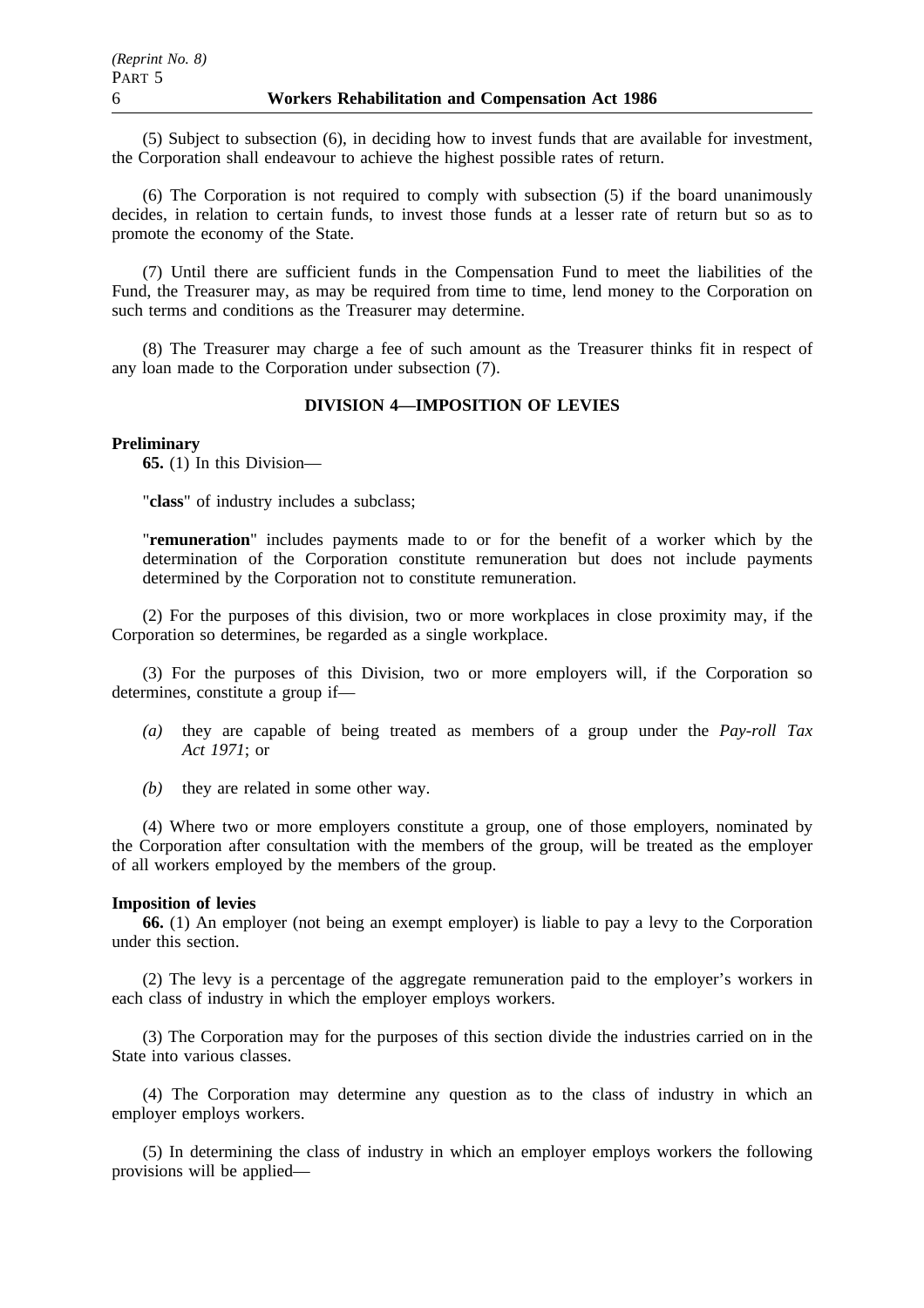- *(a)* if the employer employs a worker in two or more classes of industry—
	- (i) the worker will, subject to any determination by the Corporation to the contrary, be treated as if solely employed in the class of industry in which he or she is predominantly employed; and
	- (ii) if it is not possible to determine which is the predominant class, the worker will be treated as if solely employed in a class of industry determined by the Corporation; and
- *(b)* if the employer employs workers in different classes of industry at a particular workplace, all workers employed at the workplace will, if the Corporation so determines, be treated as engaged in the predominant class of industry; and
- *(c)* in determining what is the predominant class of industry, the Corporation will have regard to—
	- (i) the importance within the employer's total operations of each class of industry in which workers are employed; and
	- (ii) any other relevant factor.
- (6) The Corporation—
- *(a)* must fix the percentages applicable to the various classes of industry by notice published in the *Gazette*; and
- *(b)* may, by subsequent notice published in the *Gazette*, vary the percentages so fixed.

(7) Subject to subsection (9), a percentage fixed under subsection (6) in relation to a class of industry must not exceed 7.5 per cent.

(8) In fixing the percentage applicable to a particular class of industry the corporation must have regard to—

- *(a)* the extent to which work carried on in that class is, in the opinion of the Corporation, likely to contribute to the cost of compensable disabilities; and
- *(b)* the need for the Corporation to establish and maintain sufficient funds—
	- (i) to satisfy the Corporation's current and future liabilities in respect of compensable disabilities attributable to traumas occurring in a particular period from levies raised from remuneration paid in that period; and
	- (ii) to make proper provision for administrative and other expenditure of the Corporation; and
	- (iii) to make up any insufficiency in the Compensation Fund resulting from previous liabilities or expenditures or from a reassessment of future liabilities.

(9) The Corporation may fix a percentage in excess of 7.5 per cent in relation to a particular class of industry if in each of two consecutive years the Corporation's estimate of the aggregate cost of claims in respect of disabilities attributable to traumas occurring in the year in the relevant class exceeds 30 per cent of the aggregate leviable remuneration paid to workers in that class.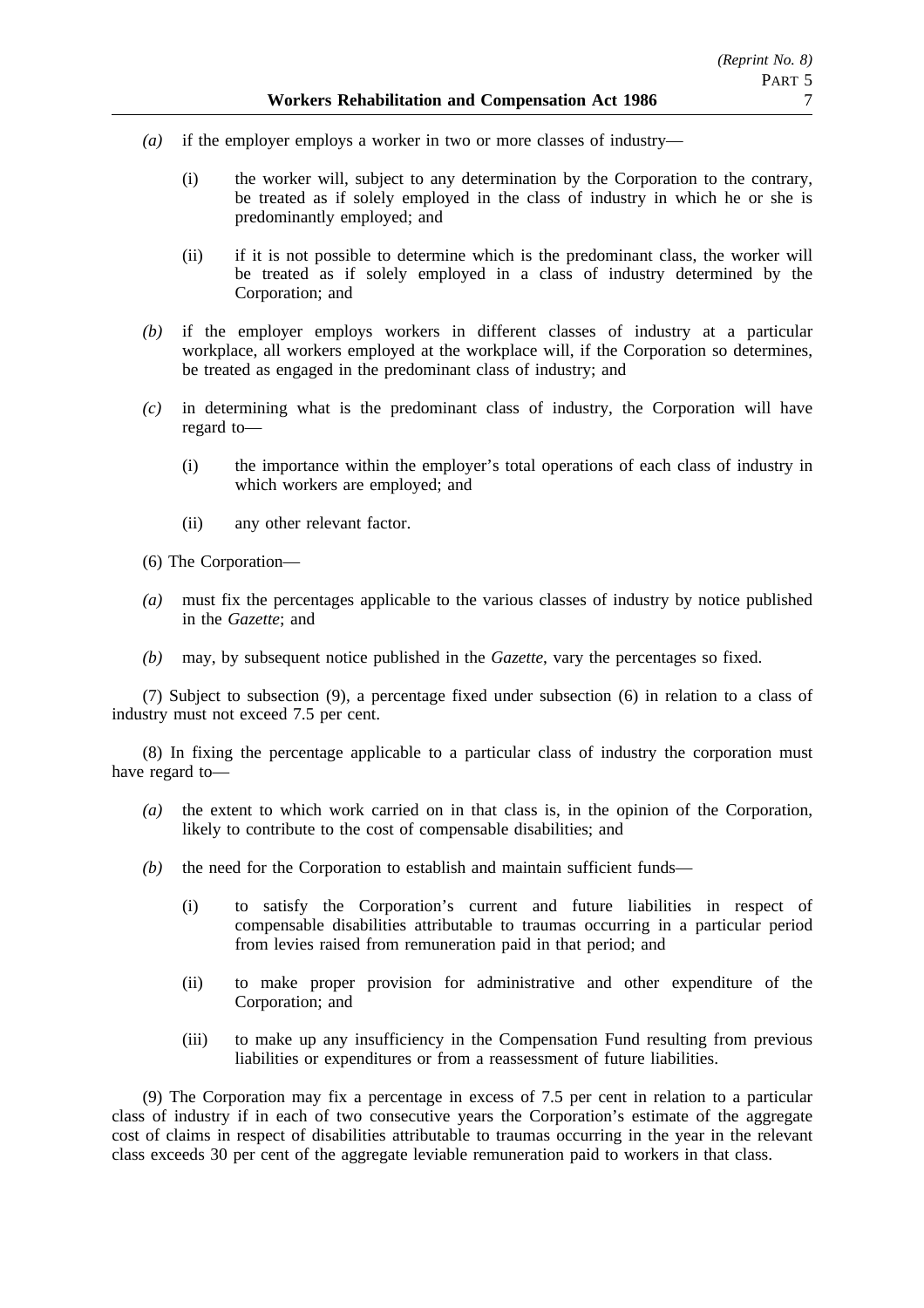(10) A percentage may not be fixed under subsection (9) in excess of 20 per cent.

(11) A percentage fixed under subsection (9) will be reviewed annually by the Corporation and applies until it is revoked or varied by the Corporation.

(12) The Corporation may, in prescribed circumstances, remit the levy payable by an employer under this section wholly or in part.

(13) Subject to any remission of levy granted by the Corporation where—

- *(a)* the amount of levy payable by an employer in a financial year would, apart from this subsection, be less than the prescribed minimum levy; or
- *(b)* an employer is registered but no levy would, apart from this subsection, be payable by the employer for that financial year,

the levy payable by the employer for that financial year is the prescribed minimum levy.

### **Adjustment of levy in relation to individual employers**

**67.** (1) The Corporation may, in relation to a particular employer, having regard to all or any of the following matters—

- *(a)* the adequacy or inadequacy of measures taken by the employer to reduce the incidence of work related traumas;
- *(b)* the incidence or costs of claims in respect of compensable disabilities suffered by the employer's workers (disregarding unrepresentative disabilities and secondary disabilities);
- *(c)* the rehabilitation facilities or services for disabled workers provided by the employer, or the absence or inadequacy of such facilities or services provided by the employer;
- *(d)* the employer's practices as to the retention, employment or re-employment of disabled workers (and, in particular, any failure on the employer's part to provide, in accordance with this Act, employment to a worker who has suffered a compensable disability in the employer's employment);
- *(e)* such other matters (whether similar or dissimilar to those referred to above) as the Corporation considers relevant,

grant to the employer a remission of the levy that would be otherwise payable or impose on the employer a supplementary levy (as the case may require).

(2) If the Corporation imposes a supplementary levy on an employer under subsection (1), it may also require the employer to observe conditions stipulated by the Corporation in a written notice given by the Corporation to the employer.

(3) If an employer fails to comply with a condition imposed under this section, the Corporation may impose on that employer a further supplementary levy.

- (4) The Corporation may, for any proper reason—
- *(a)* vary or revoke a condition imposed under this section; or
- *(b)* revoke or reduce a supplementary levy imposed, or a remission of levy granted, under this section.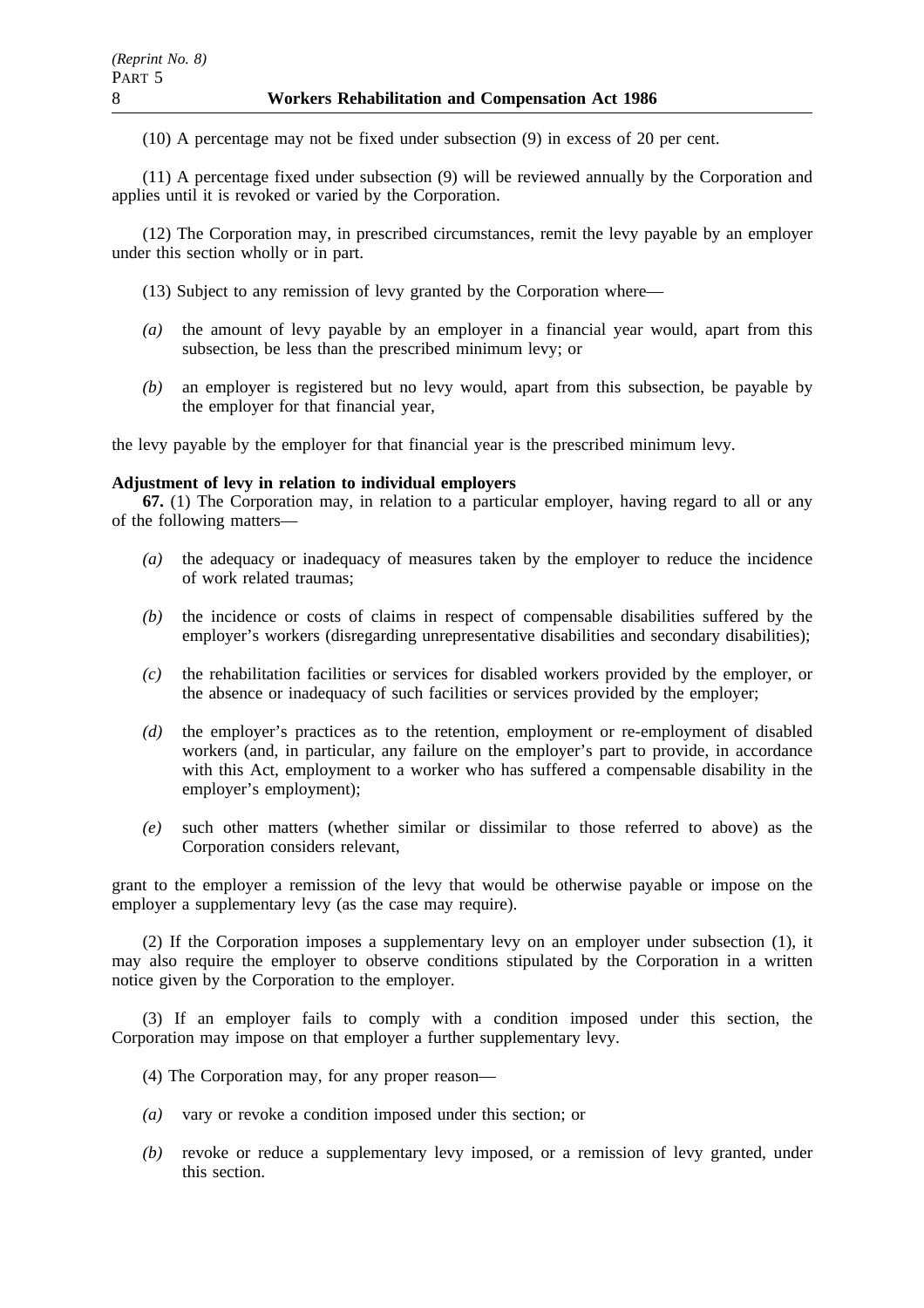# **DIVISION 5—SPECIAL LEVY FOR EXEMPT EMPLOYERS**

## **Special levy for exempt employers**

**68.** (1) An exempt employer is liable to pay a levy to the Corporation under this section.

(2) The levy payable by an exempt employer will be a percentage of the levy that would have been payable by the employer if the employer were not registered as an exempt employer and will be fixed by the Corporation with a view to raising from exempt employers—

- *(a)* a fair contribution towards the administrative expenditure of the Corporation; and
- *(b)* a fair contribution towards the cost of rehabilitation funding; and
- *(c)* a fair contribution towards the cost to the Corporation of reviews and appeals that relate to decisions of exempt employers; and
- *(d)* a fair contribution towards actual and prospective liabilities of the Corporation arising from the insolvency of employers.

\*\*\*\*\*\*\*\*\*\*

- (4) Where the measures taken by an exempt employer—
- *(a)* to reduce the incidence of work related traumas and disabilities; and
- *(b)* to provide for the rehabilitation of disabled workers; and
- *(c)* to provide for the administration of claims,

conform to or exceed standards determined by the Corporation for the purposes of this subsection, the Corporation may grant to the exempt employer such remission of the levy that would otherwise be payable by the exempt employer as the Corporation thinks fit.

## **DIVISION 6—PAYMENT OF LEVIES**

### **Returns by employers**

**69.** (1) Every employer shall, within 7 days after the end of each month, furnish the Corporation with a return in a form approved by the Corporation containing—

- *(a)* (i) if the employer is an exempt employer—a statement of the aggregate remuneration paid to the employer's workers during the month;
	- (ii) if the employer is not an exempt employer—a statement of the aggregate remuneration paid to the employer's workers in each class of industry during that month; and
- *(b)* prescribed information in relation to claims lodged with the employer under this Act during that month; and
- *(c)* such other information as may be prescribed or required by the Corporation.

(2) The return must be accompanied by the levy payable by the employer in respect of that month.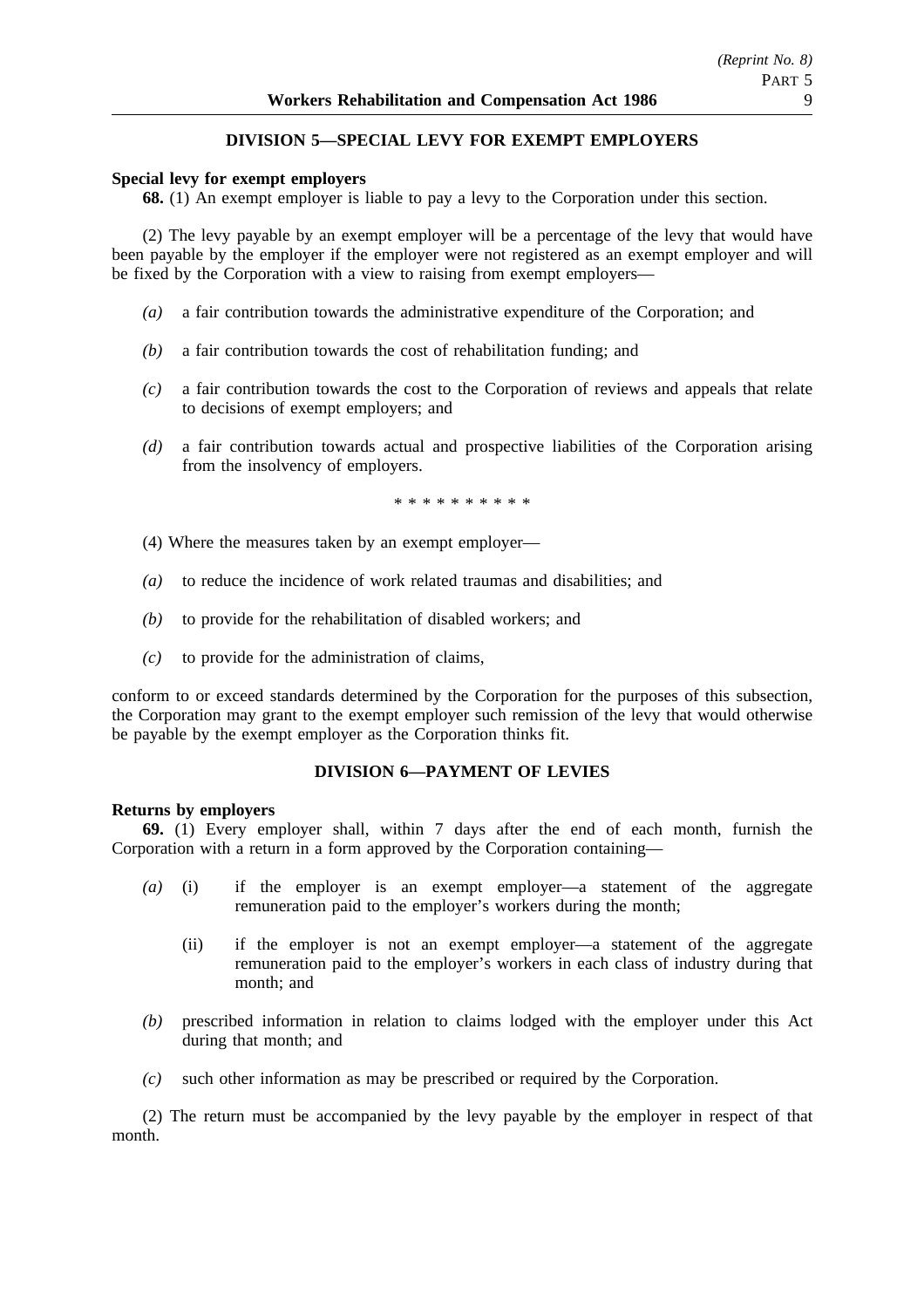- (3) The Corporation may require an employer to provide—
- *(a)* a certificate signed by the employer, a person authorised to act on the employer's behalf or, if the Corporation so requires, a person with prescribed accounting qualifications, verifying the information contained in a return; or
- *(b)* some other verification of that information of a kind stipulated by the Corporation.
- (4) The Corporation may—
- *(a)* determine that a requirement of this section will not apply to a particular employer or employers of a particular class; and
- *(b)* impose, by notice to the particular employer or by notice in the *Gazette*, such other requirements on that employer or those employers as may be appropriate in the circumstances.

(4a) The Corporation may, by further notice in the *Gazette*, vary or revoke requirements imposed under subsection (4)*(b)*, or impose new requirements.

- (5) Where—
- *(a)* an employer fails to comply with a requirement imposed by or under this section; or
- *(b)* a return furnished by or on behalf of an employer includes a statement that is, to the knowledge of the employer, false or misleading in a material particular; or
- *(c)* an employer in a return intentionally understates the aggregate remuneration paid by the employer,

the employer is guilty of an offence.

Penalty: \$50 000.

(6) The Corporation may determine that payments of a particular class are to be brought into account or to be excluded from account in the calculation of aggregate remuneration paid by an employer for the purposes of this Part.

## **DIVISION 7—RECOVERY OF LEVIES AND FINES**

### **Recovery on default**

**70.** (1) Where an employer—

- *(a)* fails or neglects duly to furnish a return when required by or under this Act; or
- *(b)* furnishes a return that the Corporation has reasonable grounds to believe to be defective in any respect,

the Corporation may make an assessment of levy on the basis of estimates made by the Corporation.

(2) Where an employer fails to pay a levy, or the full amount of a levy, required by or under this Act, the Corporation will make an assessment of the amount payable by the employer.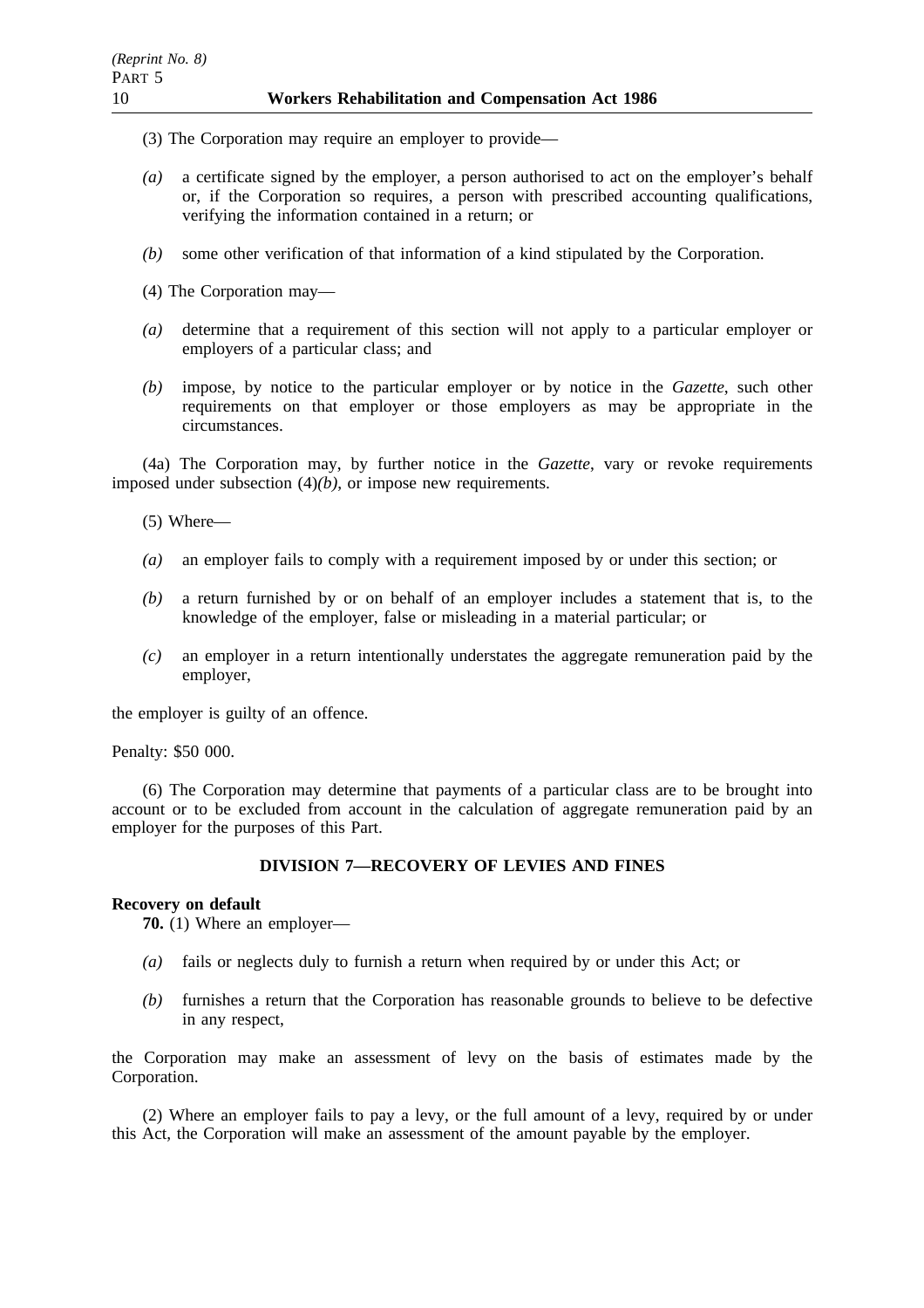(3) The Corporation may, by assessment under subsection (1) or (2), impose on the employer a fine of an amount (not exceeding 3 times the amount assessed) fixed by the Corporation.

(4) The Corporation may for any proper reason remit a fine imposed under subsection (3) wholly or in part.

(5) An employer to whom a notice of an assessment or a fine under this section is given shall pay the amount of the assessment or fine within the time allowed in the notice.

### Penalty: \$10 000.

## **Penalty for late payment**

**71.** (1) Where an employer fails to pay a levy as and when required by or under this Part—

- *(a)* the amount in arrears will, unless the Corporation determines otherwise be increased by penalty interest at the prescribed rate; and
- *(b)* the Corporation may impose on the employer a fine of an amount (not exceeding 3 times the amount assessed) fixed by the Corporation.

(2) The Corporation may for any proper reason remit penalty interest or a fine imposed under subsection (1) wholly or in part.

(3) An employer to whom notice of an assessment or a fine under this section is given shall pay the amount of the assessment or fine within the time allowed in the notice.

Penalty: \$10 000.

### **Review of levy, penalty interest or fine**

**72.** (1) Where an employer considers that a decision of the Corporation as to—

- *(a)* the fixing or assessment of a levy; or
- *(b)* the imposition of penalty interest or a fine; or
- *(c)* the imposition or variation of a condition of a kind that may lead to the imposition of a supplementary levy,

is unreasonable, the Board must, on application by the employer, review the decision.

(2) An application for review does not suspend a liability to pay a levy, penalty interest or a fine.

(3) The review will be conducted, in accordance with procedures determined by the Board, by the Board itself, or by a committee or person to whom the Board has delegated its powers of review under this section, and the Board has an absolute discretion as to whether it will permit the employer or a representative of the employer to be heard orally on the review.

- (4) On review, the Board may—
- *(a)* alter a levy or an assessment;
- *(b)* quash or reduce penalty interest or a fine;
- *(c)* direct the repayment of amounts overpaid;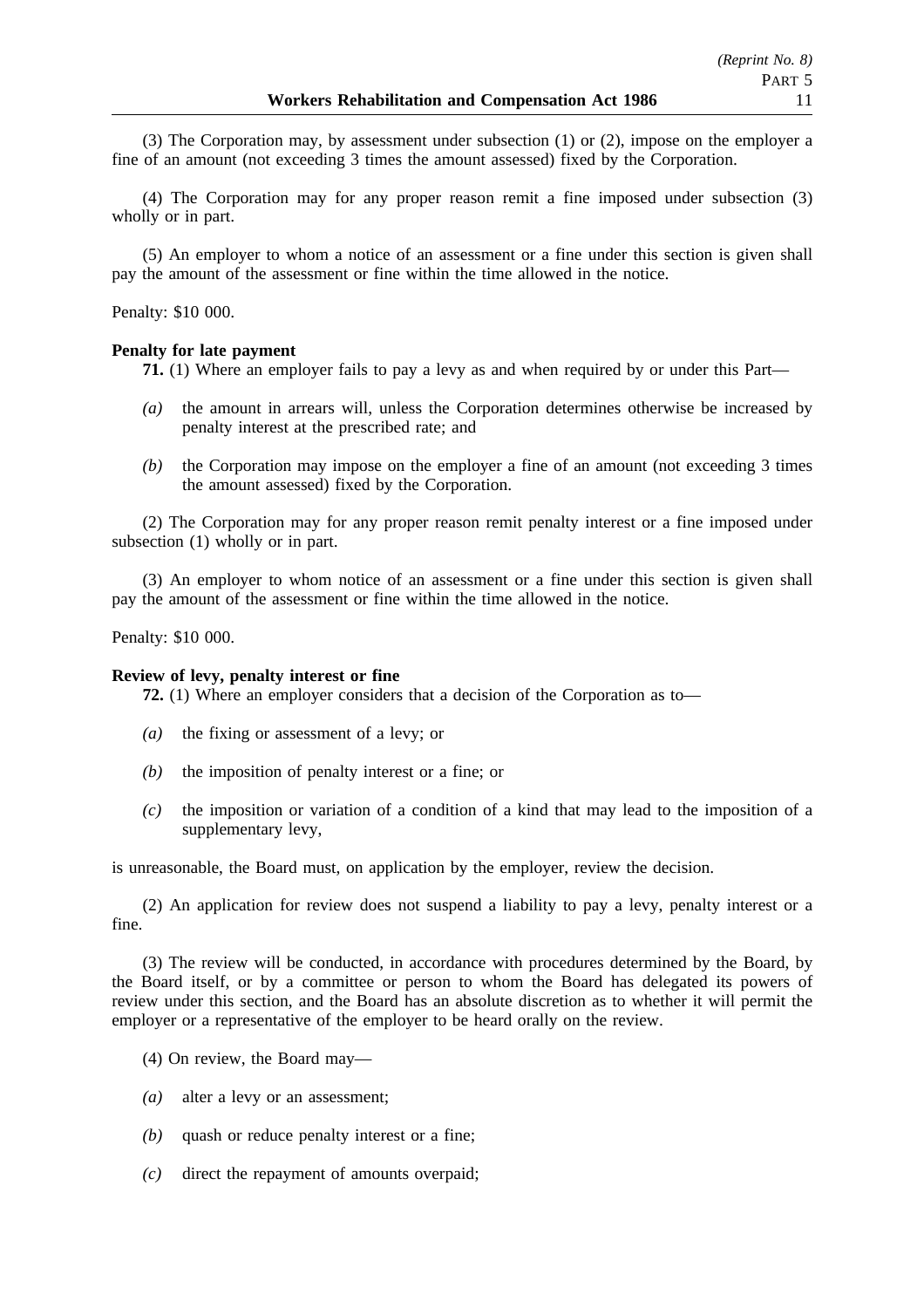- *(d)* quash or vary a condition imposed by the Corporation.
- (5) An application under this section for review of a decision of the Corporation—
- *(a)* must, if the decision relates to a class of employers, be made within four months after notice of the decision was given; or
- *(b)* must, if the decision relates to an individual employer, be made within two months after the employer was given notice of the decision,

unless the Board (or its delegate) allows an extension of time for making the application.

# **DIVISION 8—MISCELLANEOUS**

### **Separate accounts**

**73.** The Corporation shall, in a manner and form determined by the Corporation, maintain a separate account for each employer in which the Corporation records—

- *(a)* the levies charged to the employer; and
- *(b)* the amounts paid by an employer; and
- *(c)* the costs related to claims arising from employment by the employer, distinguishing the costs related to claims for unrepresentative disabilities and secondary disabilities from the other claims; and
- *(d)* all other costs attributable to the employer; and
- *(e)* any other matter that the Corporation thinks fit.

### **Liability to keep accounts**

**74.** (1) For the purpose of completing returns in accordance with this Part, an employer shall keep—

- *(a)* an accurate account of all remuneration paid or payable to the workers of the employer;
- *(b)* such other information as may be required by the Corporation.

### Penalty: \$10 000.

(2) Where an employer employs workers in more than one class of industry, the Corporation may require the employer to keep an account and other information under subsection (2) in respect of each separate class.

(3) Any accounts and other information required to be kept under this section must be kept within the State and in writing in the English language or so as to be readily accessible and convertible into writing in the English language.

(4) This section does not apply so as to require the retention of accounts or other information beyond 7 years or such lesser period as the Corporation may determine in a particular case from the end of the period to which the accounts or other information relates.

## **Person ceasing to be an employer**

**75.** (1) Where a registered employer ceases to be an employer who is required to be registered under this Part, the person shall, within 14 days of ceasing to be such an employer—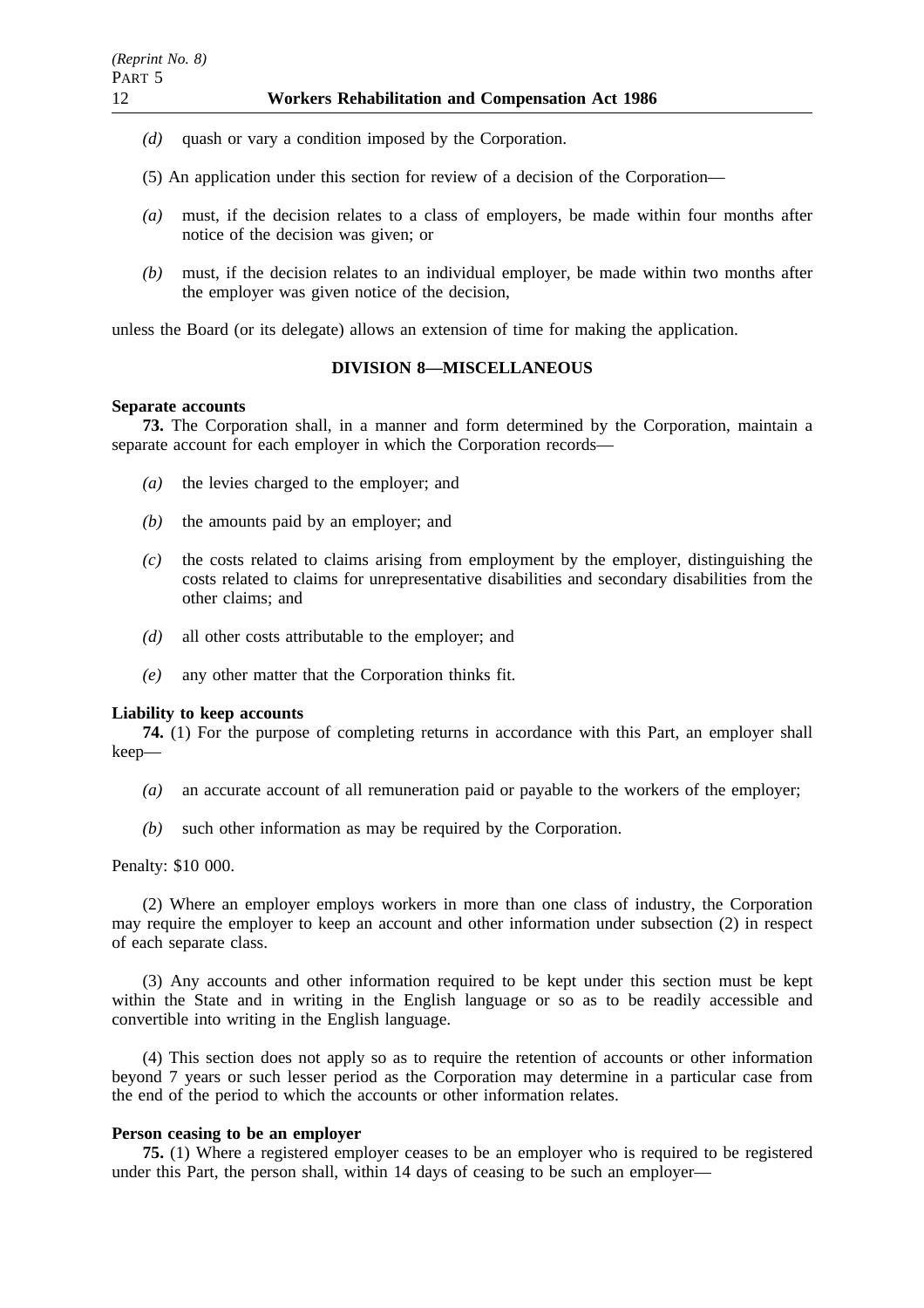- *(a)* give written notice in a manner and form approved by the Corporation; and
- *(b)* furnish the Corporation, in a manner and form approved by the Corporation, with such information as the Corporation may require.

(2) The Corporation may cancel the registration of an employer if it is satisfied that the person has ceased to be an employer who is required to be registered under this Part.

(3) The cancellation of registration does not affect any liability that arose before the date of cancellation.

### **Proof of registration**

**76.** An employer shall, at the request of an authorised officer, an officer of a registered association or any other person appointed by the Corporation in writing for the purposes of this section, produce evidence of the employer's registration under this Act.

Penalty: \$1 000.

### **Recovery of levy**

**76A.** A levy payable under this Act (and any penalty interest or fine imposed by the Corporation under this Part) is a debt due to the Corporation and may be recovered by the Corporation in a court of competent jurisdiction.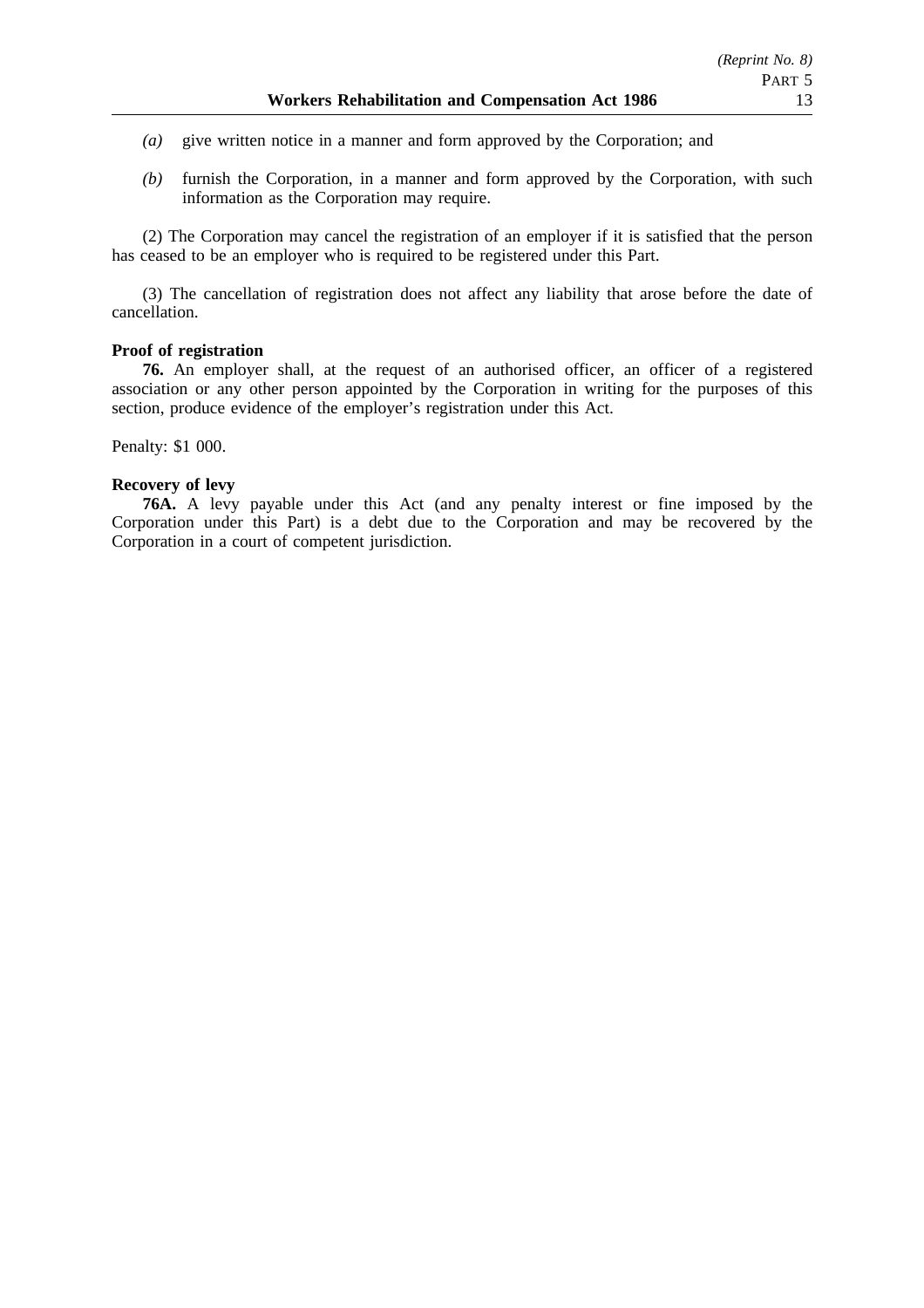# **PART 6 REVIEWS AND APPEALS**

### **DIVISION 1—REVIEW OFFICERS**

#### **Establishment of the Review Panel**

**77.** The *Review Panel* is established.

### **Composition of the Panel**

**77A.** The Panel consists of—

- *(a)* a Review Officer to be called "the Chief Review Officer"; and
- *(b)* such other Review Officers as are appointed and hold office under this Division.

#### **Appointment of Review Officers**

**77B.** (1) The Governor may, on the recommendation of the Minister, appoint a person to the office of Chief Review Officer and appoint such other persons as the Minister considers necessary for the proper administration of the system of review established by this Act to the office of Review Officer.

(2) Subject to subsection (3), the Minister may not recommend a person for appointment as the Chief Review Officer or as a Review Officer until that person has been interviewed by a committee established by the Minister (which must include at least one member of the board appointed under section 8(1)*(b)* (or the deputy of such a member) and at least one member of the board appointed under section  $8(1)(c)$  (or the deputy of such a member)), and the committee has reported to the Minister on the suitability of the prospective appointee for appointment.

(3) Subsection (2) does not apply in relation to the appointment of a person who has previously held office as a Review Officer.

#### **Conditions of appointment**

**77C.** (1) A Review Officer is to be appointed for a term of five years and is, on the expiration of a term of office, eligible for reappointment.

(2) The salary and conditions of office of a Review Officer are to be as determined by the Governor.

(3) A person ceases to hold office as a Review Officer if the person—

- *(a)* resigns by notice in writing addressed to the Minister; or
- *(b)* completes a term of office and is not reappointed; or
- *(c)* is removed from office by the Governor on the ground of misconduct, neglect of duty, incompetence or mental or physical incapacity to carry out official duties satisfactorily.
- (4) A Review Officer is not a member of the Public Service.

(5) Unless otherwise determined by the Governor in the relevant instrument of appointment, a Review Officer is an employee within the meaning of the *Superannuation Act 1988*.

(6) A Review Officer incurs no liability for an honest act or omission in carrying out or purportedly carrying out official functions.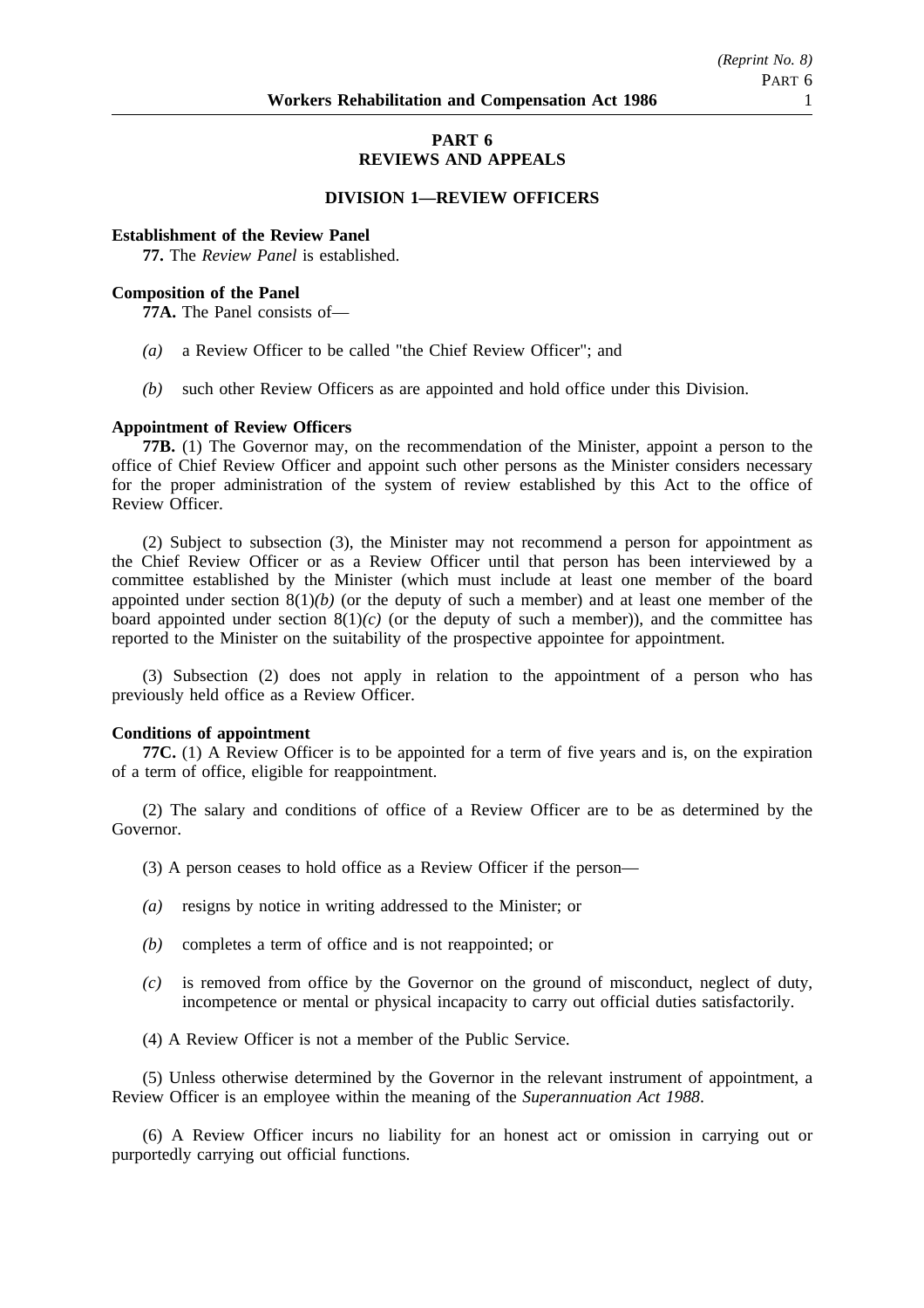### **Responsibilities of the Chief Review Officer**

**77D.** (1) The Chief Review Officer is responsible, subject to the general direction of the Minister, for the administration of the business of the Review Panel.

(2) A Review Officer authorised by the Minister may, if the office of Chief Review Officer is vacant, or the Chief Review Officer is absent or unavailable to carry out the duties of office, exercise any of the powers or functions of the Chief Review Officer.

(3) The Chief Review Officer may (without derogation from his or her own powers) delegate to another Review Officer any administrative power or function.

(4) A delegation under subsection (3) may be absolute or conditional and is revocable at will.

(5) A Review Officer is subject to direction by the Chief Review Officer on administrative matters (including the duties to be performed by the Review Officer and the times and places at which those duties are to be performed), and on the practices and procedures to be observed in proceedings under this Act, but is not subject to any direction as to the decision that may be made on the determination of any proceedings.

(6) The Chief Review Officer must, on or before 30 September in each year, prepare a report for the Minister on the work of the Review Officers under this Act during the preceding financial year.

(7) The Minister must, within six sitting days after receiving a report under subsection (6), cause copies to be laid before both Houses of Parliament.

(8) The Chief Review Officer must provide to the Minister such other reports as the Minister may require from time to time.

### **Rules**

**77E.** The Governor may, by regulation, make rules regulating the practice and procedure to be followed in connection with proceedings before a Review Officer.

### **DIVISION 2—THE WORKERS COMPENSATION APPEAL TRIBUNAL**

#### **The Tribunal**

**78.** There shall be a Workers Compensation Appeal Tribunal.

### **Membership of the Tribunal**

**79.** (1) The Tribunal consists of—

- *(a)* the President of the Industrial Court, who will be the President of the Tribunal; and
- *(b)* the Deputy Presidents of the Industrial Court, who will be Deputy Presidents of the Tribunal; and
- *(c)* such persons (if any) as the Governor may appoint on the nomination of the Minister as additional Deputy Presidents of the Tribunal.

\*\*\*\*\*\*\*\*\*\*

(2) A person is not eligible for appointment as a Deputy President of the Tribunal unless that person is a legal practitioner of at least seven years standing.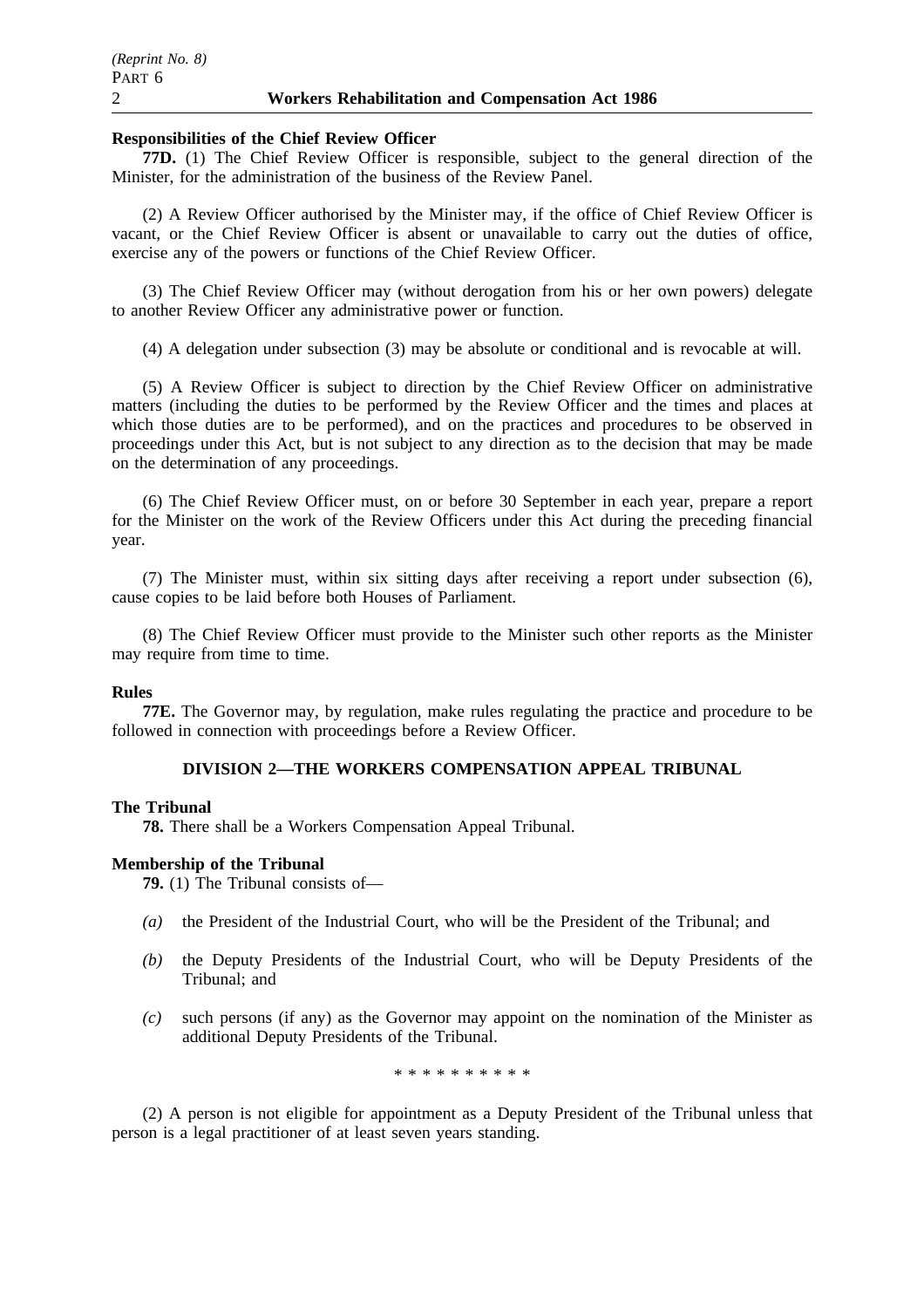(3) Before nominating a person for appointment as a Deputy President of the Tribunal, the Minister must consult with the United Trades and Labor Council and with associations that represent the interests of employers.

> \*\*\*\*\*\*\*\*\*\* \*\*\*\*\*\*\*\*\*\*

(5) A member of the Tribunal may be appointed on a permanent or acting basis.

(6) A person appointed to the Tribunal will cease to be a member of the Tribunal if that person—

- *(a)* attains the age of 65 years; or
- *(b)* resigns by notice in writing addressed to the Minister; or
- *(c)* in the case of a member appointed on an acting basis—completes the term for which the member was appointed; or
- *(d)* is removed from office by the Governor on the ground of misconduct, neglect of duty, incompetence or mental or physical incapacity to carry out satisfactorily duties of office.

(7) A member of the Tribunal shall be entitled to such fees, allowances and expenses as the Governor may approve.

### **Constitution of Tribunal**

**80.** (1) For the purpose of any proceedings, the Tribunal will, in accordance with the direction of the President or the rules of the Tribunal, be constituted of—

- *(a)* one member of the Tribunal; or
- *(b)* three members of the Tribunal.

(2) Where the Tribunal is constituted by three members, a decision in which any two members concur is a decision of the Tribunal.

### **Immunity**

**81.** No liability attaches to a member of the Tribunal for an act or omission by the member, or by the Tribunal, in good faith and in the exercise or purported exercise of a power or function, or the discharge or purported discharge of a duty, of the member or the Tribunal.

#### **Rules of the Tribunal**

**82.** (1) The President of the Tribunal may make rules regulating the practice and procedure of the Tribunal.

- (2) Without limiting the generality of subsection (1), those rules may make provision for—
- *(a)* prehearing conferences presided over by a member of the Tribunal sitting alone;
- *(b)* the disclosure of information between the parties to an appeal before the hearing of the appeal;
- *(c)* recording the terms of any settlement of an appeal;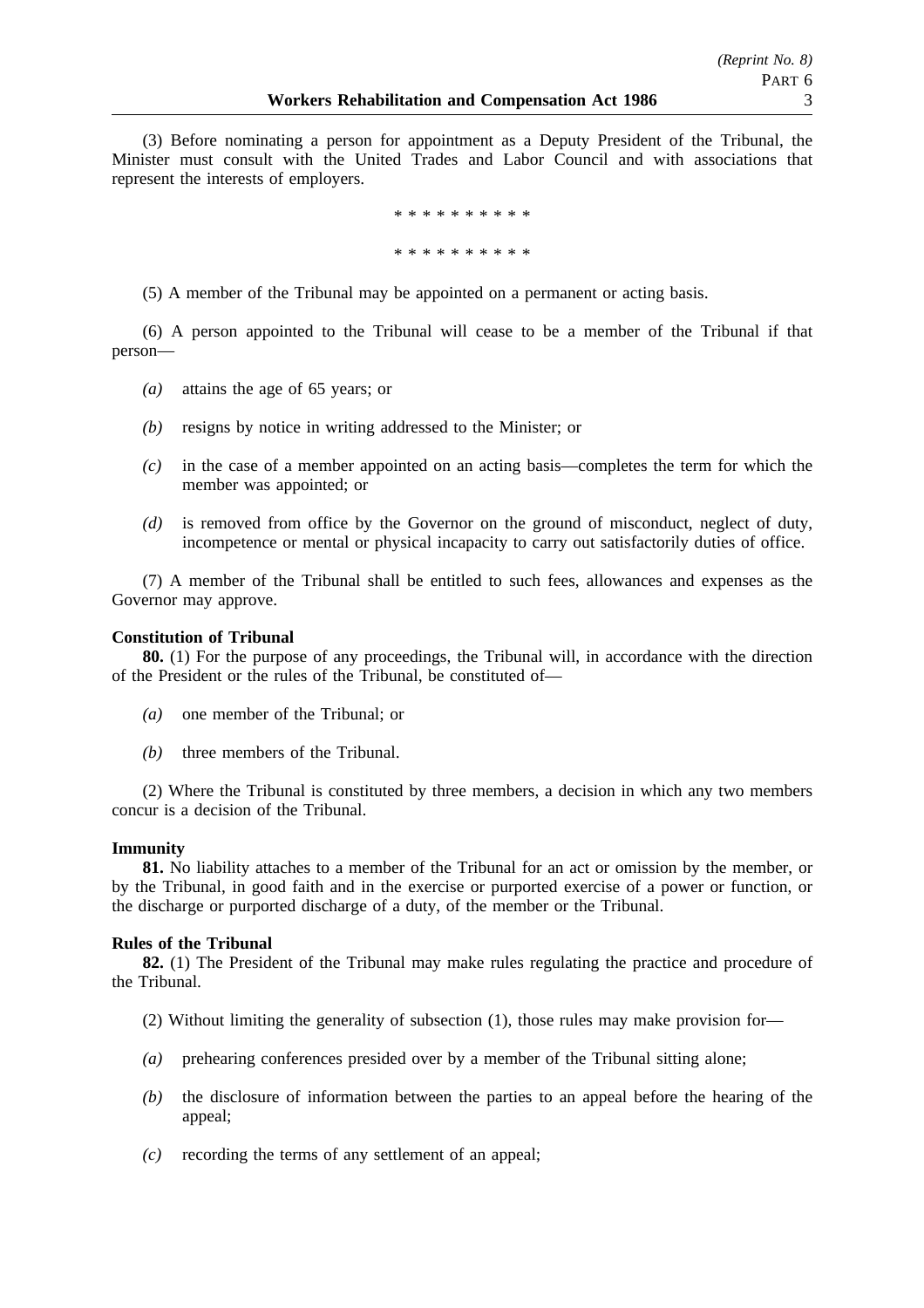*(d)* procedures to be followed in default of the appearance of a party to an appeal.

(3) Subject to subsection (4), any hearing of an appeal before the Tribunal should be conducted in a place open to the public.

(4) The Tribunal may, in the interests of a party to an appeal, hear any proceedings in private.

### **The Registrar**

**82A.** (1) The Office of Registrar of the Tribunal is established.

(2) The Registrar is the chief executive officer of the Tribunal.

(3) The person holding office as Registrar of Appeal Authorities immediately before the commencement of this section will be taken to have been transferred to the office of Registrar of the Tribunal on the commencement of this section.

## **DIVISION 3—MEDICAL ADVISORY PANELS**

#### **Medical Advisory Panels**

**83.** There shall be such Medical Advisory Panels as are necessary for the purposes of this Act.

#### **Constitution of Medical Advisory Panels**

**84.** (1) A Medical Advisory Panel shall be constituted in relation to particular proceedings, or proceedings of a particular class, by the Minister.

- (2) A Medical Advisory Panel will consist of—
- *(a)* a presiding officer; and
- *(b)* two ordinary members.

(3) Each Medical Advisory Panel shall be established as a specialised panel in relation to a particular class of disabilities and the members of the panel must be persons with specialised knowledge and extensive experience of disabilities of that class.

- (4) For the purpose of constituting Medical Advisory Panels there shall be—
- *(a)* a panel of presiding officers consisting of specialists nominated by the Minister after taking into account the recommendations of the Corporation made by unanimous decision of the board;
- *(b)* a panel of ordinary members consisting of specialists nominated by the Minister after taking into account the recommendations of the Corporation made by unanimous decision of the board.

(5) Where a specialist has been engaged to treat, or to furnish a report in relation to, a worker's disability, the specialist shall not sit as a member of a Medical Advisory Panel in proceedings to which the worker is a party.

(6) A reference in this section to a specialist is a reference to a medical expert who has specialised knowledge and extensive experience in a particular field of medicine or health care.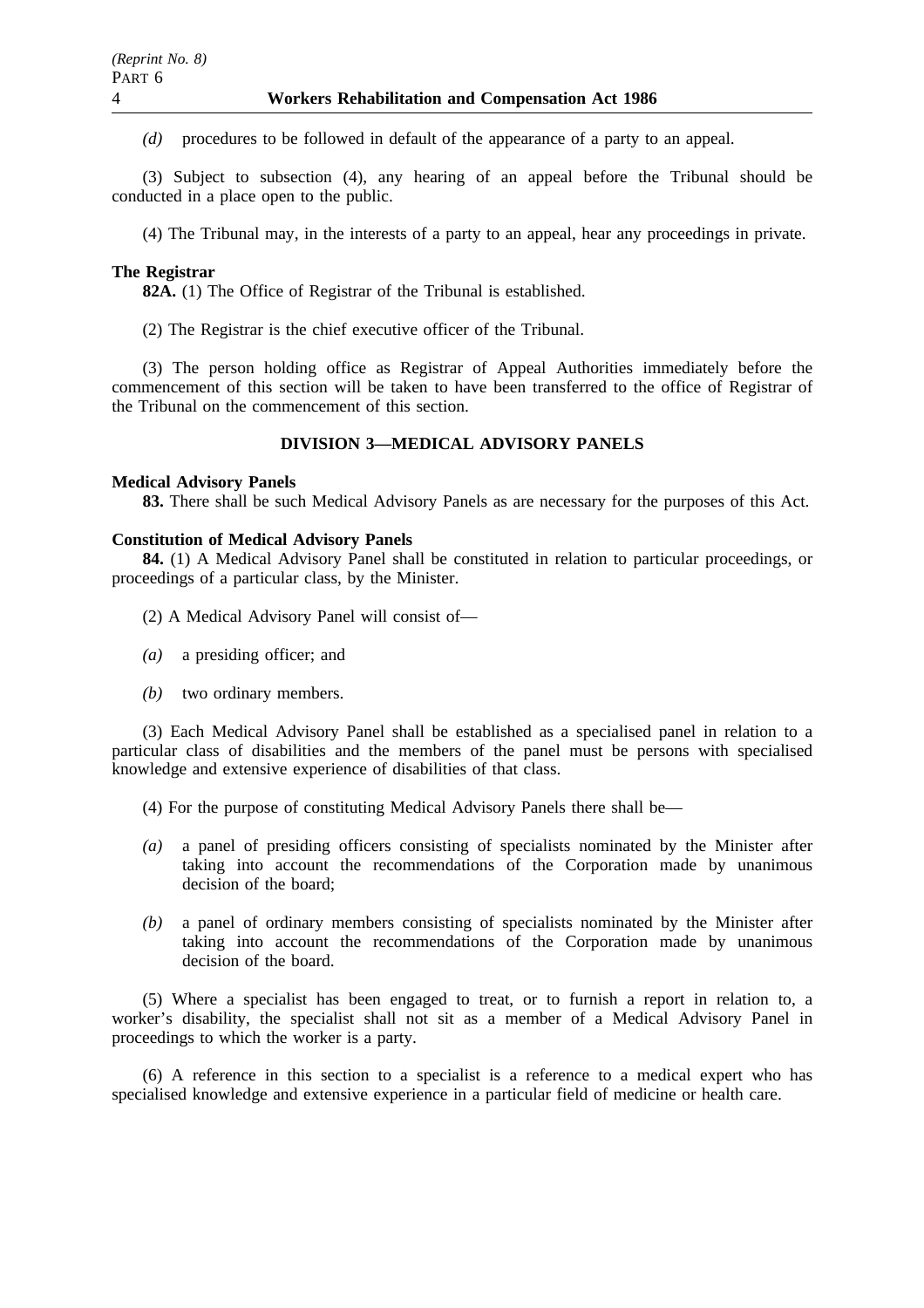- (7) A person ceases to be a member of a panel if that person—
- *(a)* resigns by notice in writing addressed to the Minister;
- *(b)* is removed from the panel by the Minister on the ground of misconduct, neglect of duty, incompetence or mental or physical incapacity to carry out official duties;
- *(c)* has completed a period of 5 years since being nominated, or last renominated as a member of the panel and is not renominated to the panel.

(8) A member of a panel shall be entitled to such fees, allowances and expenses as the Governor may approve.

### **Procedure of Medical Advisory Panels**

**85.** (1) The presiding officer of a Medical Advisory Panel shall preside at the hearing of any proceedings by the Panel.

(2) A decision in which any 2 members of a Medical Advisory Panel concur is a decision of the Panel.

(3) A Medical Advisory Panel may require a worker on whose medical condition the Panel has been asked to advise to undergo a medical examination by the Panel or a member of the Panel, or by a medical expert nominated by the Panel and approved by the Corporation.

(4) A member of a Medical Advisory Panel who examines a worker under subsection (3) cannot be subsequently called to give evidence in any proceedings related to the worker's claim.

(5) When a Medical Advisory Panel completes its consideration of a matter referred for its advice, the Panel must—

- *(a)* give its advice in writing to the review authority by which the matter was referred; and
- *(b)* provide the parties to the proceedings before the review authority with copies of the advice.

### **Confidentiality**

**85A.** A person must not disclose a matter arising before a Medical Advisory Panel except—

- *(a)* in the course of the administration of this Act or for the purposes of proceedings under this Act; or
- *(b)* in the course of proceedings before a court or a tribunal constituted by law; or
- *(c)* if the disclosure is required by or under another Act or law.

### **Immunity**

**86.** No liability attaches to a member of a Medical Advisory Panel for an act or omission by the member, or by the Panel, in good faith and in the exercise or purported exercise of a power or function, or in the discharge or purported discharge of a duty, of the member or the Panel.

\*\*\*\*\*\*\*\*\*\*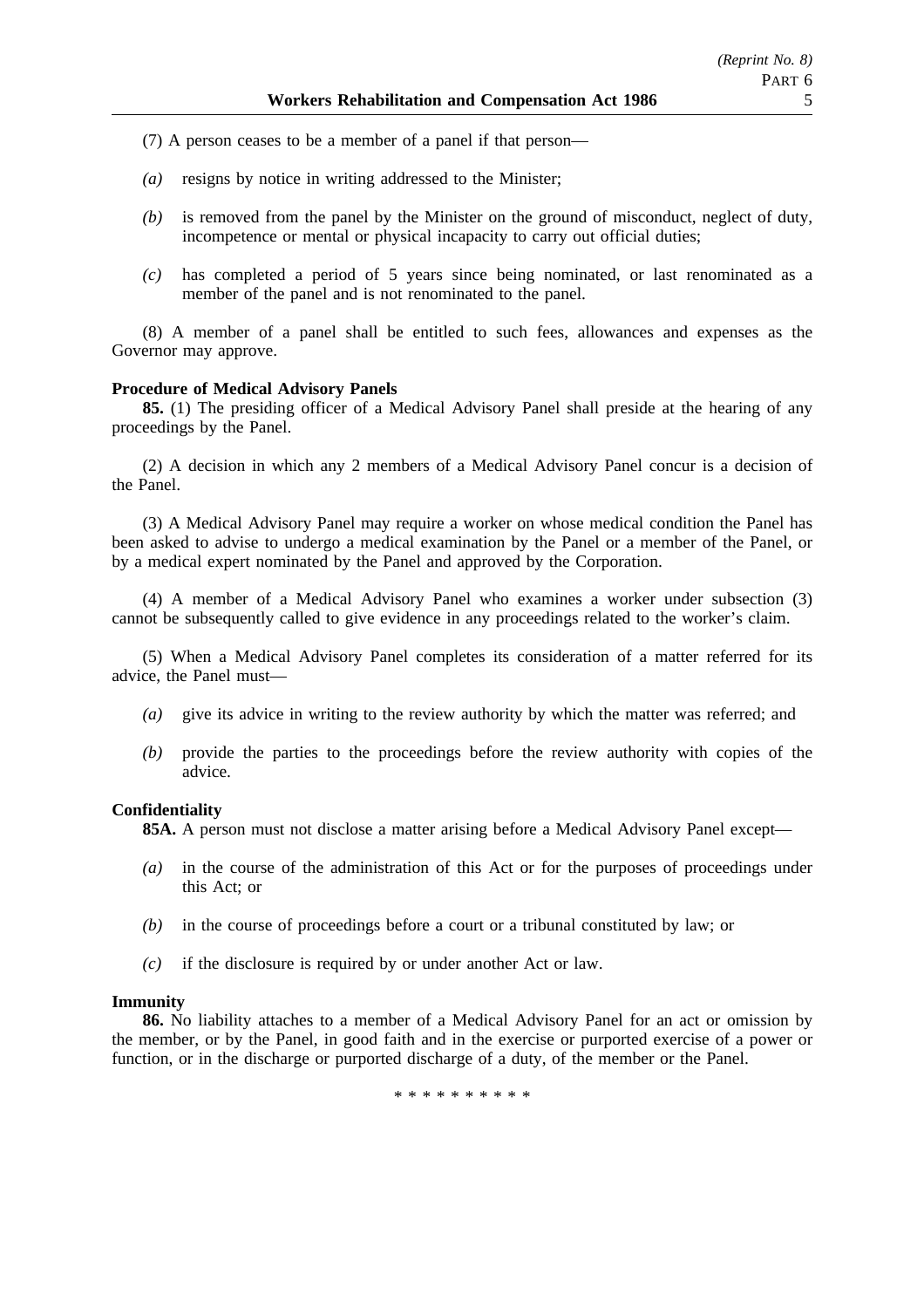# **DIVISION 5—PROCEEDINGS BEFORE REVIEW AUTHORITIES**

### **Principles relating to reviews**

**88.** (1) In proceedings under this Act, a review authority—

- *(a)* shall act according to equity, good conscience and the substantial merits of the case without regard to technicalities and legal forms; and
- *(b)* is not bound by any rules of evidence, but may inform itself on any matter in such manner as it thinks fit.

(2) A review authority may refer any technical or specialised matter to an expert and accept that expert's report as evidence.

(3) Where an expert's report is obtained under subsection (2), the expert must, if a party to the proceedings so requests, be called for examination or cross-examination on the subject matter of the report.

(4) A review authority must, in conducting its proceedings under this Act, act as expeditiously as possible.

#### **Notice of proceedings, etc.**

**89.** (1) Reasonable notice shall be given to a party to proceedings before a review authority of the time and place at which the authority is to hear those proceedings.

(2) A party must be afforded a reasonable opportunity to make submissions to the review authority and, in the case of proceedings before a Review Officer, a reasonable opportunity to call or give evidence and to examine or cross-examine witnesses (but a Review Officer is not obliged to hear evidence from a witness—either generally or on a particular subject—if satisfied that the evidence is not relevant, or if of the opinion that the evidence would merely provide unnecessary corroboration of other evidence admitted by the Review Officer).

(2a) A review authority may require evidence or argument to be presented in writing, and may decide the matters on which it will hear oral evidence or argument.

(3) If a party does not attend at the time and place fixed by the notice, the review authority may hear the proceedings in the absence of that party.

### **Powers of Review Authority**

**90.** (1) In the exercise of its powers or functions, a review authority may—

- *(a)* by summons signed by or on behalf of the authority, require the attendance before the authority of any person; and
- *(b)* by summons signed by or on behalf of the authority, require the production of any relevant document, object or material; and
- *(c)* require any person to make an oath or affirmation truly to answer all questions put by the authority, or any person appearing before the authority; and
- *(d)* require any person appearing before the authority to answer any relevant questions put by the authority, any member of the authority or by any person appearing before the authority.

\*\*\*\*\*\*\*\*\*\*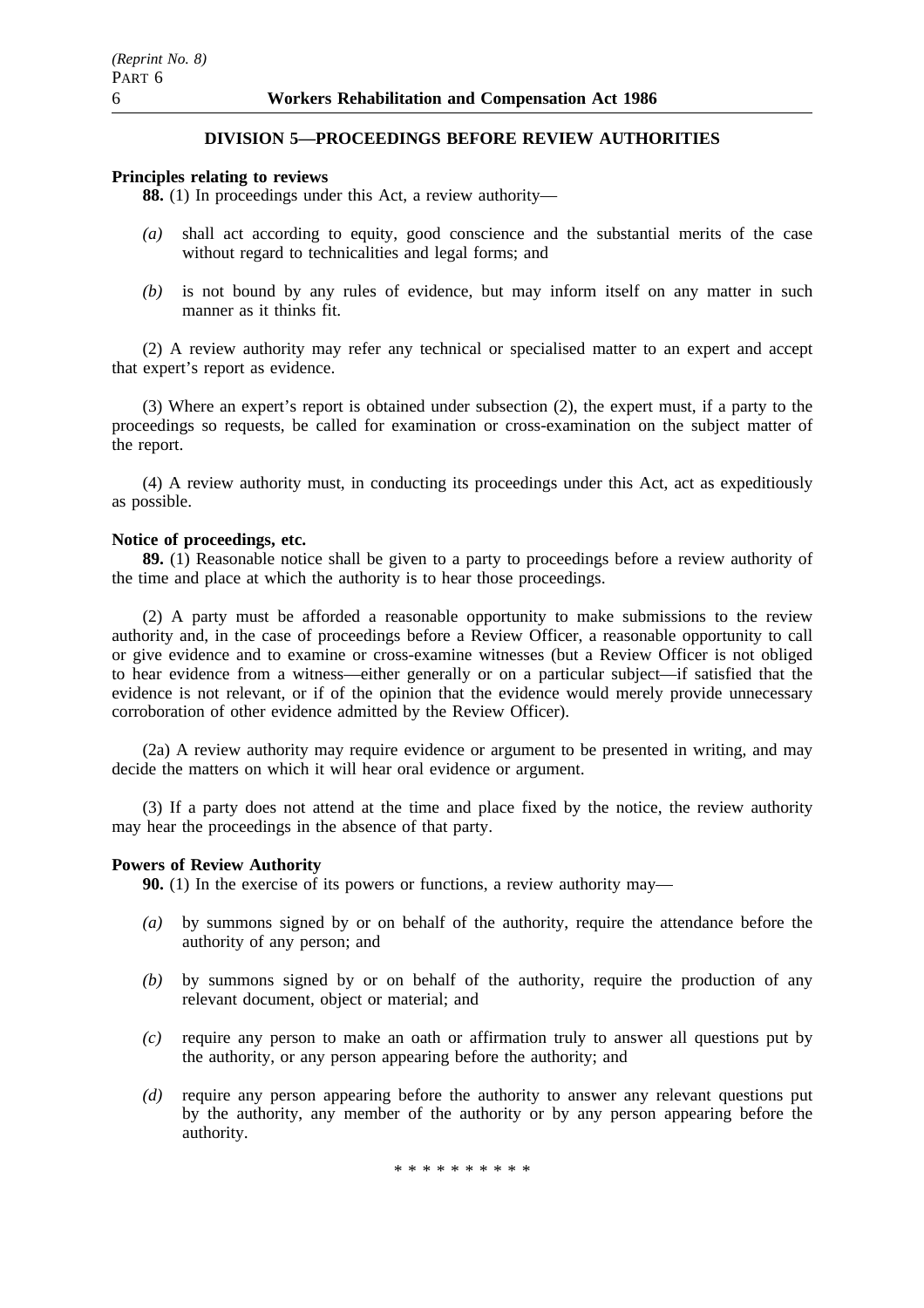\*\*\*\*\*\*\*\*\*\*\*\*\*\*\*

(3) If any person—

- *(a)* who has been served with a summons to attend before a review authority fails without reasonable excuse to attend in obedience to the summons; or
- *(b)* who has been served with a summons to produce any document, object or material, fails without reasonable excuse to comply with the summons; or
- *(c)* misbehaves before a review authority, wilfully insults a review authority or any member of such an authority, or interrupts the proceedings of a review authority; or
- *(d)* refuses to be sworn or to affirm, or to answer any relevant question when required to do so by a review authority,

that person shall be guilty of an offence and liable to a penalty not exceeding \$1 000.

(4) A person shall not be obliged to answer a question under this section if the answer to that question would tend to incriminate that person of an offence, or to produce any document, object or material if it or its contents would tend to incriminate that person of an offence.

- (5) In the course of any proceedings, a review authority may—
- *(a)* receive in evidence any transcript of evidence in proceedings before a court or tribunal and draw any conclusions of fact from the evidence that it considers proper; or
- *(b)* adopt any findings, decision or judgment of a court or tribunal that may be relevant to the proceedings.

 $(6)$  Where—

- *(a)* the native language of a person who is to give oral evidence in any proceedings before a review authority is not English; and
- *(b)* the witness is not reasonably fluent in English,

the person is entitled to give that evidence through an interpreter.

(7) A person may present written evidence to a review authority in a language other than English if that written evidence has annexed to it—

- *(a)* a translation of the evidence into English; and
- *(b)* an affidavit by the translator to the effect that the translation accurately reproduces in English the contents of the original evidence.

#### **Witness fees**

**91.** Any person who appears as a witness in proceedings before a review authority is, subject to any contrary direction by the review authority, entitled to reimbursement of expenses in accordance with the regulations.

### **Representation**

**92.** (1) A person is entitled to appear personally, or by representative, in proceedings before a review authority subject to the qualification that a person is not entitled to be represented by—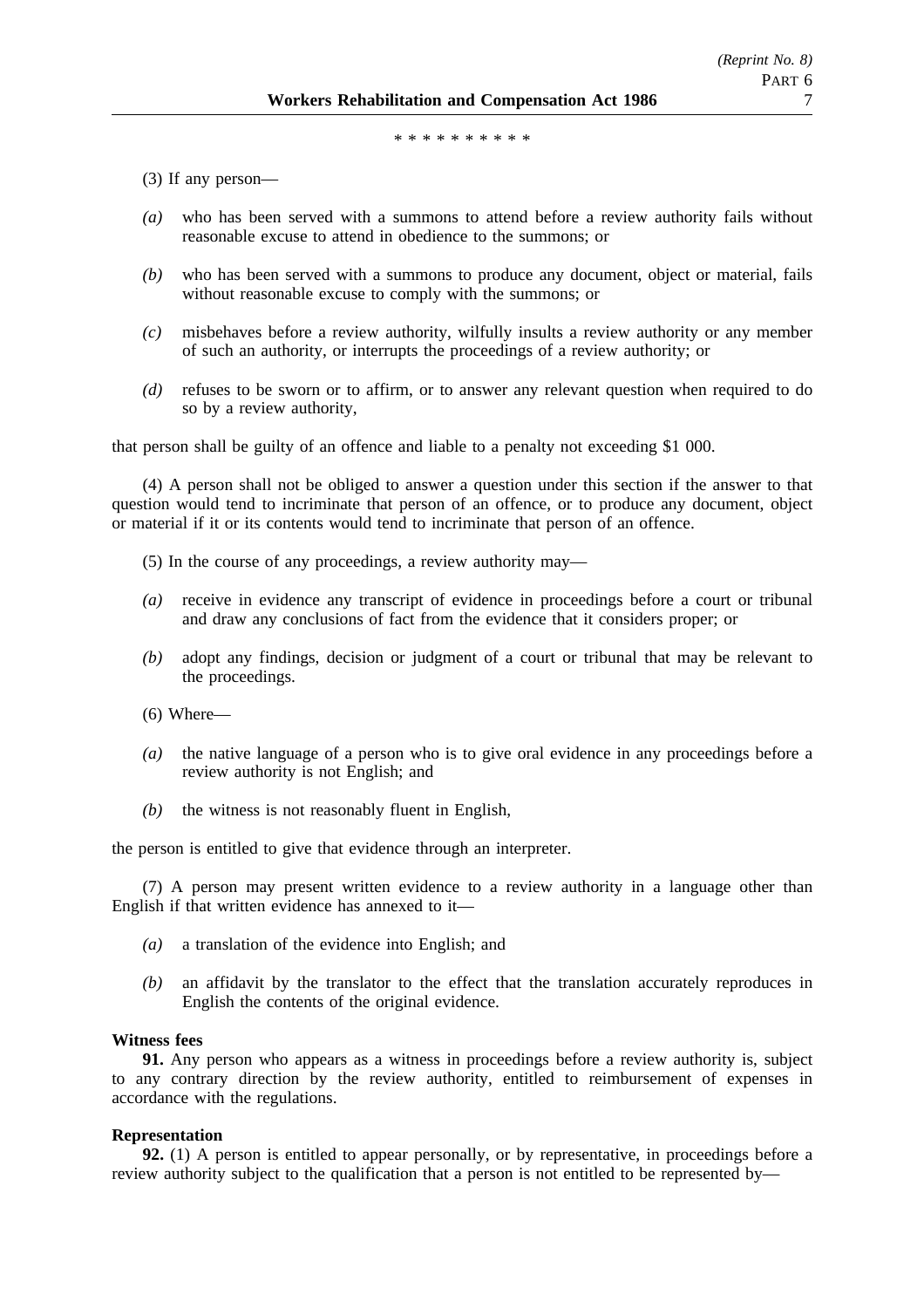- *(a)* a member, or deputy member, of the board; or
- *(b)* a person whose name has been struck off the roll of legal practitioners or who, although a legal practitioner, is not entitled to practice the profession of law because of disciplinary action taken against him or her.

(2) Representation will not be allowed before a Medical Advisory Panel (although a worker who is to appear before a Medical Advisory Panel is entitled to be accompanied by a relative or friend to provide advice and moral support).

### **Costs**

**92A.** (1) Subject to this section, a review authority is empowered to award costs and must, in doing so, observe the following principles:

- *(a)* a party is entitled, subject to limits fixed by the regulations, to reimbursement of the costs of the proceedings;
- *(b)* a party (other than the Corporation or an exempt employer) who is represented by a legal practitioner or an officer or employee of a registered association is entitled, subject to limits fixed by the regulations, to the cost of representation;
- *(c)* if the proceedings are frivolous or vexatious, costs (which may exceed the limits fixed by the regulations) may be awarded against the party by whom the proceedings were brought.

(2) The award may cover not only costs related to proceedings before the review authority but also (where relevant) related conciliation proceedings.

(3) A review authority may decide against awarding costs to which a party would otherwise be entitled under this section, or reduce the amount of such costs, if of the opinion that the party acted unreasonably in bringing, or in relation to the conduct of, the proceedings.

(4) Where costs of representation are awarded, the award may be made, if the review authority thinks fit, in favour of the representative.

(5) Unless otherwise ordered by the review authority, costs awarded under subsection (1)*(a)* or *(b)* are payable by the Corporation or an exempt employer (according to whether the Corporation or the exempt employer is the compensating authority).

(6) Costs awarded under this section may be recovered as a debt.

### **Statement of appeal rights, etc.**

**93.** (1) Subject to subsection (2), at the conclusion of a review, the review authority shall furnish the parties with a statement of—

- *(a)* the authority's findings of fact;
- *(b)* a summary of the evidence on which those findings were based;
- *(c)* the reasons for the authority's decision;
- *(d)* any further appeal rights that may be available to the parties under this Act.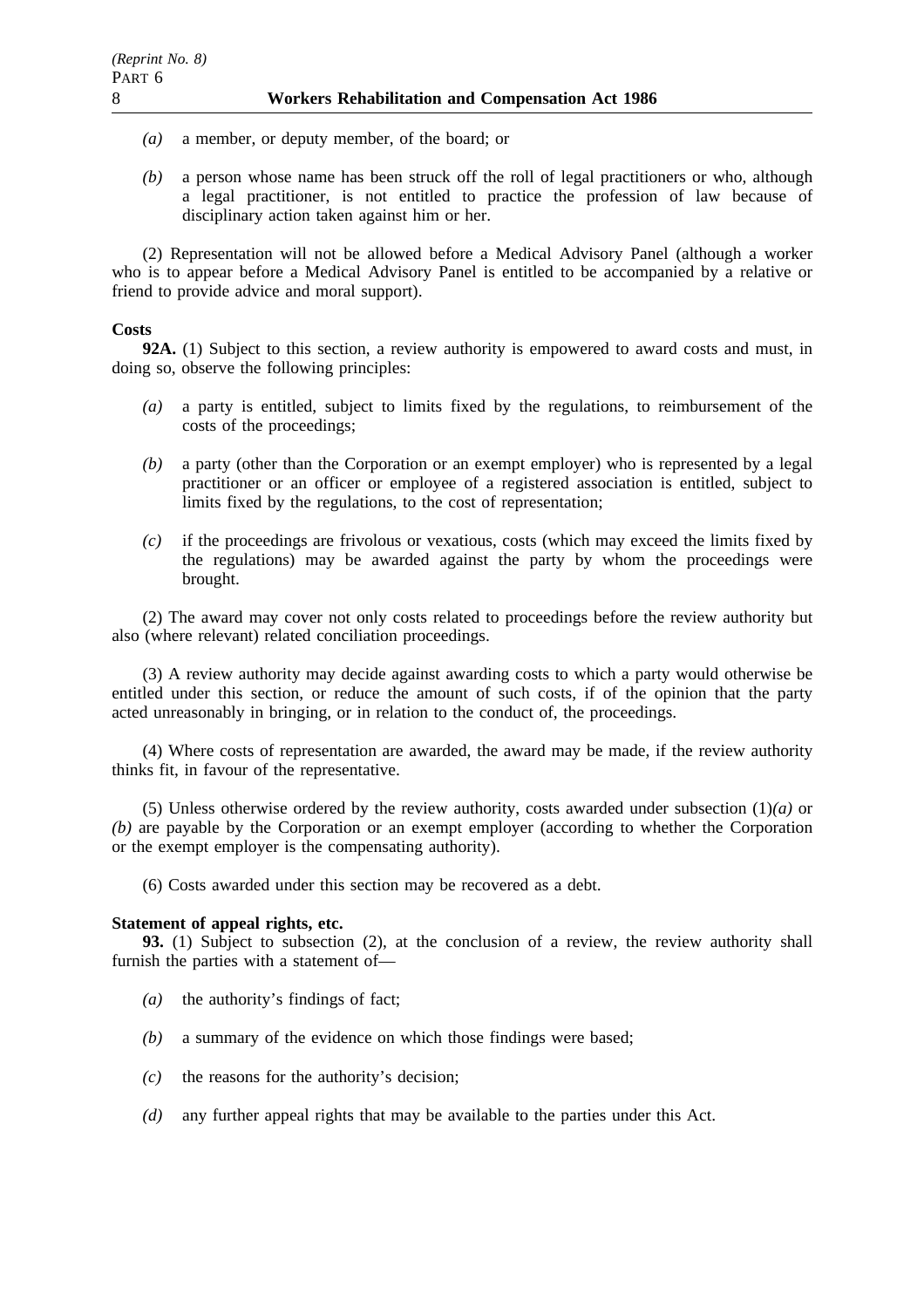(2) A review authority need not furnish a statement under subsection (1) unless a request for such a statement is made by or on behalf of a party to the review within 15 business days after the completion of the review.

(3) If a review authority does not propose to furnish a statement under subsection (1) as a matter of course, it must inform the parties, at the conclusion of the review, of the right to request such a statement.

### **Reference of matters to Medical Advisory Panels**

**94.** (1) A review authority may, on its own initiative, or on the application of a party to proceedings before the authority, refer—

- *(a)* a medical question arising in the proceedings; or
- *(b)* a decision by the Corporation to disallow or reduce a charge for a service under section 32,

to a Medical Advisory Panel for advice.

(2) If a review authority differs from the advice provided by a Medical Advisory Panel, the authority must state its reasons for doing so in the reasons for its decision.

### **DIVISION 6—REVIEWS AND APPEALS**

#### **Application for review**

**95.** (1) A person who is directly affected by a decision that is reviewable under subsection (2) may apply for a review of the decision.

- (2) The following decisions are reviewable—
- *(a)* a decision made on a claim for compensation (including a decision in the nature of a redetermination of a claim);
- *(b)* a decision in relation to the nature of rehabilitation services provided, or to be provided, for a worker;
- *(c)* a decision to vary, suspend or discontinue weekly payments;
- *(d)* a decision on an application by an employer under section 36 to have weekly payments payable to a worker employed by, or formerly employed by, that employer reviewed;
- *(da)* a decision by the Corporation to disallow a charge for a service under section 32.

\*\*\*\*\*\*\*\*\*\*

(3) For the purposes of subsection (1), an employer from whose employment a compensable disability arises shall be regarded as being directly affected by a decision of a kind referred to in subsection (2) made in relation to that disability.

(4) An application for review must be in the prescribed manner and form and must be made within one month after the person applying for the review receives notice of the decision to which the review relates unless the Chief Review Officer, or another Review Officer authorised by the Chief Review Officer for the purposes of this provision, in his or her discretion, allows an extension of the time for making the application.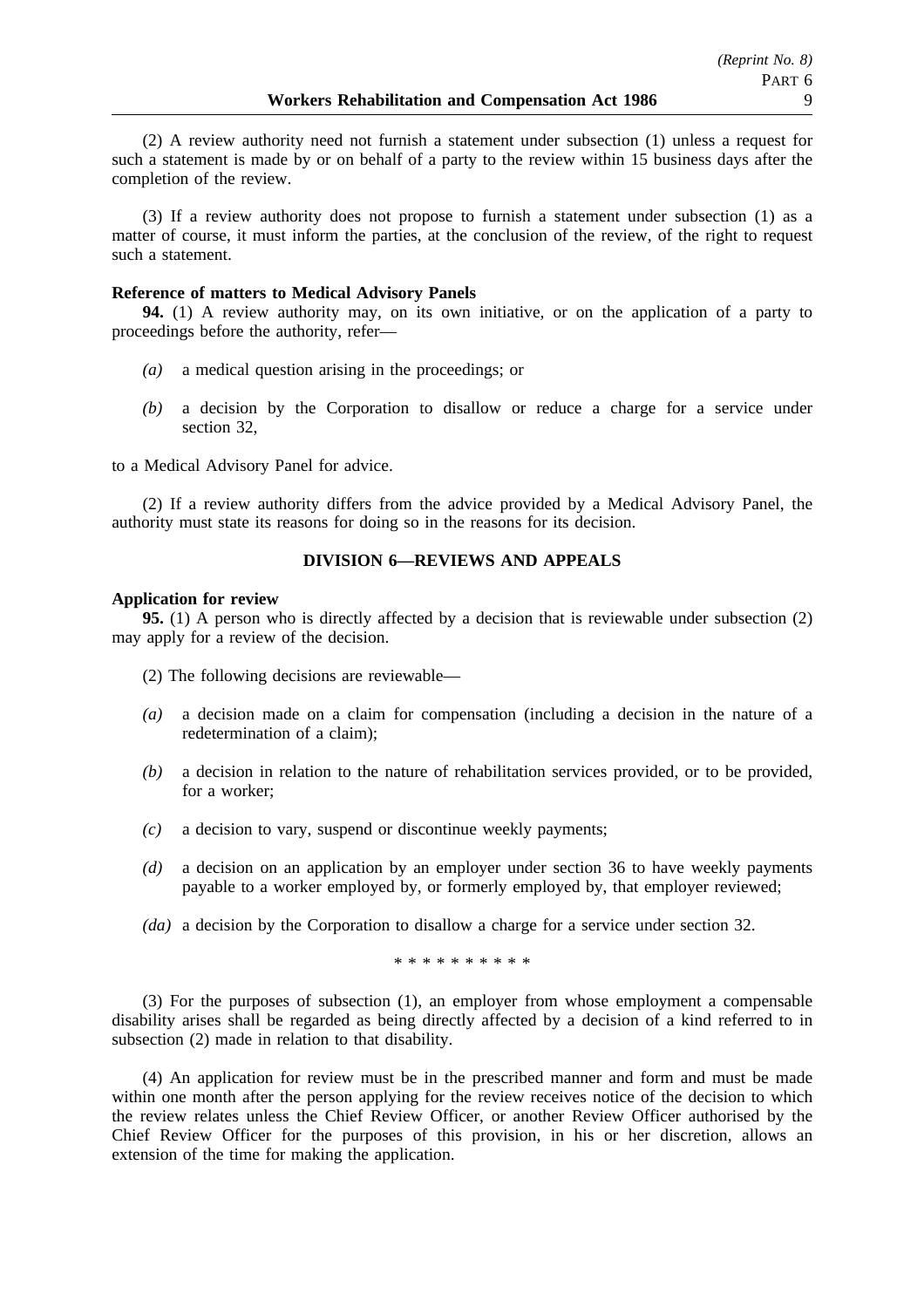(5) An application for review must be made in accordance with the regulations.

(6) Where an application is made under this section, the Corporation must first endeavour to resolve the questions in issue by agreement.

(7) Where—

- *(a)* the Corporation fails to resolve the questions in issue by agreement; or
- *(b)* the questions in issue have not been resolved after 14 days from the date on which the application is first received by the Corporation and the applicant requests the reference of those questions to a Review Officer,

the application for review shall be referred to a Review Officer.

#### **Review by Review Officer**

**96.** (1) Where an application for review is referred to a Review Officer, the Review Officer shall conduct a review of the decision to which the application relates.

(1a) A party to proceedings before a Review Officer must disclose to the Review Officer and all other parties to the proceedings the existence of all material in the party's possession or power that may be relevant to the proceedings and must, if the Review Officer so requests, produce all or any of that material to the Review Officer.

(2) On a review under this section, the Review Officer shall make a fresh determination of the matters to which the decision subject to review relates.

\*\*\*\*\*\*\*\*\*\*

(4) Where the Review Officer arrives at a decision that differs from the decision under review, the decision of the Review Officer shall take effect in substitution for that decision.

### **Appeals to Tribunal**

**97.** (1) An appeal lies to the Tribunal against a decision by a Review Officer on a review.

(2) Such an appeal may be instituted by—

- *(a* any person directly affected by the decision; or
- *(b)* the employer, or former employer, of a worker directly affected by the decision; or
- *(c)* the Corporation.

(3) An appeal must be in the prescribed manner and form and must be instituted within one month after the appellant receives notice of the decision of the Review Officer unless the Tribunal allows a longer time for the institution of the appeal.

(4) A notice of appeal must state with reasonable particularity the grounds of appeal and the relief sought on the appeal.

(4a) The Registrar must notify the Review Officer of the institution of an appeal.

(4b) The Review Officer must, as soon as practicable after receiving notification under subsection (4a), send to the Registrar of Review Authorities—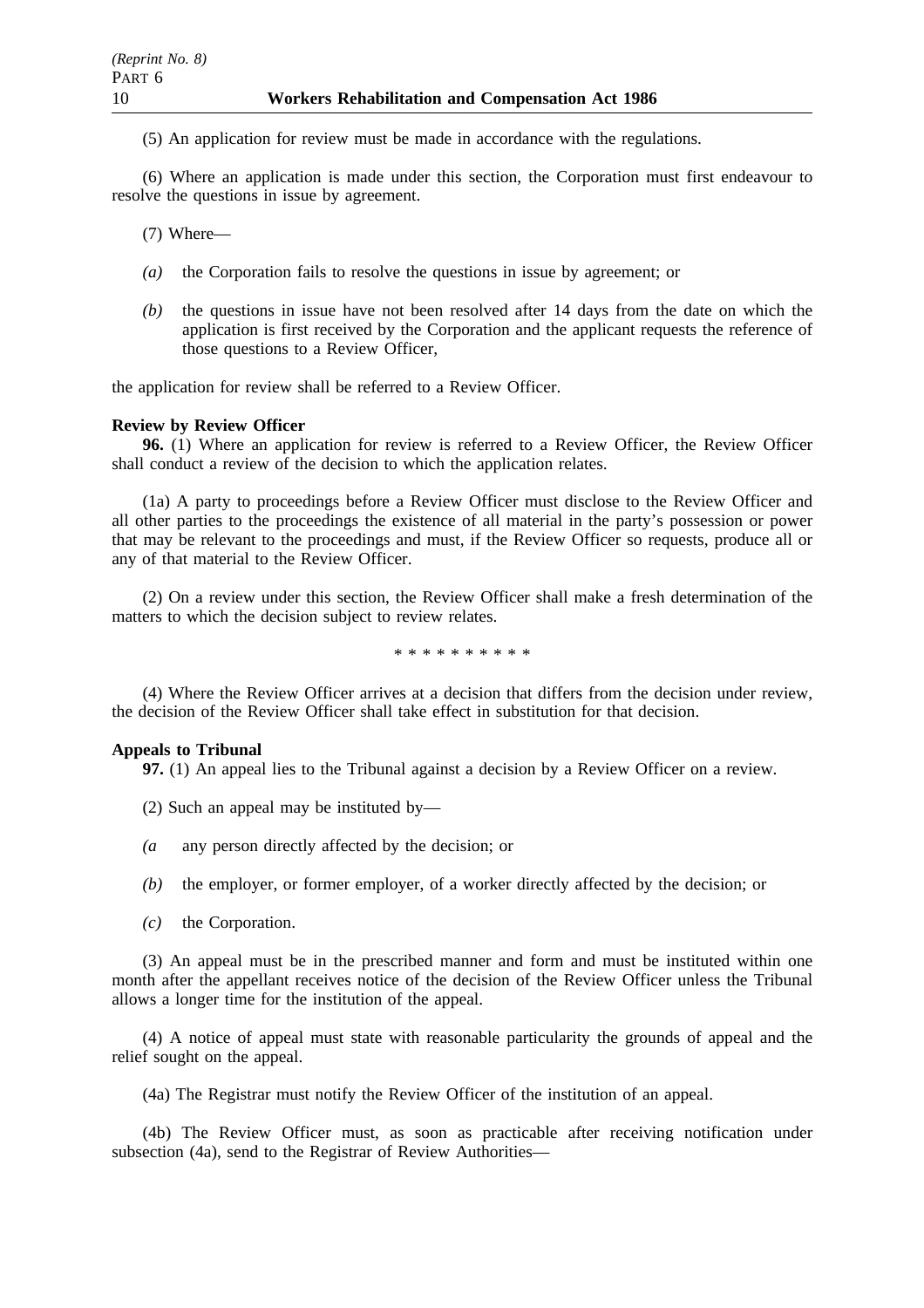- *(a)* any application, documents, written submissions, statements, reports, and other papers lodged with, or received by, the Review Officer during the course of the earlier proceedings; and
- *(b)* any relevant exhibits in the custody of the Review Officer; and
- *(c)* a copy of any notes of evidence made by or at the direction of the Review Officer during the course of the earlier proceedings; and
- *(d)* a copy of the decision appealed against.
- (4c) The Tribunal may, on an appeal under this section—
- *(a)* examine any papers, exhibits and notes submitted under subsection (4b) and draw any conclusions of fact from them it considers proper;
- *(b)* direct the Review Officer to furnish a report (which must be made available to the parties to the appeal) on any aspect of the subject matter of the appeal.

(4d) Subject to subsection (4e), the Tribunal has a discretion to rehear the whole or any part of the evidence taken before the Review Officer, or to take further evidence.

- (4e) The Tribunal must, on the application of a party to the appeal—
- *(a)* rehear evidence taken before the Review Officer if the evidence is relevant to the appeal and the record of the evidence is incomplete or inaccurate in a material particular;
- *(b)* hear oral evidence relevant to the appeal from a witness from whom evidence was taken in documentary form by the Review Officer;
- *(c)* take further evidence if the evidence is relevant to the appeal and the party seeking to introduce it could not reasonably be expected to have done so in the proceedings before the Review Officer;
- *(d)* take evidence if—
	- (i) the evidence is relevant to the appeal; and
	- (ii) there is some substantial reason for admitting the evidence in the interests of justice.

(4f) A party must be afforded a reasonable opportunity to examine or cross-examine witnesses appearing before the Tribunal.

(5) On an appeal under this section, the Tribunal may exercise any one or more of the following powers—

- *(a)* confirm, vary, set aside or reverse the decision under appeal;
- *(b)* refer the subject matter of the appeal, or any matter arising in the course of the appeal, back to a Review Officer with directions or suggestions the Tribunal considers appropriate;
- *(c)* make incidental or ancillary orders.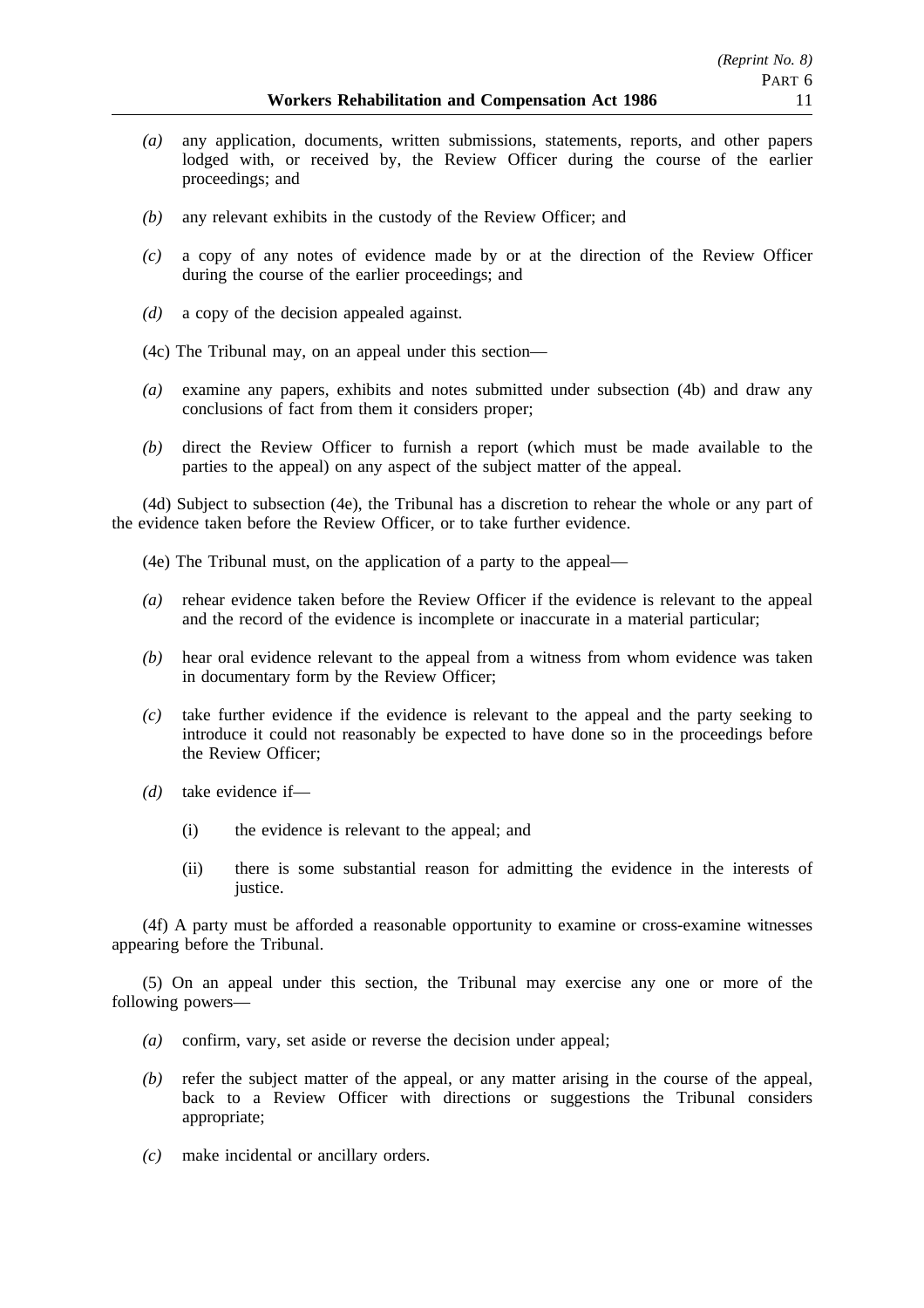#### \*\*\*\*\*\*\*\*\*\*

(8) On an appeal to the Tribunal under this section against a decision of a Review Officer, the Tribunal may, on such terms and conditions as it thinks fit, order that the operation of the decision subject to the appeal be stayed wholly or in part until the appeal is decided or until further order by the Tribunal.

\*\*\*\*\*\*\*\*\*\*

### **Decisions relating to exempt employers**

**98A.** (1) If the Corporation—

- *(a)* refuses the registration of an employer or group of employers as an exempt employer or group of exempt employers; or
- *(b)* grants or renews registration as an exempt employer or group of exempt employers for a period of less than three years; or
- *(c)* cancels the registration of an employer or group of employers as an exempt employer or group of exempt employers,

the employer or employers may appeal to the Minister against that decision.

(2) The appeal must be instituted within one month after the employer or employers receive notice of the Corporation's decision unless the Minister, in his or her discretion, allows an extension of time for the appeal.

(3) The Minister may (but is not obliged to) permit an appellant to appear personally or by representative before the Minister on an appeal.

(4) The Minister has an absolute discretion to decide an appeal under this section as the Minister thinks fit.

(5) If the Minister decides in favour of the appellant, the Minister must furnish the Corporation with a statement of the reasons for the decision.

# **DIVISION 7—CASES STATED AND APPEALS**

### **Cases stated**

**99.** (1) The Tribunal may state a case on a question of law for the opinion of the Supreme Court.

(2) A case stated under this section shall be heard and determined by the Full Court.

### **Appeals to Supreme Court**

**100.** (1) A party to proceedings before the Tribunal may, by leave of the Supreme Court, appeal against a decision of the Tribunal in those proceedings.

(2) An appeal under this section shall be heard and determined by the Full Court.

(3) An appeal under subsection (1) shall be limited to a question of law.

(4) An appeal under subsection (1) must be instituted within one month after the appellant receives notice of the decision appealed against unless the Supreme Court, in its discretion, allows a longer time for the institution of the appeal.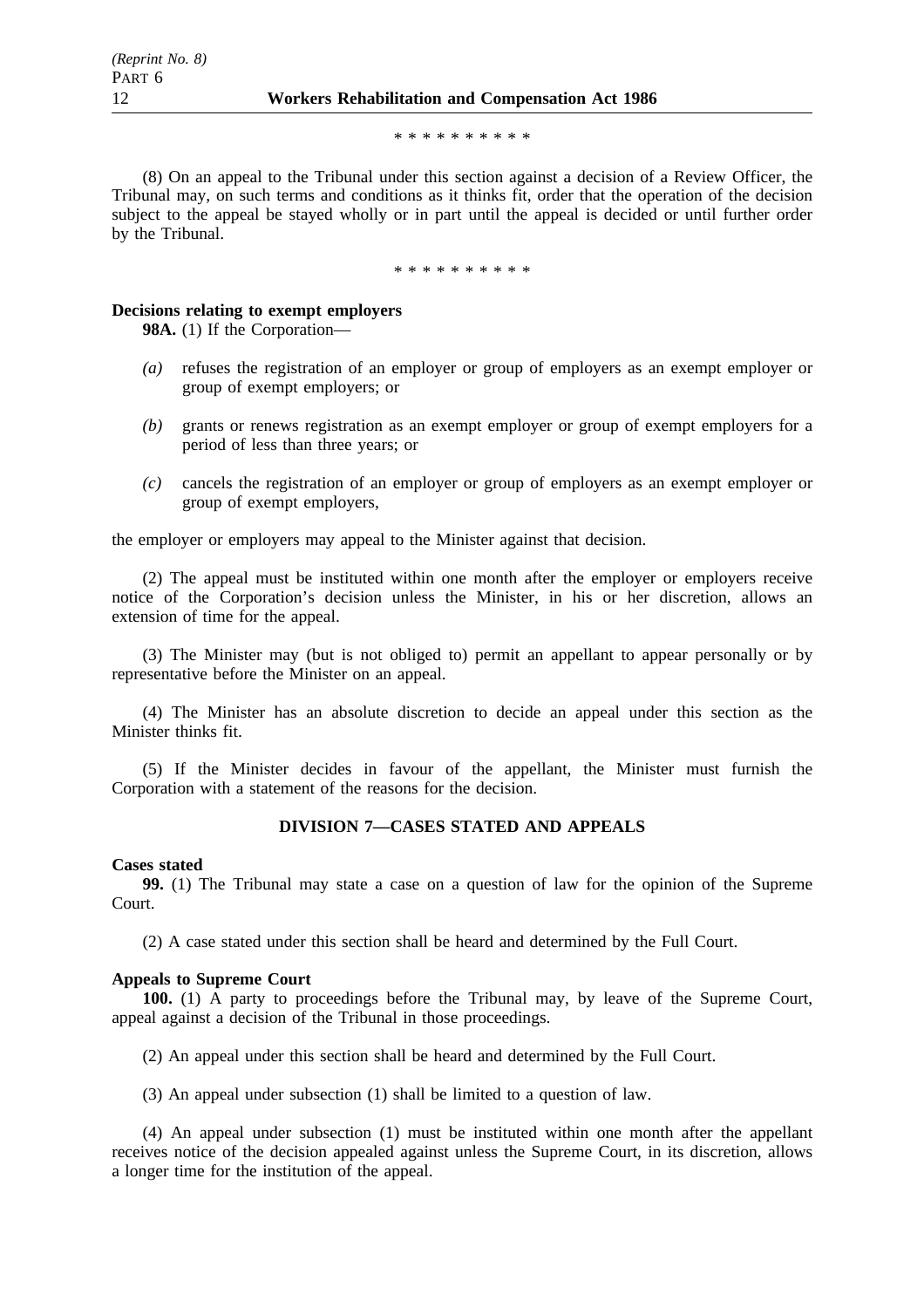### **DIVISION 8—MINISTERIAL INTERVENTION**

### **Ministerial intervention**

**101.** Where, in the opinion of the Minister, intervention is desirable in the public interest, the Minister may intervene in an appeal before the Tribunal or the Supreme Court.

### **DIVISION 9—MISCELLANEOUS**

#### **Special jurisdiction of Review Officer**

**102.** (1) A worker who believes that there has been undue delay in the determination of a claim by the worker under this Act may apply to a Review Officer under this section.

(2) An application shall not be made under this section within 14 days after the day on which the claim was made.

- (3) On an application under this section the Review Officer may—
- *(a)* give such directions as the Review Officer thinks necessary to expedite the determination of the claim; or
- *(b)* personally decide the claim.

(4) A person to whom a direction is given by a Review Officer under subsection (3) shall comply with that direction.

(5) The regulations may prescribe procedures for the reference of applications under this section to Review Officers.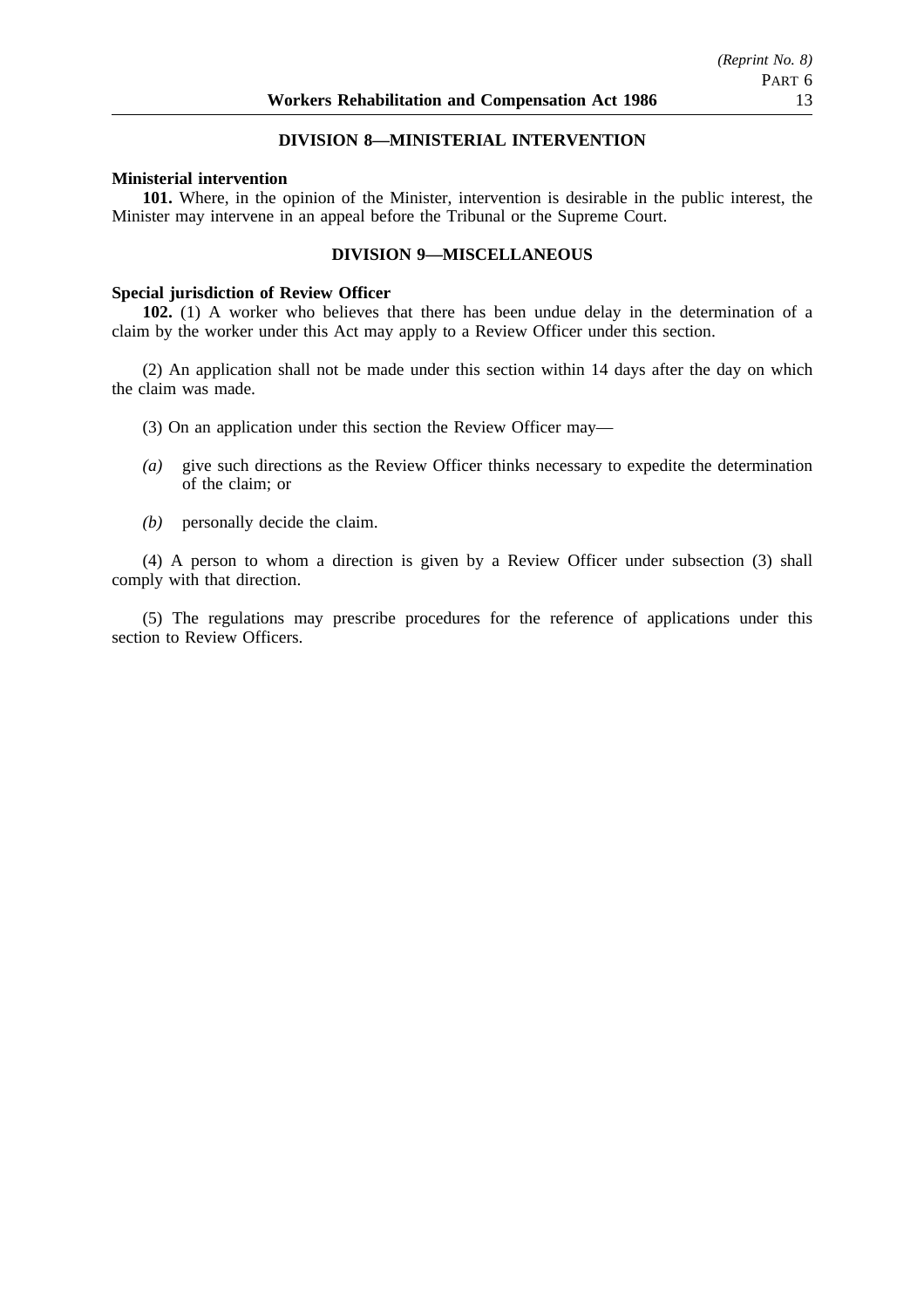# **PART 7 MISCELLANEOUS**

### **Extension of the application of this Act to self-employed persons**

**103.** (1) The Corporation may, on the application of a person who is self-employed, extend to that person the protection of this Act.

(2) An application under subsection (1) may be granted by the Corporation subject to such conditions and limitations as the Corporation thinks fit and any such condition or limitation shall, to the extent of any inconsistency, prevail over the provisions of this Act.

### **Special provision for prescribed classes of volunteers**

**103A.** (1) The Crown is the presumptive employer of persons of a prescribed class who voluntarily perform work of a prescribed class that is of benefit to the State (and the Crown therefore has the liabilities of an exempt employer in relation to persons of that class).

(2) Where a person of a class prescribed under subsection (1) suffers a compensable disability while performing the work to which the prescription relates—

- *(a)* the question of whether and, if so, to what extent the person is incapacitated for work must be determined according to the employment (including self-employment) in which the person was otherwise engaged at the commencement of the incapacity or, if the person was not then engaged in other employment, by reference to employment for which he or she was then reasonably fitted; and
- *(b)* subject to paragraph *(c)*, the average weekly earnings of the person must be determined—
	- (i) if the person was self-employed, by reference to the remuneration that the person would have received if he or she had been doing the same work in employment; or
	- (ii) if the person was not employed, by reference to the remuneration that the person would have received if he or she had been working in employment for which he or she was reasonably fitted,

and, if there is an award or industrial agreement applicable to that class or grade of employment, by reference to that award or agreement; and

- *(c)* where—
	- (i) the person dies;
	- (ii) a claim for compensation is made by a person claiming to be a dependant of the deceased;
	- (iii) the deceased and the claimant were both members of a partnership or proprietary company and the predominant work of the deceased before the date of death was in the business of that partnership or company,

then for the purposes of determining whether the claimant was a dependant of the deceased and, if so, the extent of the dependency, any income derived by the claimant from the partnership or company during the deceased's lifetime will (to the extent that the income is attributable to the deceased's work on behalf of the partnership or company) be taken to be an allowance made by the deceased, out of the deceased's own income, for the maintenance of the claimant.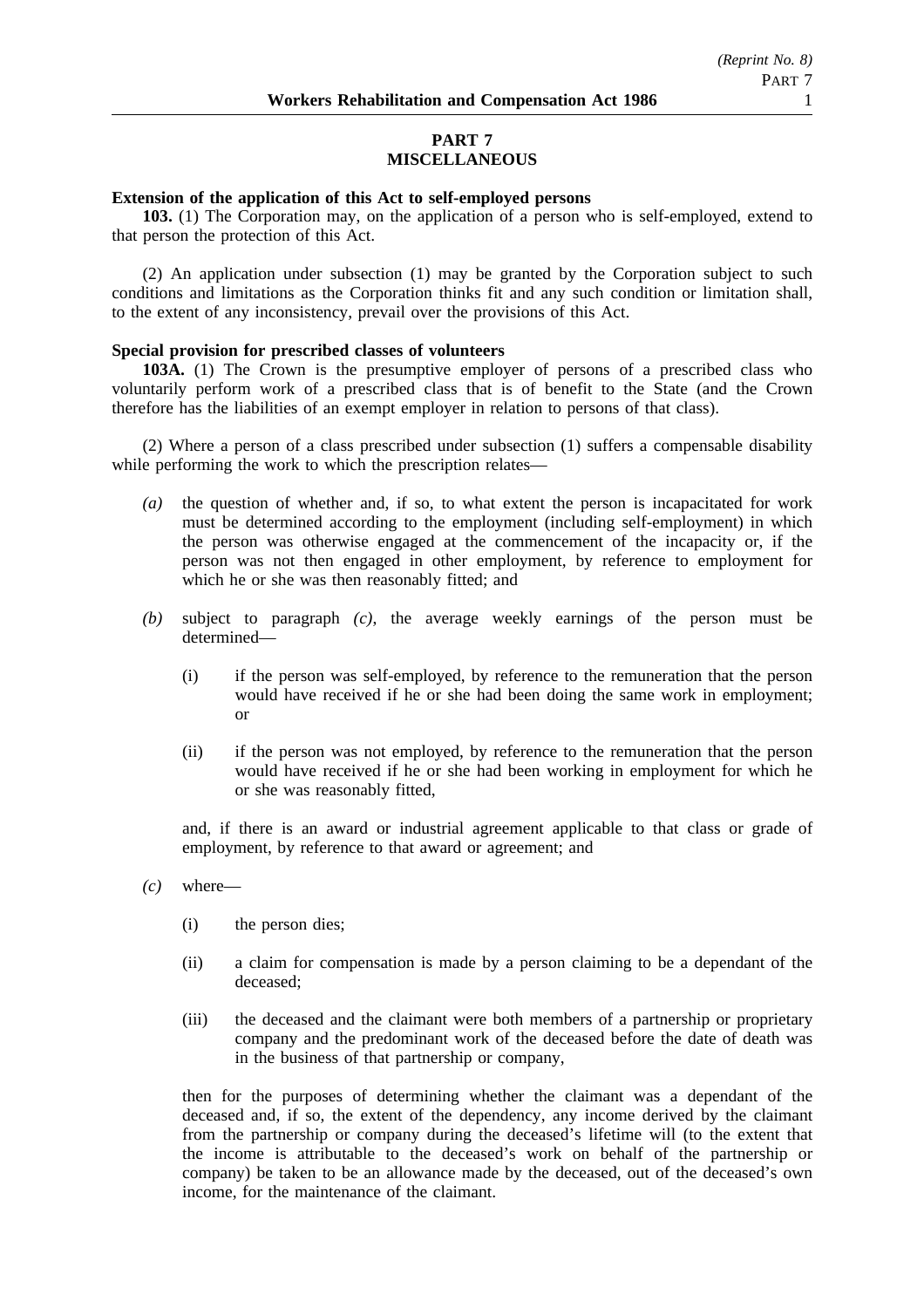#### \*\*\*\*\*\*\*\*\*\*

#### **Insurance of registered employers against other liabilities**

**105.** (1) An employer who is registered under this Act, and any employer who is not required to be registered because of an exemption under the regulations, is insured by the Corporation, subject to terms and conditions prescribed by regulation, against any liability that may arise apart from this Act in respect of a compensable disability arising from employment (being employment to which this Act applies) by the employer.

(2) Where an employer participates in the provision of a rehabilitation programme under this Act, and in consequence of that participation provides work for a person who is not a worker employed by that employer, that person will be taken to be in the employment of the employer for the purposes of subsection (1).

(3) The insurance provided by subsection (1) does not extend to an exempt employer except in relation to persons of the class referred to in subsection (2).

#### **Payment of interim benefits**

**106.** (1) The Corporation may, pending the final determination of a claim, make interim payments of compensation to a claimant.

(2) Where on the final determination of a claim it appears that an amount to which the claimant was not entitled has been paid under this section, the Corporation may recover that amount as a debt.

#### **Payment not to constitute an admission of liability**

**106A.** A payment by the Corporation or an employer to a worker does not constitute an admission of liability or estop a subsequent denial of liability.

#### **Employer may request progress report**

**107.** (1) The employer of a worker may at any time request the Corporation to provide a report on—

- *(a)* the medical progress being made by the worker;
- *(b)* the worker's incapacity for work as assessed under this Act.
- (2) A request under subsection (1) must be accompanied by the prescribed fee.

(3) The Corporation shall prepare a report requested under subsection (1) within a reasonable time of the request being made and shall send copies of the report to the employer and the worker.

#### **Medical examination at request of employer**

**108.** (1) Subject to subsection (2), the employer of a worker who has made a claim under this Act may require the Corporation to have the worker submit to an examination by a recognised medical expert nominated by the Corporation.

(2) A worker shall not be required to submit to examinations under this section more frequently than is permitted by the regulations.

(3) The Corporation may, if it thinks fit, charge the cost of an examination under this section to the employer.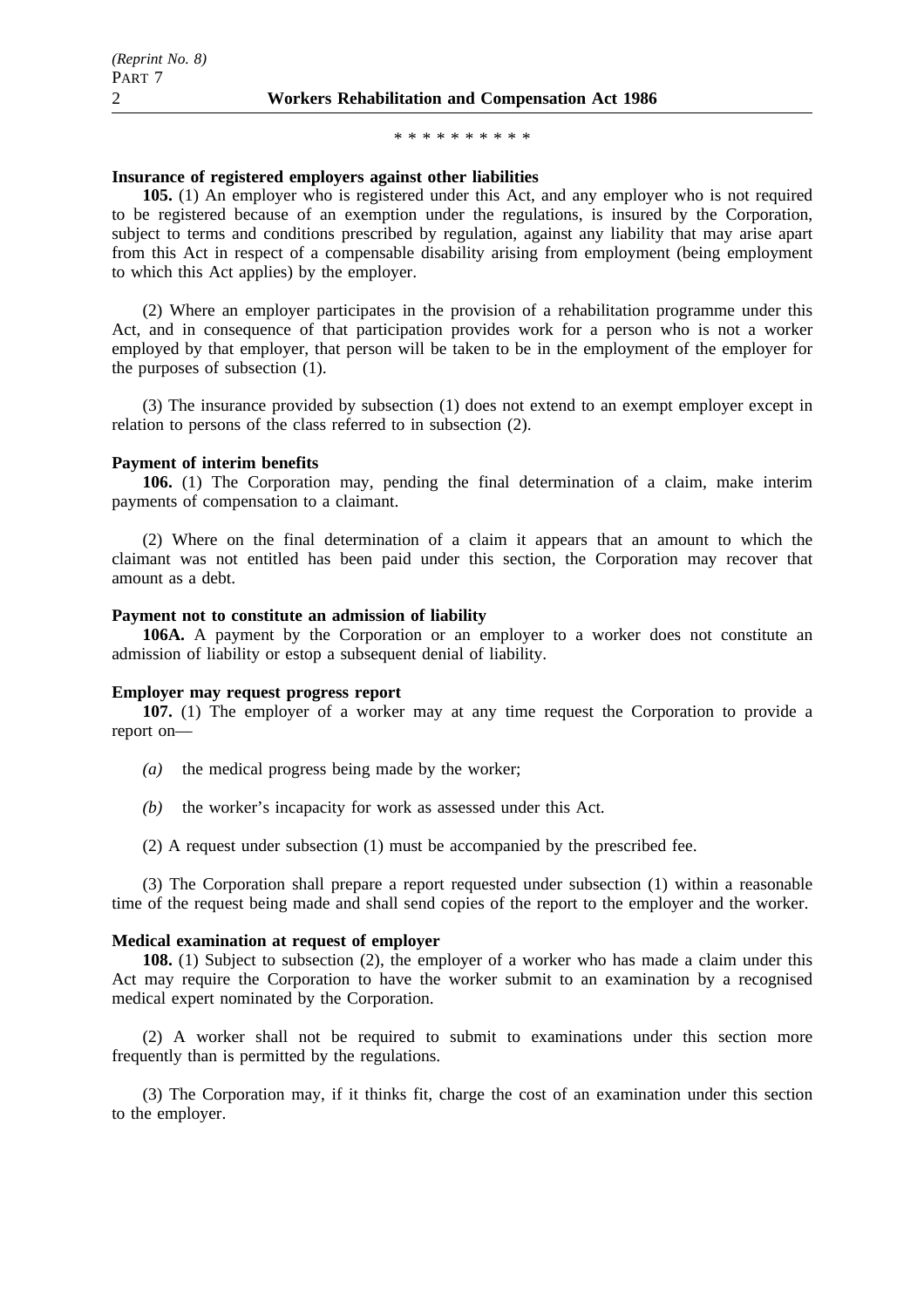(4) If it appears that there has been undue delay in having a worker examined under this section, a Review Officer may, on application by the employer, give such directions to the Corporation as appear reasonable in the circumstances to expedite the examination.

(5) The Corporation must comply, or take steps to secure compliance, with such a direction.

### **Worker to be supplied with copy of medical report**

**109.** Where a report is obtained for the purposes of this Act by the Corporation or an employer on the findings made, or the opinions formed, by a medical expert on the examination of a worker, the Corporation or the employer shall, as soon as practicable after receiving the report, send a copy of the report to the worker.

### **Powers of entry and inspection**

**110.** (1) For the purposes of this Act, an authorised officer may, at any reasonable time—

- *(a)* enter any workplace;
- *(b)* inspect the workplace, anything at the workplace and work there in progress;
- *(c)* require a person who has custody or control of books, documents or records relevant to any matter arising under this Act to produce those books, documents or records;
- *(d)* examine, copy and take extracts from any such books, documents or records, or require an employer to provide a copy of any such books, documents or records;
- *(e)* take photographs, films or video or audio recordings;
- *(f)* take measurements, make notes and records and carry out tests;
- *(g)* require (directly or through an interpreter) any person to answer, to the best of that person's knowledge, information and belief, any question relevant to any matter arising under this Act;
- *(h)* require an employer to produce any document, or a copy of any document, that is required to be prepared or kept under this Act.
- (2) Where—
- *(a)* a person whose native language is not English is suspected of having breached this Act; and
- *(b)* the person is interviewed by an authorised officer in relation to that suspected breach; and
- *(c)* the person is not reasonably fluent in English,

the person is entitled to be assisted by an interpreter during the interview.

- (3) A person is not required—
- *(a)* to provide information under this section that is privileged on the ground of legal professional privilege; or
- *(b)* to answer a question under this section if the answer would tend to incriminate that person of an offence.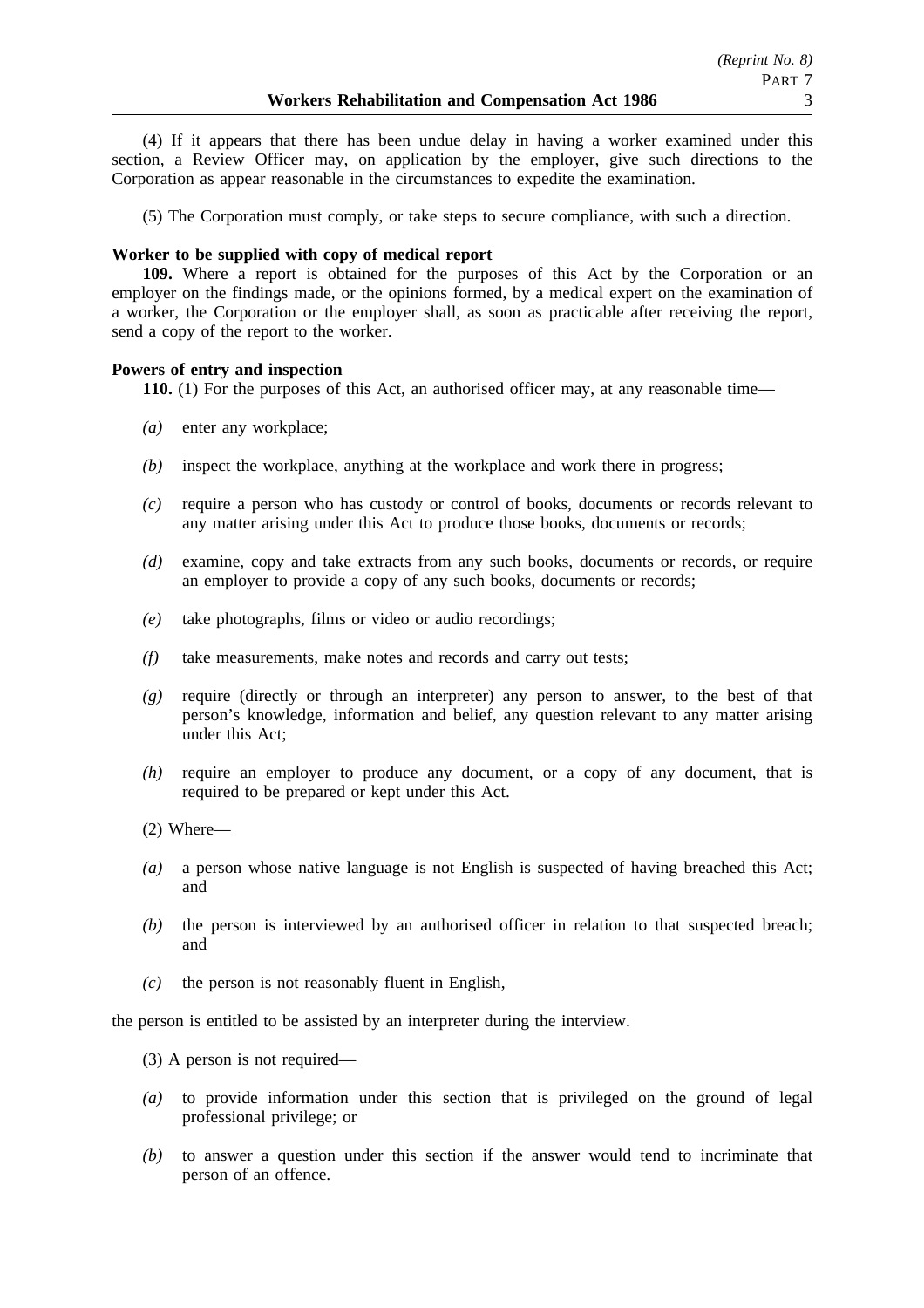(4) An authorised officer, who suspects on reasonable grounds that an offence against this Act has been committed, may seize and retain anything that affords evidence of that offence.

(5) An authorised officer must, at the request of any person from whose possession evidentiary material is seized under subsection (4), provide a receipt for that material.

- (6) Where anything has been seized under subsection (4) the following provisions apply:
- *(a)* the thing seized must be held pending proceedings for an offence against this Act related to the thing seized, unless the Minister, on application, authorises its release to the person from whom it was seized, or any person who had legal title to it at the time of its seizure, subject to such conditions as the Minister thinks fit (including conditions as to the giving of security for satisfaction of an order under paragraph  $(b)(ii)$ ;
- *(b)* where proceedings for an offence against this Act relating to the thing seized are instituted within six months of its seizure and the person charged is found guilty of the offence, the court may—
	- (i) order that it be forfeited to the Crown; or
	- (ii) where it has been released pursuant to paragraph *(a)*—order that it be forfeited to the Crown or that the person to whom it was released pay to the Minister an amount equal to its market value at the time of its seizure, as the court thinks fit;
- *(c)* where—
	- (i) proceedings are not instituted for an offence against this Act relating to the thing seized within six months after its seizure; or
	- (ii) proceedings having been so instituted—
		- (A) the person charged is found not guilty of the offence; or
		- (B) the person charged is found guilty of the offence but no order for forfeiture is made under paragraph *(b)*,

the person from whom the thing was seized, or any person with legal title to it, is entitled to recover from the Minister, by action in a court of competent jurisdiction, the thing itself, or if it has deteriorated or been destroyed, compensation of an amount equal to its market value at the time of its seizure.

(7) In the exercise of powers under this section, an authorised officer may be accompanied by such assistants as may be necessary or desirable in the circumstances.

(8) An employer whose workplace is subject to an inspection under this section must provide such assistance as may be necessary to facilitate the exercise of the powers conferred by this section.

- (9) A person must not—
- *(a)* hinder or obstruct an authorised officer in the exercise of a power conferred by this section; or
- *(b)* refuse or fail, without lawful excuse, to comply with a requirement under this section.

Penalty: \$10 000.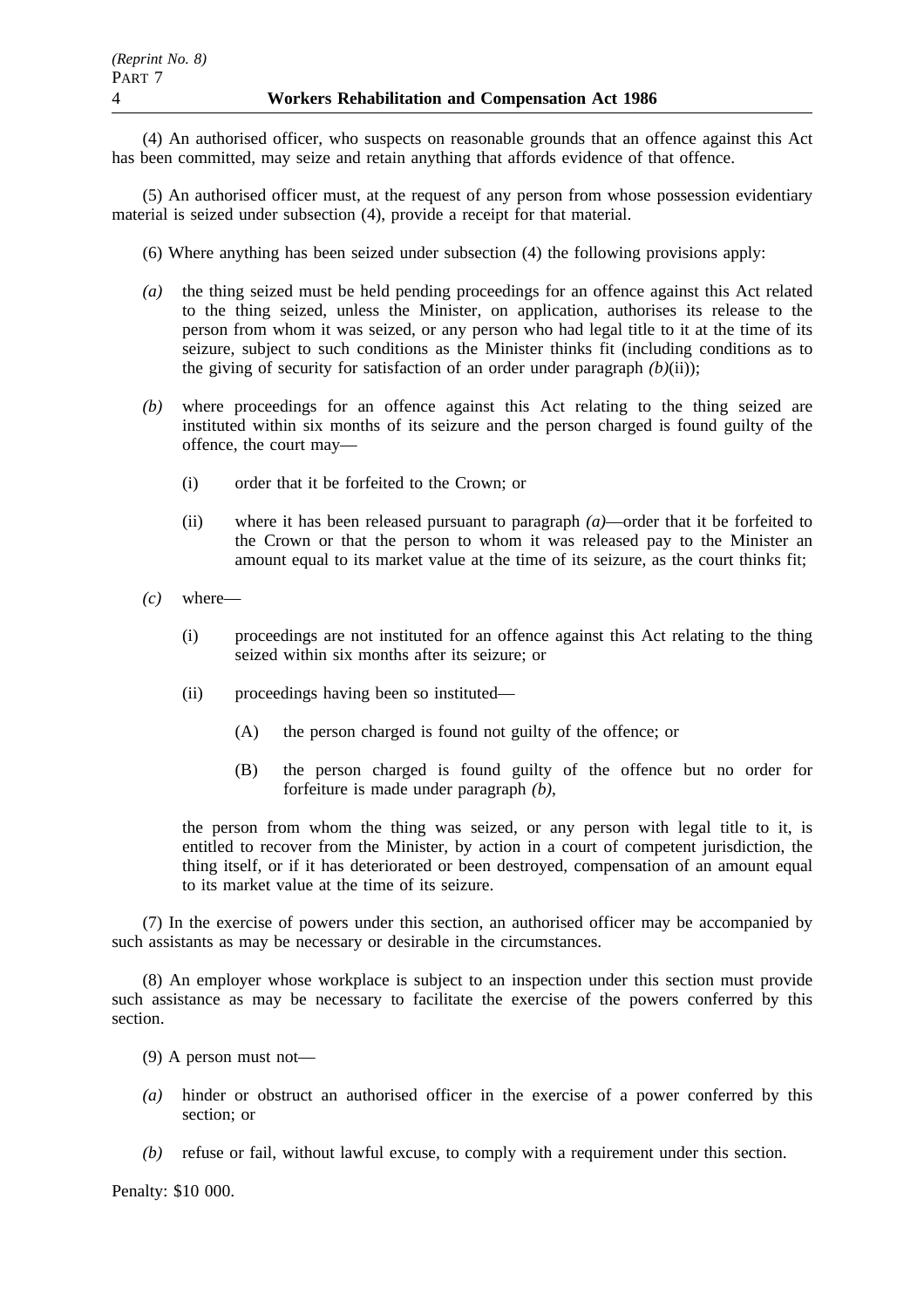(10) An authorised officer, or a person assisting an authorised officer, who in the course of exercising powers under this section in relation to an employer—

- *(a)* unreasonably hinders or obstructs the employer in the day to day running of his or her business;
- *(b)* addresses offensive language to the employer or to any other person at the workplace;
- *(c)* assaults the employer or any other person at the workplace,

is guilty of an offence.

Penalty: *(a)* for an offence against paragraph *(a)* or *(b)*—\$6 000;

*(b)* for an offence against paragraph *(c)*—\$6 000 or imprisonment for one year.

#### **Inspection of place of employment by rehabilitation adviser**

**111.** (1) Subject to subsection (2), a rehabilitation adviser may inspect the place of employment of a disabled worker.

(2) A power of inspection under subsection (1) shall be exercised so as to avoid any unnecessary disruption of, or interference with, the performance of work at a place of employment.

(3) A person shall not hinder an inspection under this section.

Penalty: \$3 000.

### **Confidentiality to be maintained**

**112.** (1) A person must not disclose information (except as permitted by subsection (2)) if—

- *(a)* the person obtained the information in the course of carrying out functions in, or related to, the administration, operation or enforcement of this Act; and
- *(b)* the information is—
	- (i) about commercial or trading operations; or
	- (ii) about the physical or mental condition, or the personal circumstances or affairs, of a worker or other person; or
	- (iii) information provided in a return or in response to a request for information under this Act.

Penalty: \$3 000.

- (2) A disclosure of information is permitted if it is—
- *(a)* a disclosure in the course of official duties; or
- *(b)* a disclosure of statistical information; or
- *(c)* a disclosure made with the consent of the person to whom the information relates, or who furnished the information; or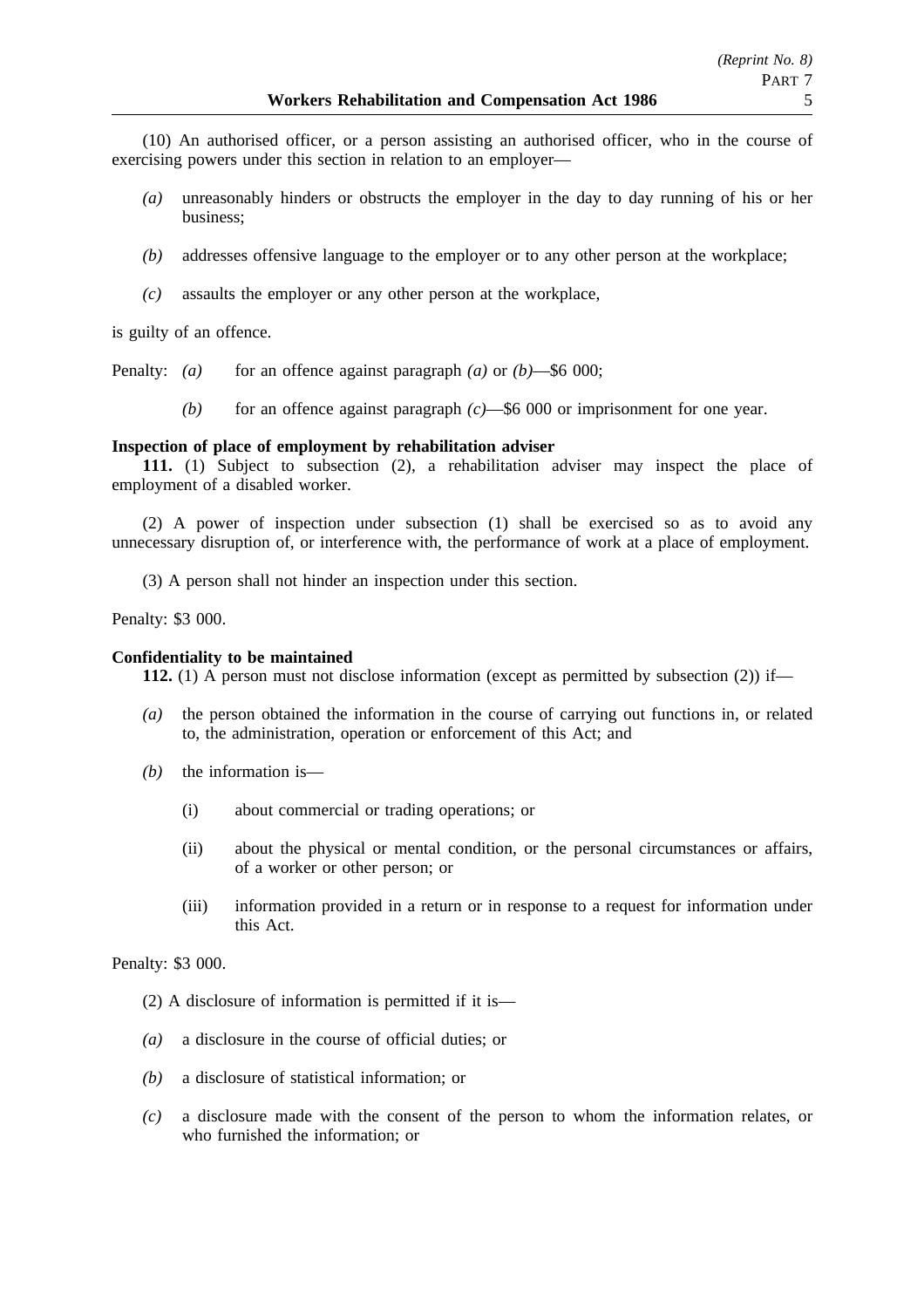- *(d)* a disclosure required by a court or tribunal constituted by law, or before a review authority; or
- *(e)* a disclosure to the Corporation or an exempt employer; or
- *(f)* a disclosure to a disabled worker's employer in accordance with this Act; or
- *(g)* a disclosure made under the authorisation of the Minister; or
- *(h)* a disclosure authorised by regulation.

(2a) A regulation made for the purposes of subsection  $(2)$ *(h)* cannot take effect unless it has been laid before both Houses of Parliament and—

- *(a)* no motion for disallowance is moved within the time for such a motion; or
- *(b)* every motion for disallowance of the regulation has been defeated or withdrawn, or has lapsed.

\*\*\*\*\*\*\*\*\*\*

### **Employer information**

**112A.** The Corporation may, as it thinks fit, disclose the following information in relation to any employer registered under this Act:

- *(a)* the number of claims in respect of compensable disabilities made by the employer's workers in a particular period;
- *(b)* the cost of claims in respect of compensable disabilities suffered by the employer's workers in a particular period;
- *(c)* the nature of compensable disabilities suffered by the employer's workers;
- *(d)* details of any remission of levy granted to the employer, or any supplementary levy imposed on the employer, under section 67.

### **Disabilities that develop gradually**

**113.** (1) A disability (not being noise induced hearing loss) that develops gradually or is a disease shall be deemed to have occurred when the worker first becomes totally or a partially incapacitated for work by the disability.

(2) Subject to this section, where a claim is made under this Act in respect of noise induced hearing loss by a worker (not being a person who has retired from employment on account of age or ill-health), the whole of the loss shall be deemed to have occurred immediately before notice of the disability was given and, subject to any proof to the contrary, to have arisen out of employment in which the worker was last exposed to noise capable of causing noise induced hearing loss.

(2a) Where a claim is made under this Act in respect of noise induced hearing loss by a person who has retired from employment on account of age or ill-health, the whole of the loss shall be deemed to have occurred immediately before the person retired and, subject to any proof to the contrary, to have arisen out of employment in which the person was last exposed to noise capable of causing noise induced hearing loss.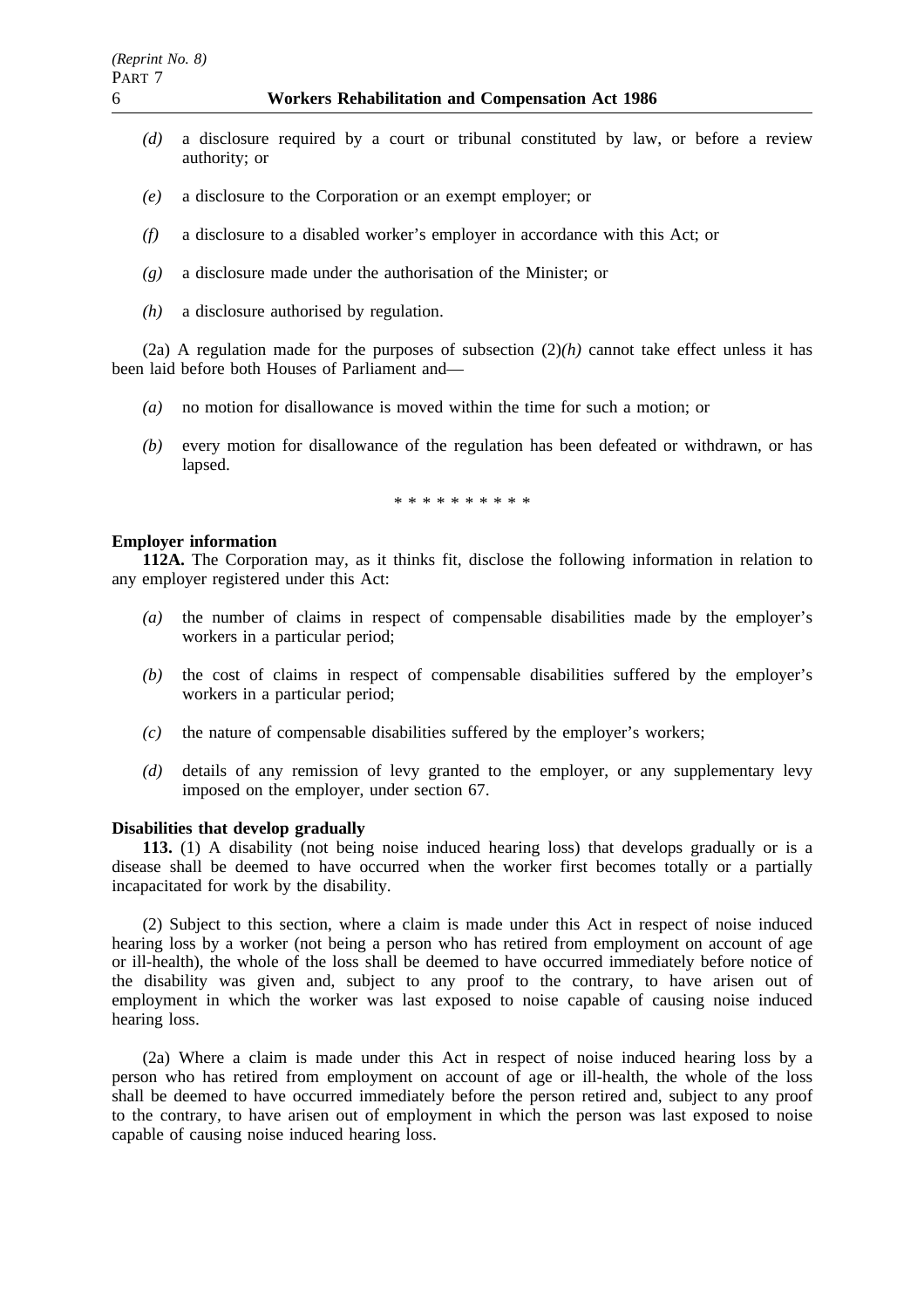(2b) The Corporation may, by notice to the particular employer or employers, or by notice in the *Gazette*, require an employer, or employers of a specified class determined by the Corporation, to carry out (within a period specified by the Corporation) tests of a kind prescribed by the regulations on workers belonging to classes determined by the Corporation.

(2c) Unless the Corporation otherwise determines, the cost of carrying out tests under subsection (2b) must be borne by the employer.

(3) Where—

- *(a)* an exempt employer establishes in accordance with procedures laid down by the regulations that a worker was, at the time of undertaking employment with the employer, suffering from a particular disability;
- *(b)* the disability is of a prescribed class;
- *(c)* an aggravation, acceleration, exacerbation, deterioration or recurrence of the disability arises from employment by the employer referred to in paragraph *(a)*;
- *(d)* the employer pays compensation under this Act in respect of the disability,

the employer may, by action in the Industrial Court, recover a fair contribution, determined by the Court, towards the amount of the compensation—

- *(e)* from any exempt employer from whose employment the disability established under paragraph *(a)* arose; or
- *(f)* if there is no such exempt employer—from the Corporation.
- (4) Where—
- *(a)* an employer (not being an exempt employer) establishes in accordance with procedures laid down by the regulations that a worker was, at the time of undertaking employment with the employer, suffering from a particular disability;
- *(b)* the disability is of a prescribed class;
- *(c)* an aggravation, acceleration, exacerbation, deterioration or recurrence of the disability arises from employment by the employer referred to in paragraph *(a)*;
- *(d)* the Corporation pays compensation under this Act in respect of the disability,

the Corporation may, by action in the Industrial Court, recover a fair contribution, determined by the Court, towards the amount of the compensation from any exempt employer from whose employment the disability established under paragraph *(a)* arose.

### **Certain payments not to affect benefits under this Act**

**114.** Compensation provided to a person under this Act shall not be reduced or otherwise affected by—

- *(a)* an *ex gratia* payment; or
- *(b)* an accident insurance payment; or
- *(c)* a payment or benefit of a class prescribed by regulation for the purposes of this section.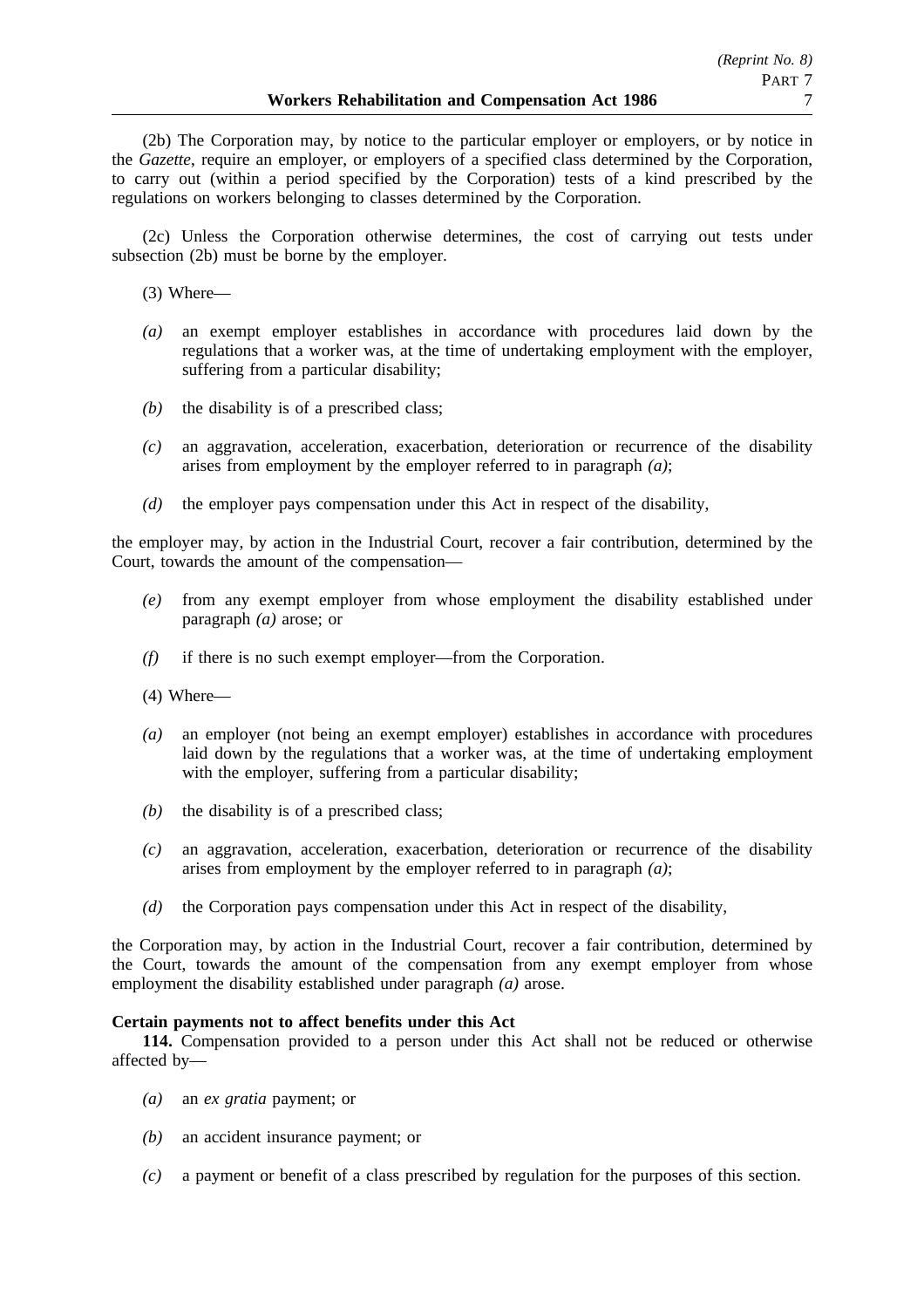### **No contribution from workers**

**115.** (1) An employer shall not deduct from the wages of a worker any part of any sum that the employer is or may become liable to pay under this Act.

(2) An employer shall not discriminate against a worker on the ground that the employer is liable to pay any sum under this Act to or in relation to the worker.

(3) An employer shall not require or permit a worker to contribute in any manner towards indemnifying the employer against any liability which the employer may incur under this Act.

(4) A person who contravenes this section—

- *(a)* is guilty of an offence; and
- *(b)* is liable to compensate a worker for any monetary loss suffered by virtue of that contravention.

#### **Payment of compensation where worker in prison**

**116.** (1) Where a person who is in receipt of weekly payments under this Act is convicted of an offence and committed to prison, then during the period of imprisonment the weekly payments shall be suspended unless the Corporation determines that they should be paid to the dependants of the prisoner.

(2) Where the Corporation determines that weekly payments should be paid to the dependants of a prisoner, they shall be so paid in such proportions as the Corporation may determine.

#### **Service of documents**

**117.** (1) A notice or other document required or authorised by this Act to be served or given to any person may be served—

- *(a)* personally; or
- *(b)* by leaving the notice or document at an address for service; or
- *(c)* by sending the notice or document or a sealed copy of the notice or document by post addressed to the person at an address for service; or
- *(d)* by such other method as is permitted by any Act.

(2) In any case to which subsection (1) applies, unless the contrary is proved, service of a notice or document shall be deemed to have been effected 2 business days after the date of posting.

(3) In subsection  $(1)$ —

"**address for service**", in relation to a person, means—

- *(a)* the person's last known place of residence or business; or
- *(b)* an address for service as shown on a claim or a return made or furnished by the person, or on the person's behalf, under this Act (not being an address superseded by a subsequent address for service shown on a later claim or return).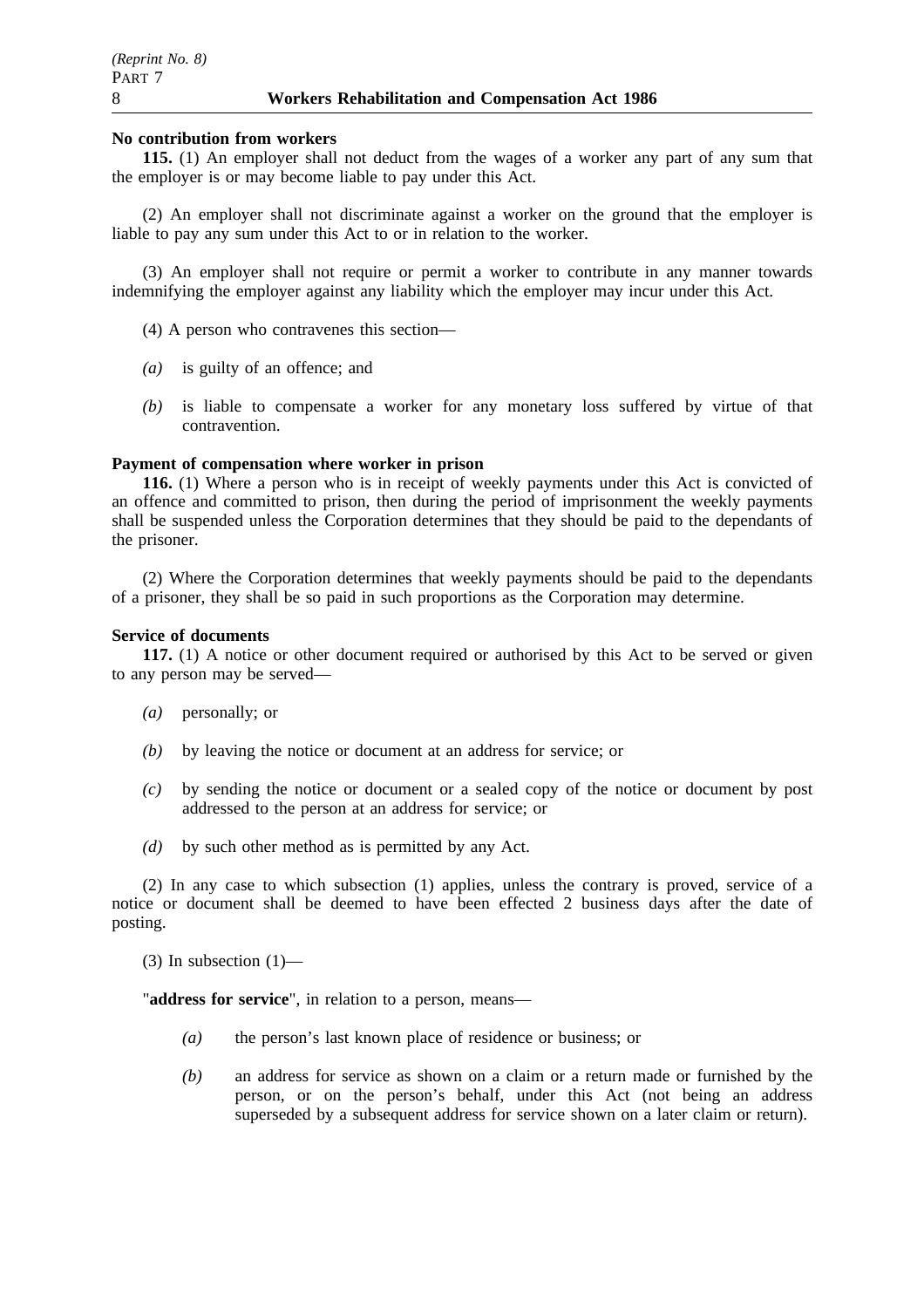### **Service of documents on the Corporation**

**118.** Any claim, notice, return or form to be served on the Corporation for the purposes of this Act may be served by lodgment at an office of the Corporation with a person authorised by the Corporation to accept service of documents on its behalf.

#### **Contract to avoid Act**

**119.** (1) Any agreement or arrangement entered into without the consent of the Corporation that purports to exclude, modify or restrict the operation of this Act is to that extent void and of no effect.

- (2) Any purported waiver of a right conferred by or under this Act is void and of no effect.
- (3) Any person—
- *(a)* who enters into any agreement or arrangement with intent either directly or indirectly to defeat, evade or prevent the operation of this Act; or
- *(b)* who attempts to induce a person to waive a right or benefit conferred by or under this Act,

is guilty of an offence.

Penalty: \$5 000 or imprisonment for one year.

\*\*\*\*\*\*\*\*\*\*

#### **Dishonesty**

**120.** (1) A person who—

- *(a)* obtains by dishonest means any payment or other benefit under this Act; or
- *(b)* dishonestly claims to be entitled to a payment or other benefit under this Act; or
- *(c)* dishonestly makes a statement in relation to a claim under this Act knowing the statement to be false or misleading,

is guilty of an offence.

Penalty: \$10 000 or imprisonment for one year.

- (2) A person who—
- *(a)* aids, abets, counsels or procures the commission of an offence against subsection (1); or
- *(b)* solicits or incites the commission of any such offence,

is guilty of an offence.

Penalty: \$10 000 or imprisonment for one year.

(3) Where a court convicts a person of an offence against this section, or finds a person guilty of such an offence without recording a conviction, the court must, on application by the Corporation or an exempt employer, order the person who committed the offence—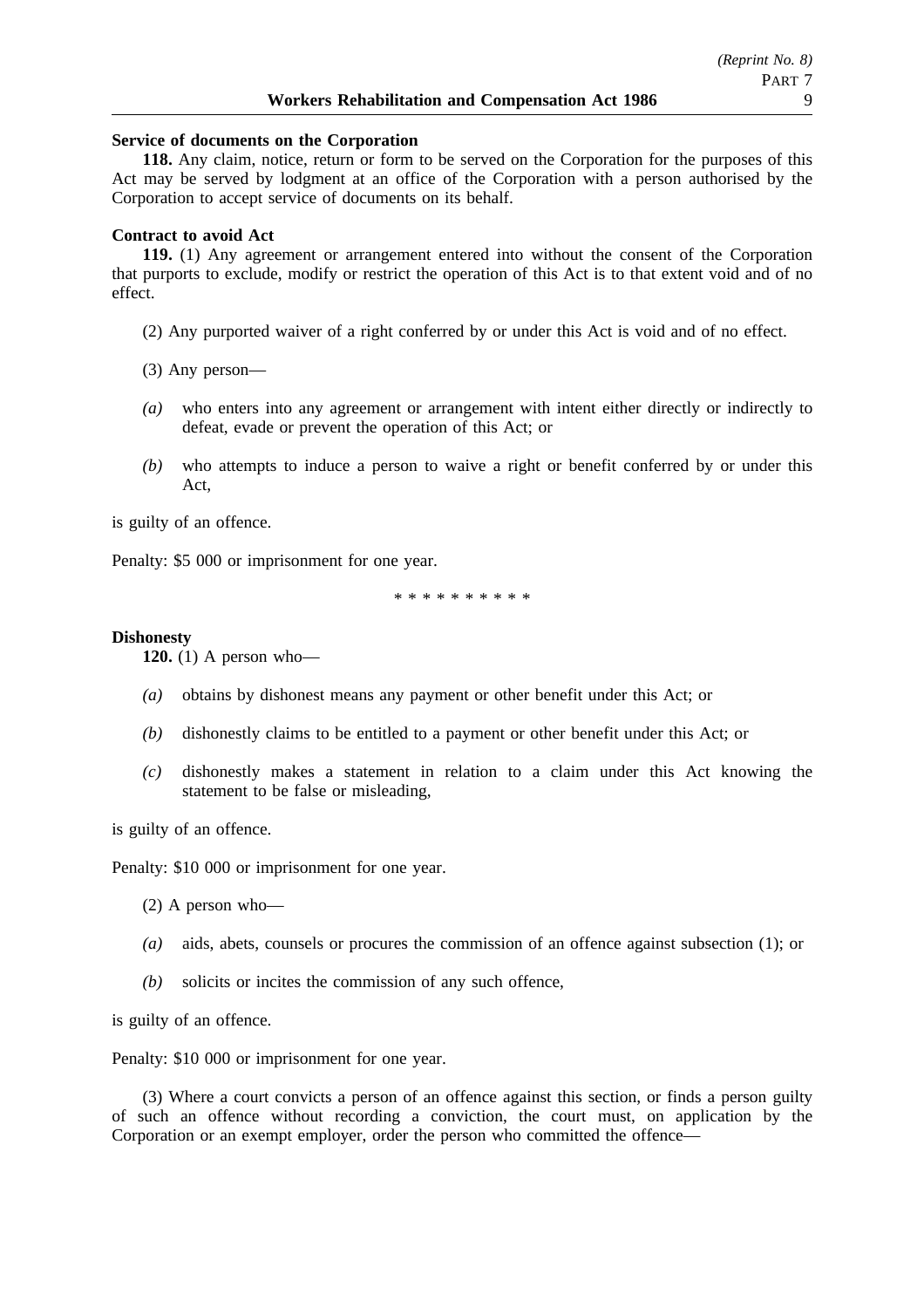- *(a)* to make good any loss to the applicant resulting from the commission of the offence; and
- *(b)* to reimburse costs incurred by the applicant in investigating and prosecuting the offence.

### **Evidence**

**120A.** (1) In any legal proceedings, a certificate apparently signed by an officer of the Corporation, certifying—

- *(a)* that a person was, on a day specified in the certificate, an employer;
- *(b)* that a person was, on a day specified in the certificate, a worker,

will, in the absence of proof to the contrary, be proof of the matters stated in the certificate.

(2) In any legal proceedings against a person for failing to register with the Corporation as an employer, a certificate apparently signed by an officer of the Corporation, certifying that the person was not, on a specified day, registered as an employer will, in the absence of proof to the contrary, be proof of the matters stated in the certificate.

(3) In any legal proceedings, a certificate apparently signed by an officer of the Corporation, certifying that an amount specified in the certificate is payable to the Corporation, by way of levy or fine, by a person named in the certificate, will, in the absence of proof to the contrary, be proof of the liability.

(4) In any proceedings against a person for failing to furnish a return under this Act, a certificate apparently signed by an officer of the Corporation certifying that the return was not received before the expiration of the period within which it was required to be furnished will, in the absence of evidence to the contrary, be proof that the defendant failed duly to furnish the return.

(5) In any proceedings, a certificate apparently under the seal of the Corporation certifying that an officer of the Corporation named in the certificate was, on a day specified in the certificate, invested with specified delegated powers or functions will, in the absence of evidence to the contrary, be proof of the matters stated in the certificate.

(6) In this section—

"**officer of the Corporation**" includes a person who, although not an officer of the Corporation, is acting under a delegation of the Corporation.

\*\*\*\*\*\*\*\*\*\*

### **Offences**

**122.** (1) A person who contravenes or fails to comply with a provision of this Act is guilty of an offence.

(2) A person who is guilty of an offence against this Act for which no penalty is specifically provided shall be liable to a fine not exceeding \$2 000.

(3) Proceedings for an offence against this Act shall be disposed of summarily.

(3a) A prosecution for an offence against this Act must be commenced within three years after the date on which the offence is alleged to have been committed.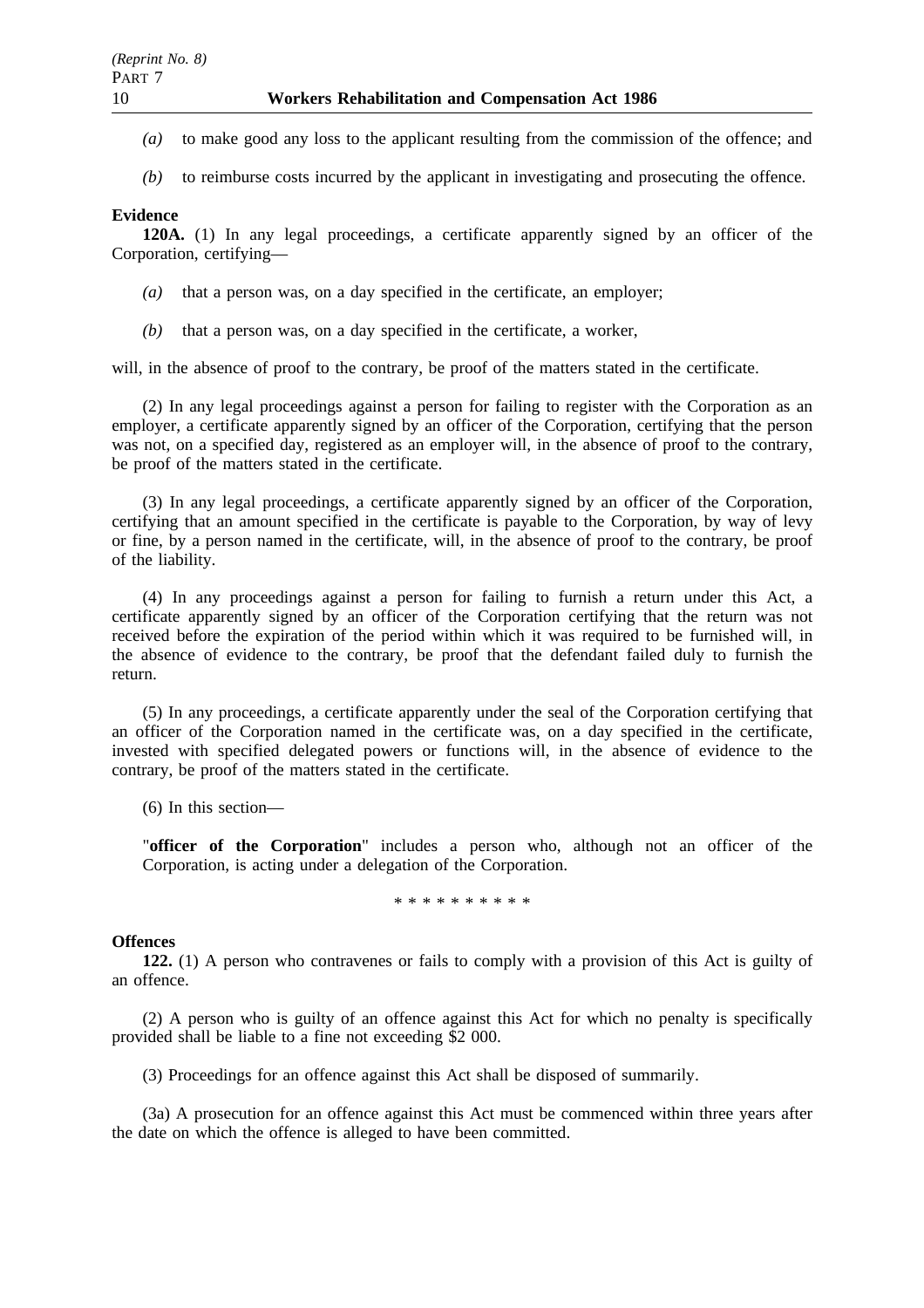(4) Subsection (1) does not render the Corporation, a member of the staff of the Corporation, or any person acting on behalf of the Corporation, liable to prosecution for any act or omission related to the administration or enforcement of this Act.

### **Expiation of offences**

**122A.** Where it is alleged that a person has committed an offence against this Act (other than an offence involving dishonesty), the Corporation may cause to be served personally or by post on that person a notice to the effect that the offence may be expiated by payment to the Corporation of the expiation fee specified in the notice (being a fee fixed by the regulations) within 60 days of the date of the notice and, if the offence is so expiated, no prosecution of the alleged offence may be commenced.

\*\*\*\*\*\*\*\*\*\*

### **Right of intervention**

**123A.** The Corporation has a right to intervene and be heard in—

- *(a)* any proceedings under this Act before a Review Officer, or the Tribunal; or
- *(b)* any proceedings before a court—
	- (i) in which the interpretation or application of this Act is in issue; or
	- (ii) in which the Corporation's interests may be directly or indirectly affected.

### **Regulations**

**124.** (1) The Governor may make such regulations as are contemplated by this Act, or as are necessary or expedient for the purposes of this Act.

(2) Regulations made under this Act—

- *(a)* may be of general or limited application;
- *(b)* may allow for matters to be determined at the discretion of the Corporation (or a delegate of the Corporation) or confer other forms of discretionary power on the Corporation (or a delegate of the Corporation).

### **Repeal of Workers Compensation Act 1971**

**125.** The *Workers Compensation Act 1971* is repealed.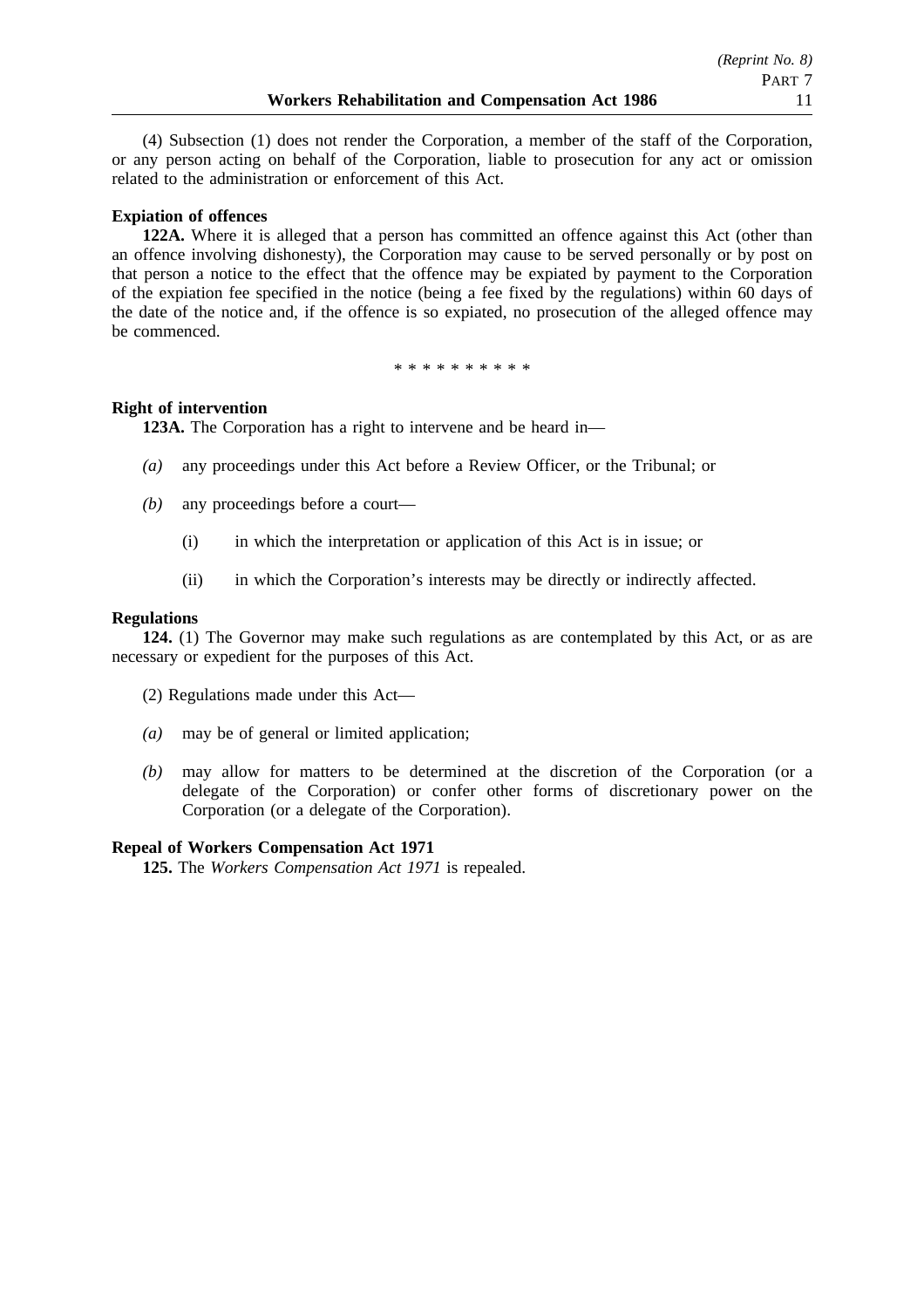### **SCHEDULE 1**

### *Transitional Provisions*

#### **Interpretation**

1. In this schedule—

"**the appointed day**" means the day on which the *Workers Compensation Act 1971* is repealed by this Act;

"**compensating authority**" means the Corporation or an exempt employer.

#### **Application of repealed Act**

2. (1) Subject to this clause, the repealed Act continues to apply in respect of a disability that is attributable to a trauma that occurred before the appointed day.

(2) This Act applies in relation to a disability (referred to in this clause as a "transitional disability") that is partially attributable to a trauma that occurred before the appointed day and partially attributable to a trauma that occurred on or after the appointed day, but does not affect rights (referred to in this clause as "antecedent rights") that had accrued before the appointed day in respect of a transitional disability.

(3) The following provisions apply in relation to a transitional disability—

- *(a)* where a compensating authority pays or is liable to pay compensation to a claimant under this Act in relation to a transitional disability, the compensating authority is subrogated, to an appropriate extent, to the antecedent rights of the claimant;
- *(b)* where the claimant has received, in pursuance of antecedent rights, damages or compensation (not being weekly payments for a period of incapacity that concluded before the appointed day), there shall be an appropriate reduction in the amount of compensation payable under this Act in respect of the disability;
- *(c)* the extent of a subrogation under paragraph *(a)*, or a reduction in the amount of compensation under paragraph *(b)*, shall be determined having regard to—
	- (i) the amount of the compensation payable (apart from this subclause) under this Act in respect of the transitional disability; and
	- (ii) the extent to which the transitional disability is attributable to a trauma that occurred before the appointed day; and
	- (iii) any other relevant factors.
- (4) Where a compensating authority—
- *(a)* pays compensation to a claimant under this Act; and
- *(b)* becomes entitled to recover a proportion of the payment from an employer by virtue of subrogation to the rights of the claimant under subclause  $(3)(a)$ ; and
- *(c)* notifies that employer in writing of the payment,

the amount recoverable from the employer will be increased by interest at the prescribed rate as from the date of the notification.

- (5) The Corporation will, in the first instance, make a determination of—
- *(a)* the extent of a subrogation under subclause (3)*(a)* or a reduction in the amount of compensation under subclause (3)*(b)*; and
- *(b)* the amount of any consequential liability.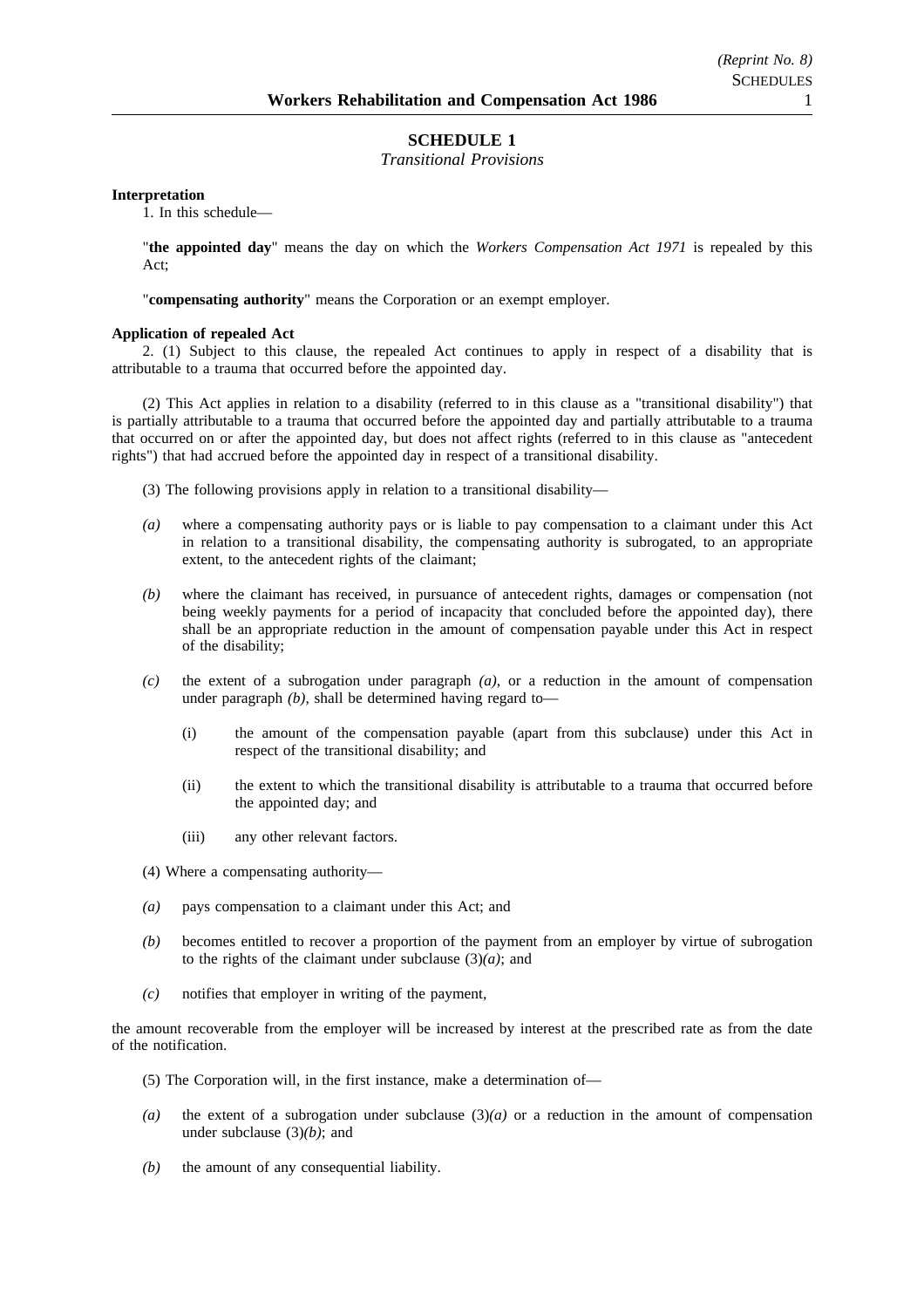(6) Before making such a determination the Corporation must allow any person whose interests may be affected by the determination a reasonable opportunity to make representations to the Corporation on the subject matter of the determination and when the determination is made the Corporation must give written notification (personally or by post) of the terms of the determination to every person whose interests are affected by it.

(7) Any such person may, by written notice served personally or by post on the Corporation within one month after receiving notice of the determination or such longer period as the Corporation may allow, dispute the determination.

- (8) Any such dispute may be referred on the application of any party affected by the determination—
- *(a)* to the Industrial Court; or
- *(b)* if all parties affected by the determination agree—to an arbitrator appointed under the *Commercial Arbitration Act 1986*,

(but where the dispute is referred to an arbitrator no part of the costs of the arbitration can be awarded against the worker).

(9) Where a dispute is so referred, the Industrial Court or the arbitrator will review the Corporation's determination and may confirm, vary or revoke it.

(10) Subject to the regulations, a determination by the Corporation under this clause may be enforced in the same way as a judgment of the Industrial Court.

(11) A determination by the Corporation may be enforced notwithstanding that it is disputed, but if it appears from the result of a review that a compensating authority has recovered an amount in pursuance of the determination to which the compensating authority is not entitled, that amount must be repaid together with interest at the prescribed rate.

#### **Exempt employers**

3. (1) An employer in respect of whom a certificate of exemption was in force under Division 2 of Part 10A of the repealed Act immediately before the appointed day shall be deemed to have been registered, on the appointed day, as an exempt employer under this Act.

(2) If within 30 days after the appointed day the Local Government Association lodges with the Corporation a schedule of local government corporations to be registered as a group of exempt employers under this Act, those corporations shall be so registered and shall be deemed to have been so registered as from the appointed day.

#### **Mining and Quarrying Industries Fund**

4. (1) The scheme established under Part 9 of the repealed Act continues in existence for the settlement of claims and other matters arising in relation to death or disablement from silicosis suffered before the appointed day with the following qualifications:

- *(a)* the Corporation will be liable to satisfy any claim made under the scheme; and
- *(b)* the money standing to the credit of the general compensation fund is to be transferred to the Corporation.

(2) The money received by the Corporation under subclause (1) must be paid into a special account entitled the *Mining and Quarrying Industries Fund*.

(3) The Mining and Quarrying Industries Fund is to be notionally divided into two parts (Part A and Part B), one part (Part A) to be available to the Corporation to satisfy its liabilities under subclause (1) and the balance (Part B) to be available to the Mining and Quarrying Occupational Health and Safety Committee established under schedule 4 for the purposes referred to in that schedule.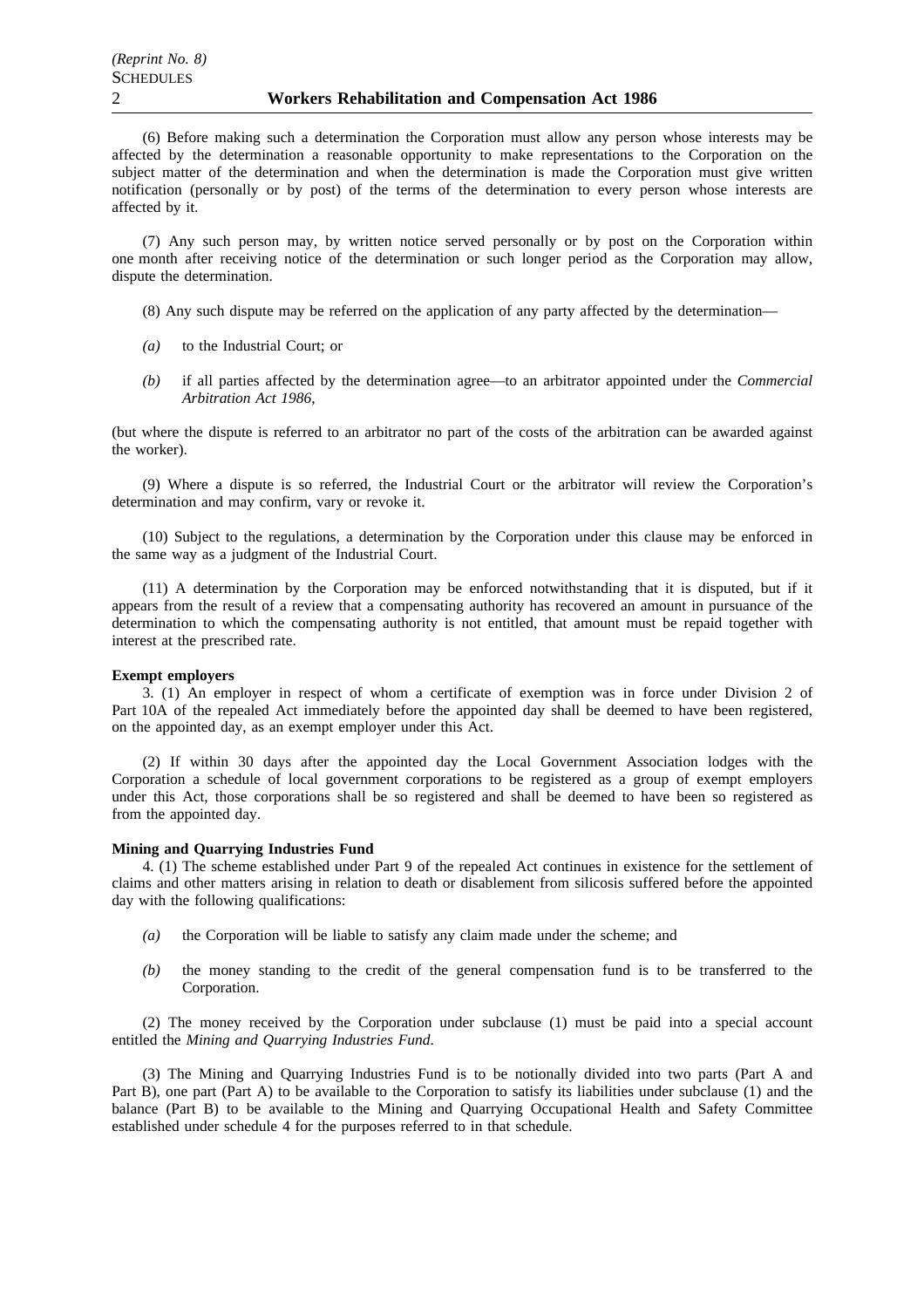(4) For the purposes of the division of the Mining and Quarrying Industries Fund into two parts—

- *(a)* the Corporation must on 30 June 1995 and thereafter at three yearly intervals arrange for an actuary to estimate the extent of the Corporation's existing and prospective liabilities under subclause (1) at that date; and
- *(b)* (i) if it appears from any such estimate that the amount standing to the credit of Part A exceeds the amount required to satisfy the Corporation's liabilities under subclause (1), the amount of the excess must be transferred from Part A to Part B;
	- (ii) if it appears from any such estimate that the amount standing to the credit of Part A is less than the amount required to satisfy the Corporation's liabilities under subclause (1), the amount required to make up the deficiency must be transferred from Part B to Part A.
- (5) The Corporation must keep separate accounting records for Parts A and B.

(6) Money standing to the credit of the Mining and Quarrying Industries Fund (and not immediately required for the purposes of the fund) may be invested as if it were part of the Compensation Fund.

(7) Income and accretions produced by the investment of the money must be shared between Parts A and B (the amount of the shares being determined according to the extent to which money held on each account has contributed to the amount invested).

- (8) The Corporation may debit the Mining and Quarrying Industries Fund with—
- *(a)* the reasonable costs of administering the fund; and
- *(b)* the reasonable costs of providing services, facilities and staff to the Mining and Quarrying Occupational Health and Safety Committee under schedule 4.

#### **Statutory Reserve Fund**

5. (1) The Statutory Reserve Fund shall be paid into the Compensation Fund.

(2) Notwithstanding subclause (1), a claim in respect of workers compensation liabilities under the repealed Act may be made as if Part 10A of the repealed Act had not been repealed and any amount required to satisfy a proper claim shall be payable from the Compensation Fund.

(3) In this clause—

"**workers compensation liabilities**" has the same meaning as in Part 10A of the repealed Act.

#### **Acts Interpretation Act**

6. The *Acts Interpretation Act 1915* shall, except to the extent of any inconsistency with the provisions of this schedule, apply to the repeal of the *Workers Compensation Act 1971*.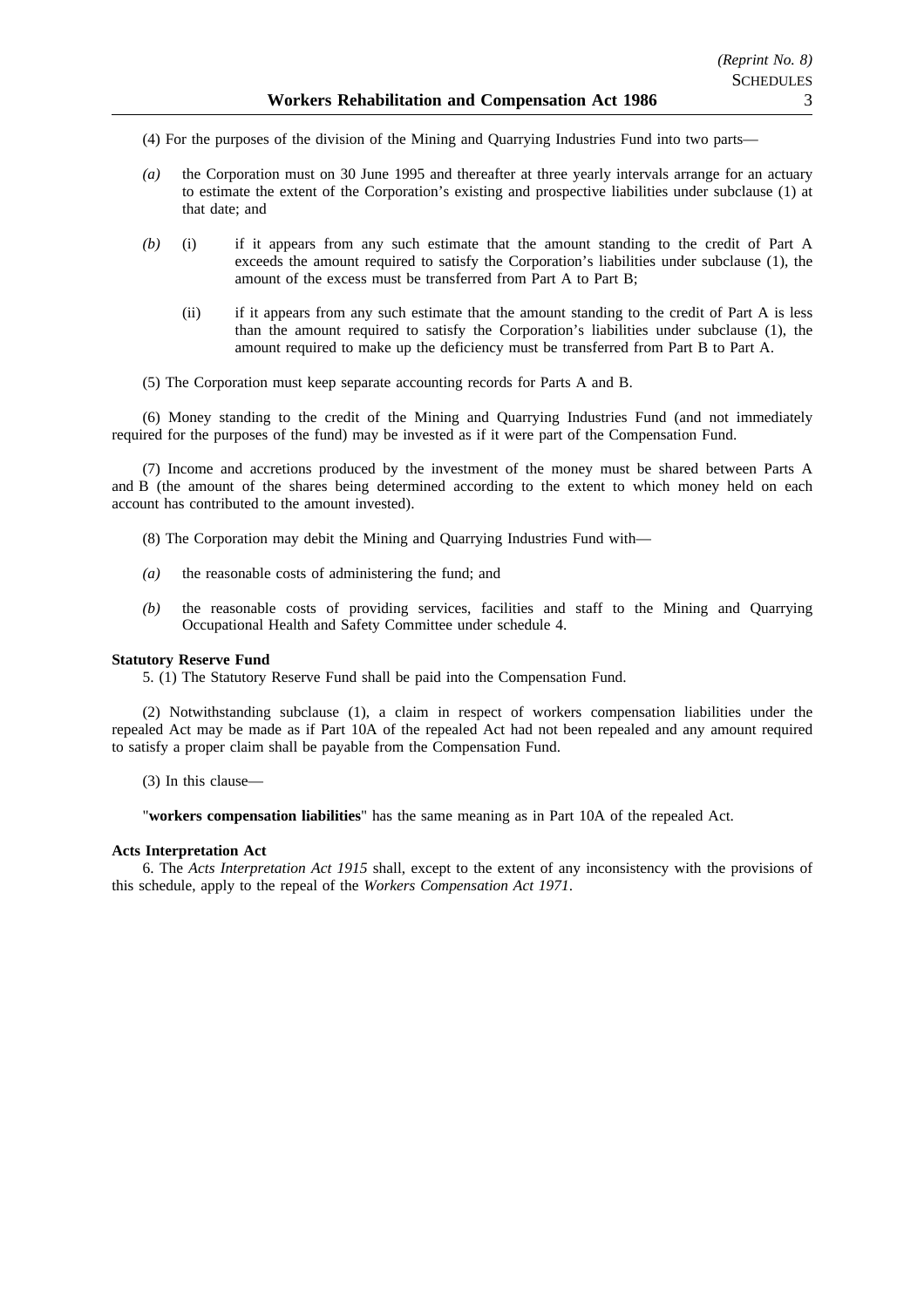| Section | Description of Disability                                                                                                    | Description of Work                                                                                                                                                                                     |
|---------|------------------------------------------------------------------------------------------------------------------------------|---------------------------------------------------------------------------------------------------------------------------------------------------------------------------------------------------------|
|         |                                                                                                                              | Mining.                                                                                                                                                                                                 |
|         |                                                                                                                              | Any work—                                                                                                                                                                                               |
|         |                                                                                                                              | in connection with animals infected with<br>$\left(a\right)$<br>anthrax;                                                                                                                                |
|         |                                                                                                                              | involving handling of animal carcasses or<br>(b)<br>parts of such carcasses;                                                                                                                            |
|         |                                                                                                                              | involving handling of wool, hair, bristles,<br>(c)<br>hides or skins;                                                                                                                                   |
|         |                                                                                                                              | involving loading or unloading,<br>(d)<br><b>or</b><br>transport, of animals, animal carcasses or<br>parts of such carcasses, wool, hair,<br>bristles, hides or skins.                                  |
|         | Antimony poisoning or its sequelae                                                                                           | Any work involving the use of antimony or its<br>preparations or compounds.                                                                                                                             |
|         | Arsenic poisoning or its sequelae                                                                                            | Any work involving the use of arsenic or its<br>preparations or compounds.                                                                                                                              |
|         |                                                                                                                              | Any work involving exposure to inhalation of<br>asbestos fibres.                                                                                                                                        |
|         | Asthma or asthmatic attacks                                                                                                  | Any work involving contact with, or the<br>inhalation of, the dust of red pine, western red<br>cedar or blackwood.<br>Any work involving contact with, or<br>the<br>inhalation of, flour or flour dust. |
|         | Benzene poisoning (i.e. poisoning by<br>benzene or its homologues or their nitro-<br>and amido-derivatives) and its sequelae | Any work involving the production, liberation or<br>utilisation of benzene or its homologues or their<br>nitro- and amido-derivatives.                                                                  |
|         | Brucellosis, leptospirosis, or Q fever                                                                                       | Any work at, in, about, or in connection with, a<br>meat works or involving the handling of meat,<br>hides, skins or carcasses.                                                                         |
|         | Carbon<br>monoxide<br>poisoning<br><i>its</i><br><b>or</b>                                                                   | Any work involving contact with, or the<br>inhalation of, carbon monoxide gas.                                                                                                                          |
|         | Chrome ulceration or its sequelae                                                                                            | Any work involving the use of chromic acid or<br>bi-chromate or ammonium potassium or sodium<br>or their preparations.                                                                                  |
|         | Copper poisoning or its sequelae                                                                                             | Any work involving the use or handling of copper<br>or its preparations or compounds.                                                                                                                   |
|         |                                                                                                                              | Any work involving exposure to, or contact with,<br>the dust of blackwood.                                                                                                                              |
|         | Halogen poisoning (i.e. poisoning by the<br>halogen derivatives of hydrocarbons of the<br>aliphatic series) and its sequelae | Any work involving the production, liberation or<br>utilisation of halogen derivatives or hydrocarbons<br>of the aliphatic series.                                                                      |
|         | Lead poisoning or its sequelae                                                                                               | Any work involving the use of lead or its<br>preparations or compounds.                                                                                                                                 |
|         | Mercury poisoning or its sequelae                                                                                            | Any work involving the use of mercury or its<br>preparations or compounds.                                                                                                                              |

# **SCHEDULE 2**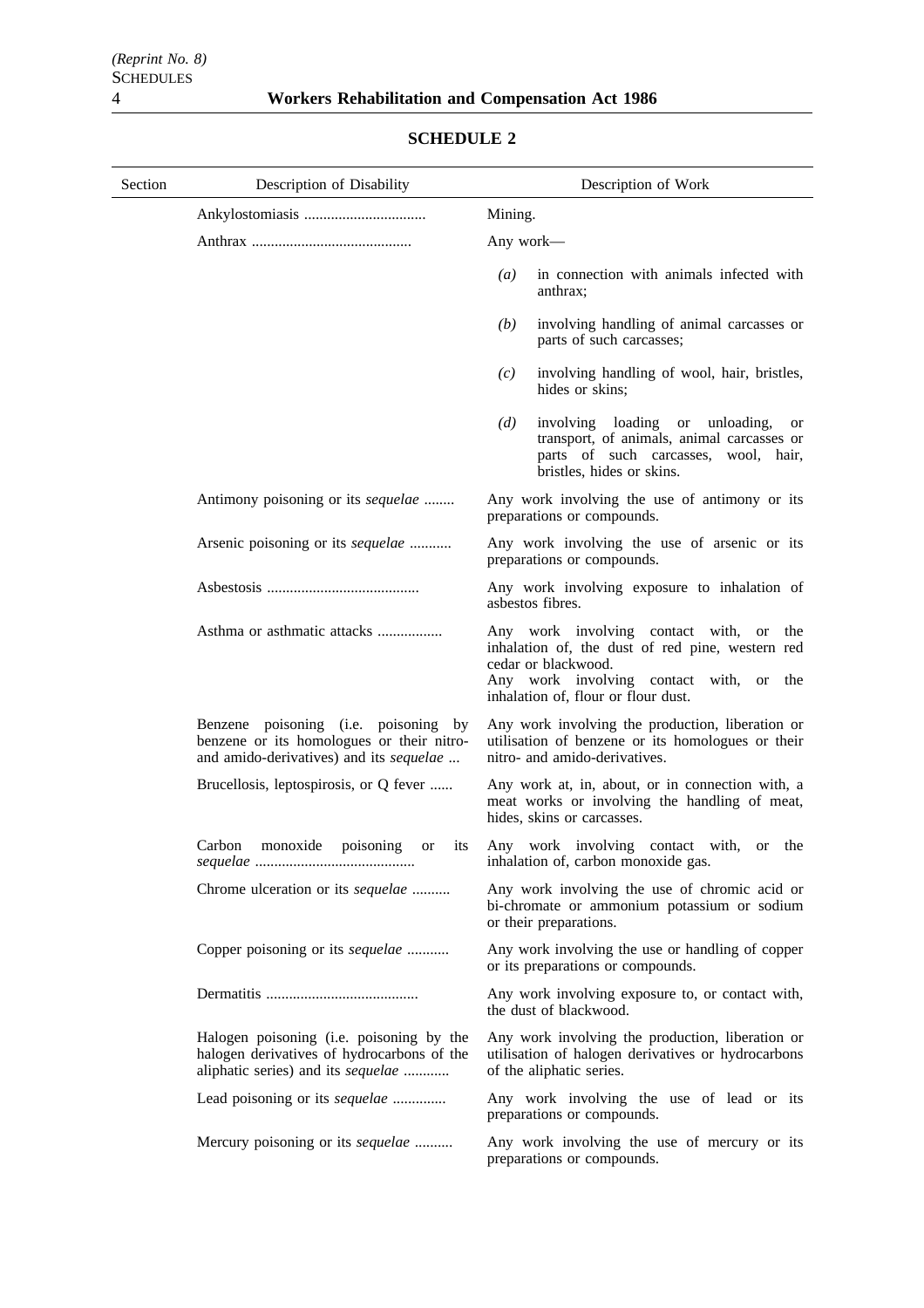| Nitrous fumes poisoning and its sequelae.                                                              | Any work involving contact with nitric acid or the<br>inhalation of nitrous fumes.                                                                                                 |
|--------------------------------------------------------------------------------------------------------|------------------------------------------------------------------------------------------------------------------------------------------------------------------------------------|
|                                                                                                        | Any work involving exposure to noise.                                                                                                                                              |
| Pathological manifestations due to-<br>radium and other radioactive<br>$\left(a\right)$<br>substances; | Any work involving exposure to the action of<br>radium, radioactive substances or X-rays.                                                                                          |
| (b)                                                                                                    |                                                                                                                                                                                    |
| Phosphorus, poisoning or its sequelae                                                                  | Any work involving the use of phosphorus or its<br>preparations or compounds.                                                                                                      |
| Pneumoconiosis, including silicosis                                                                    | Any work involving mining, quarrying, cutting,<br>crushing, grinding or pushing stone or melting,<br>grinding or polishing metal.                                                  |
| Primary epitheliomatous cancer of the skin                                                             | Any work involving processes which involve the<br>handling or use of tar, pitch, bitumen, mineral oil,<br>paraffin, or the compounds, products or residues<br>of those substances. |
| Septic poisoning or its sequelae                                                                       | Any work involving the handling of meat or the<br>manufacture of meat products or<br>animal<br>by-products in connection with the trade of<br>butcher or slaughterman.             |
| Zinc poisoning or its <i>sequelae</i>                                                                  | Any work involving the use of zinc or its<br>preparations or compounds.                                                                                                            |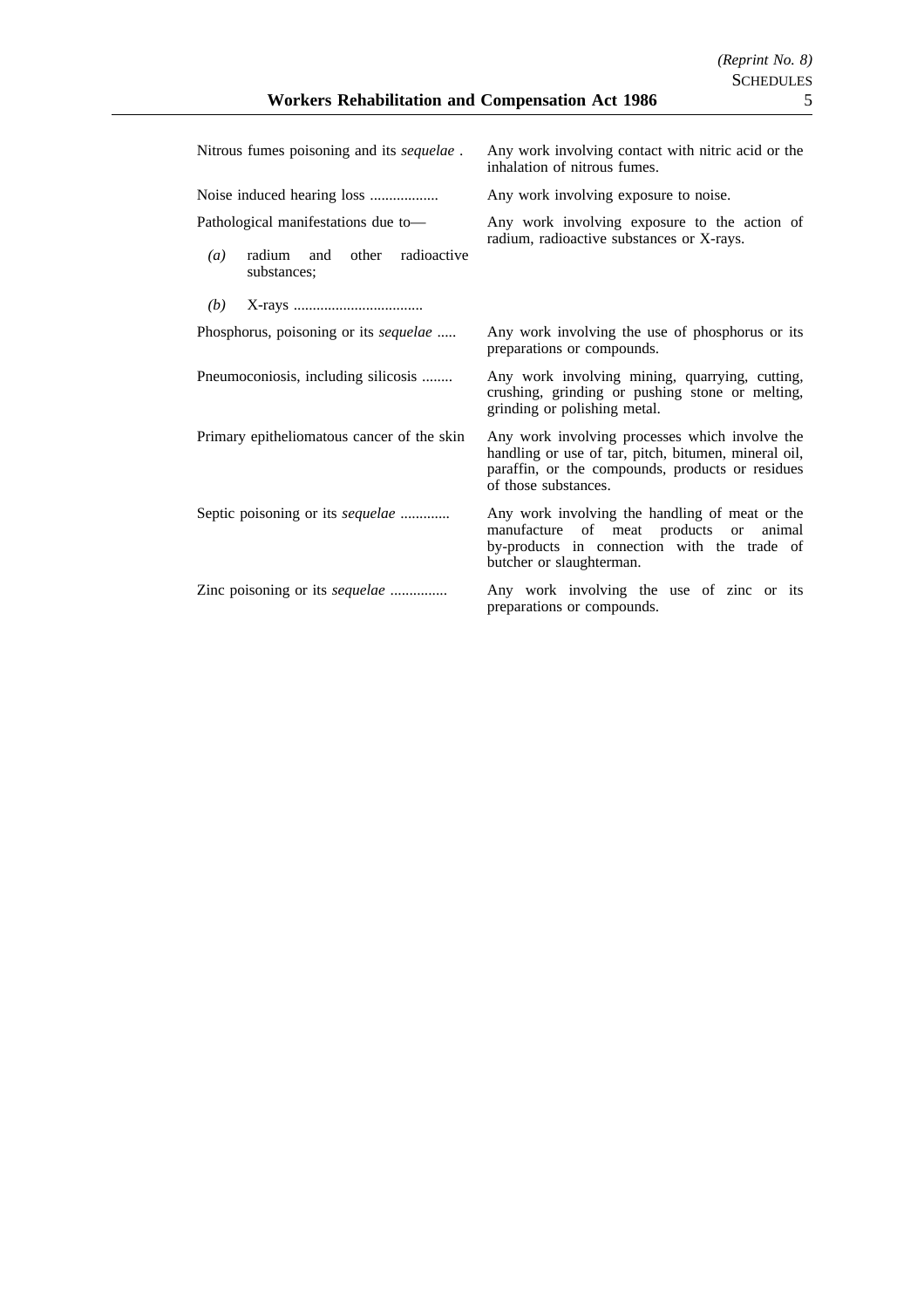### **SCHEDULE 3**

*Lump Sum Compensation*

| Nature of the Disability                                                                                          | Percentage of the<br>prescribed sum<br>payable |
|-------------------------------------------------------------------------------------------------------------------|------------------------------------------------|
| Total and incurable loss of intellectual capacity resulting                                                       |                                                |
|                                                                                                                   | 100                                            |
|                                                                                                                   | 100                                            |
| Loss of Vision-                                                                                                   |                                                |
| Total loss of sight of one eye, the vision in the other<br>eye being less than 6/60 Snellens type with correction | 100<br>50                                      |
|                                                                                                                   | 100                                            |
| Hearing Loss-                                                                                                     | 75                                             |
| Speech Loss-                                                                                                      |                                                |
|                                                                                                                   | 75                                             |
| Sensory Loss-                                                                                                     |                                                |
|                                                                                                                   | 50                                             |
|                                                                                                                   | 25<br>25                                       |
|                                                                                                                   |                                                |
| Arm Injuries-                                                                                                     |                                                |
|                                                                                                                   | 90                                             |
|                                                                                                                   | 80                                             |
| Hand Injuries—                                                                                                    |                                                |
|                                                                                                                   | 100                                            |
|                                                                                                                   | 35                                             |
|                                                                                                                   | 25                                             |
|                                                                                                                   | 20                                             |
|                                                                                                                   | 20                                             |
|                                                                                                                   | 14                                             |
|                                                                                                                   | 15                                             |
|                                                                                                                   | 17                                             |
| Loss of portion of terminal segment of thumb                                                                      |                                                |
| involving one-third of its flexor surface                                                                         |                                                |
|                                                                                                                   | 15                                             |
|                                                                                                                   | 11                                             |
|                                                                                                                   | 9                                              |
| Loss of hand or loss of thumb and four fingers                                                                    | 80                                             |
|                                                                                                                   |                                                |
| Leg Injuries-                                                                                                     |                                                |
|                                                                                                                   | 90                                             |
|                                                                                                                   | 80                                             |
| Foot Injuries-                                                                                                    |                                                |
|                                                                                                                   | 100                                            |
|                                                                                                                   | 100                                            |
|                                                                                                                   | 75                                             |
|                                                                                                                   | 25                                             |
|                                                                                                                   | 10                                             |
|                                                                                                                   | 8                                              |
|                                                                                                                   | 11                                             |
|                                                                                                                   | 7                                              |
|                                                                                                                   |                                                |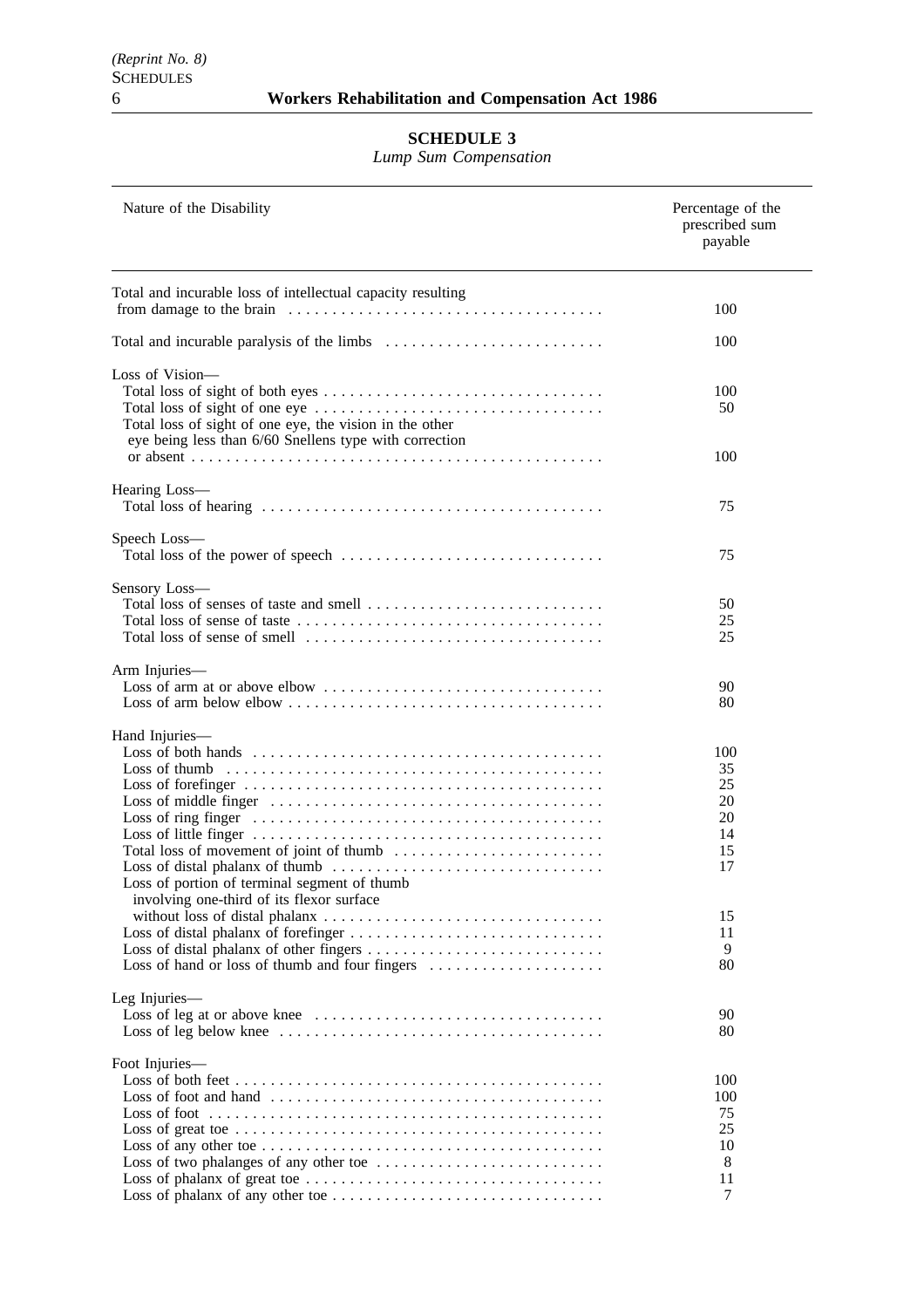|                                                       | 70 |
|-------------------------------------------------------|----|
| Permanent loss of the capacity to engage in           | 70 |
|                                                       | 80 |
| Total impairment of the upper back and thoracic spine | 50 |
| Total impairment of the lower back and lumbar spine   | 80 |
|                                                       | 20 |
|                                                       | 90 |
|                                                       | 50 |
|                                                       | 25 |
|                                                       | 45 |
|                                                       | 30 |

Disfigurement—

A percentage of the prescribed sum (not exceeding 70 per cent) proportionate to the extent, severity and likely duration of the disfigurement

Impairment of a physical or sensory faculty not mentioned above—

A percentage of the prescribed sum equivalent to the percentage loss of total bodily function represented by the impairment

1. For the purposes of this schedule, a limb or other member will be taken to be lost if it is rendered permanently and wholly useless, and a finger will be taken to be lost if two joints are severed from the hand or rendered permanently and wholly useless.

2. Where a disability consists of the permanent loss of a proportion (but not all) of the full efficient use of a physical or sensory faculty, a worker is entitled to a percentage of the compensation payable for total loss of the faculty equal to the percentage of full efficient use lost by the worker. However, in the case of hearing loss, compensation is not payable by reference to this schedule unless the percentage loss of hearing exceeds 5%.

3. For the purpose of determining the extent of a loss of full efficient use of a physical or sensory faculty, the extent to which the loss, or the effect of the loss, may be reduced or limited by an external removable aid or appliance will be disregarded.

4. The percentage loss of total bodily function represented by a particular impairment of a physical or sensory faculty is to be determined in accordance with professionally accepted principles approved by regulation. However, a percentage loss of hearing is to be determined in accordance with the principles set out in the report entitled *Improved Procedure for Determining Percentage Loss of Hearing* published by the National Acoustic Laboratories and dated January 1988 (ISBN 0 644 06884 1).

5. Where a worker is entitled to compensation in respect of two or more disabilities to which the schedule applies, the worker's entitlement will be determined in accordance with principles prescribed by the regulations (but the total entitlement cannot exceed 100 per cent of the prescribed sum).

6. In this schedule—

"**impairment**" in relation to a physical or sensory faculty, means the loss of the faculty, the loss of its use, or the damage to or malfunction of the faculty.

"**physical or sensory faculty**" includes any part of the body.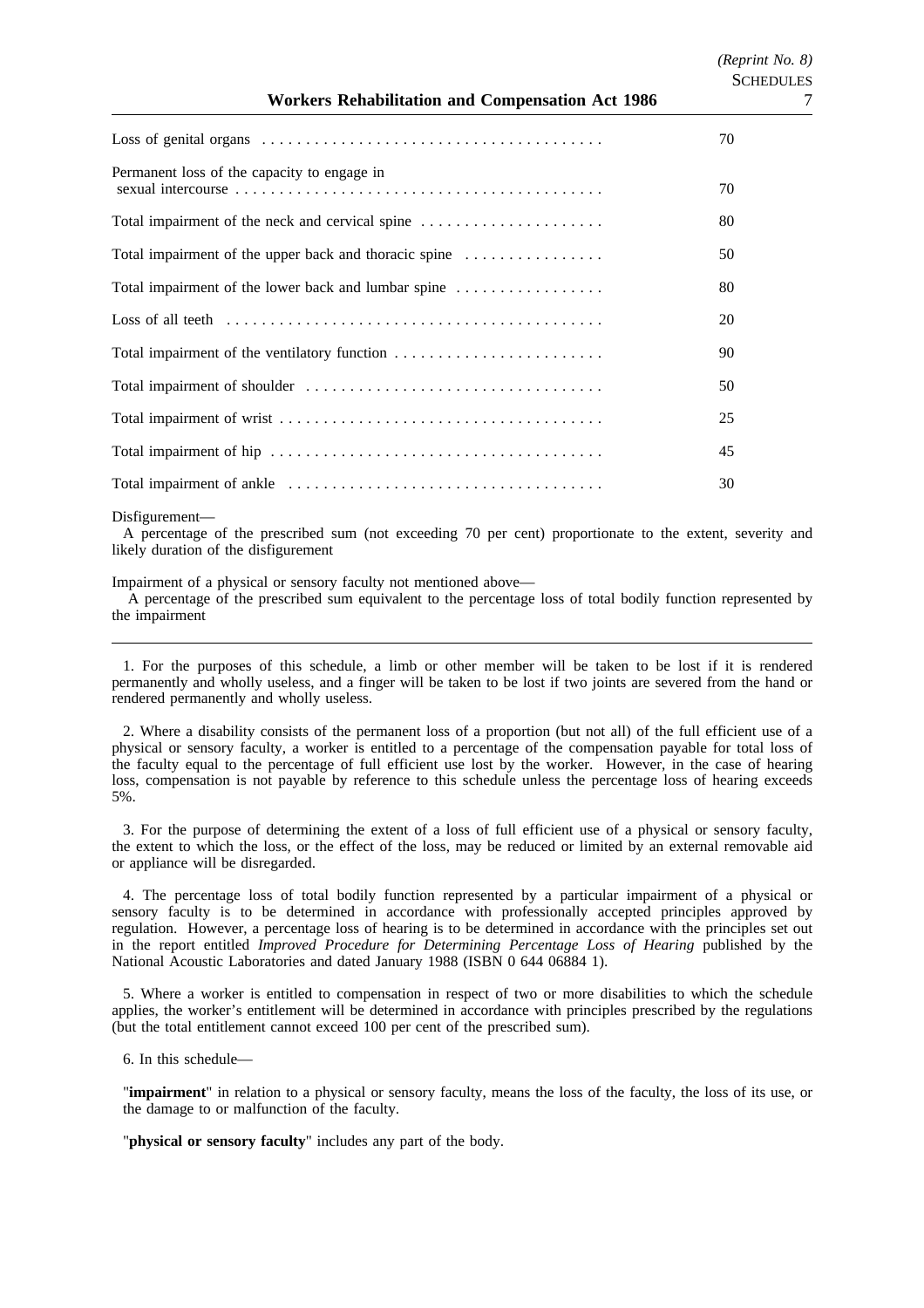#### **SCHEDULE 4**

*The Mining and Quarrying Occupational Health and Safety Committee*

#### **The Committee**

1. (1) The Mining and Quarrying Occupational Health and Safety Committee ("the Committee") is established.

(2) The Committee will consist of seven persons appointed by the Minister, of whom—

*(a)* two will be persons working in the field of occupational health and safety nominated by the Corporation; and

\*\*\*\*\*\*\*\*\*\*

- *(c)* one will be a member of the Department of the Minister to whom the administration of the *Occupational Health, Safety and Welfare Act 1986* has been committed who has experience in the mining and quarrying industries; and
- *(d)* two will be persons nominated by the South Australian Chamber of Mines and Energy to represent the interests of employers involved in the mining and quarrying industries; and
- *(e)* two will be persons nominated by the United Trades and Labor Council to represent the interests of workers who work in the mining and quarrying industries.

(2a) The Minister will appoint one of the members of the Committee appointed under subclause (2)*(a)* to be the presiding member of the Committee.

(3) The Minister may appoint a deputy to a member of the Committee and the deputy may, in the absence or during a temporary vacancy in the office of that member, act as a member of the Committee.

(4) A member of the Committee may be appointed for a term not exceeding three years determined by the Minister and will, on the expiration of a term of appointment, be eligible for reappointment.

(5) The Minister may, on reasonable grounds, remove a member of the Committee from office at any time.

(6) A member of the Committee may resign by written notice to the Minister.

(7) An act or proceeding of the Committee is not invalid by reason only of a vacancy in its membership or a defect in the appointment of a member.

(8) Four members of the Committee constitute a quorum of the Committee.

(9) In the absence of the presiding member at a meeting of the Committee, the members present may decide who is to preside.

(10) A decision carried by at least four members of the Committee at a meeting of the Committee is a decision of the Committee.

(11) Each member present at a meeting of the Committee is entitled to one vote on any matter arising for decision at the meeting.

(12) The Committee must have accurate minutes kept of its proceedings at meetings.

(13) Subject to this schedule, the business of the Committee will be conducted in a manner determined by the Committee.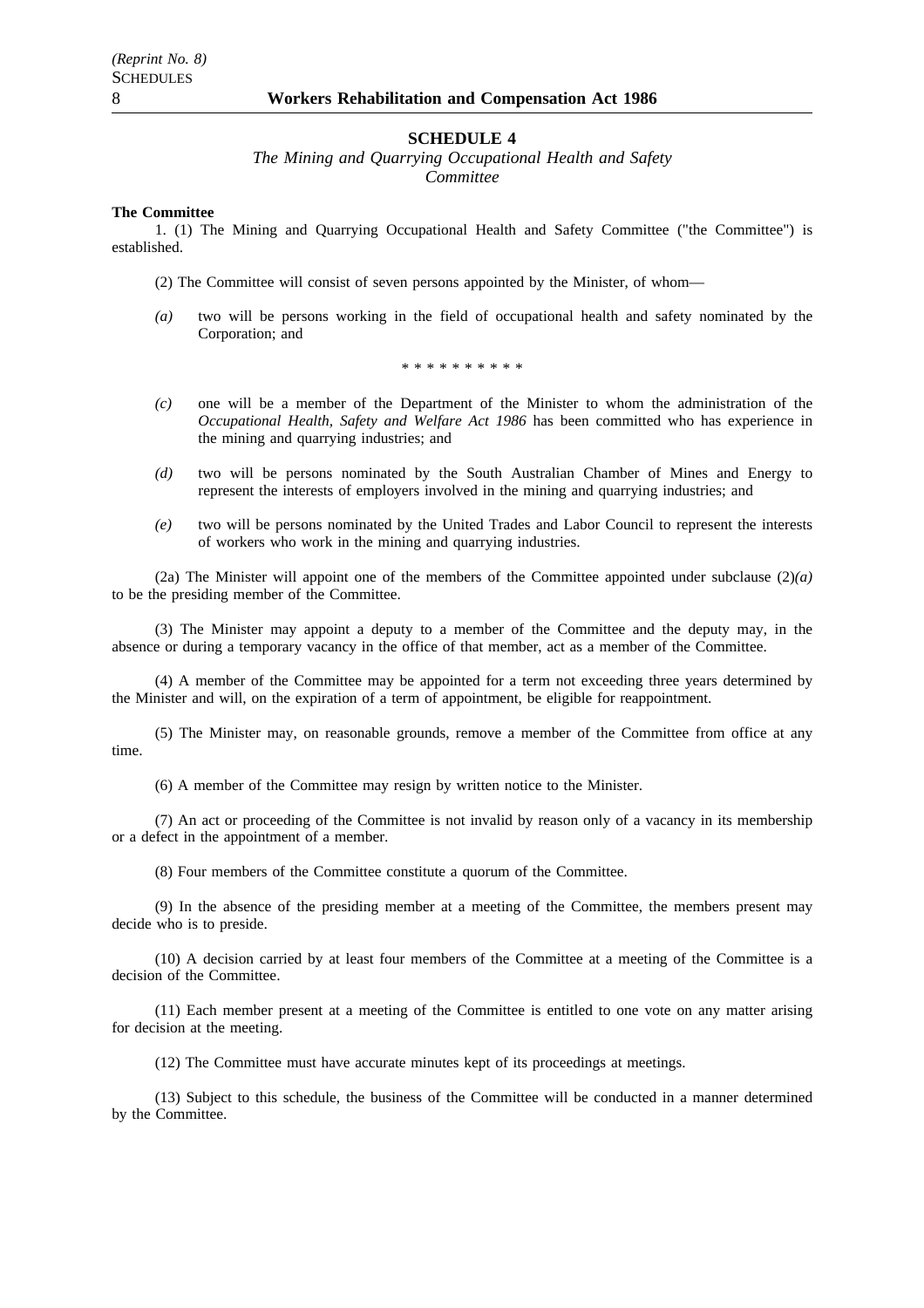(14) A member of the Committee who has a direct or indirect pecuniary interest in a matter under consideration by the Committee—

- *(a)* must disclose the nature of the interest to the Committee; and
- *(b)* must not take part in any deliberation or decision of the Committee with respect to the matter.

#### Penalty: \$2 000.

(15) A disclosure under subclause (14) must be recorded in the minutes of the Committee.

(16) The Committee will, in connection with the performance of its functions, make use of the services, facilities and staff of the Corporation.

#### **Application of funds**

2. (1) Money available to the Committee from the Mining and Quarrying Industries Fund under schedule 1 may be used for any of the following purposes:

- *(a)* to promote and support practices, procedures and arrangements designed to protect workers from silicosis;
- *(b)* to support education in the field of occupational health or safety in the mining and quarrying industries;
- *(c)* to initiate or support research and studies into occupational health or safety that could benefit workers in the mining and quarrying industries;
- *(d)* to promote and support persons or organisations working to prevent, alleviate or treat the kinds of disabilities suffered by workers in the mining and quarrying industries;
- *(e)* to support any other kind of activity that could directly or indirectly improve occupational health or safety in the mining and quarrying industries or assist in the rehabilitation of disabled workers in those industries.

(2) The Committee has all such powers as are reasonably necessary for the effective performance of its functions (including the power to establish sub-committees and to engage, as may be appropriate, experts or consultants to assist the Committee in the performance of its functions).

(3) The Committee must, in making grants of money under this schedule, give preference to supporting projects directed at improving occupational health or safety in those industries that involve exposure to silica dust and in particular to supporting specialised research and training projects directed at that purpose in South Australia.

(4) The Committee must not spend any part of the principal standing to the credit of Part B of the Mining and Quarrying Industries Fund without the specific approval of the Minister and in any case the Committee is not to spend in any financial year more than 20 per cent of the principal that, at the commencement of that financial year, is standing to the credit of that part of the fund.

(5) The Committee must after the end of each financial year prepare a report on its operations during that financial year.

(6) The report must be submitted to the Minister in conjunction with the annual report of the Corporation for the relevant financial year (and laid before each House of Parliament by the Minister together with the Corporation's annual report).

#### **Ministerial control**

3. The Committee is, in the performance of its functions, subject to the control and direction of the Minister.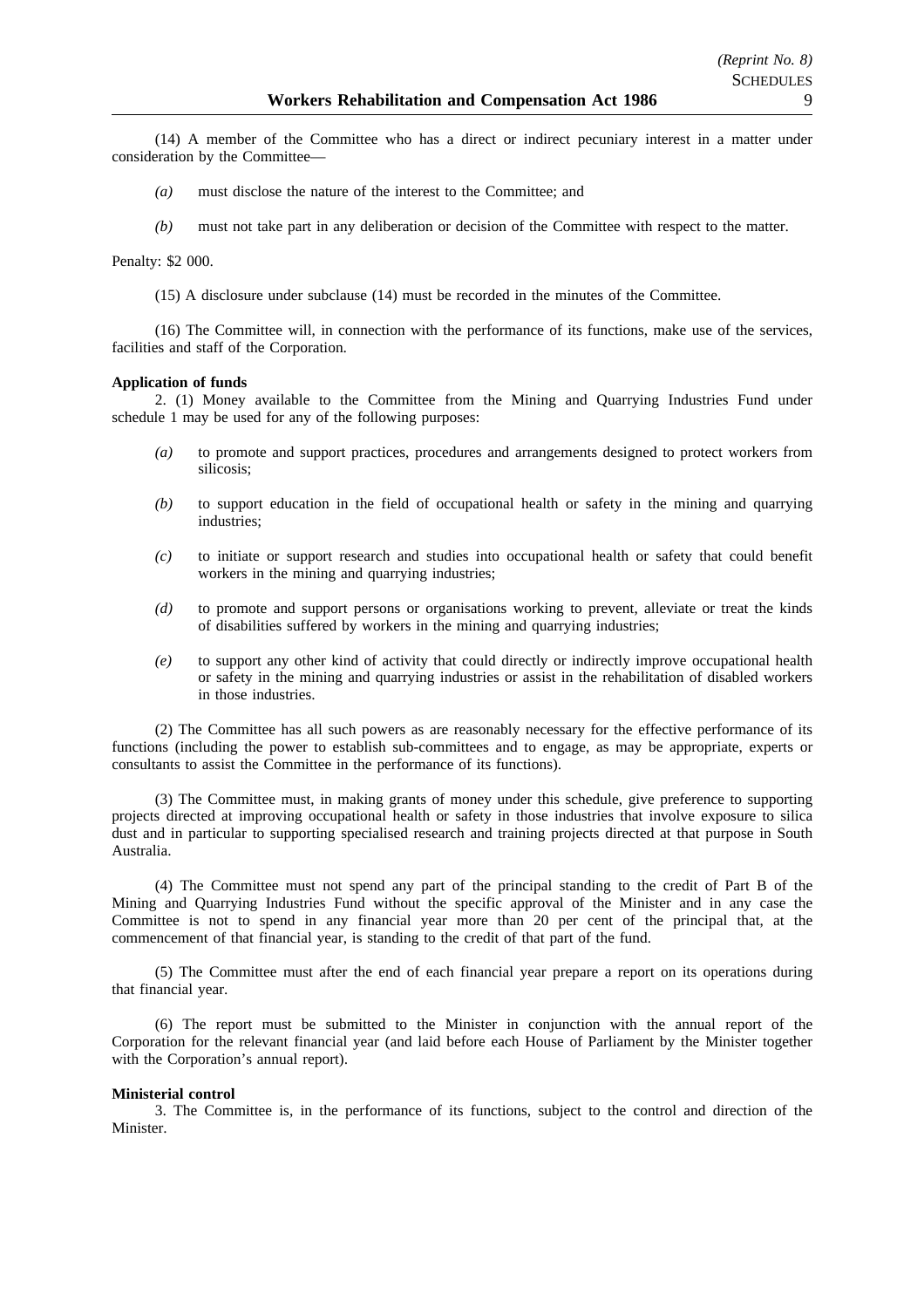# **APPENDIX**

#### **LEGISLATIVE HISTORY**

#### **Transitional Provisions**

(*Transitional provision from Workers Rehabilitation and Compensation Act Amendment Act 1990, s. 8*)

8. (1) The amendment effected to the principal Act by section 3 of this Act does not affect—

- *(a)* the rights of the respondent in Supreme Court Action No. 998 of 1989; or
- *(b)* the rights of any claimant whose claim is determined before the commencement of this Act; or
- *(c)* the rights of any other claimant who, as at the commencement of this Act, is a party to proceedings before a Review Officer.

(2) Where a claim for compensation made before the commencement of this Act is rejected after the commencement of this Act on account of the enactment of section 3 of this Act, the claimant is entitled to be reimbursed by the Corporation for reasonable costs reasonably incurred by the claimant in making the claim.

> (*Transitional provision from Workers Rehabilitation and Compensation (Miscellaneous Provisions) Amendment Act 1991, s. 49*)

49. (1) The amendments effected by this Act to those provisions of the principal Act that relate to weekly payments of compensation apply as from the commencement of this Act to persons whose entitlements to weekly payments arose before or after the commencement of this Act.

(2) Where a worker became entitled to weekly payments before the commencement of this Act, the Corporation or an exempt employer may assess or reassess the amount of the weekly payments as from the commencement of this Act on the basis of the provisions of the principal Act as amended by this Act.

(3) Where such a reassessment is made, it cannot give rise to a right to repayment of any amount paid on the basis of a former assessment.

> (*Transitional provision from the Workers Rehabilitation and Compensation (Miscellaneous) Amendment Act 1992, s. 22*)

22. (1) Subject to this section, the amendments affecting entitlement to, or quantum of, compensation for disabilities apply in relation to—

- *(a)* a disability occurring on or after the commencement of this Act; or
- *(b)* a disability occurring before the commencement of this Act in relation to which—
	- (i) no claim for compensation had been made under the principal Act as at the commencement of this Act; or
	- (ii) a claim for compensation had been made under the principal Act but the claim had not been determined by the Corporation or the exempt employer.

(2) The amendments made by section 3, 5, 6, 10 and 11 apply whether the entitlement to compensation arose before or after the commencement of this Act.

(3) The amendments made by section 4 have no retrospective effect.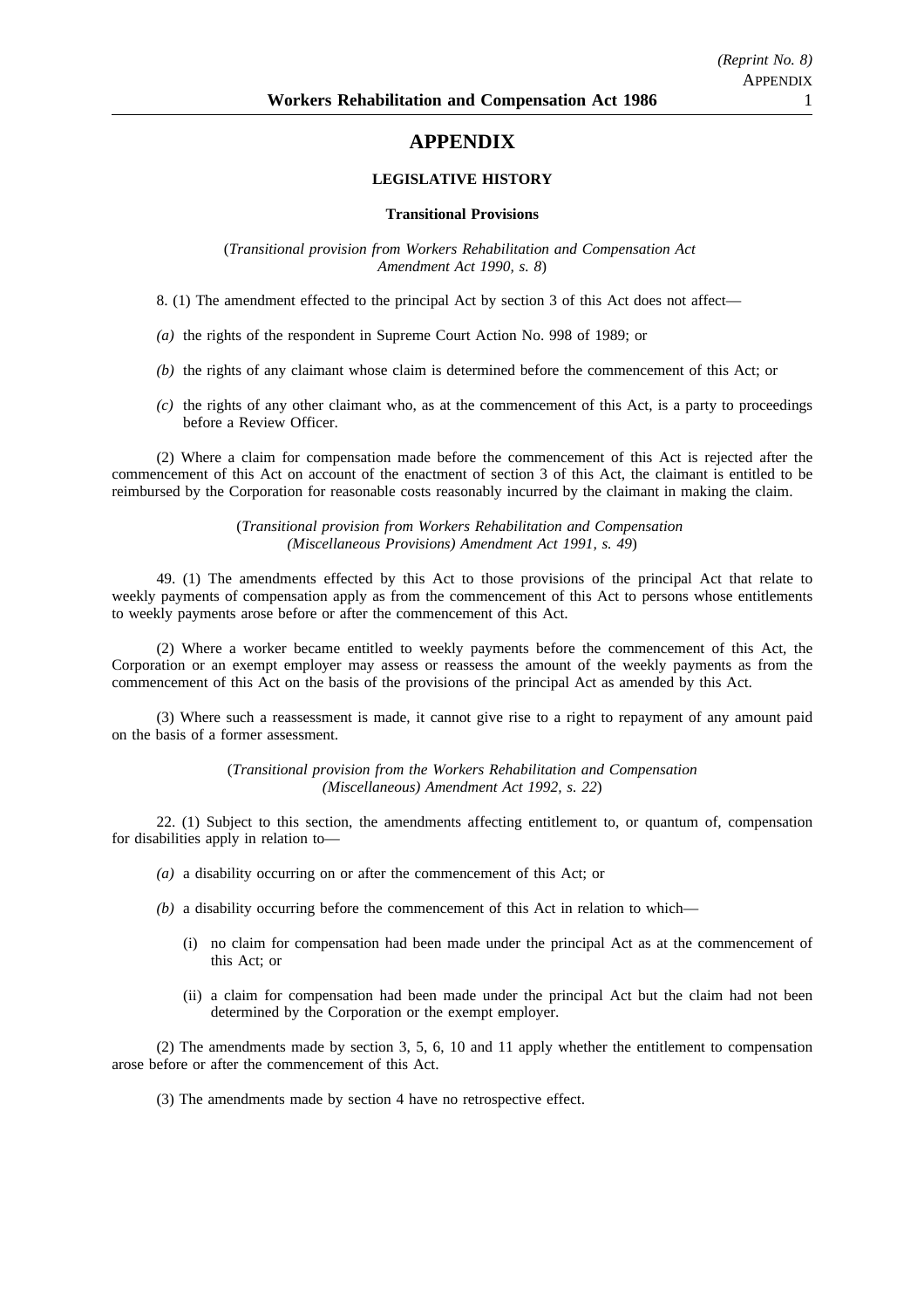(4) A liability at common law for non-economic loss or solatium that arose before the commencement of this Act is not extinguished, on the commencement of this Act, by the amendments to section 54 of the principal Act, but, if an action is not commenced in a court to enforce the liability before the date falling 12 months after the cause of action arose or six months after the commencement of this Act (whichever is the later), the liability is then extinguished.

(5) The period prescribed by subsection (4) cannot be extended.

(*Transitional provision from Statutes Amendment (Chief Inspector) Act 1993, s. 65*)

65. This Act does not affect the appointment of any person as an inspector before the commencement of this Act (other than as a Chief Inspector).

> (*Transitional provisions from Workers Rehabilitation and Compensation (Review Authorities) Amendment Act 1993, s. 16*)

16. (1) Regulation 162 of 1992 (relating to agencies and instrumentalities of the Crown) will be taken to have come into operation at 4 p.m. on 30 September 1987.

(2) Proceedings before a Review Officer under the principal Act immediately before the commencement of this provision may, subject to such directions as the Chief Review Officer thinks fit, be continued under the principal Act as amended by this Act.

(3) Proceedings before the Tribunal under the principal Act immediately before the commencement of this provision will, subject to such directions as the President of the Tribunal thinks fit, continue before the Tribunal as if this Act had not been enacted.

(4) A person who was, immediately before the commencement of this provision, a Review Officer under the principal Act will, subject to this Act, continue in office as a Review Officer under the principal Act as amended by this Act without interruption of his or her continuity of service and without prejudice to existing or accruing rights in respect of employment.

(5) A person to whom subsection (4) applies will be taken to have been appointed, as from the commencement of this provision, for the balance of any term of office that applied before the commencement of this provision, or for a period of five years, whichever is the lesser.

(6) The Governor may, by instrument in writing, vary any condition of employment that would otherwise apply to a person under subsection (4) (and any such instrument will have effect according to its terms).

(7) Proceedings cannot be instituted before a Review Officer after the commencement of section 3 of this Act in respect of any decision of the Corporation under section 32(4) of the principal Act before that commencement.

> (*Transitional provision from Workers Rehabilitation and Compensation (Administration) Amendment Act 1994, s. 20*)

#### **Application of amendments**

20. (1) The amendments made by this Act to the principal Act apply in relation to disabilities occurring on or after the commencement of this Act.

(2) However—

- *(a)* the amendments made by sections 8, 9 and 10 of this Act apply both prospectively and retrospectively; and
- *(b)* the amendments made by section 18 apply to any claim for compensation for hearing loss made on or after 23 March 1994; and
- *(c)* the amendment made by section 11 applies as from 24 February 1994.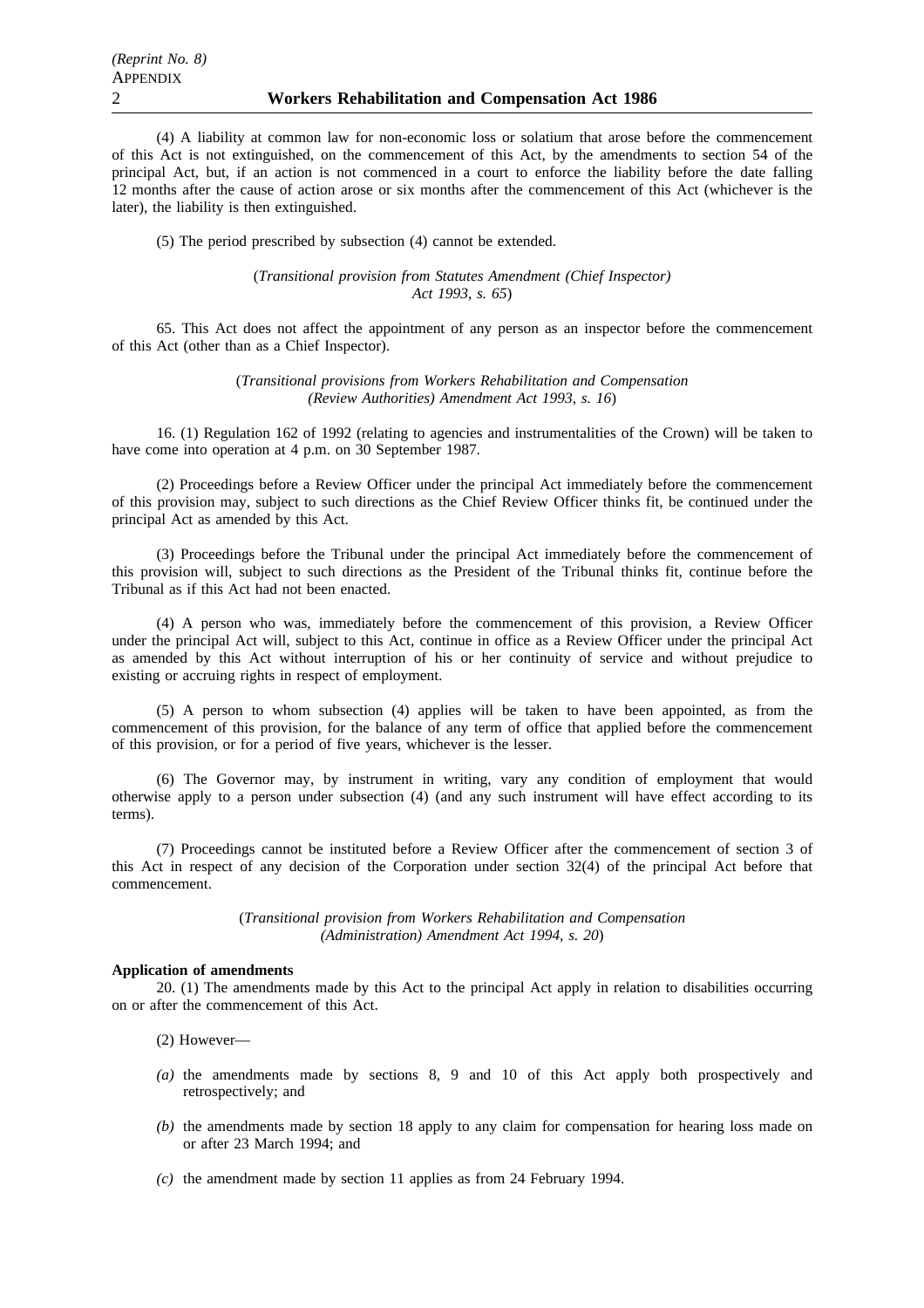**Legislative History**

*(entries in bold type indicate amendments incorporated since the last reprint*)

| <b>Section 2:</b><br>Section $3(1)$ :   | substituted by 49, 1994, s. 3<br>definition of "actuary" inserted by 69, 1992, s. 31<br>definition of "Advisory Committee" inserted by 49, 1994,<br>s. $4(a)$<br>definition of "the Corporation" repealed and definition of<br>"Corporation" inserted in its place by 49, 1994, s. 4(b)<br>definition of "disability" amended by 39, 1988, s. 3(a)<br>definition of "disease" substituted by 34, 1990, s. 3<br>definition of "employer" amended by 39, 1988, s. 3(b)<br>definition of "employment" amended by 39, 1988, s. $3(c)$ , (d)<br>definition of "journey" repealed by 49, 1994, s. 4(c)<br>definition of "orphan child" inserted by 4, 1991, s. $3(a)$<br>definition of "place of employment" substituted by 49, 1994,<br>s. 4(d)<br>definition of "place of pick-up" repealed by 49, 1994, s. 4(e)<br>definition of "prescribed allowance" paragraph (c) repealed by |
|-----------------------------------------|--------------------------------------------------------------------------------------------------------------------------------------------------------------------------------------------------------------------------------------------------------------------------------------------------------------------------------------------------------------------------------------------------------------------------------------------------------------------------------------------------------------------------------------------------------------------------------------------------------------------------------------------------------------------------------------------------------------------------------------------------------------------------------------------------------------------------------------------------------------------------------|
|                                         | 4, 1991, s. 3(b)<br>definition of "registered association" amended by 49, 1994,<br>s. 4(f)<br>definition of "review authority" amended by 4, 1991, s. 3(c);                                                                                                                                                                                                                                                                                                                                                                                                                                                                                                                                                                                                                                                                                                                    |
|                                         | paragraph (c) repealed by 4, 1991, s. $3(c)$<br>definition of "unrepresentative disability" substituted by<br>49, 1994, s. 4(g)<br>definition of "worker" amended by 39, 1988, s. 3(e)                                                                                                                                                                                                                                                                                                                                                                                                                                                                                                                                                                                                                                                                                         |
| Section $3(2)$ :                        | repealed by 39, 1988, s. 3(f)                                                                                                                                                                                                                                                                                                                                                                                                                                                                                                                                                                                                                                                                                                                                                                                                                                                  |
| Section $3(3)$ :                        | amended by 106, 1987, s. 3                                                                                                                                                                                                                                                                                                                                                                                                                                                                                                                                                                                                                                                                                                                                                                                                                                                     |
| Section $3(4)$ :                        | repealed by 49, 1994, s. 4(h)                                                                                                                                                                                                                                                                                                                                                                                                                                                                                                                                                                                                                                                                                                                                                                                                                                                  |
| Section $3(7)$ :                        | inserted by 4, 1991, s. $3(d)$                                                                                                                                                                                                                                                                                                                                                                                                                                                                                                                                                                                                                                                                                                                                                                                                                                                 |
| Section 3(8):                           | inserted by 4, 1991, s. $3(d)$ ; substituted by 49, 1994, s. $4(i)$                                                                                                                                                                                                                                                                                                                                                                                                                                                                                                                                                                                                                                                                                                                                                                                                            |
| Section $4(8)$ :                        | substituted by 4, 1991, s. 4; amended by 84, 1992, s. 3                                                                                                                                                                                                                                                                                                                                                                                                                                                                                                                                                                                                                                                                                                                                                                                                                        |
|                                         | Part 2 comprising ss. 7 - 25 and heading amended by 39, 1988<br>s. 4; 4, 1991, s. 5; repealed and ss. 7 - 13 and heading<br>inserted in its place by 49, 1994, s. 5                                                                                                                                                                                                                                                                                                                                                                                                                                                                                                                                                                                                                                                                                                            |
| <b>Section 30:</b>                      | amended by 84, 1992, s. 4; substituted by 49, 1994, s. 6                                                                                                                                                                                                                                                                                                                                                                                                                                                                                                                                                                                                                                                                                                                                                                                                                       |
| Sections 30A and 30B:                   | inserted by 49, 1994, s. 6                                                                                                                                                                                                                                                                                                                                                                                                                                                                                                                                                                                                                                                                                                                                                                                                                                                     |
| Section $31(1) - (3)$ :                 | substituted by 49, 1994, s. $7(a)$                                                                                                                                                                                                                                                                                                                                                                                                                                                                                                                                                                                                                                                                                                                                                                                                                                             |
| <b>Section 31(4):</b>                   | inserted by 39, 1988, s. 5; amended by 49, 1994, s. 7(b)                                                                                                                                                                                                                                                                                                                                                                                                                                                                                                                                                                                                                                                                                                                                                                                                                       |
| Section $31(5)$ :                       | inserted by 34, 1990, s. 4                                                                                                                                                                                                                                                                                                                                                                                                                                                                                                                                                                                                                                                                                                                                                                                                                                                     |
| Section $32(1a)$ :                      | inserted by 4, 1991, s. $6(a)$ ; amended by 52, 1993, s. $3(a)$                                                                                                                                                                                                                                                                                                                                                                                                                                                                                                                                                                                                                                                                                                                                                                                                                |
| Section $32(2)$ :                       | amended by 39, 1988, s. 6; 4, 1991, s. 6(b)                                                                                                                                                                                                                                                                                                                                                                                                                                                                                                                                                                                                                                                                                                                                                                                                                                    |
| Section $32(3)$ :                       | substituted by 4, 1991, s. $6(c)$                                                                                                                                                                                                                                                                                                                                                                                                                                                                                                                                                                                                                                                                                                                                                                                                                                              |
| Section $32(4)$ :                       | substituted by 4, 1991, s. 6(c); 52, 1993, s. 3(b)                                                                                                                                                                                                                                                                                                                                                                                                                                                                                                                                                                                                                                                                                                                                                                                                                             |
| Section 32(4a):                         | inserted by 52, 1993, s. 3(b)                                                                                                                                                                                                                                                                                                                                                                                                                                                                                                                                                                                                                                                                                                                                                                                                                                                  |
| Section $32(5)$ :                       | inserted by 4, 1991, s. $6(c)$                                                                                                                                                                                                                                                                                                                                                                                                                                                                                                                                                                                                                                                                                                                                                                                                                                                 |
| Section $32(6)$ :                       | amended by 52, 1993, s. 3(c)                                                                                                                                                                                                                                                                                                                                                                                                                                                                                                                                                                                                                                                                                                                                                                                                                                                   |
| Section $32(7)$ :                       | inserted by 4, 1991, s. $6(c)$                                                                                                                                                                                                                                                                                                                                                                                                                                                                                                                                                                                                                                                                                                                                                                                                                                                 |
| Section $32(8)$ :<br>Section $32(10)$ : | inserted by 4, 1991, s. $6(c)$ ; amended by 52, 1993, s. $3(d)$<br>inserted by 4, 1991, s. $6(c)$ ; substituted by 52, 1993, s. $3(e)$                                                                                                                                                                                                                                                                                                                                                                                                                                                                                                                                                                                                                                                                                                                                         |
| Section $33(4)$ :                       | inserted by 39, 1988, s. 7                                                                                                                                                                                                                                                                                                                                                                                                                                                                                                                                                                                                                                                                                                                                                                                                                                                     |
| Section 34:                             | redesignated as s. 34(1) by 84, 1992, s. 5                                                                                                                                                                                                                                                                                                                                                                                                                                                                                                                                                                                                                                                                                                                                                                                                                                     |
| Section $34(2)$ :                       | inserted by 84, 1992, s. 5                                                                                                                                                                                                                                                                                                                                                                                                                                                                                                                                                                                                                                                                                                                                                                                                                                                     |
| Section $35(1)$ :                       | amended by 84, 1992, s. 6(a)                                                                                                                                                                                                                                                                                                                                                                                                                                                                                                                                                                                                                                                                                                                                                                                                                                                   |
| Section $35(2a)$ :                      | inserted by 4, 1991, s. 7                                                                                                                                                                                                                                                                                                                                                                                                                                                                                                                                                                                                                                                                                                                                                                                                                                                      |
| Section $35(6)$ :                       | substituted by 49, 1994, s. 8                                                                                                                                                                                                                                                                                                                                                                                                                                                                                                                                                                                                                                                                                                                                                                                                                                                  |
| Section 35(6a):                         | inserted by 84, 1992, s. 6(b); substituted by 49, 1994, s. 8                                                                                                                                                                                                                                                                                                                                                                                                                                                                                                                                                                                                                                                                                                                                                                                                                   |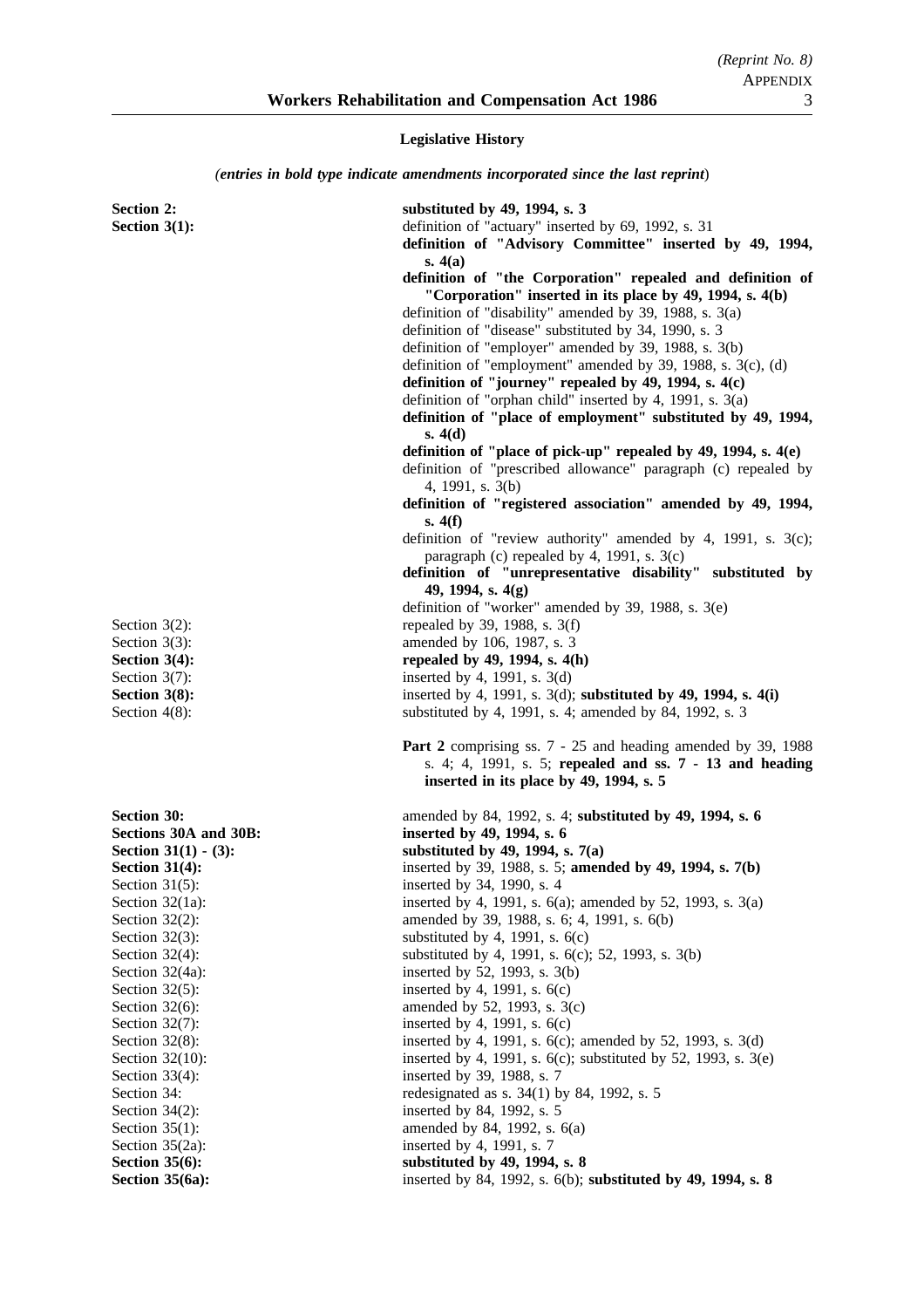Section 35(6b): inserted by 49, 1994, s. 8 Section  $36(1)$ : amended by 4, 1991, s.  $8(a)$ , (b) Section 36(2): amended by 4, 1991, s. 8(c), (d) Section 36(3): substituted by 4, 1991, s. 8(e); amended by 84, 1992, s. 7(a) Section 36(3a): inserted by 4, 1991, s. 8(e) Section 36(4): substituted by 4, 1991, s. 8(e); 84, 1992, s. 7(b) Section 36(4a) - (4c): inserted by 84, 1992, s. 7(b) Section  $36(5)$ : substituted by 84, 1992, s. 7(b) Section 36(6): inserted by 39, 1988, s. 8 Section 36(7) - (12): inserted by 4, 1991, s. 8(f) Section 36(13): inserted by 84, 1992, s. 7(c) Section 37(3): amended by 84, 1992, s. 8 Section  $38(2)$ : amended by 4, 1991, s. 9(a) Section  $38(4)$ : repealed by 4, 1991, s. 9(b) Section 38(7): repealed by 4, 1991, s.  $9(c)$ Section 39(2): amended by 84, 1992, s. 9(a) Section 39(3): amended by 84, 1992, s. 9(b) Section 42: substituted by 49, 1994, s. 9 Division 4A of Part 4 comprising ss. 42A, 42B and heading inserted by 84, 1992, s. 10 Section 43(3) - (5): repealed by 84, 1992, s.  $11(a)$ Section 43(6): amended by 84, 1992, s. 11(b) Section 43(7): amended by 84, 1992, s. 11(c) Section 43(7a): inserted by 84, 1992, s. 11(d) Section 43(11): definition of "the prescribed sum" amended by 39, 1988, s. 9; 84, 1992, s. 11(e) Section 44(1): amended by 4, 1991, s. 10(a); 84, 1992, s. 12(a), (b) Section 44(4a): inserted by 4, 1991, s. 10(b); amended by 84, 1992, s. 12(c) Section 44(5): amended by 4, 1991, s.  $10(c)$ Section  $44(10)$ : substituted by 4, 1991, s.  $10(d)$ **Section 44(13):** repealed by 49, 1994, s. 10(a) **Section 44(14): Section 44(14): Substituted by 49, 1994, s. 10(b) Section 44(14a):** inserted by 84, 1992, s. 12(d); **redesignated as s. 44(13) by 49, 1994, s. 10(a) Section 44(15):** substituted by 49, 1994, s. 10(b) **Section 44(16) - (19):** inserted by 49, 1994, s. 10(b) Section 45(7): amended by 84, 1992, s. 13 Section 46(3): amended by 39, 1988, s. 10(a) Section 46(6a): inserted by 39, 1988, s. 10(b) Section 46(8a): inserted by 39, 1988, s. 10(c) Section  $50(1)$  and  $(2)$ : substituted by 4, 1991, s. 11 Section  $52(3)$ : substituted by 4, 1991, s. 12 Section 52(5): amended by 39, 1988, s. 11(a) Section 52(6a): inserted by 39, 1988, s. 11(b) Section 53(4a): inserted by 39, 1988, s. 12 Section 53(6): amended by 84, 1992, s. 15 Section 53(7): inserted by 52, 1993, s. 4 Section 53(7a) and (7b): inserted by 49, 1994, s. 11 Section 53(8): inserted by 52, 1993, s. 4 Section 54(1)(b): repealed by 84, 1992, s.  $16(a)$ Section 54(3): amended by 84, 1992, s. 16(b) Section 54(4): repealed by 84, 1992, s.  $16(c)$ Section 54(4a) and (4b): inserted by 39, 1988, s. 13(a) Section 54(5): amended by 39, 1988, s. 13(b) Section 54(7a) - (7c): inserted by 39, 1988, s. 13(c) Section 54(8): definition of "prescribed sum" repealed by 84, 1992, s. 16(d) Section 56: **repealed by 49, 1994, s. 12** Section 58(3): definition of "the prescribed amount" amended by 39, 1988, s. 14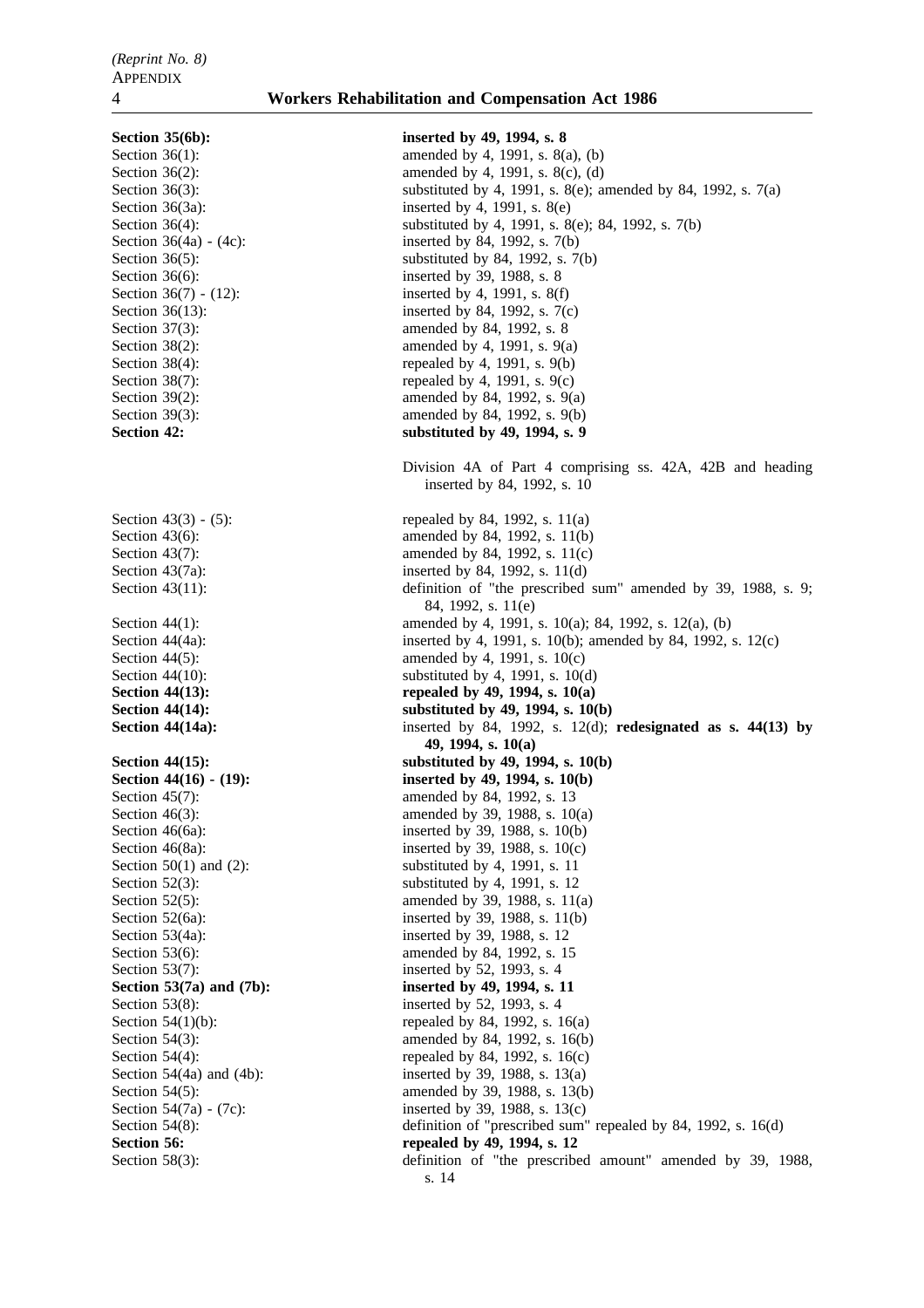Sections 58A and 58B: inserted by 39, 1988, s. 15 Section 59(3): inserted by 4, 1991, s. 13 Section 61(4): inserted by 4, 1991, s. 15 Section 61(5): inserted by 52, 1993, s. 5 Section 65(3) and (4): inserted by 97, 1988, s. 5 Sections 77A - 77E: inserted by 52, 1993, s. 8 Section 82A: inserted by 4, 1991, s. 22 Section 85A: inserted by 4, 1991, s. 27

Section 58B(3a): inserted by 97, 1988, s. 10 Section  $60(2)$ : amended by 4, 1991, s. 14(a) Section  $60(3)$ : substituted by 97, 1988, s.  $4(a)$ Section 60(4): amended by 39, 1988, s. 16(a); substituted by 97, 1988, s. 4(a); 4, 1991, s. 14(b) Section 60(5): amended by 39, 1988, s. 16(b); substituted by 4, 1991, s. 14(b) Section 60(5a): inserted by 97, 1988, s. 4(b); repealed by 4, 1991, s. 14(b) Section  $60(6)$ : substituted by 4, 1991, s. 14(b) Section 60(9): definition of "indemnified maritime employer" inserted by 4, 1991, s. 14(d) Section 63(1): amended by 39, 1988, s. 17; 4, 1991, s. 16(a); 52, 1993, s. 6; 84, 1992, s. 17(a) Section 63(3): amended by 4, 1991, s. 16(b); 84, 1992, s. 17(b) Section 63(3aa): inserted by 84, 1992, s. 17(c) Section 63(3a): inserted by 4, 1991, s. 16(c) Section 63(7): inserted by 4, 1991, s. 16(d) **Section 64(2): amended by 49, 1994, s. 13(a) Section 64(3): amended by** 52, 1993, s. 7(a); **49, 1994, s. 13(b)** Section  $64(3a)$ : inserted by 52, 1993, s. 7(b) Section  $66(7)$ : substituted by 34, 1990, s.  $5(a)$ Section 66(9): amended by 34, 1990, s. 5(b) Section 66(12): substituted by 39, 1988, s. 19(b) Section 66(13): repealed by 34, 1990, s. 5(c); inserted by 4, 1991, s. 17 Section 67: **amended** by 39, 1988, s. 20; substituted by 4, 1991, s. 18 Section 68(2): substituted by 39, 1988, s. 21 Section 68(3): repealed by 39, 1988, s. 21 Section 68(4): substituted by 4, 1991, s. 19 Section 69(4): substituted by 39, 1988, s. 22(b) Section 69(4a): inserted by 39, 1988, s. 22(b) Section 71(1): amended by 4, 1991, s. 20 Section 72: **amended** by 39, 1988, s. 23; substituted by 4, 1991, s. 21 Section 76: **amended** by 39, 1988, s. 24 Section 76A: inserted by 39, 1988, s. 25 Section 77: substituted by 52, 1993, s. 8 Section 79(1): substituted by 34, 1990, s. 6(a); amended by 52, 1993, s. 9(a), (b) Section  $79(1)(d)$ : repealed by 52, 1993, s. 9(b) Section 79(2) and (3): substituted by 34, 1990, s.  $6(a)$ Section 79(3a): inserted by 34, 1990, s. 6(a); repealed by 52, 1993, s. 9(c) Section 79(4): repealed by 52, 1993, s.  $9(c)$ Section 79(6): amended by 34, 1990, s. 6(b) Section 80: substituted by 52, 1993, s. 10 Section 82: redesignated as s. 82(1) by 39, 1988, s. 26 Section 82(2): inserted by 39, 1988, s. 26; amended by 52, 1993, s. 11 Section 82(3) and (4): inserted by 39, 1988, s. 26 Heading preceding section 83: substituted by 4, 1991, s. 23 Section 83: amended by 4, 1991, s. 24 Section 84(1) - (3): amended by 4, 1991, s. 25(a) Section 84(4): amended by 39, 1988, s. 27; 4, 1991, s. 25(b) Section 84(5): amended by 4, 1991, s. 25(a) Section 85(1) and (2): amended by 4, 1991, s. 26(a) Section 85(3) - (5): inserted by 4, 1991, s. 26(b) Section 86: amended by 4, 1991, s. 28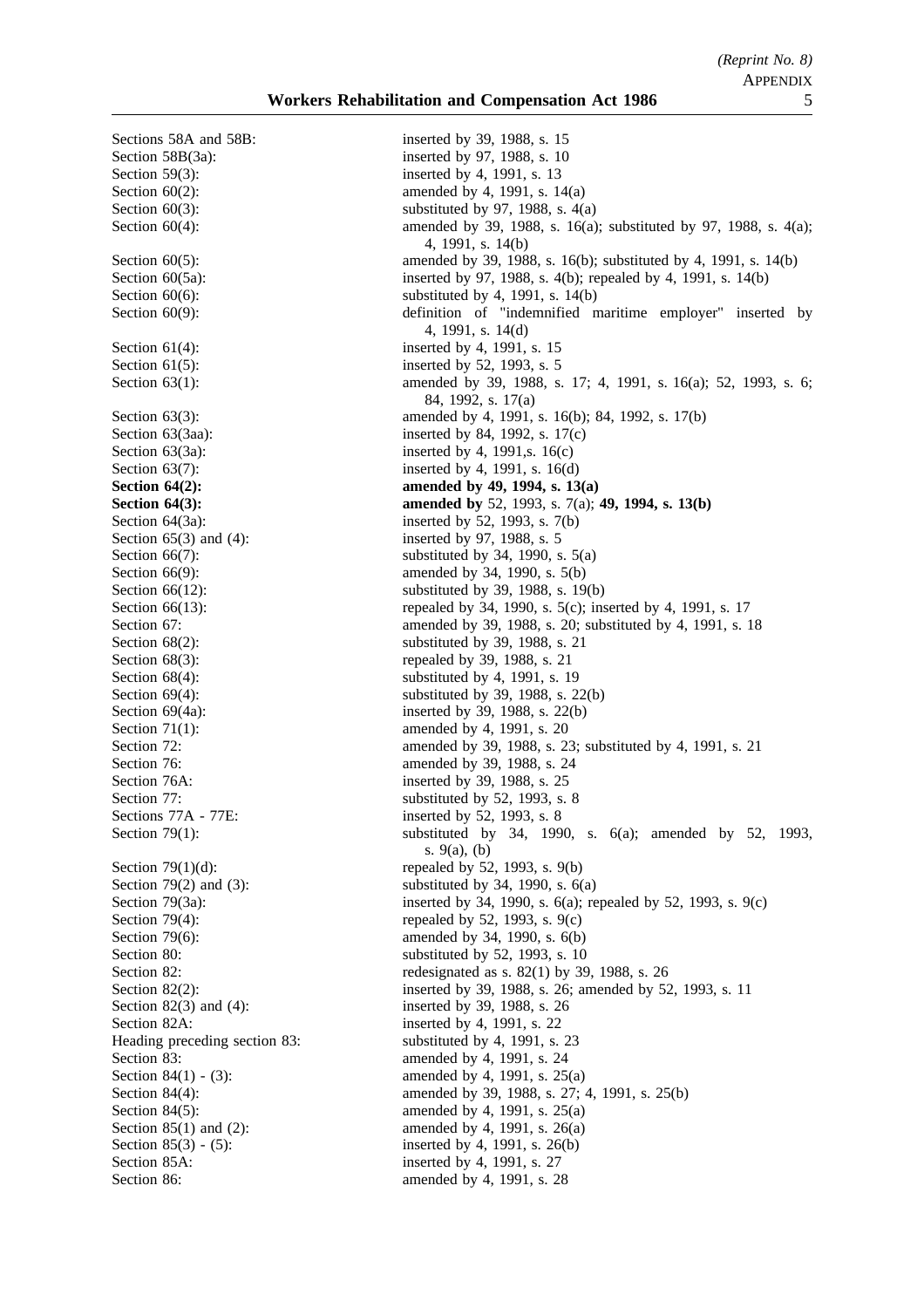by 4, 1991, s. 29

Section 88: The section 88: The section 88:  $\frac{88(1) \text{ by } 39, 1988, s. 28}{280}$ Section 88(2) - (4): inserted by 39, 1988, s. 28 Section 89(2): substituted by 39, 1988, s. 29; amended by 4, 1991, s. 30(a) Section 89(2a): inserted by 4, 1991, s .  $30(b)$ Section  $90(2)$ : repealed by 4, 1991, s. 31 Section 90(2a): inserted by 39, 1988, s. 30; repealed by 4, 1991, s. 31 Section 92: substituted by 4, 1991, s. 32 Section 92(1): amended by 52, 1993, s. 12 Section 92A: inserted by 4, 1991, s. 33 Section 92A(1): amended by 84, 1992, s. 18 Section 93(1): amended by 39, 1988, s. 31(a) Section 93(2): substituted by 39, 1988, s. 31(b); amended by 4, 1991, s. 34 Section 93(3): substituted by 39, 1988, s. 31(b) Section 94: substituted by 4, 1991, s. 35 Section 95(1): amended by 52, 1993, s. 14(a) Section 95(2): amended by 39, 1988, s. 32; 97, 1988, s. 6; 4, 1991, s. 36; 52, 1993, s. 14(b), (c) Section  $95(2)(e)$ : repealed by 52, 1993, s. 14(d) Section 95(4): amended by 52, 1993, s. 14(e) Section 95(5) and (6): substituted by 52, 1993, s. 14(f) Section 95(7): amended by 52, 1993, s. 14(g) Section 96(1a): inserted by 39, 1988, s. 33 Section 96(3): repealed by 4, 1991, s. 37 Section 97(1): substituted by 4, 1991, s.  $38(a)$ Section 97(2): amended by 39, 1988, s. 34(a); substituted by 4, 1991, s. 38(a) Section 97(3): amended by 4, 1991, s. 38(b) Section 97(4): substituted by 39, 1988, s. 34(b); Section 97(4a): inserted by 39, 1988, s. 34(b); amended by 4, 1991, s. 38(c) Section 97(4b): inserted by 39, 1988, s. 34(b) Section 97(4c) - (4f): inserted by 39, 1988, s. 34(b); amended by 4, 1991, s. 38(b) **Section 97(5):** substituted by 39, 1988, s. 34(b); amended by 4, 1991, s. 38(b); 52, 1993, s. 15; **substituted by 49, 1994, s. 14** Section 97(6) and (7): repealed by 4, 1991, s.  $38(d)$ Section 97(8): substituted by 39, 1988, s.  $34(c)$ Section 98: repealed by 4, 1991, s. 39 Section 98A: inserted by 39, 1988, s. 35 Section  $98A(1)$ : substituted by 4, 1991, s. 40 Section 103A: inserted by 39, 1988, s. 36 Section 104: repealed by 4, 1991, s. 41 Section 105: substituted by 39, 1988, s. 37; amended and redesignated as s. 105(1) by 4, 1991, s. 42 Section 105(2) and (3): inserted by 4, 1991, s. 42(b) Section 106a: inserted by 39, 1988, s. 38 Section 108(4) and (5): inserted by 4, 1991, s. 43 Section 110: substituted by 4, 1991, s. 44 **Section 112(1):** substituted by 49, 1994, s. 15(a) **Section 112(2):** amended by 39, 1988, s. 39(a), (b); 34, 1990, s. 7; **substituted by 49, 1994, s. 15(a) Section 112(2a):** inserted by 39, 1988, s. 39(c); **amended by 49, 1994, s. 15(b)** Section 112(3): repealed by 49, 1994, s. 15(c) Section 112A: inserted by 84, 1992, s. 19 Section 113(2): amended by 39, 1988, s. 40(a), (b) Section  $113(2a) - (2c)$ : inserted by 39, 1988, s.  $40(c)$ Section 119A: inserted by 39, 1988, s. 41; repealed by 4, 1991, s. 45 Section 120: substituted by 4, 1991, s. 45 **Section 121: repealed by 49, 1994, s. 16** Section 120A: inserted by 39, 1988, s. 42 Section 122(3a): inserted by 4, 1991, s. 46

Division 4 of Part 4 comprising section 87 and heading repealed